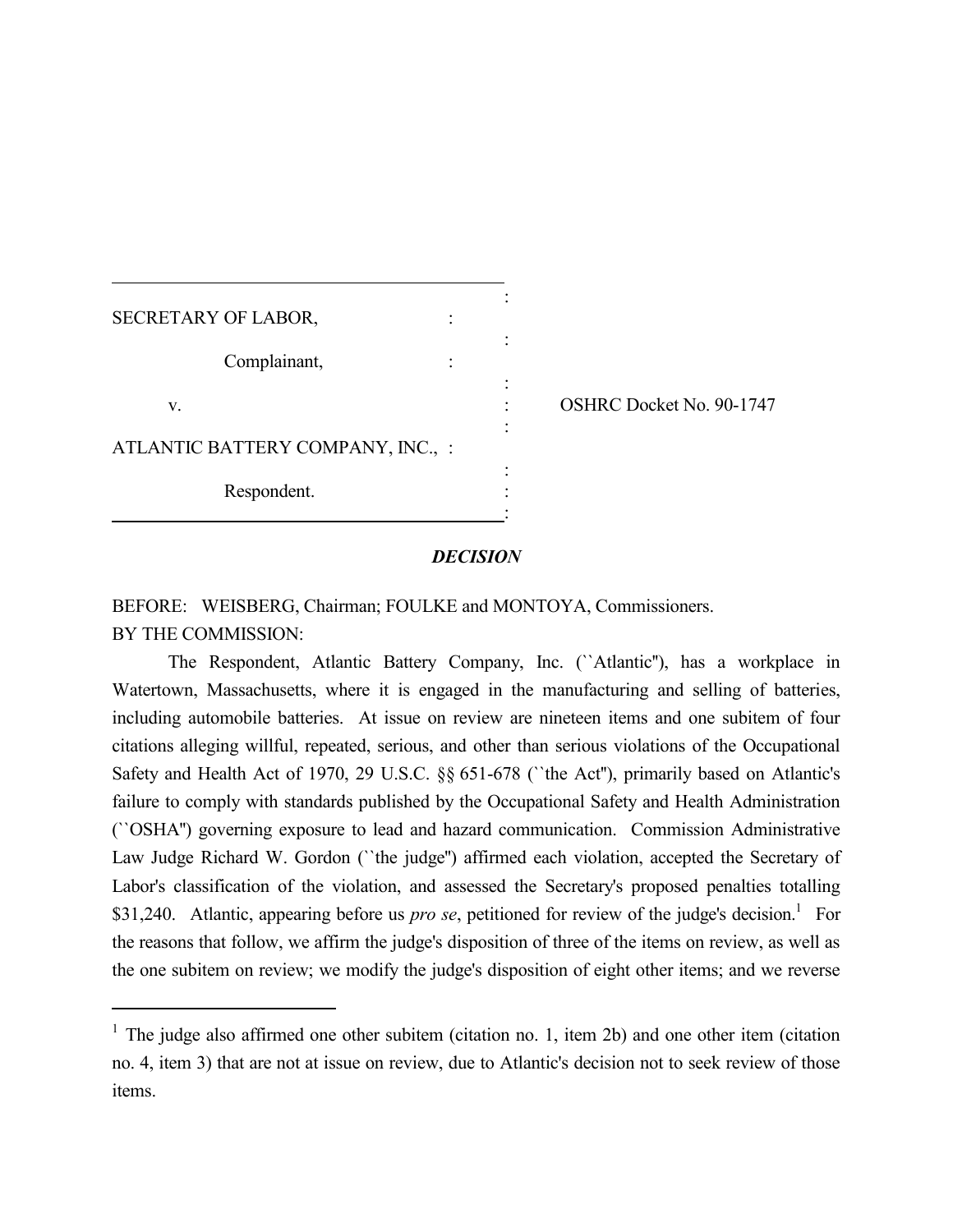the judge with respect to the remaining eight items, which we vacate. We assess penalties totaling \$7240 for the violations that we affirm.

# **BACKGROUND**

#### **A. Compliance History**

Atlantic had been cited for failing to comply with various provisions of OSHA's standard governing exposure to lead, as well as other standards, as early as 1972. It was also cited in 1975, 1979, and 1982. The present case has its roots in a January 28, 1986 action in which OSHA issued citations alleging serious and other than serious violations of the Act, involving violations of virtually every aspect of OSHA's lead standard. These citations resulted in an ``informal'' settlement agreement.

After the last abatement date specified in this informal settlement agreement had passed, OSHA conducted a follow-up inspection to determine whether the employer had met its abatement commitments. On October 30, 1986, OSHA issued Atlantic a notification of failure to abate (``the FTA notification''), alleging that Atlantic had failed to abate 24 of the 33 serious violations that had been cited in January 1986. OSHA also issued a citation alleging three other than serious violations of 29 C.F.R. § 1910.1200, the Secretary's hazard communication standard for general industry (``the HCS''). Atlantic contested both the FTA notification and the new citation.

That case was docketed as OSHRC Docket No. 86-1761 and assigned to a Commission administrative law judge before the parties entered into a formal settlement agreement (``the 1987 Settlement Agreement''). In paragraph 6 of the agreement, Atlantic agreed to implement a compliance program it developed by ``performing and enforcing all tests, tasks, measures, and other obligations noted in the . . . program.'' A seven-page document captioned ``Health and Safety Compliance Program'' (``the 1987 Compliance Program'') is attached to the agreement.

A second attachment to the settlement agreement, captioned ``Atlantic Battery Company Quarterly Progress Report,'' separated the employer's legal obligation under the lead standard into its component parts. It contained several blanks that were to be filled in by Atlantic before submission to OSHA. Atlantic also agreed in paragraph 6 to "perform<sup>[]</sup> in a timely manner all tests, tasks and other obligations noted in the Quarterly Progress Report'' and to ``submit[] fully completed copies'' of the report to OSHA quarterly for two years, ending with a final submission by October 30, 1989. A Commission administrative law judge issued an order approving the 1987 Settlement Agreement and incorporating its terms by reference.

This case began with an inspection during the winter of 1989-90 at the end of the 2-year observation period that had been created under the 1987 Settlement Agreement. The inspection took place to determine whether the citation items listed in the October 1986 FTA notification had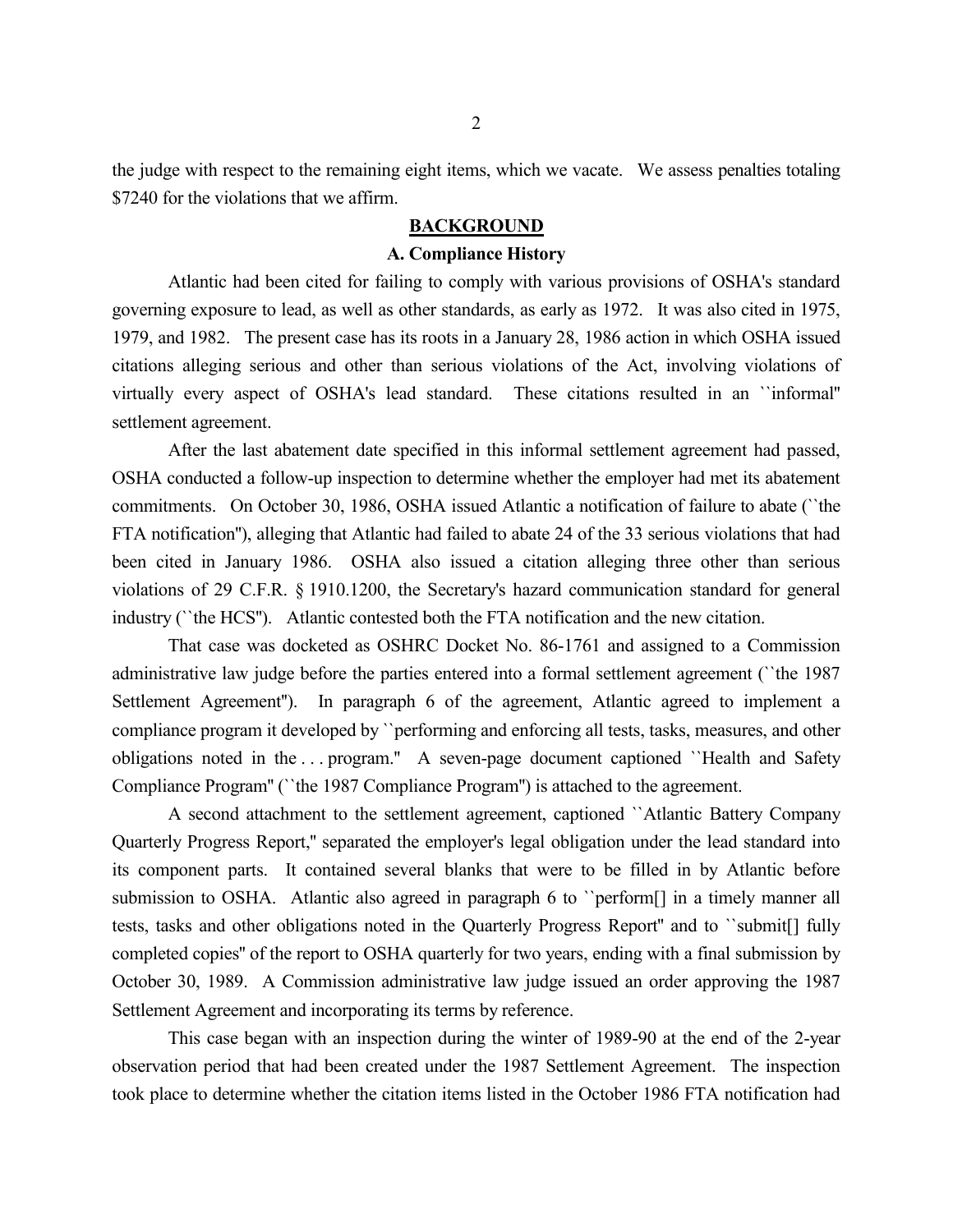in fact been abated (as promised and/or as reported) and to determine whether Atlantic was in compliance with the settlement agreement. Following the inspection, OSHA issued the citations that are now before us. After a 4-day hearing, in which the parties introduced several exhibits and the testimony of three witnesses (the two compliance officers and company president Bruce Migell), the judge issued his decision, in which he affirmed all of the contested citation items and assessed all of the proposed penalties. It is that decision that is now before us on review.<sup>2</sup>

#### **B. Workplace and Operations**

Atlantic's battery manufacturing process involves several steps. First, lead ingots are placed in a melting pot. Some of the molten lead ``is [then] drawn [from the pot] into molds where it's cast into an open metal work called the grid [or plate].'' Other molten lead is ``ladled out of the melting pot and poured into a small mold to make lead solder sticks and bars.'' Ordinarily, when the grids have been cast, they are pasted and buffed. However, neither of these procedures was performed at the Watertown facility at the time of the inspection. Once completed, the plates/grids are vertically stacked, with separators between them, into groups. In group burning, groups of grids are bound together with lead embedded across the tops of the grids, and terminals burnt onto the ends. In the assembly and repair department, the connected groups of plates are placed into battery cases. Once the battery is assembled and, if necessary, repaired, it is filled with sulfuric acid and then charged. Occasionally, the battery cases are spray painted. Finally, in the shipping and receiving area, completed batteries are put into boxes, stacked on pallets, and sent out to customers.

The most significant and pervasive occupational hazard associated with battery manufacturing is employee exposure to lead, particularly in the form of dust or fumes. The primary exposure during the casting operation is to lead fumes, which are given off as the lead

<sup>&</sup>lt;sup>2</sup>Overlapping the administrative enforcement actions is a parallel enforcement proceeding in the federal courts. In paragraph 7 of their 1987 Settlement Agreement, the parties took the unusual step of agreeing ``to execute and file a proposed Consent Decree in the Court of Appeals for the First Circuit, which Consent Decree shall order enforcement of this Settlement Agreement and the Order of the Occupational Safety and Health [Review] Commission based thereon.'' Sometime thereafter, the Secretary, acting pursuant to section 11(b) of the Act, 29 U.S.C. § 660(b), and ``with the consent of Atlantic Battery,'' sought and obtained a decree from the First Circuit ordering ``summary enforcement'' of the Commission's November 1987 final order in OSHRC Docket No. 86-1761. One year after Atlantic filed its notice of contest of the OSHA citations that are currently pending before us, the Secretary filed a motion in the First Circuit to hold Atlantic in contempt of the court's July 28, 1988 order. The First Circuit deferred action on the Secretary's contempt motion pending resolution of this administrative proceeding.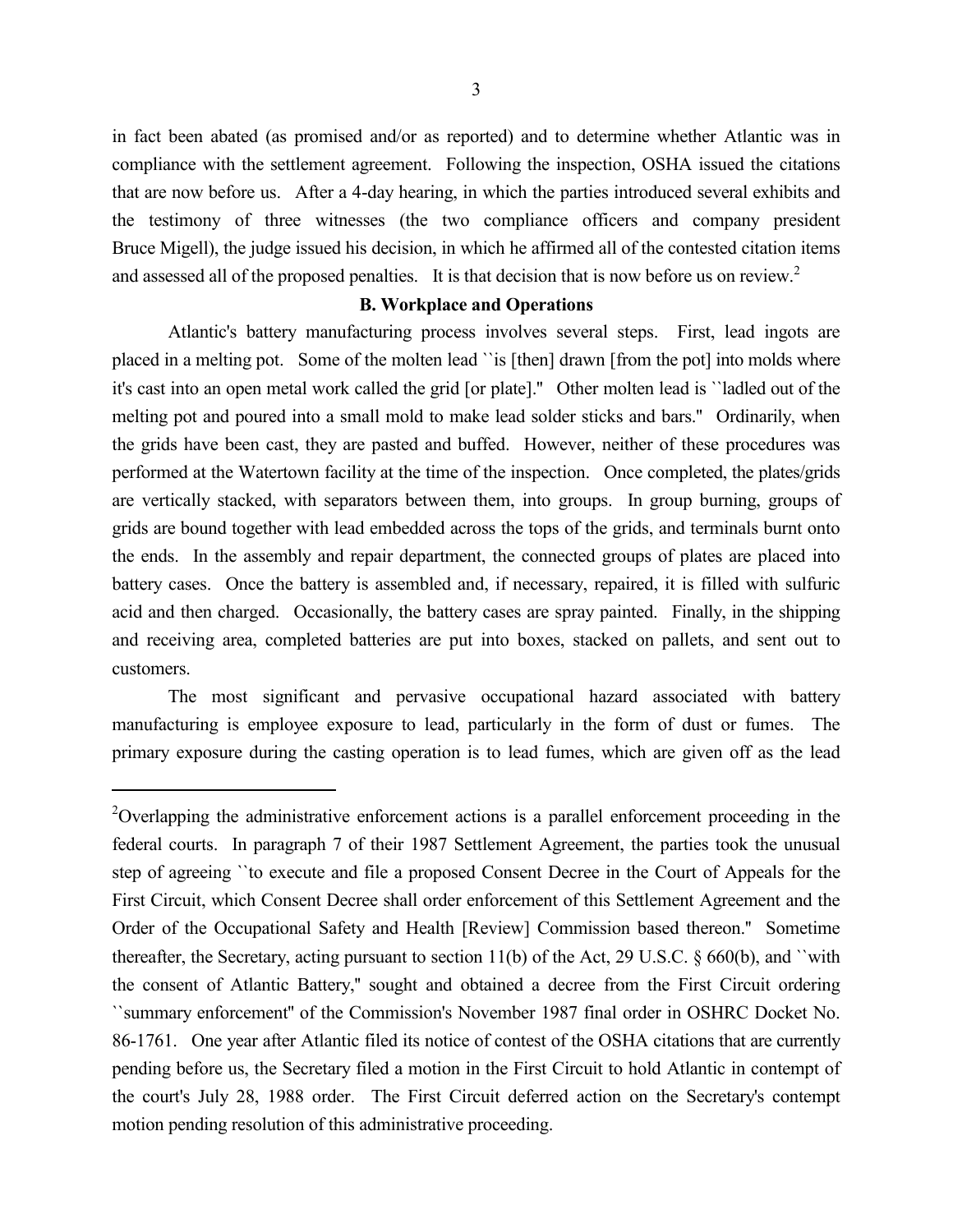ingots are heated in the melting pot. Stacking creates a potential for exposure to lead dust, which is primarily generated by the dried lead oxide paste that is contained on and in the plates. Because molten lead is applied to the groups during group burning, that process results in airborne fumes. Employee exposure in the assembly and repair department may be to fumes ``because there may be some minor soldering done'' or to dust from the lead oxide paste on the plates.

#### **C. The Scope of Review**

In his direction for review in this case, Commissioner Foulke stated that the Commission's review would extend to all issues raised by Atlantic in its petition for discretionary review. The Secretary sought an order narrowing the scope of our review, but the Commission denied that request. We conclude that, with respect to each of the nineteen items and the one subitem that are before us, the direction for review covers (a) the judge's affirmance of the alleged violation, (b) his classification of the violation, and (c) his assessment of the proposed penalty.

This case differs from the Secretary's parallel enforcement action before the First Circuit, which involves a determination of whether the conditions discovered by OSHA during the 1989-90 inspection violated the requirements of the 1987 Settlement Agreement. In some instances, the court is also called upon to determine whether Atlantic failed to abate violative conditions that were previously cited in 1986, despite its order that Atlantic abate those violations. While these distinctions may appear to be technical or unimportant, we conclude that they are sometimes critical, particularly in those situations we discuss herein where the requirements of the 1987 Settlement Agreement go beyond or differ from the requirements of the cited standards.

# **THE ALLEGED VIOLATIONS I. CITATION NO. 2, ITEM 2**

# **A. Background**

Item 2 of citation no. 2 alleged a willful violation of 29 C.F.R. § 1910.1025 $(c)(1)^3$  and proposed a penalty of \$3600. The citation alleged that Atlantic violated the cited standard in the following manner:

On 2/15/90, an employee working in the assembly area was exposed to airborne concentrations of lead in excess of the permissible exposure limit (PEL) of fifty micrograms per cubic meter. An employee engaged in burning groups was exposed

 $3$  The cited standard provides, as follows:

# **§ 1910.1025 Lead.**

. . . .

<sup>(</sup>c) *Permissible exposure limit (PEL).* (1) The employer shall assure that no employee is exposed to lead at concentrations greater than fifty micrograms per cubic meter of air (50  $\mu$ g/m<sup>3</sup>) averaged over an 8-hour period.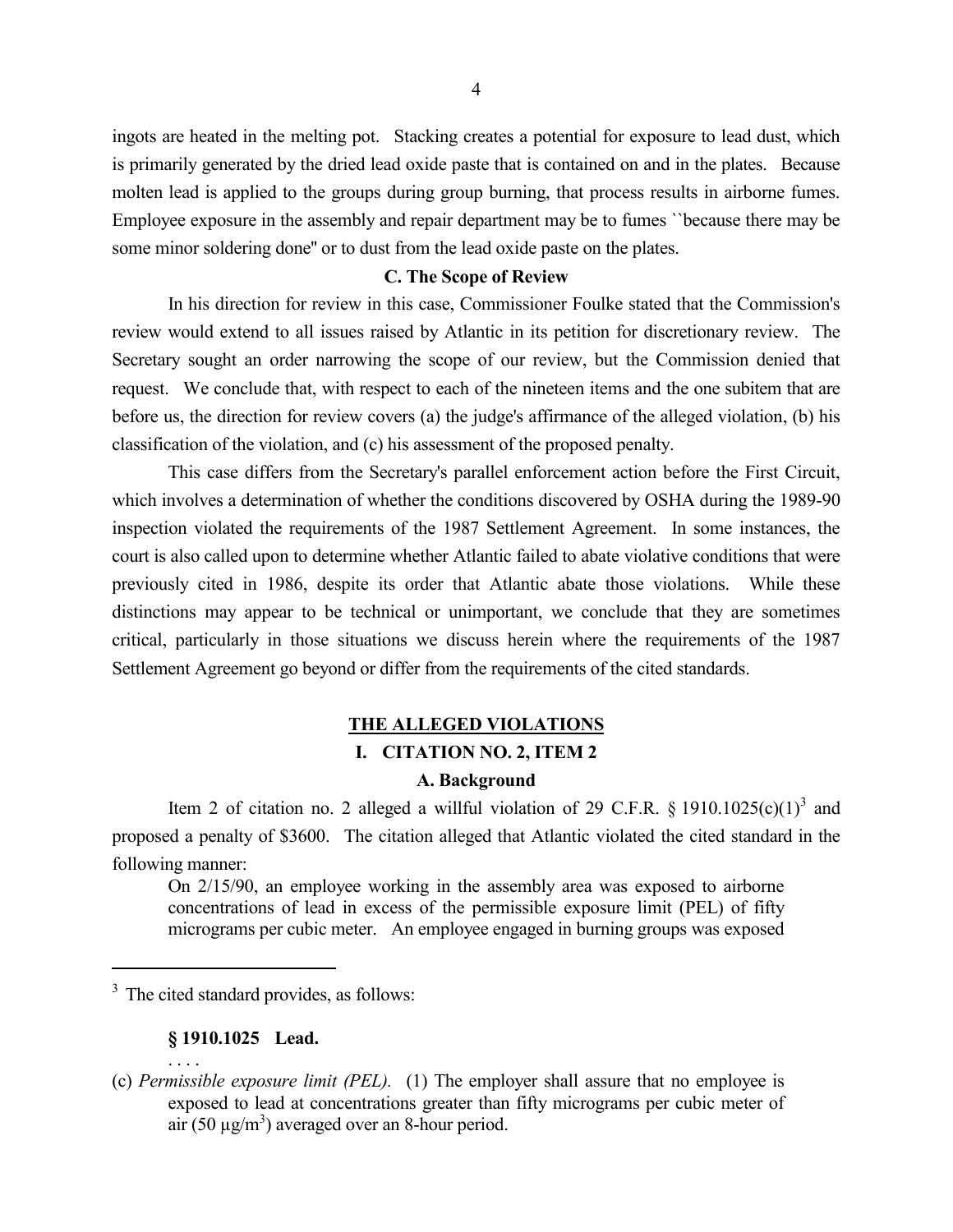to fifty six (56) micrograms per cubic meter of lead. The exposure was derived from samples collected over a 334 minute period. Zero exposure was assumed for the remainder of the 8-hour day.

OSHA Industrial Hygienist (``IH'') Myrtle Turner testified that this citation item was based on air contaminant sampling that she had conducted and conditions that she had observed on the third day of her 1989-90 inspection: ``[W]hat I observed on 2/15/90 was that employee Weston Gregory was exposed to an eight-hour time weight[ed] average of 56 micrograms per meter cubed, and during that time he was group burning.'' Atlantic has not mounted any credible challenge to OSHA's sampling results. We therefore affirm the judge's finding that Atlantic employee Gregory was exposed on February 15, 1990, to an 8-hour TWA concentration of airborne lead that exceeded the lead standard's PEL of 50  $\mu$ g/m<sup>3</sup>.

Atlantic disputes Turner's testimony that Gregory's overexposure resulted from group burning, which was his primary work activity during the sampling period, and that OSHA's sampling results were representative of Gregory's typical or normal exposure. Although resolution of these issues is not necessary to resolve the merits of the instant item, they do affect a number of items that are before us. *See infra* Parts III-VI. We will consider them here.

# **B. Group Burning & Representative Sampling**

Atlantic argues that Gregory was not burning groups on February 15, 1990. For the reasons stated *infra* at Part VI, we agree with Atlantic that Turner did not see Gregory burning groups on February 15, 1990, and that Exh. C-22, a photograph Turner took of Gregory, does not depict Gregory burning groups. Nevertheless, we conclude that a preponderance of the evidence does support the judge's finding that Gregory was group burning. Support for the judge's finding comes from the testimony of president Migell that Gregory's measured exposure to lead on February 15 was not representative of the employee's typical exposure. Significantly, the witness made no claim at that time that Gregory had not performed group burning on the date in question. Nor did Migell attempt to establish some other source of the lead dust or fumes that had caused Gregory's overexposure. Instead, the witness suggested that the reason for the measured overexposure was that Gregory had been allowed to work in the stacking and group burning areas for a longer period of time than he normally did.

Most importantly, Atlantic's president ended his explanation of the violative conditions with the following statement: ``But I contend that this man working a full day in this area, yes, was in fact--could have been exposed to higher concentrations of lead, but this was not his normal method of operation.'' The only plausible reading of Migell's testimony is that some type of production activity was occurring in the stacking and group burning areas when Gregory's exposure was being monitored. Because Migell testified that no *stacking* operations were performed during this sampling, we read his testimony quoted above to indicate that Gregory performed *group burning* on February 15, 1990.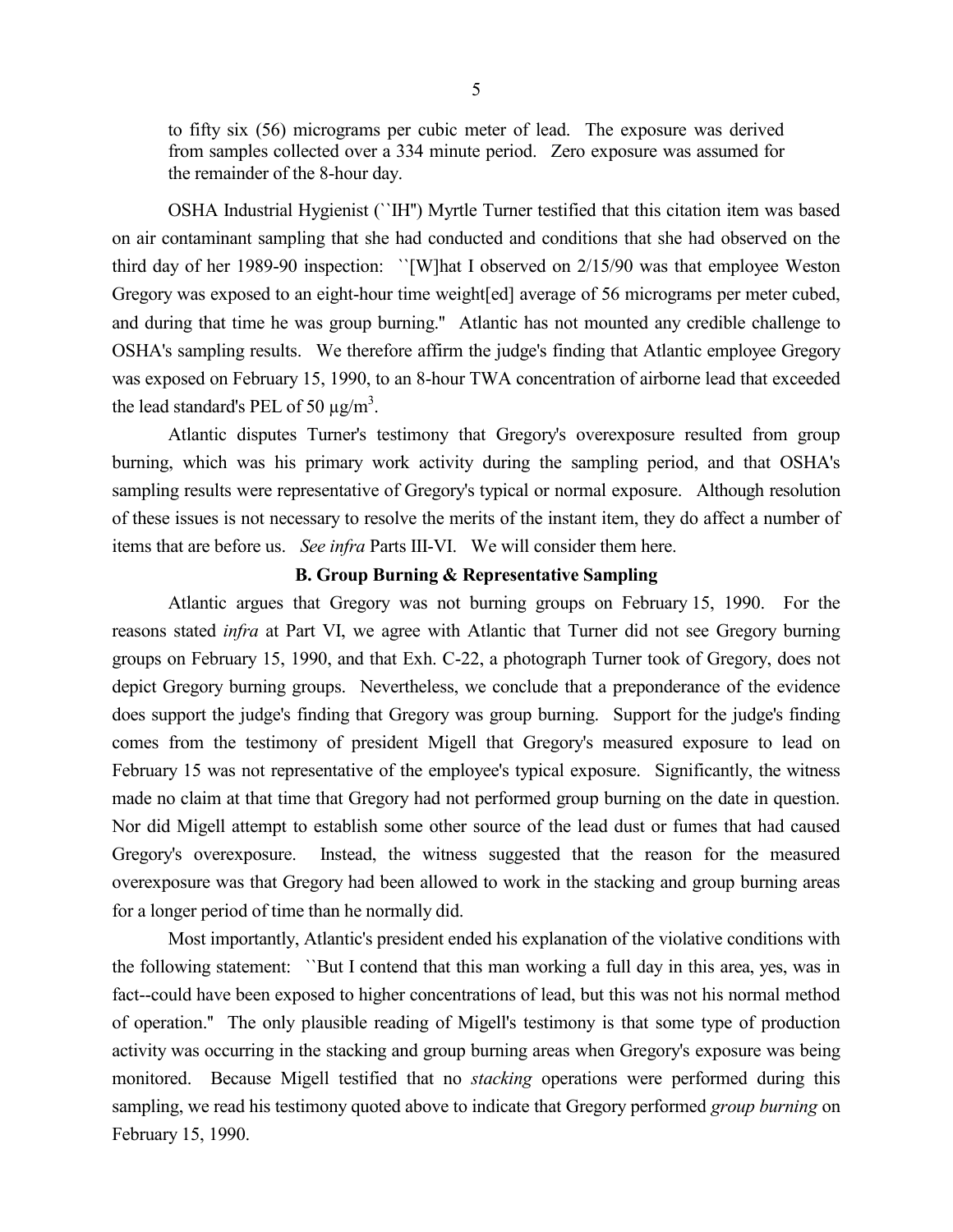The other disputed factual issue relating to this citation item is whether the sampling results obtained by Turner on February 15, 1990, were ``representative'' of Gregory's exposure. Migell testified that the exposure measured in the stacking and group burning areas on February 15, 1990, was not representative of conditions in Atlantic's plant or of employee Gregory's usual exposure because Gregory had worked in the stacking and group burning areas on February 15 for longer than normal.<sup>4</sup> Migell explained that Atlantic's method of maintaining exposures in those two adjacent production areas within permissible limits was by restricting ``the number of hours'' employees worked there. Thus, Gregory normally burned groups "[no] more than two or three hours a day.'' This testimony finds support in the evidence concerning the amount of time spent in stacking operations, which Migell testified generally correlates with the amount of time spent in group burning operations. Although Atlantic apparently kept no records of its group burning operations, it did keep records of its stacking operations throughout the 2-year observation period, as required under the 1987 Settlement Agreement. Based on his review of those records, Migell testified at the hearing that, ``when this particular man worked in . . . [stacking], he never worked more than two hours a day.'' With one possible exception (Gregory *may* have worked as long as 2 hours 45 minutes on June 10, 1988), the nine quarterly progress reports submitted by Atlantic fully support this assertion.

IH Turner's summary and analysis of the nine quarterly progress reports (Exh. C-11) provides further support for president Migell's claim that Gregory's exposure sampling on February 15, 1990, was not representative of his typical exposure. Over the course of the 2-year observation period, Atlantic monitored Gregory's exposure to airborne lead on seven different occasions, each separated by an interval of at least three months. On four of those occasions, Gregory was engaged in either repair or assembly operations at the time of his sampling, and the sampling revealed that his exposure was below the lead standard's PEL. (Indeed, three of these readings were well below the PEL). On a fifth occasion, when Gregory was apparently again working in repair operations, his calculated exposure was recorded as an extraordinarily high  $194 \mu g/m<sup>3</sup>$ . However, Atlantic noted in reporting that result that sample contamination or a ``bad test'' was suspected, and this indeed seems likely, given the other test results obtained over the course of the 2-year observation period.<sup>5</sup> On a sixth occasion, Gregory was engaged in shipping operations when his exposure was

 $4$  The total sampled exposure time on February 15 was just over  $5\frac{1}{2}$  hours, and the Secretary's unrebutted evidence suggests that Gregory worked in the stacking and group burning areas throughout that entire time period. Conversely, there is no evidence that Gregory worked in any other area of the plant at any time during the sampling period.

 $<sup>5</sup>$  The nine quarterly progress reports, along with Turner's summary and analysis of those reports,</sup> establish that Atlantic was generally successful, throughout the 2-year observation period, in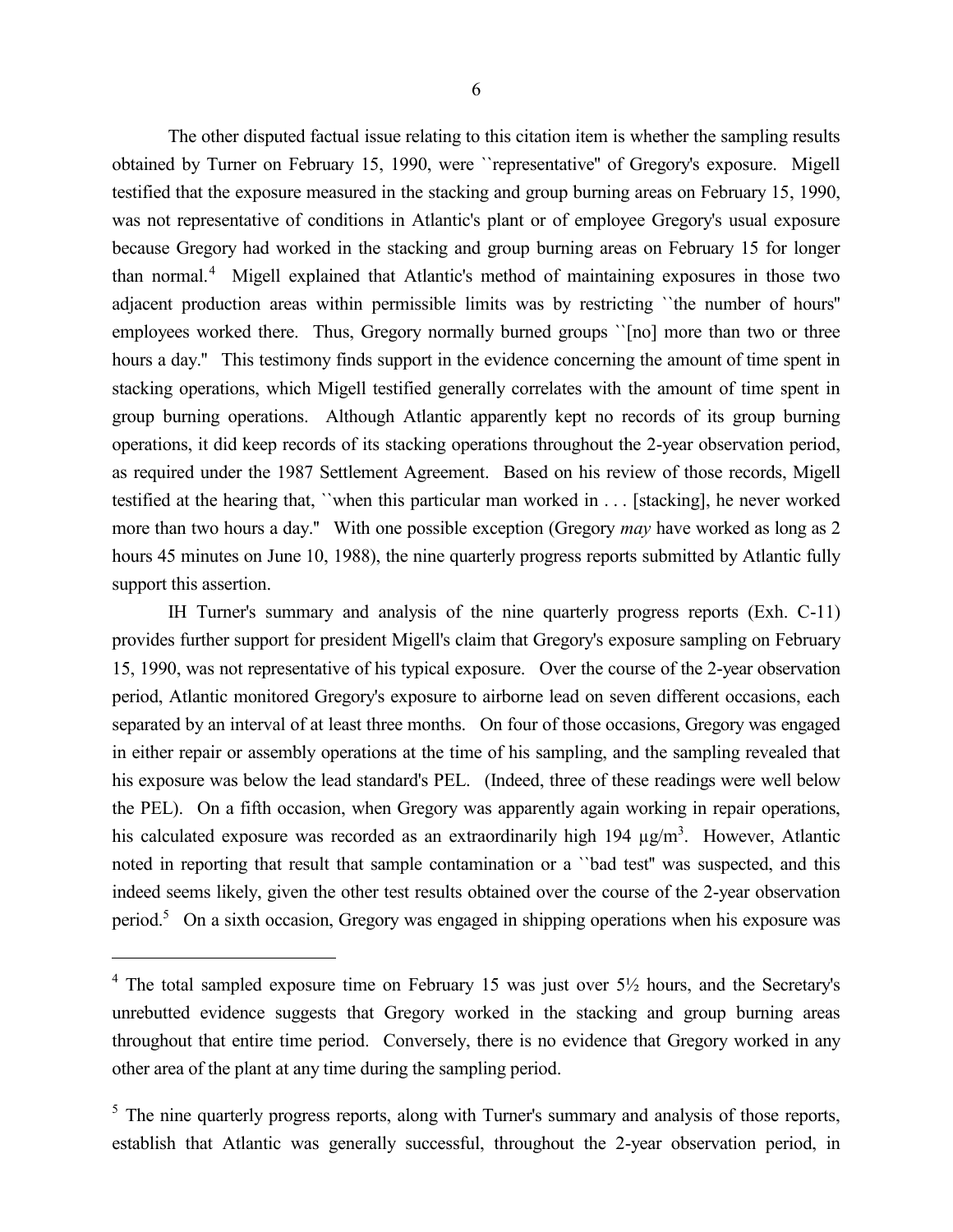sampled. The results of that test are unknown because the sample was damaged (the cassettes were placed on backwards). Only the first of the seven reported tests, taken on September 17, 1987, before Atlantic entered into the 1987 Settlement Agreement, showed Gregory working in the group burning operations and exposed to airborne lead concentrations above the PEL--specifically, an 8-hour TWA concentration of 72 or 73.99  $\mu$ g/m<sup>3</sup>. [The record reveals no other instance of overexposure in either the stacking or group burning operations until Gregory's exposure 2½ years later (on February 15, 1990) to an 8-hour TWA concentration of 56  $\mu$ g/m<sup>3</sup>].

During his rebuttal case, the Secretary attempted to refute president Migell's testimony that Gregory's sampled exposure on February 15 was unrepresentative. IH Turner was asked if she had ``ever had any conversations with [Atlantic's] employees concerning whether the observations that [she] had observed were typical or normal.'' She answered that she had discussed that issue with employees Gregory and Gallman and that they had both indicated that ``the operations that they were doing during the time I was there'' were essentially the same as ``what they were doing that [same] time last year.'' The Secretary, however, never tied this rebuttal testimony into Gregory's work activities *on February 15, 1990*. On the contrary, the record strongly suggests that the witness was testifying about a conversation that she had had with Gregory on December 5, 1989, a day on which Gregory performed no group burning. The Secretary also called Industrial Hygienist (``IH'') Carol Shum as a rebuttal witness and asked her about the same subject. Again, however, the Secretary failed to connect Shum's generalized responses to Gregory's activities on February 15, 1990.<sup>6</sup>

### (..continued)

reducing the concentrations of airborne lead at its workplace to levels that were below the lead standard's PEL. Indeed, several of the samples revealed only negligible exposure to airborne lead, and most showed exposures that were not only below the PEL but also below the lead standard's action level (30  $\mu$ g/m<sup>3</sup>). Out of the many airborne lead level samples that were reported in the nine quarterly progress reports, only three indicated employee exposures to 8-hour TWA concentrations in excess of 50  $\mu$ g/m<sup>3</sup> (the PEL). Of those three, one was the disputed test result set forth above, which was suspected to be in error.

<sup>6</sup> IH Turner testified that she had also talked to Gregory about these matters. She recalled that Gregory had told her that group burning was ``part of his job title,'' but did not recall what he had said as to when he had last performed the task prior to February 15. The Secretary claims in his review brief that Turner learned from president Migell that *Gregory* conducted group burning at the workplace at least twice a month, but Turner's two references to this conversation do not refer to Weston Gregory (``I . . . asked [Migell] how often group burning was done and in what place . . . [a]nd his response was at least twice a month"; "[W]hen I [Turner] spoke with you [Migell] in one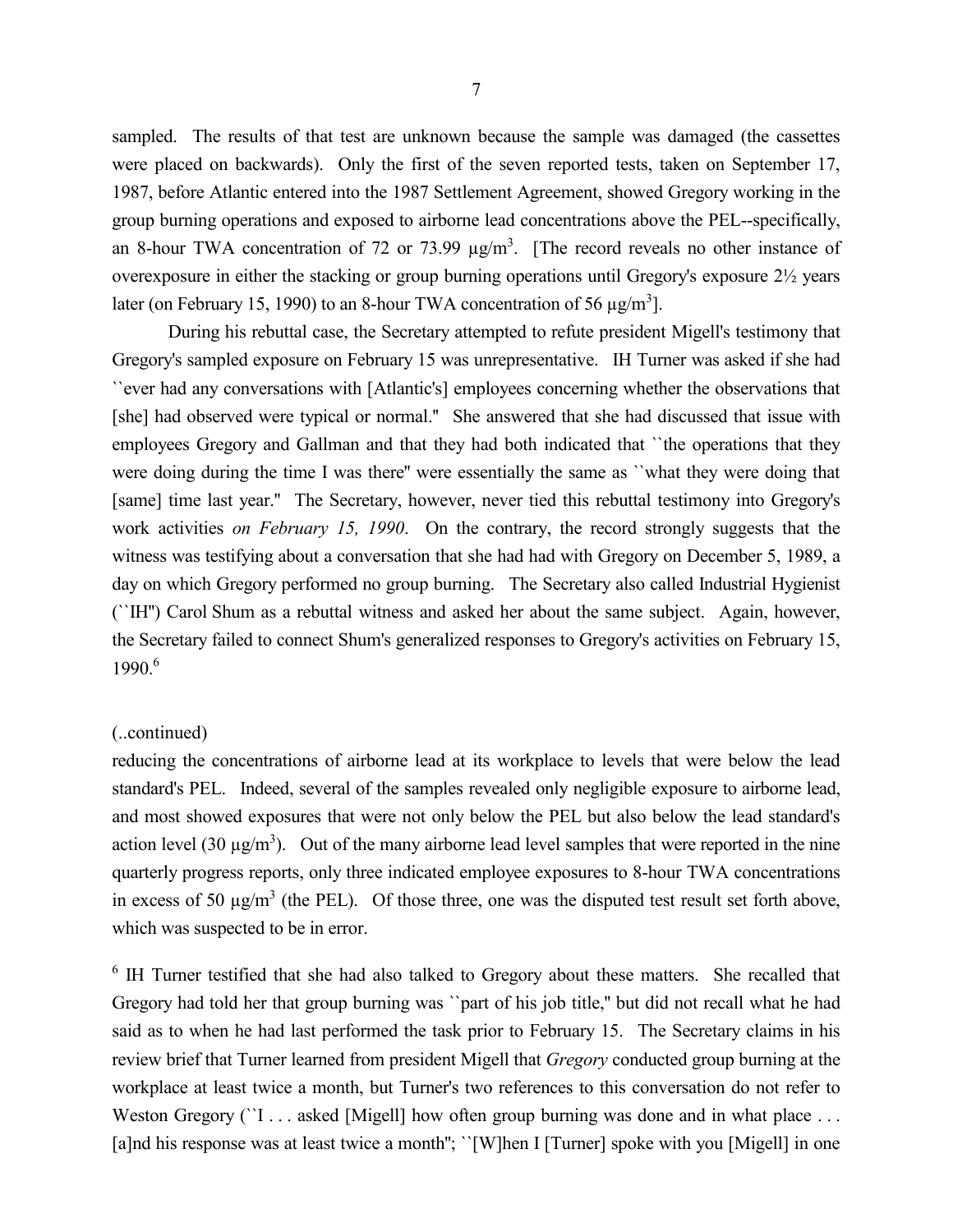#### **C. Merits of the Alleged Violation**

In order to establish a violation of an occupational safety or health standard, the Secretary has the burden of proving: (a) the applicability of the cited standard, (b) the employer's noncompliance with the standard's terms, (c) employee access to the violative conditions, and (d) the employer's actual or constructive knowledge of the violation (*i.e.*, the employer either knew, or with the exercise of reasonable diligence could have known, of the violative conditions). *E.g.*, *Kulka Constr. Management Corp.*, 15 BNA OSHC 1870, 1873, 1991-93 CCH OSHD ¶ 29,829, p. 40,687 (No. 88-1167, 1992). Insofar as the instant citation item is concerned, we conclude that the Secretary has met his burden of proving all four of these elements.

Applicability. The general industry lead standard, 29 C.F.R. § 1910.1025, applies to 'all occupational exposure to lead,'' with the limited exceptions of exposures that occur in the construction industry or in agricultural operations. See section 1910.1025(a). Atlantic correctly points out that some of the provisions of the lead standard apply only to employees who are exposed to excessive amounts of lead for a specified number of days during the year. *E.g.*, section 1910.1025(e)(``any employee . . . exposed to lead above the permissible exposure limit for more than 30 days per year''). However, the particular provision that is at issue here, section  $1910.1025(c)(1)$ , contains no such limitation on its scope.

Noncompliance and Access. We have previously affirmed the judge's finding that Atlantic employee Weston Gregory ``was exposed on February 15, 1990, to 56 micrograms [of lead] per cubic meter of air,'' averaged over an 8-hour period (Part I.A). This establishes Atlantic's noncompliance with the cited standard and employee access to the violative conditions.

Knowledge. We find that Atlantic had constructive knowledge of the violation. Its own sampling of employee Gregory's exposure on September 17, 1987, established that this potential existed (Part I.B). Indeed, president Migell recognized the hazard in the stacking and group burning areas when he testified that ``this is definitely an area where there would be more lead than other areas of the plant. We don't deny that.'' In addition, Migell's explanation for Gregory's overexposure, *i.e.*, he worked there longer than usual on February 15, establishes that Migell should have recognized the potential for overexposure. **D. Classification and Penalty**

During her testimony, IH Turner gave the following explanation for the Secretary's classification of the alleged violation as willful:

[T]he employer had knowledge. Sampling had been conducted in the past. It clearly

demonstrated that stacking, which was adjacent to, and also the group burning

(..continued)

of our closing conferences, you indicated to me that group burning was done roughly twice a month.'')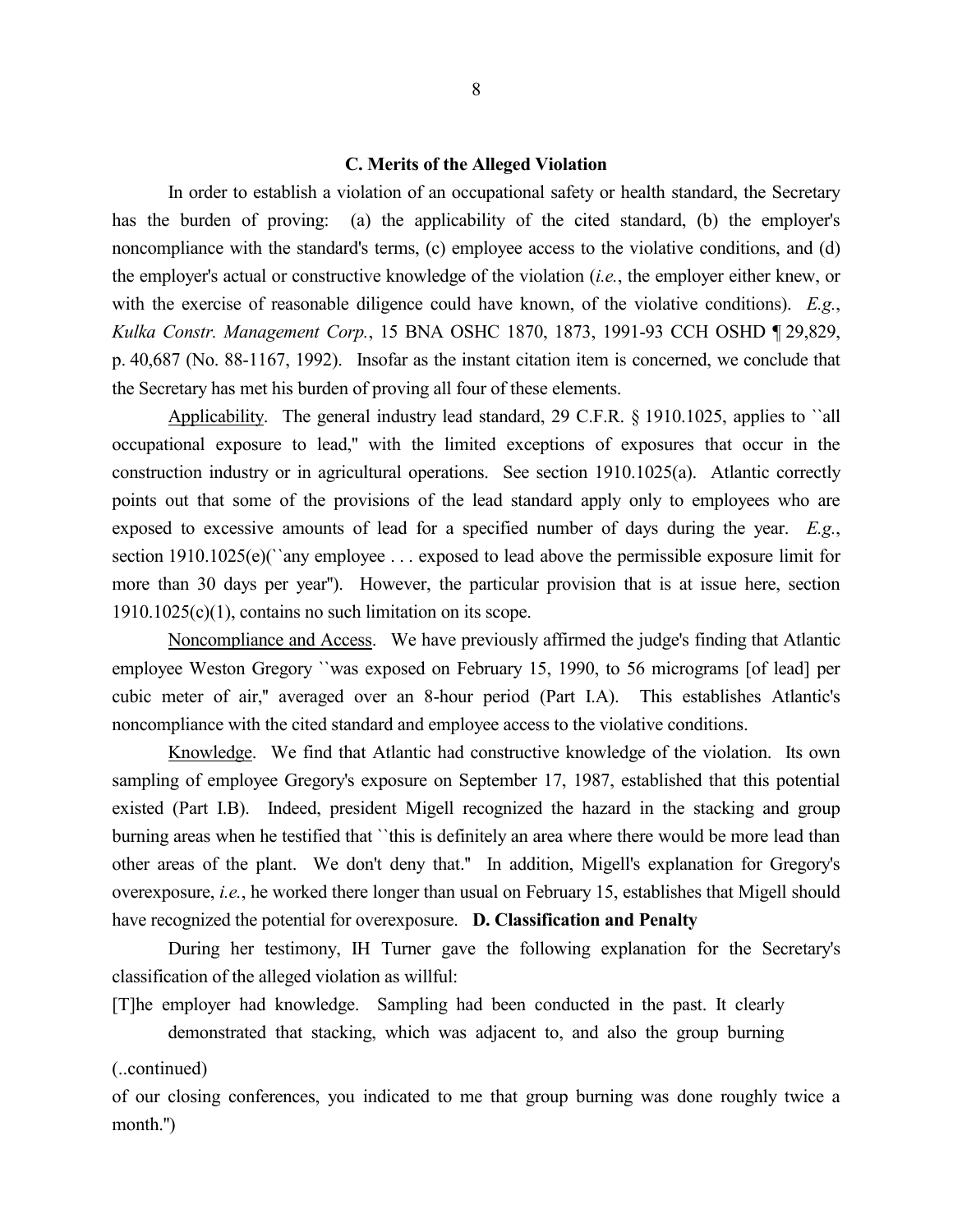operation, was over the permissible exposure limit. And, additionally, because of the citation that was issued in 1 of  $86<sup>7</sup>$ 

To prove that a violation was willful, the Secretary must show that the violation ``was committed voluntarily with either an intentional disregard for the requirements of the Act or with plain indifference to employee safety.'' *Sal Masonry Contrac., Inc.*, 15 BNA OSHC 1609, 1611, 1991-93 CCH OSHD ¶ 29,673, p. 40,208 (No. 87-2007, 1992) (quoting *A.C. Dellovade, Inc.*, 13 BNA OSHC 1017, 1019, 1986-87 CCH OSHD ¶ 27,786, p. 36,341 (No. 83-1189, 1987)). ``A willful violation is differentiated from other classifications of violation by the employer's state of mind toward the requirements imposed by a standard.'' *Beta Constr. Co.*, 16 BNA OSHC 1435, 1444, 1993 CCH OSHD ¶ 30,239, p. 41,652 (No. 91-102, 1993), *petition for review filed*, No. 93-1817 (D.C. Cir. Dec. 3, 1993). The willfulness charge relates to the employer's ``underlying state of mind'' at the time it committed the violation and requires proof of a ``greater degree of culpability'' on the employer's part than the ``simple knowledge or awareness of hazardous conditions that is a prerequisite for any violation.'' *Hackney, Inc.*, 15 BNA OSHC 1520, 1524, 1991-93 CCH OSHD ¶ 29,618, p. 40,109 (No. 88-391, 1992); *Bay State Refining Co.*, 15 BNA OSHC 1471, 1475, 1991-93 CCH OSHD ¶ 29,579, pp. 40,024-25 (No. 88-1731, 1992).

``If an employer has made a good faith effort to comply with the Act's requirements, a finding of willfulness is not justified, even though the employer's efforts are not entirely effective or complete. However, the test of good faith in this regard is an objective one--whether the employer's efforts to comply were reasonable under the circumstances.'' *Tampa Shipyards, Inc.*, 15 BNA OSHC 1533, 1541, 1991-93 CCH OSHD ¶ 29,617, p. 40,104 (No. 86-360, 1992) (consolidated cases). *See also R & R Builders, Inc.*, 15 BNA OSHC 1383, 1392-93, 1991-93 CCH OSHD ¶ 29,531, pp. 39,865-66 (No. 88-282, 1991) (despite employer's history of previous citations, the instant violations were improperly classified as willful, given the employer's ``overall pattern of responsive behavior,'' both prior to and after the instant violations).

We find the Secretary has failed to establish that the violation was willful. In portraying Atlantic as a recalcitrant employer stubbornly resisting the requirements of the OSHA lead

 $<sup>7</sup>$  The witness also gave two other reasons for the willful classification. She testified that the</sup> violation was willful because Atlantic had voluntarily done testing in the group burning area of the plant in the past, but had not done any re-testing since September 17, 1987. In addition, she stated, ``[i]t's also classified willful because of the fact that this employee should have been on medical removal and he should not have been in an area which was over 30 micrograms per meter cubed.'' Because these two additional contentions serve as the factual basis of two separate, independent citation items--citation no. 2, item 3, and citation no. 2, item 5, respectively, and because both of these items are also alleged to be willful, we find that it is inappropriate to rely on them here.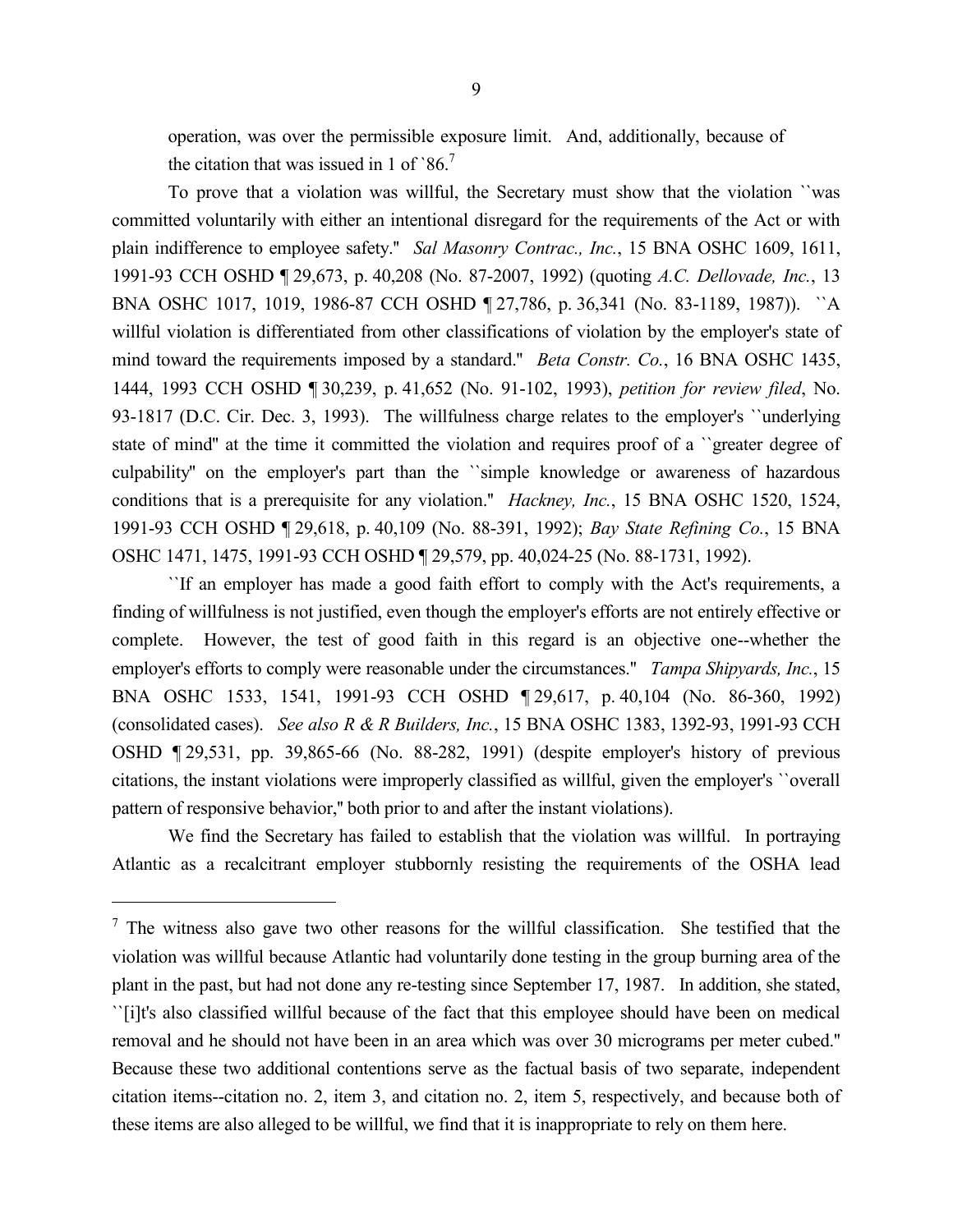standard, the Secretary and the judge have failed to consider Atlantic's good faith efforts to bring its workplace into compliance with section 1910.1025(c)(1). Following its entry into the 1987 Settlement Agreement, Atlantic implemented several engineering and administrative controls for the express purpose of lowering airborne lead levels or limiting employee exposure to airborne lead. In addition, Atlantic made three major changes in its business operations that resulted in further significant reductions in the extent of employee exposure at the Watertown plant. First, it eliminated one of the two major contributors to the excessive airborne lead levels at that plant by discontinuing pasting and buffing operations in Watertown. Second, it severely restricted the amount of time that employees engaged in stacking, which was the other major contributor to high lead levels. Finally, it shifted away from manufacturing its own batteries and toward purchasing partially- manufactured or completed batteries from others for resale.

As a result of these changes, the working conditions of Atlantic's employees improved dramatically between 1987 and November 7, 1989, when the 1989-90 inspection began. During October and November of 1985, Atlantic had had airborne lead exposures of 456  $\mu$ g/m<sup>3</sup> in its stacking operations and 420  $\mu$ g/m<sup>3</sup> in its buffing operations. However, the airborne lead sampling conducted by OSHA during the 1989-90 inspection confirmed the impression, already conveyed by two years of quarterly progress reports, that the workplace was, for the most part, free of excessive airborne lead levels. *See supra* note 5. Only one of OSHA's air contaminant sampling tests conducted during this inspection demonstrated the exposure of an Atlantic employee engaged in battery manufacturing operations to excessive levels of airborne lead and that test result exceeded the PEL by only 6  $\mu$ g/m<sup>3</sup>. Moreover, Atlantic correctly argues that even that showing of minimal overexposure is not representative of either the normal conditions in its workplace or the typical exposure of the sampled employee. We therefore conclude that here, as in *J.A. Jones Constr. Co.*, 15 BNA OSHC 2201, 2211, 1991-93 CCH OSHD ¶ 29,964, p. 41,030 (No. 87-2059, 1993), the employer's past history of citations and its inability to ``eliminate all instances of a hazardous condition'' were ``not sufficient to place [it] on notice of any serious or fundamental flaws in its overall safety program.''

We also find that the violation was not willful because the Secretary has not established that ``heightened'' level of ``knowledge'' or ``awareness'' that is necessary to sustain an allegation of willfulness. *See Hackney, Inc.*, 15 BNA OSHC at 1524, 1991-93 CCH OSHD at p. 40,109. Although Atlantic was fully aware of the requirements of the cited standard and the potential for excessive lead levels during its stacking and group burning operations, Atlantic was also aware that the changes it had made since the 1985 and 1986 inspections had for the most part brought the workplace into compliance with section 1910.1025(c)(1). We therefore conclude that here, as in *Sal Masonry*, the employer lacked sufficient awareness of the cited conditions at the time of the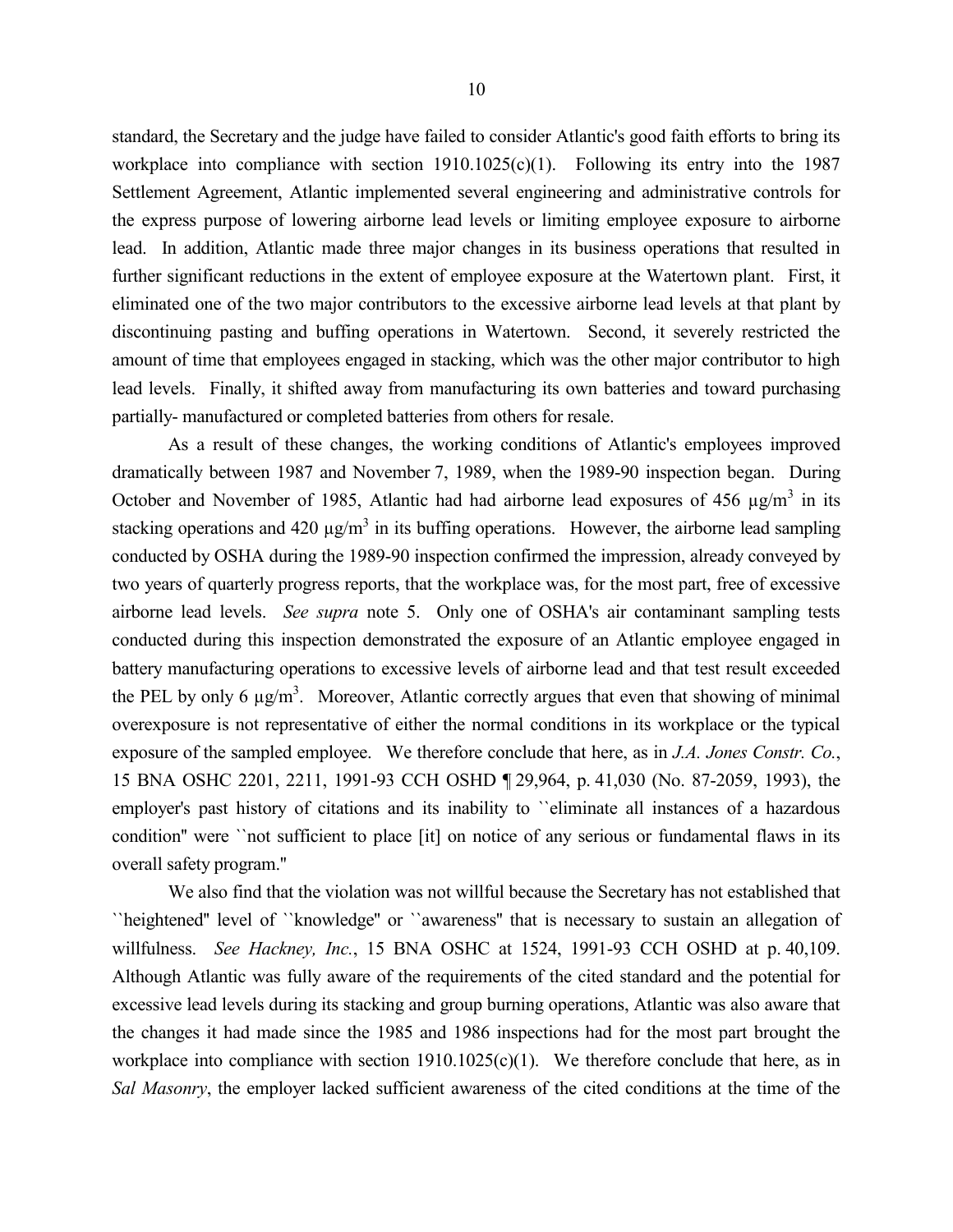instant violation to support a determination that it had consciously disregarded the cited standard's requirements. *See* 15 BNA OSHC at 1612-13, 1991-93 CCH OSHD at pp. 40,208-09.

After considering the penalty factors listed at 29 U.S.C.  $\frac{666}{i}$ , we assess a penalty of \$300 for Atlantic's nonwillful violation of 29 C.F.R. § 1910.1025(c)(1). Atlantic is a small employer with five full time employees working for some part of the time in the manufacturing area of the plant. The gravity of the violation appears to be in the low to moderate range. A single employee was exposed on one day to levels of lead that only marginally exceeded the PEL. The employer's small size and its good faith in attempting to bring the plant into compliance with the cited standard warrant further reductions in the proposed penalty. The employer's negative past history, however, weighs in favor of a penalty of the level assessed.

# **II. CITATION NO. 1, ITEM 4 A. Background**

Item 4 of citation no. 1 alleged a serious violation of 29 C.F.R. § 1910.1025 $(c)(2)^8$  and proposed a penalty of \$420. The citation alleged that Atlantic violated the cited standard in the following manner:

On 12/5/89, an employee was exposed to levels of lead for more than eight (8) hours during the work day in excess of the reduced permissible exposure limit (PEL). The reduced PEL for 492 minutes (8.2 hours) is 48.78 micrograms per cubic meter. An employee working in the establishment engaged in shipping, loading and unloading, was exposed to a time weighted average of one hundred twenty four (123.75) micrograms per cubic meter of lead; approximately 2.54 times the maximum PEL. The exposure level was derived from samples collected over a 492 minute (8.2 hour) period.

IH Turner testified that this citation item was based on the exposure of employee Franklin Augustine, on the second day of her inspection (December 5, 1989), to airborne lead in excess of the reduced PEL for 8.2 hours worked. 9 After analyzing the Augustine samples, the

<sup>8</sup> The cited standard provides, as follows:

# **§ 1910.1025 Lead.**

. . . .

 $\overline{a}$ 

(c) *Permissible exposure limit (PEL). . . .*

(2) If an employee is exposed to lead for more than 8 hours in any work day, the permissible exposure limit, as a time weighted average (TWA) for that day, shall be reduced according to the following formula:

Maximum permissible limit (in  $\mu g/m^3$ )=400÷hours worked in the day.

<sup>9</sup> The witness gave detailed, step-by-step testimony as to how she had arrived at the total sampling/exposure/work time of 8.2 hours. According to Turner, two different monitoring devices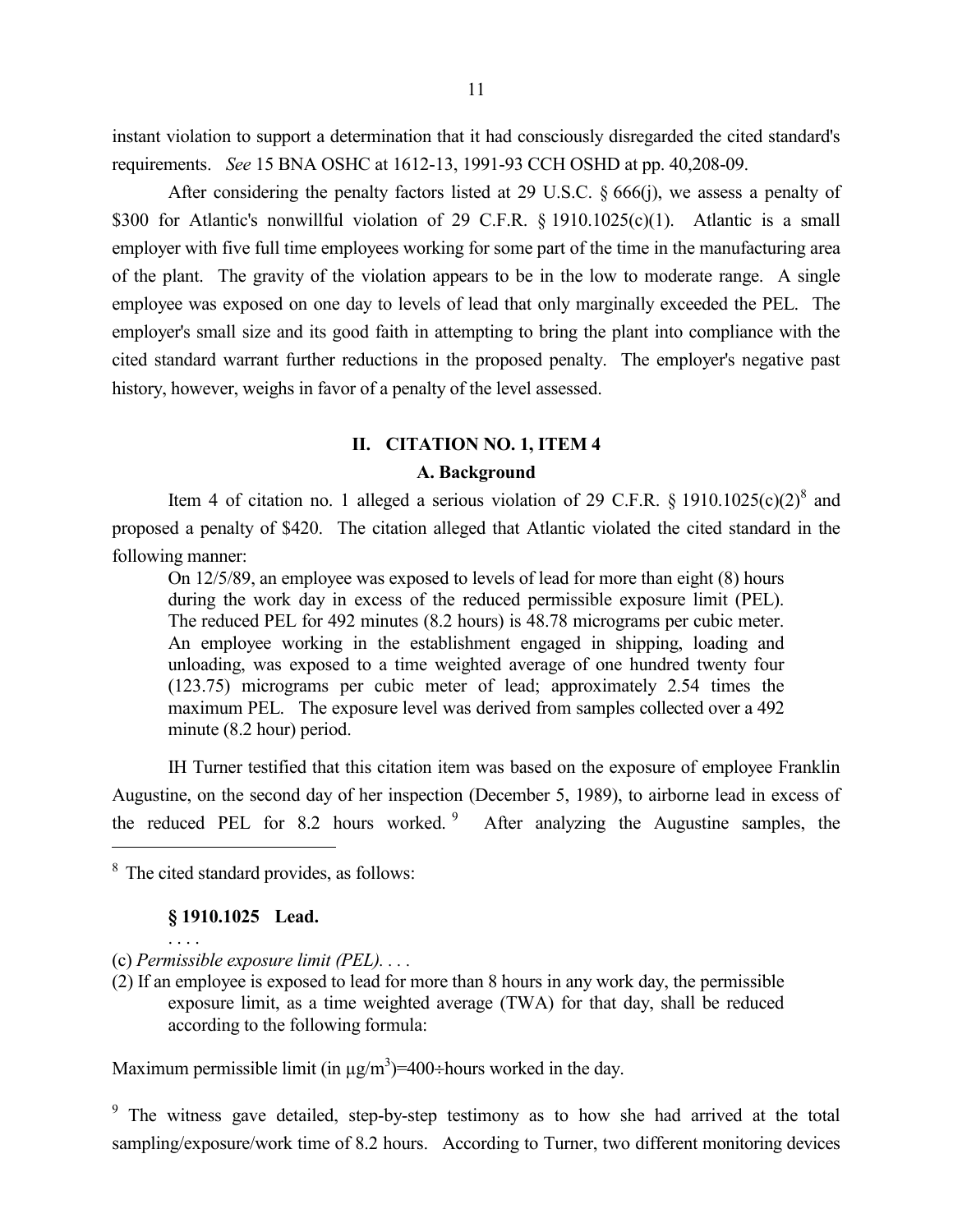OSHA-affiliated laboratory in Salt Lake City reported that .02 mg/m<sup>3</sup> of lead had been collected in the morning sample and .230 mg/m<sup>3</sup> had been collected in the afternoon sample.

IH Turner explained the operation of the cited standard, section 1910.1025(c)(2), as follows:

When the employee, under the lead standard, works greater than eight hours, we take into account a calculation that would give us a reduced exposure limit. . . . In this particular instance, it gave me a reduced exposure limit for Franklin Augustine of 48.78 micrograms per meter cubed. . . . So instead of comparing his [actual, sampled] exposure to 50, it's compared to 48.7 micrograms per meter cubed.

More specifically, Turner obtained the reduced PEL of  $48.78 \mu g/m^3$  by inserting the figure ``8.2" (representing the ``hours worked in the day'' by Augustine) into the formula that is set forth in the cited standard. *See supra* note 8. She then compared this figure with Augustine's TWA exposure on December 5, 1989, which she calculated using the figures that have been set forth above (the durations of the two sampling periods and the amounts of lead collected in each period). Based on her calculations, she concluded that Atlantic had violated section 1910.1025(c)(2) on December 5 because Augustine's time-weighted average exposure of 123.75  $\mu$ g/m<sup>3</sup> was 2.54 times the reduced PEL of 48.78  $\mu$ g/m<sup>3</sup>.

During her testimony, IH Turner described employee Augustine's activities on the day of the alleged violation, as follows:

Primarily on that day, Mr. Augustine was doing some shipping and some packing. He did a small amount of repair work. He did some spray painting. The air sample report sheet for that particular sample . . . [has] noted on it exactly what he did.

Exh. C-40, the worksheet in question, added the following details about the employee's work schedule:

> AM loading and unloading batteries  $PM$ 3:23 painting metal ``shelves'' with aerosol paint

PM Loading and unloading

(..continued)

had been placed on Augustine over the course of his work day. The first was placed on him at 8:47 a.m. and removed at 1:03 p.m. The second was placed on him at 1:45 p.m. and removed at 4:41 p.m. Based on these recorded times, Turner calculated that Augustine had worn the first monitoring device for 256 minutes and the second for 236 minutes. Adding these two figures together, she arrived at a total exposure time of 492 minutes or 8.2 hours. Exh. C-40, the air sampling report and worksheet prepared by Turner in conjunction with this sampling, fully corroborates the witness' testimony concerning the above-stated times and her mathematical computations.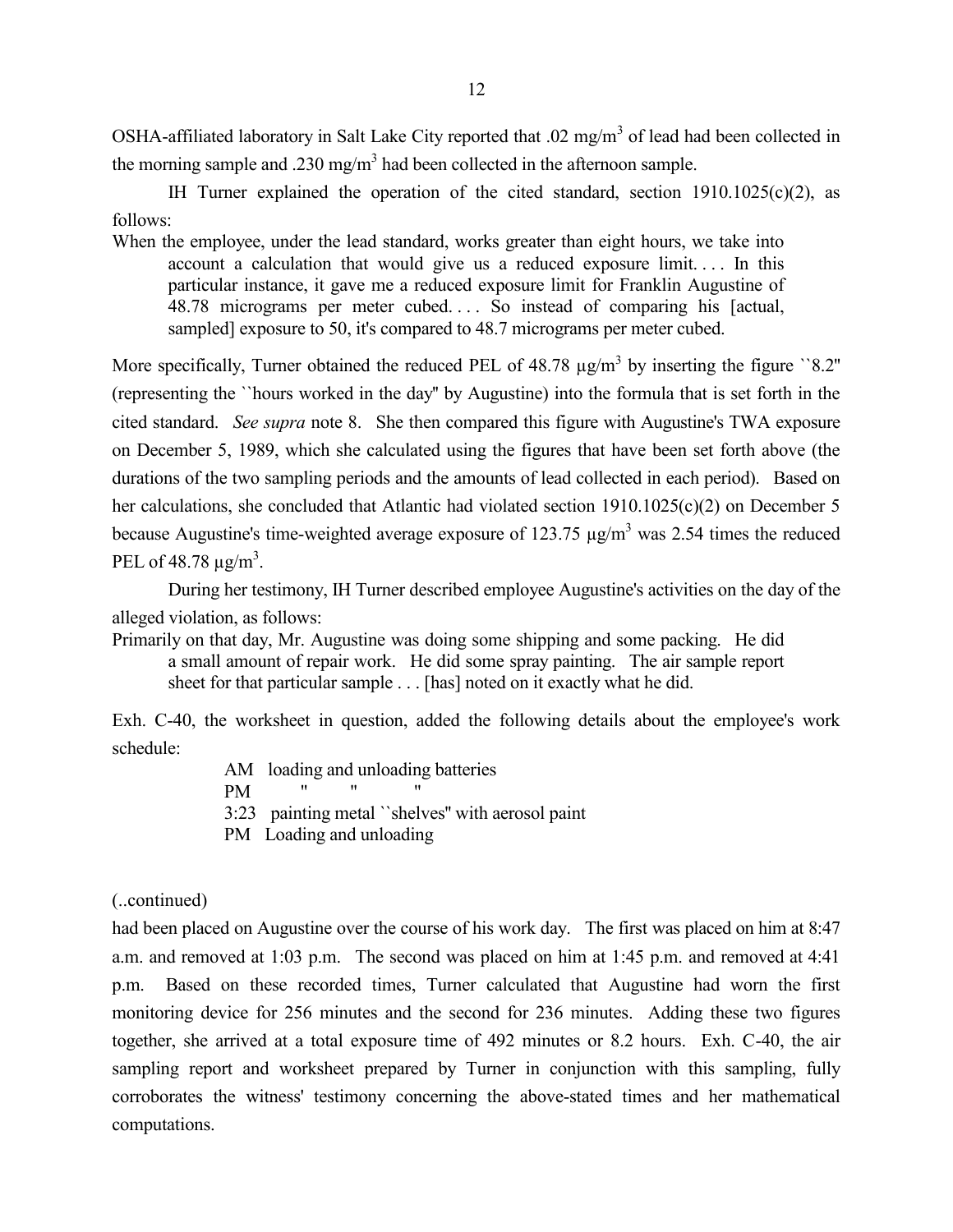Turner doubted that the spray painting was the cause of the overexposure. She testified that ``[t]he only way that would generate lead would be if that paint contained lead and checking with Mr. Augustine and looking at what he was using, it did not indicate that it contained lead.'' Nevertheless, while she disagreed with president Migell's explanation for the overexposure, Turner offered no explanation of her own.

In his decision, the judge held that the allegations of citation no. 1, item 4, were supported by the testimony of IH Turner. He also found that, ``due to the periodic testing that Respondent took throughout the plant, as shown in Exhibit C-8, Respondent knew or should have known of the situation to which the employee was exposed.''

#### **B. Analysis**

IH Turner's determination that the cited conditions were governed by the requirements of section 1910.1025(c)(2), *see supra* note 8, rather than the requirements of section 1910.1025(c)(1), *see supra* note 3, was based upon a mathematical error. As detailed *supra* note 9, Turner calculated that Augustine had worn the second monitoring device, during the afternoon of December 5, 1989, for 236 minutes. In fact, however, Augustine wore that device for only 176 minutes (the time differential between 1:45 p.m. and 4:41 p.m.). There was therefore no need to calculate a *reduced* PEL. Because Augustine's exposure was in fact less than eight hours (256 minutes  $+$  176 minutes  $=$  432 minutes  $=$  7.2 hours), his exposure was governed by the lead standard's regular PEL of 50  $\mu$ g/m<sup>3</sup>, as set forth in section 1910.1025(c)(1).<sup>10</sup> Accordingly, because the cited standard (section 1910.1025(c)(2)) applies by its terms only ''[i]f an employee is exposed to lead for more than 8 hours in any work day'' and because Augustine worked for only 7.2 hours on December 5, 1989, we conclude that the cited standard did not apply to the cited conditions.<sup>11</sup>

 $\overline{a}$ 

<sup>11</sup> Turner's mathematical error also resulted in a second mistake in her calculations. This mistake was in her computation of Augustine's TWA exposure. Using the correct figure of ``176'' rather than ``236" results in a revised time-weighted average exposure of 95  $\mu$ g/m<sup>3</sup> rather than 124  $\mu$ g/m<sup>3</sup>.

We therefore set aside the judge's finding and enter our own finding that Franklin Augustine was exposed on December 5, 1989, to an airborne lead concentration of 95  $\mu$ g/m<sup>3</sup>, averaged over an 8-hour period.

<sup>&</sup>lt;sup>10</sup> During his testimony, Migell implied that the cited standard was not applicable to the cited conditions because Augustine ``probably works less than 15 or 20 days a year'' in ``high lead areas'' and ``OSHA provides that if 30 days or less are worked above the PEL, that's acceptable.'' We disagree. The provisions of the lead standard prohibiting exposure to high concentrations of airborne lead apply even if an employee is exposed to lead on only one day during the course of an entire year. *See supra* Part I.C.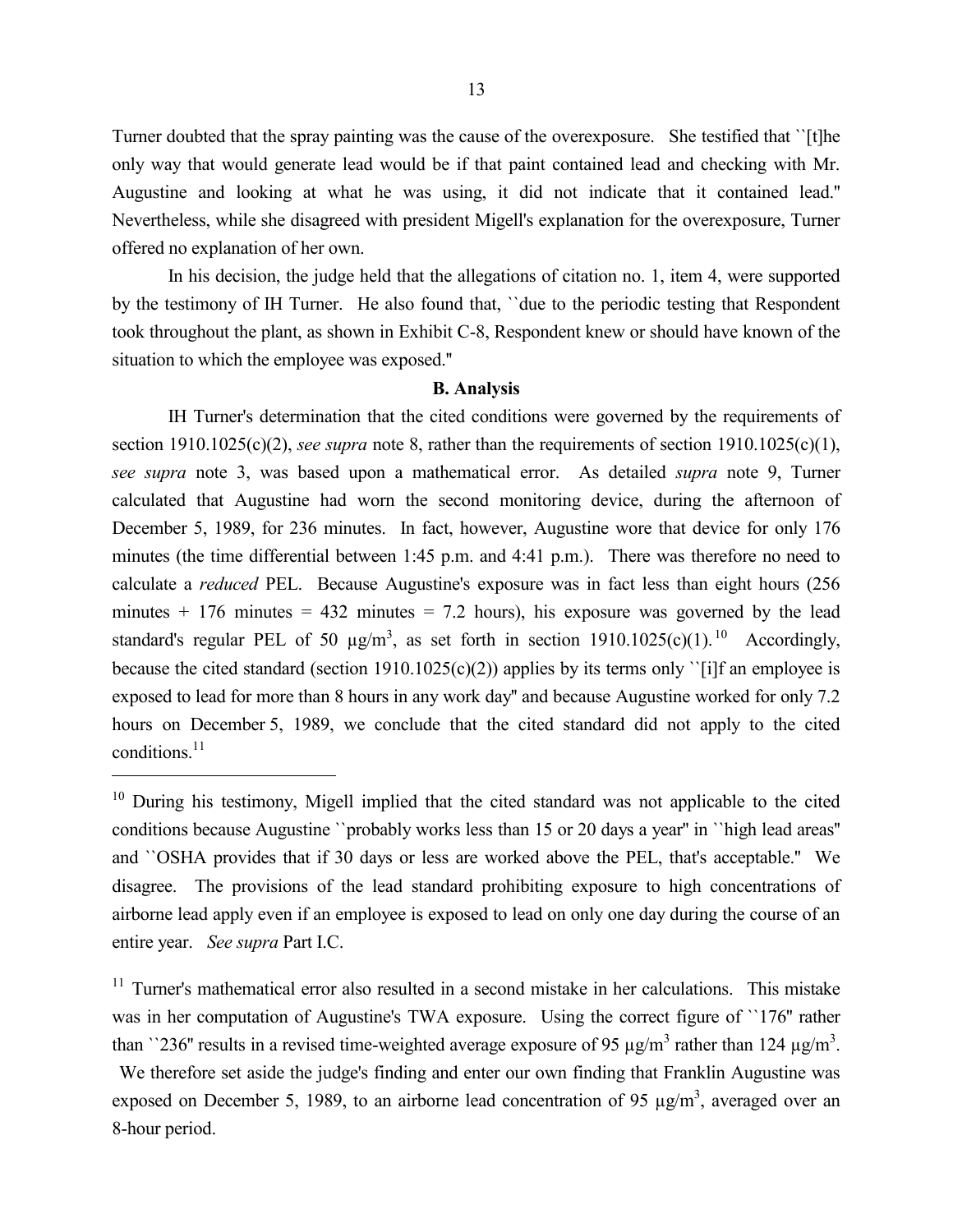Even if the standard did apply, we also find that the record does not show that Atlantic knew or should have known of Augustine's overexposure to airborne lead on December 5.<sup>12</sup> Atlantic's past citations and its quarterly progress reports do not provide a framework for evaluating its knowledge of conditions on December 5, 1989. The record shows that the workplace conditions it had been cited for previously had changed dramatically after its receipt of those prior citations. *See supra* Part I.D. As for the progress reports, the judge correctly stated that ``exposure above the PEL in this area of the plant had not been found previously.''

Nor do we find any evidence to support the Secretary's theory, advanced in his review brief, that Augustine's overexposure was due to the fact that he was moving throughout the plant on the day his exposure was being monitored. The record indicates that, by the time of the 1989-90 inspection, ambient levels of airborne lead had been reduced to the point where they were normally below the PEL throughout the workplace.

Conversely, we find considerable evidence in the record to support Atlantic's argument that it lacked actual or constructive knowledge of the violative conditions at issue here. IH Turner's testimony, her diagram of the workplace (specifically, the circled ``E'' between ``shipping'' and ``repairs''), and her air sampling report and worksheet all suggest that, on December 5, 1989, employee Augustine's work kept him largely confined to the shipping and repair areas, areas in which Atlantic's past experience indicated that he would not be exposed to excessive levels of lead while engaged in his usual work activities.

We further conclude that IH Turner's sampling results on December 5 *confirmed* Atlantic's belief that Augustine was *not* exposed to a risk of overexposure in his normal, daily activities. As president Migell emphasized during his cross-examination of the compliance officer, the monitoring device that Augustine wore during the first 60 percent of his work day revealed exposure to a relatively low level of airborne lead  $(.02 \text{ mg/m}^3)$ . During that time period, which ended at 1:03 p.m., the employee apparently worked exclusively in shipping operations (the loading and unloading of batteries), with the possible exception of ``a small amount of repair work.'' (The record does not disclose the time of day when Augustine performed that task). Accordingly, the test result for the morning sample, particularly when viewed in the context of Atlantic's past experience with shipping and repair operations, strongly suggests that Augustine's overexposure on December 5 could *not* have been the result of these shipping and repair activities, which were

<sup>&</sup>lt;sup>12</sup> Chairman Weisberg agrees that a mathematical error led OSHA to the incorrect conclusion that the cited conditions were governed by section  $1910.1025(c)(2)$ . He therefore joins in vacating item 4 of citation no. 1 on the ground that the cited standard did not apply. In view of this disposition, he finds it unnecessary to decide whether Atlantic knew or should have known of Augustine's overexposure.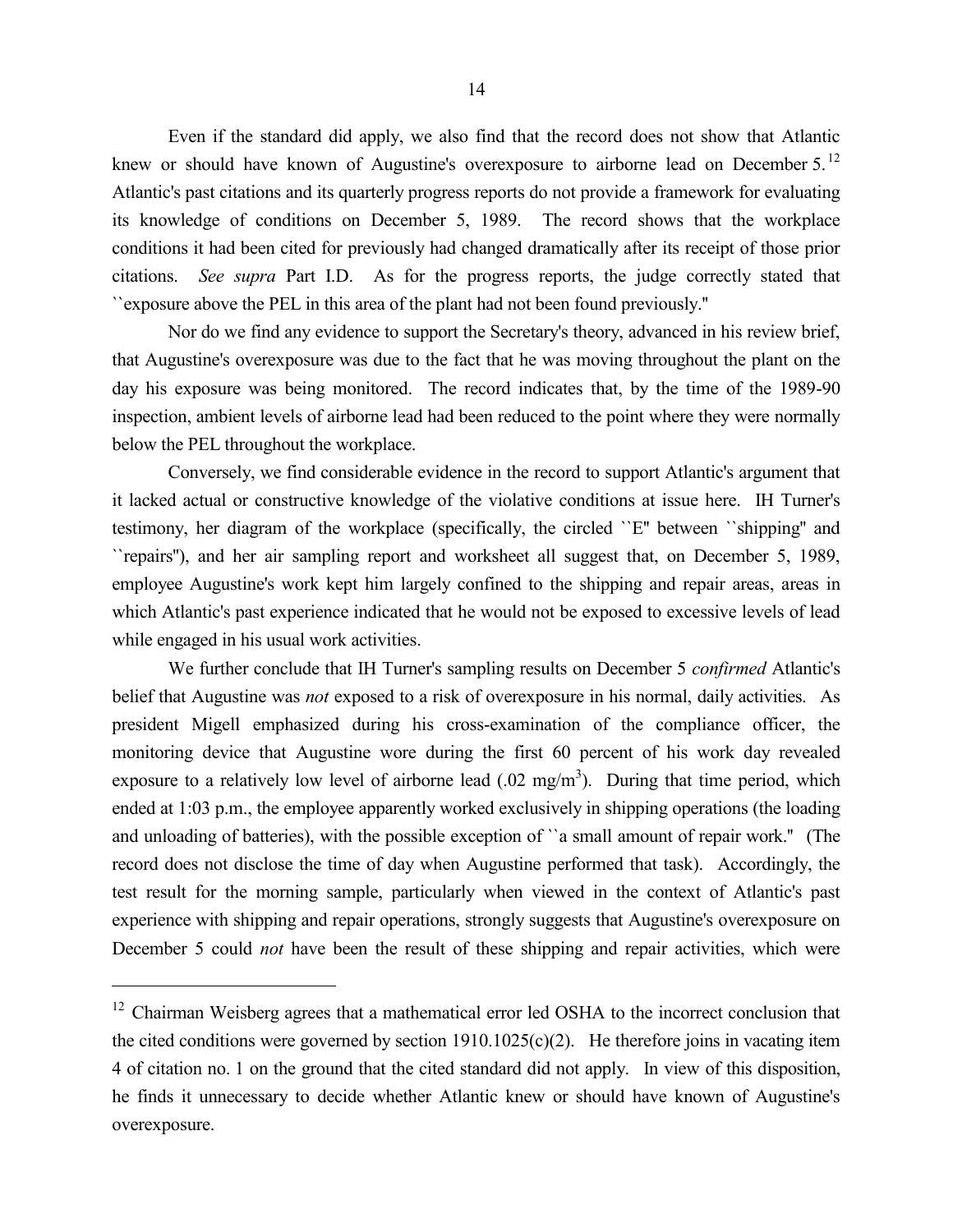probably a part of his normal, everyday work routine. The only plausible explanation for Augustine's overexposure on December 5 was his use of a lead-based paint in a spray painting operation. We therefore find that Augustine's overexposure on December 5, 1989, was due to his use of a lead-based paint while spray painting metal shelves. $^{13}$ 

We find no support for the Secretary's claim that Atlantic could have known of the paint's lead content with the exercise of reasonable diligence. The Secretary overlooks the testimony of IH Turner that after ``checking with Mr. Augustine and looking at what he was using,'' she determined that the paint he was using to paint the shelves did not contain any lead. Turner also suggested, in the course of supporting a different alleged violation, that she had reviewed all of the material safety data sheets (``MSDS's'') in Atlantic's possession. (See citation no. 2, item 6, alleging that Atlantic failed to make its MSDS's for specified chemicals, including ``spray enamel,'' readily accessible to its employees). This testimony lends credibility to Atlantic's post-hearing claim that neither the label nor the MSDS it had obtained for the spray paint made any ``mention of lead content.'' We therefore vacate item 4 of citation no. 1 on the ground that the Secretary failed to prove the alleged violation.

# **III. CITATION NO. 2, ITEM 5 A. Background**

<sup>&</sup>lt;sup>13</sup> The most persuasive support for this finding is the Secretary's evidence concerning the disparity in the test results for the two separate samples that Turner took of Augustine's exposure. As indicated, the morning sample, which covered the first 60 percent of the employee's work day, revealed exposure to a relatively low level of airborne lead. However, the second sample showed that, during the afternoon, Augustine had been exposed to airborne lead levels at a concentration of 230 µg/m3, an extremely high reading in comparison to the levels that prevailed throughout the workplace. Augustine's overexposure was the result of his activities, or the activities of others, between 1:45 p.m. and 4:41 p.m. The Secretary's evidence shows only one significant change in Augustine's work schedule over the course of his work day. At 3:23 p.m., IH Turner observed the employee ``painting metal `shelves' with aerosol paint.''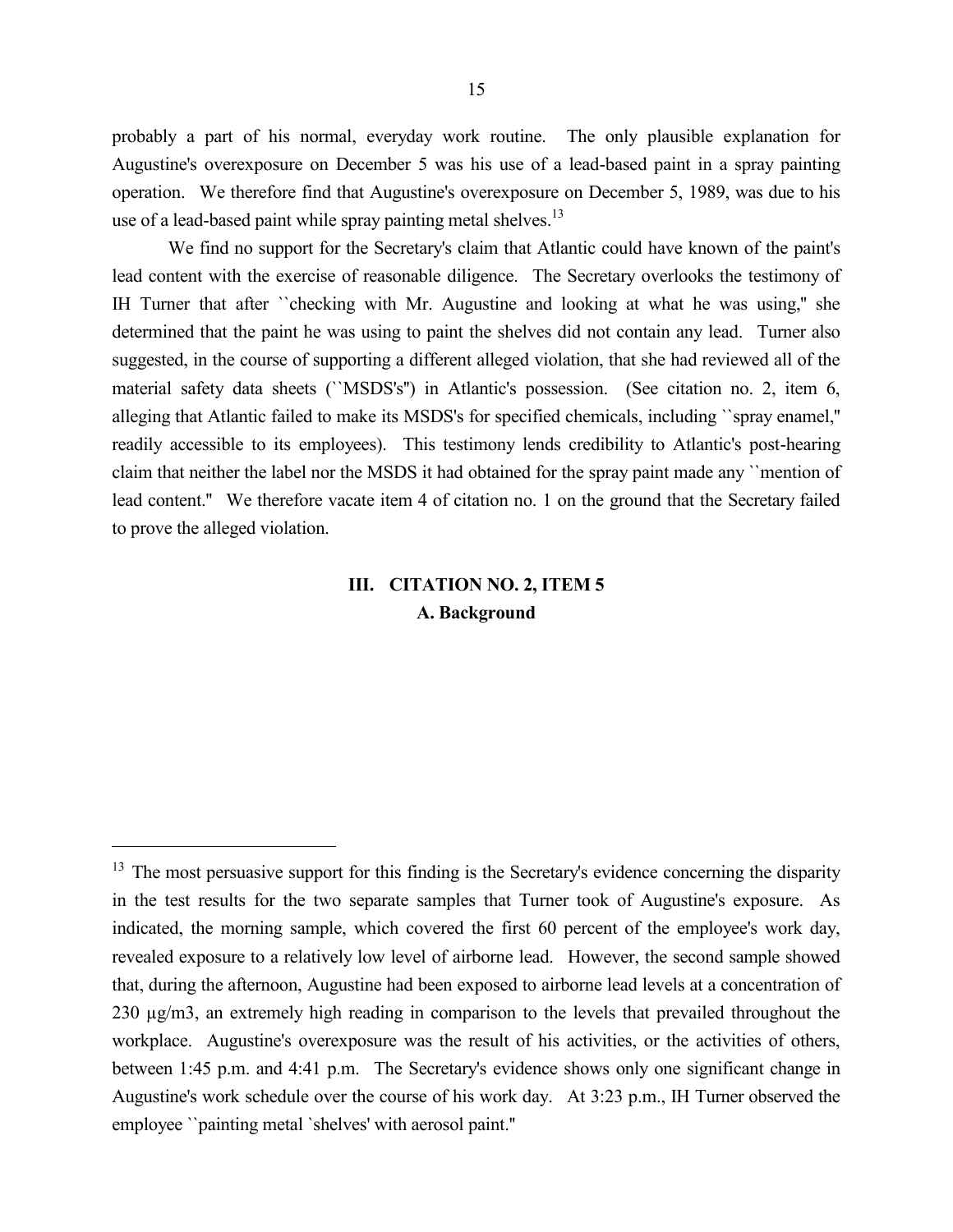Item 5 of citation no. 2 alleged a willful violation of 29 C.F.R. § 1910.1025(k)(1)(i)(D)<sup>14</sup> and proposed a penalty of \$4200. The citation alleged that Atlantic violated the cited standard in the following manner:

Blood leads were drawn for an employee on medical removal yielding the following results:

| Date Drawn | Results in micrograms per 100 grams of<br>whole blood |  |
|------------|-------------------------------------------------------|--|
| 5/10/89    | 57                                                    |  |
| 6/10/89    | 53                                                    |  |
| 9/7/89     | 43                                                    |  |

The average of this employee's blood leads was 51 micrograms/100 grams of whole blood.

On 2/15/90 this employee[,] while burning groups, was exposed to fifty six (56) micrograms per cubic meter of lead, time weighted average. The exposure level was derived from samples collected over 334 minutes. Zero exposure was assumed for the remainder of the 8 hour period. Medical removal employees should not be assigned to work in areas where the concentration of lead is greater tha[n] the action level (30 micrograms per cubic meter).

<sup>14</sup> The cited standard provides, as follows:

# **§ 1910.1025 Lead.**

. . . .

. . . .

- (k) *Medical Removal Protection--*(1) *Temporary medical removal and return of an employee--*(i) *Temporary removal due to elevated blood lead levels. . . .*
- (D) *Fifth year of the standard and thereafter.* Beginning with the fifth year following the effective date of the standard, the employer shall remove an employee from work having an exposure to lead at or above the action level on each occasion that the average of the last three blood sampling tests conducted pursuant to this section (or the average of all blood sampling tests conducted over the previous six (6) months, whichever is longer) indicates that the employee's blood lead level is at or above 50 µg/100 g of whole blood; provided, however, that an employee need not be removed if the last blood sampling test indicates a blood lead level at or below 40 µg/100 g of whole blood.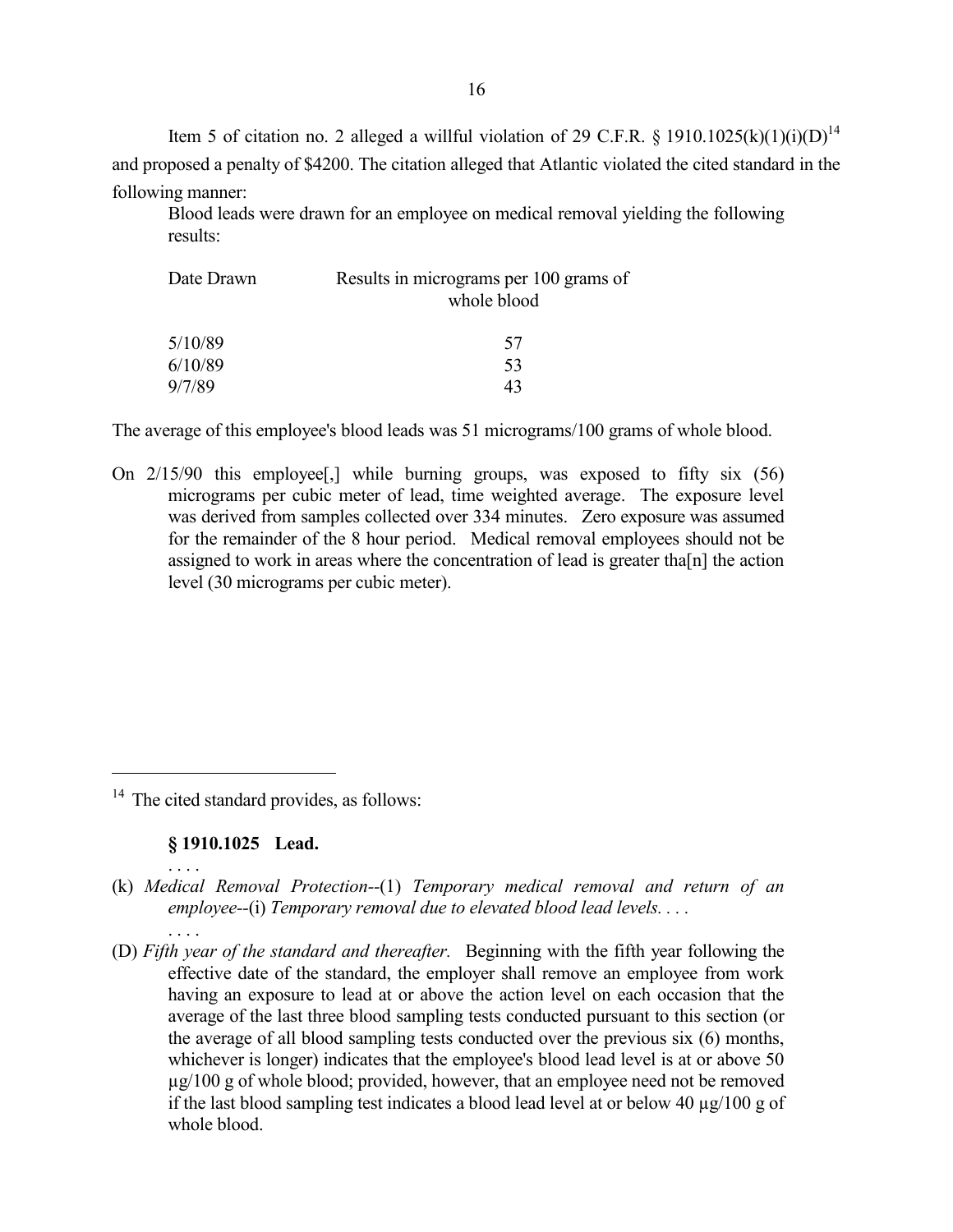IH Turner testified that this citation item, like item 2 of citation no. 2, was based on the exposure of employee Weston Gregory on February 15, 1990, to an airborne concentration of lead of 56 µg/m<sup>3</sup> while Gregory was engaged in burning groups. *See supra* Part I.B. After determining that Gregory was overexposed, Turner analyzed Atlantic's quarterly progress reports and determined that Gregory should have been on medical removal on February 15, 1990, because 51 µg/100 g, the average of his three most recent blood lead level tests, exceeded the cited standard's threshold removal level (50  $\mu$ g/100 g). This required that Gregory be placed in an area which was not over 30  $\mu$ g/m<sup>3</sup>, the action level. According to Atlantic and Exh. C-14, Gregory and a second employee, John Gallman, were placed on medical removal on June 5, 1987, after tests had revealed that they had blood lead levels of 71  $\mu$ g/100 g and 59  $\mu$ g/100 g, respectively.<sup>15</sup> Both employees should have been on medical removal throughout the entire period when OSHA conducted its 1989-90 inspection. Gregory was later ``return[ed]'' from medical removal in July 1990, after two consecutive blood lead level tests met section 1910.1025(k)(1)(iii)(A)(*3*)'s criteria governing such returns.

The information set forth in the preceding paragraph is derived from Exh. C-14, which was described by the judge as ``a medical removal chart created by Mr. Migell and submitted to the Secretary in response to a subpoena." Exh. C-14 graphically illustrates the fluctuations in the blood lead levels of both Gregory and Gallman over a 2½-year period, as follows:

| Date     | <b>Gregory</b> | Gallman |
|----------|----------------|---------|
| 6/5/87   | 71             | 59      |
| 7/23/87  | 64             | 50      |
| 9/30/87  | 60             |         |
| 12/4/87  | 71             | 53      |
| 3/15/88  | 51             | 50      |
| 6/24/88  |                | 44      |
| 7/15/88  | 41             |         |
| 12/7/88  | 65             | 65      |
| 12/14/88 |                | 56      |
| 12/28/88 | 54             |         |
| 1/1/89   | 47             | 47      |
| 3/29/89  | 46             | 44      |
|          |                |         |

<sup>&</sup>lt;sup>15</sup> Atlantic seems to be claiming that it had complied with the standard because it had changed Gregory's job duties so that they no longer ``resembled his previous job assignment prior to MRP.'' However, the record contains no evidence as to what Gregory's ``previous job assignment prior to MRP'' was.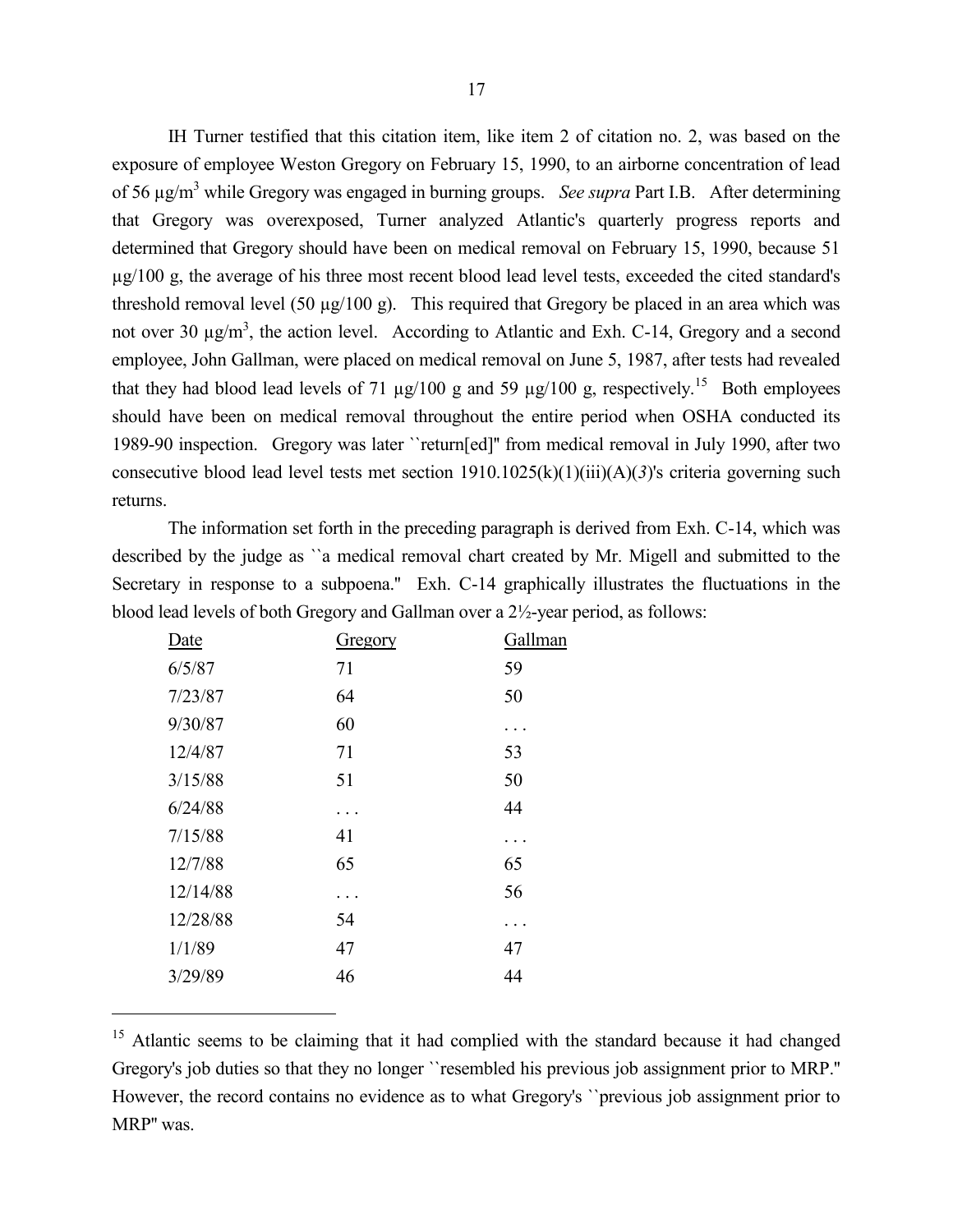| 5/12/89  | 57                   |    |
|----------|----------------------|----|
| 6/11/89  | 53                   |    |
| 9/7/89   | 43                   | 44 |
|          | [1989-90 inspection] |    |
| 2/21/90  | 46                   | 50 |
| 6/5/90   | 27                   |    |
| 7/31/90  | 37                   | 44 |
| 10/16/90 | 38                   | 44 |
|          |                      |    |

 $\overline{a}$ 

#### **B. Merits of the Alleged Violation**

We conclude that the Secretary has sustained his burden of proving the violation alleged in item 5 of citation no. 2.

Applicability. Contrary to Atlantic's arguments, this is not a situation where the cited conditions fell only marginally within the scope of the cited standard. However, the employer's confusion on this matter is understandable. The citation alleges (and Turner testified) that employee Gregory should have been medically removed on February 15, 1990, because his average blood lead level on that date, calculated on the basis of his three most recent test results, exceeded (by 1 µg/100 g) the standard's removal level of 50 µg/100 g. However, Exh. C-14 clearly demonstrates that the *correct* reason why Gregory should have been medically removed on February 15, 1990, was because he should have been medically removed on a continuous basis ever since June 5, 1987, if not earlier.<sup>16</sup> On June 5, 1987, when Atlantic initially placed him on medical removal, his test results showed a blood lead level of 71 µg/100 g, which was far above the standard's threshold removal level of 50 µg/100 g.

Under the terms of both the cited standard and the 1987 Compliance Program, once Atlantic had removed Gregory because of his high blood lead level, it could not then return him to his regular job, or to any other job with an exposure above the action level, until his ``blood lead level decline[d] to no more than 40 micrograms in two consecutive tests."<sup>17</sup> Exh. C-14 reveals that these

<sup>&</sup>lt;sup>16</sup> According to Exh. C-14, June 5, 1987, was the date that Atlantic placed both Gregory and Gallman on medical removal status. Whether Gregory should have been medically removed even before that date cannot be determined on this record because there is no evidence of any earlier blood lead level test results for him.

<sup>17</sup> As the Secretary correctly points out on review, both the January 1986 citation, *see supra* Background, Section A, and the 1987 Compliance Program gave Atlantic clear notice not only of the requirements of the cited standard, but how it operated as a practical matter. Indeed, we conclude that Atlantic's understanding of the standard is beyond dispute, given Migell's role in drafting the following provisions of paragraph 8 of the 1987 Compliance Program: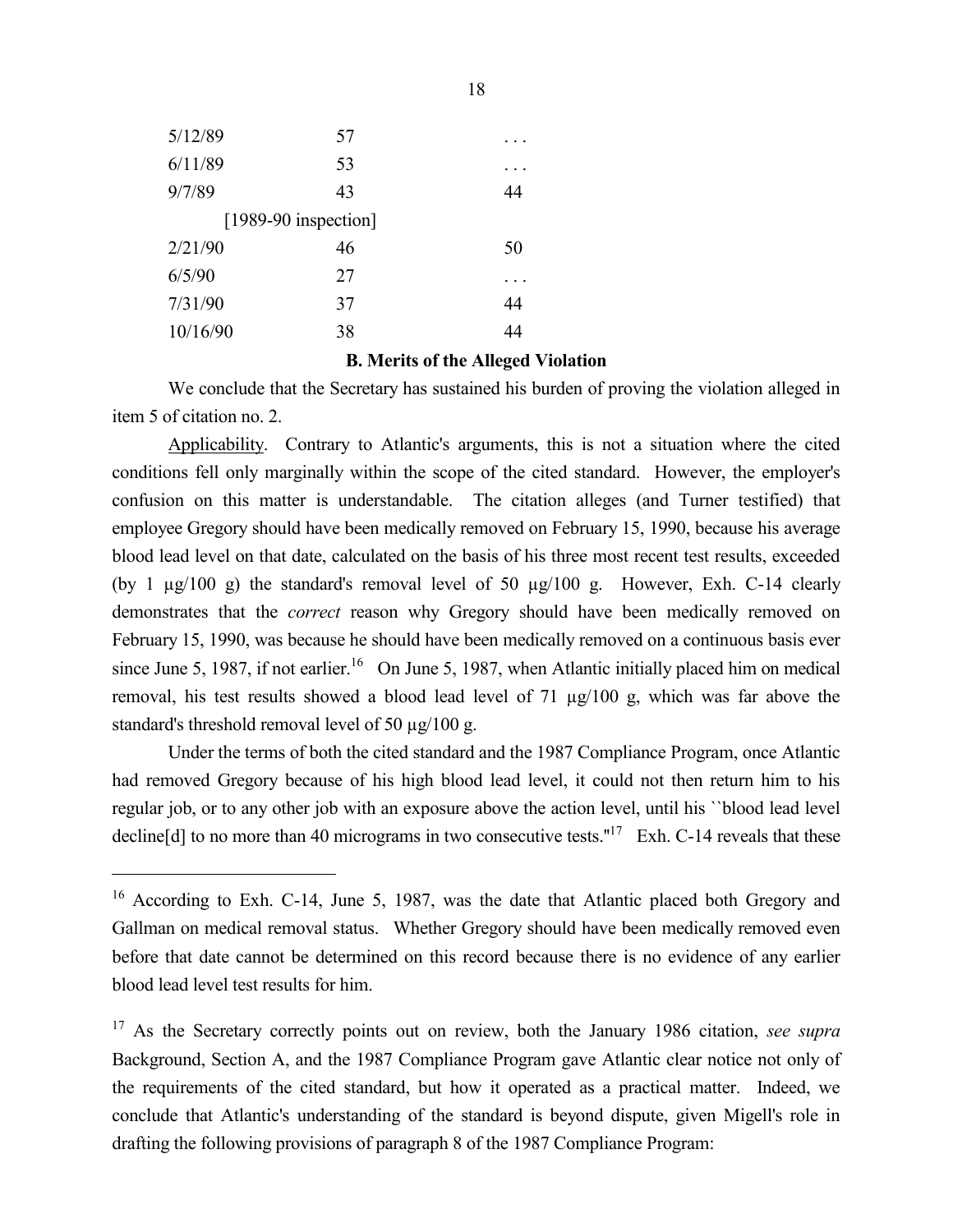conditions did not occur until July 31, 1990, more than five months *after* the date of the instant violation. In sum, Gregory was clearly within the standard's coverage, and application of a margin of error for blood lead level tests would not have affected this result.

Noncompliance. We have already affirmed the judge's finding that, on February 15, 1990, Weston Gregory was exposed to airborne lead at a concentration of 56  $\mu$ g/m<sup>3</sup>, determined on an 8-hour TWA basis (Part I.A). Based on that finding, we conclude that Atlantic failed to comply with the standard cited here, section  $1910.1025(k)(1)(i)(D)$ . As the Secretary correctly argues on review, ``[a]ny paper designation of Gregory as being on MRP on the date of the inspection'' does not constitute a defense to this charge. The cited standard expressly states that ``the employer shall *remove* an employee [who is covered under the standard's terms] *from work having an exposure to lead at or above the action level* . . . .'' (emphasis added). Atlantic could only comply with the standard by restricting Gregory to work that kept his exposure to airborne lead below the standard's action level of 30  $\mu$ g/m<sup>3</sup>.

Access. The Secretary's evidence that Weston Gregory was actually exposed to an excessive level of airborne lead on February 15, 1990, also met his burden of proving access.

Knowledge. Exh. C-14 and the employer's quarterly progress reports conclusively establish Atlantic's actual knowledge that Gregory's high blood lead levels required him to be medically removed on February 15, 1990.<sup>18</sup> Exh. C-14 suggests that Atlantic viewed both Gregory

(..continued)

- A) If the employee in question has a blood lead level of at least 50 micrograms per 100 grams of whole blood (average of last three or all tests performed over the last six months), he or she must be removed from any area where his or her airborne lead exposure without respirator protection would be at or above 30 micrograms per cubic meter of air (this is the ``action level'').
- B) Removal from the regular job will continue until the blood lead level declines to no more than 40 micrograms in two consecutive tests.

<sup>18</sup> A note on Atlantic's sixth quarterly progress report stated that the writer (presumably president Migell) had noticed Gregory stacking on December 15, 1988, and had ``removed & reprimanded [him]  $\&$  advised [his] foreman that anyone on lead removal (medical) [as Gregory then was] may not work in contaminated areas . . . . " Another handwritten note, on the seventh quarterly progress report, explained the entry for April 26, 1989, when Gregory performed stacking for the first time since his December 15, 1988 removal and reprimand. That note stated that, after Gregory had performed stacking for 45 minutes on April 26, he had been ``removed from this station & reprimanded'' and told that ``he may not work with raw plates until he's low enough to come off medical removal.''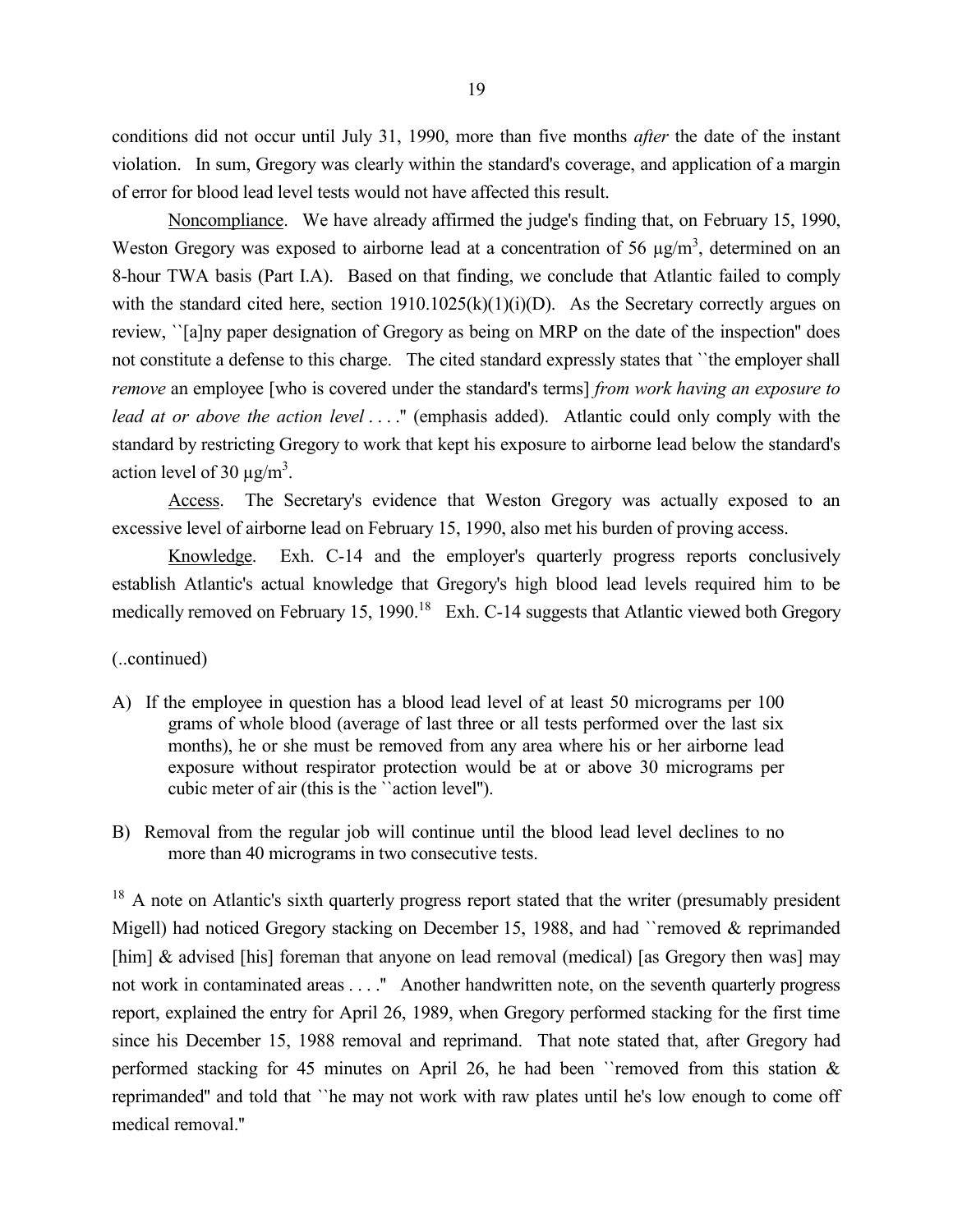and Gallman as being on medical removal status continuously from June 5, 1987, up through the time of the 1989-90 OSHA inspection. The other knowledge issue with respect to this citation item is whether Atlantic had actual or constructive knowledge of Gregory's overexposure to airborne lead on February 15, 1990. We have already found that, with the exercise of reasonable diligence, Atlantic could have known of Gregory's exposure to a concentration of airborne lead *in* 

*excess of the standard's PEL* (50  $\mu$ g/m<sup>3</sup>) (Part I.C). It necessarily follows that Atlantic had an even greater awareness of Gregory's potential exposure to a concentration of airborne lead *in excess of the standard's action level*, which is only 30  $\mu$ g/m<sup>3</sup>.

# **C. Classification and Penalty**

We also affirm the judge's classification of this violation as willful and his assessment of a \$4200 penalty. As indicated earlier (Part I.D), a willful violation is differentiated from a nonwillful violation by a ``heightened'' knowledge or awareness. Here, prior to the time of the instant violation, Atlantic had been given explicit and detailed information about its obligations under the cited standard. Atlantic also had a heightened awareness of its specific duty toward employee Weston Gregory, under the terms of both the standard and the 1987 Compliance Program. In addition, the employer had actual knowledge of the potential for overexposure to airborne lead in the areas where Gregory was observed working on February 15, 1990. Although we can only speculate concerning the extent to which the employer was aware of the employee's activities on February 15, 1990, and the resulting overexposure to airborne lead,<sup>19</sup> we nevertheless conclude that Atlantic had a heightened awareness of Gregory's potential exposure to concentrations of airborne lead in excess of the action level. It was not at all uncommon for Gregory to be exposed to such levels of airborne lead. Of six test results from the 2-year observation period that ended just prior to the 1989-90 inspection, at least two showed Gregory exposed to airborne lead in excess of the action level.<sup>20</sup> Because Gregory should have been medically removed throughout the entire 2-year observation period, we find that the employer itself provided OSHA with evidence of at least two violations of the cited standard during the interval between OSHA inspections.

 $19$  In the context of citation no. 2, item 2, we concluded that this weakness in the Secretary's showing was critical, and we therefore vacated the Secretary's allegation that that violation was willful (Part I.D). Here, however, we reach a different conclusion. At issue in citation no. 2, item 2, was the proper classification of a violation based on Atlantic's failure to maintain the exposure of all employees to airborne lead within levels that were at or below the lead standard's PEL (50  $\mu$ g/m<sup>3</sup>). Resolution of that issue required us to evaluate Atlantic's claim that it had made a good faith effort to reduce exposures to airborne lead throughout its workplace so that no employee would be exposed to a concentration in excess of the PEL. We also had to evaluate the degree to which Atlantic may have been aware that, despite its efforts, such overexposure was still possible.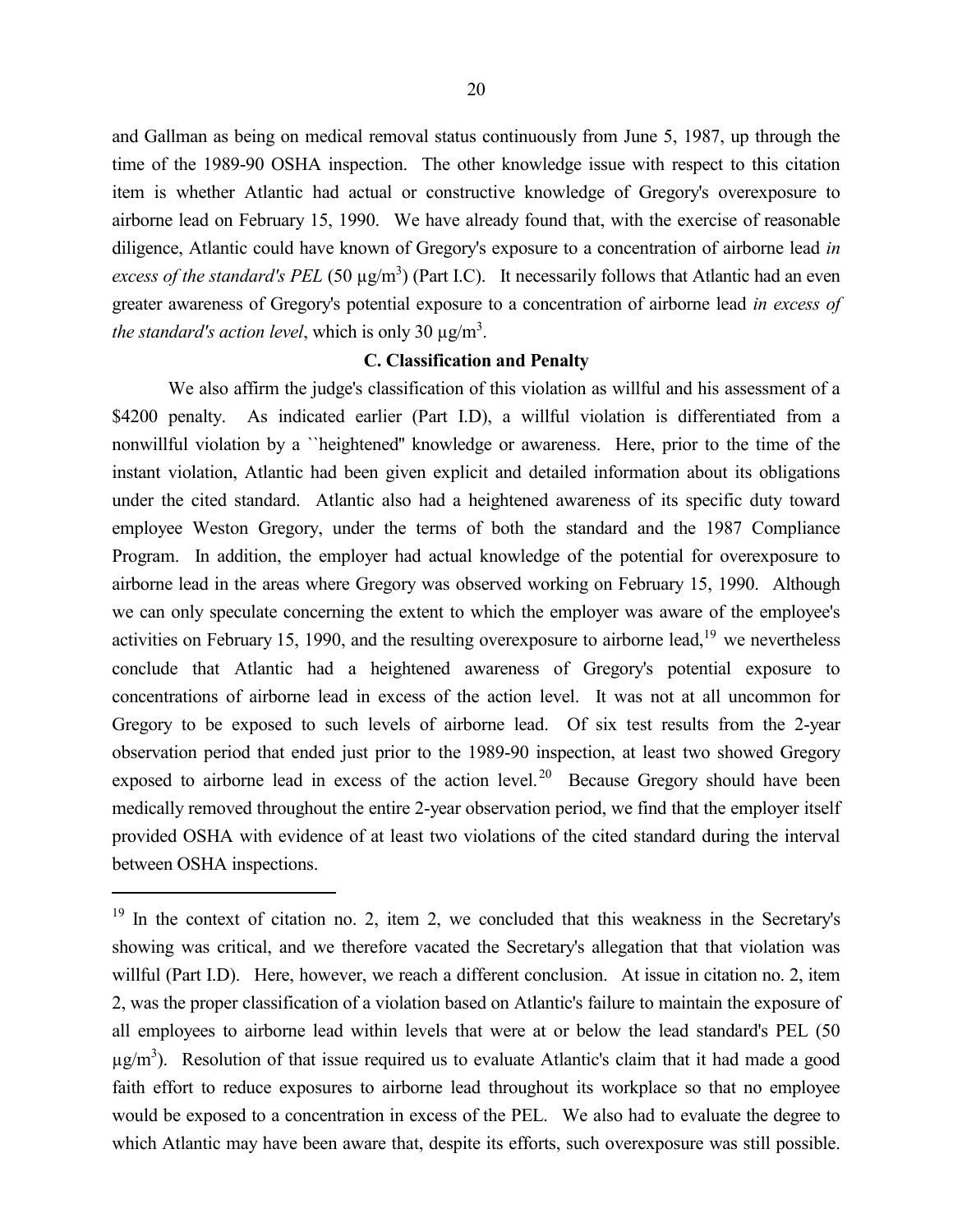After reviewing Gregory's medical removal chart (Exh. C-14), we can only conclude that Gregory remained on medical removal status for a far longer period of time than should have been necessary to reduce his blood lead level below 40  $\mu$ g/100 g--particularly when we consider the 30 µg drop that occurred in a period of just seven months (December 1987-July 1988). Given this chart of fluctuating, but persistently high, blood lead level readings and the ample corroborating evidence in its quarterly progress reports, which indicated on their face that Gregory's exposure to airborne lead was not being kept below the action level, Atlantic had more than enough notice that its efforts to comply with the cited standard were inadequate. Its failure to take more effective measures in the face of that evidence is properly characterized as a willful violation of the Act.

We also affirm the judge's assessment of a \$4200 penalty. As the judge aptly stated in describing this violation, ''[t]his condition poses one of the most serious dangers to employee health, because an employee who already has illegal lead exposure is being subjected to 1.7 times the permitted lead exposure before the employer has ensured that the employee's body burden has sufficiently improved.'' Indeed, at the time this violation occurred, resulting in his exposure to a concentration of airborne lead in excess not only of the action level but also the standard's PEL, this employee had been on medical removal status continuously for 2½ years, with a blood lead level that had never fallen below 40 µg/100 g. Under these circumstances, the assessment of a substantial penalty is "appropriate" within the meaning of 29 U.S.C.  $\S$  666(j).

# **IV. CITATION NO. 1, ITEM 8 A. Background**

Item 8 of citation no. 1 alleged a serious violation of 29 C.F.R. § 1910.1025(j)(2)(i)(C)<sup>21</sup> and proposed a penalty of \$420. The citation alleged that Atlantic violated the cited standard in the

#### (..continued)

The violation now under consideration, however, differs in two critical respects. First, we must evaluate here the adequacy of Atlantic's efforts to protect specific employees, *i.e.*, those who were or who should have been medically removed from high lead exposures (Weston Gregory and John Gallman). Second, the degree of protection at issue here is more stringent, *i.e.*, maintaining exposures below the action level of 30  $\mu$ g/m<sup>3</sup>.

<sup>20</sup> The two clear instances of overexposure occurred on September 17, 1987, while Gregory was engaged in group burning, and on April 11, 1989, while he was engaged in repair operations.

 $21$  The cited standard provides, as follows:

# **§ 1910.1025 Lead.**

. . . .

(j) *Medical surveillance . . . .*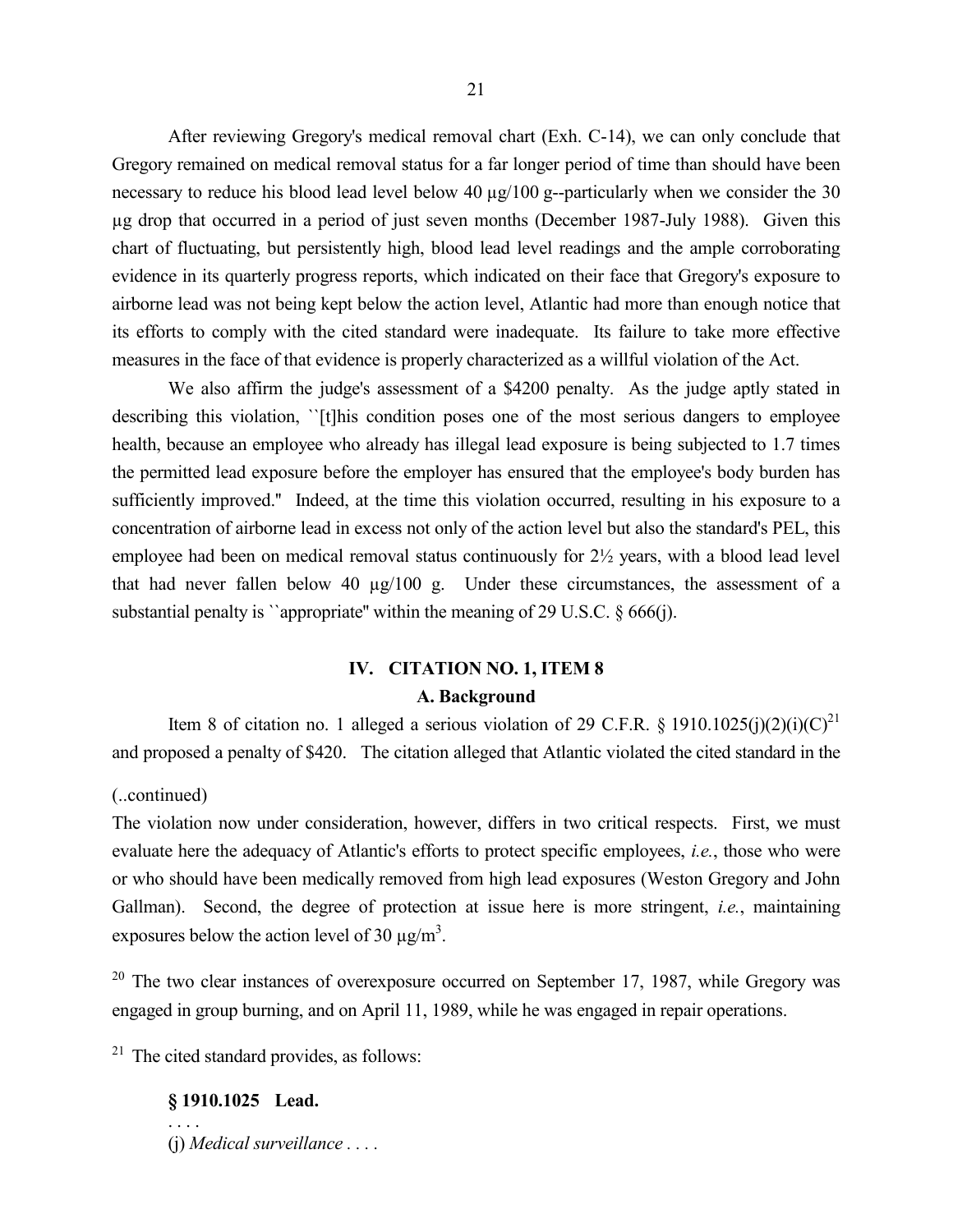following manner: ``Assembly area: A medically removed employee was exposed to lead in excess of the permissible exposure limit (PEL) and was not provided monthly biological monitoring. Refer to citation no. 2, item 2, for exposure data.'' Citation no. 2, item 2, is the citation item discussed *supra* at Part I. The reference is therefore to the exposure of employee Weston Gregory to airborne lead at an 8-hour TWA concentration of 56  $\mu$ g/m<sup>3</sup> on February 15, 1990.

IH Turner testified that she had based this citation item on her review of the nine quarterly progress reports submitted by Atlantic over the course of the 2-year observation period (Exh. C-8). That review had revealed that Gregory ``had not been getting his blood leads drawn on a monthly basis, as is directed in the standard.'' It apparently also revealed that, as of February 15, 1990, Atlantic was ``in violation'' of the requirements of paragraph 6 of the 1987 Compliance Program with respect to all five of its production employees. Nevertheless, both the language of the citation item now before us and the testimony of IH Turner clearly restrict this alleged violation to Atlantic's failure to provide adequate biological monitoring (specifically, monthly blood lead level testing) *for employee Gregory*. 22

During her testimony concerning this citation item, IH Turner relied on Exh. C-14, the document prepared by president Migell that lists the dates and results of blood lead level tests given to employees Gregory and Gallman while they were on medical removal status. *See supra* Part III.A (summarizing that exhibit's contents). She emphasized two gaps in the monitoring of

(..continued)

. . . .

- . . . . (2) *Biological monitoring--*(i) *Blood lead and ZPP level sampling and analysis.* The employer shall make available biological monitoring in the form of blood sampling and analysis for lead and zinc protoporphyrin levels in each employee covered under paragraph  $(j)(1)(i)$  of this section on the following schedule:
- (C) At least monthly during the removal period of each employee removed from exposure to lead due to an elevated blood lead level.

The incorporated scope provision, paragraph  $(j)(1)(i)$ , states that '[t]he employer shall institute a medical surveillance program for all employees who are or may be exposed above the action level for more than 30 days per year.''

 $22$ There is at least one major difference between the cited standard's requirements concerning medical surveillance of employees and the requirements of the parties' settlement agreement. The cited standard applies only to ``employees who are or may be exposed above the action level for more than 30 days per year.'' The 1987 Compliance Program required Atlantic to establish a medical surveillance program for ``each factory employee,'' regardless of the extent and/or frequency of his exposure to airborne lead.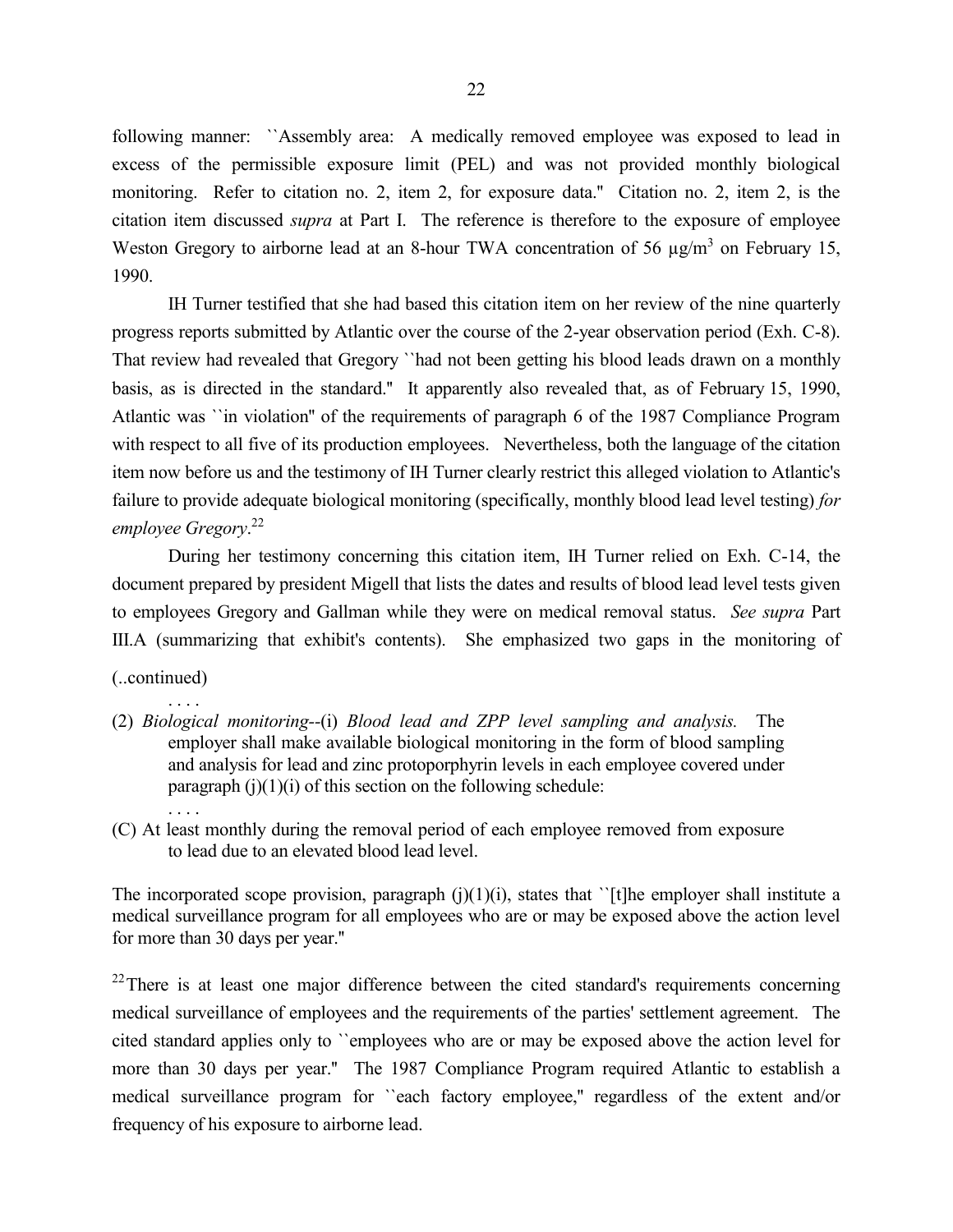Gregory's blood lead level: a 5½-month gap between the sampling conducted on September 7, 1989, and on February 21, 1990; and a 3½-month gap between that February 21 test and the sampling conducted on June 5, 1990. The witness observed that, even after her first visit to the worksite on November 7, 1989, the employer still failed to meet its obligation to give blood lead level tests to Gregory on a monthly basis.

When asked by the judge if Atlantic had provided monitoring on a monthly basis, Migell testified: ``We had tests every month for the employees that needed it. The others . . . were supposed to be done quarterly." President Migell stated that employee Gregory bore the primary responsibility for the gaps that had occurred in his schedule of blood lead level testing because Gregory had deliberately evaded the biological monitoring that Atlantic had made available, despite numerous efforts to test him. Migell claimed that Atlantic had begun providing unannounced tests and tests toward the middle or end of the week, because Gregory had a tendency not to ``show up'' if a test was scheduled on Monday. Despite these efforts, the witness continued, Gregory still ``repeatedly missed opportunities and we had to reschedule,'' which led to ``delay[ed]'' blood tests. Migell added that, ``[i]f there were blood tests on a given day and [Gregory] was not included, that's because he wasn't there, and we have to try to schedule other tests.''

#### **B. Merits of the Alleged Violation**

We conclude that the Secretary has proven that the cited standard applies. The evidence shows that Gregory was a ``covered'' employee within the meaning of the standard, *i.e.*, an employee who was or who might have been ``exposed above the action level for more than 30 days per year.'' As we noted, *supra* Part III C, it was not at all uncommon for Gregory to be exposed to airborne lead concentrations exceeding the action level. We also find that, on this record, including particularly Exh. C-14, it is more likely than not that Gregory was exposed to such excessive concentrations for more than 30 days in a year. Based on this finding and our previously-entered finding that Gregory should have been on medical removal on February 15, 1990, *see supra* Part III.B, we conclude that the cited standard was indeed applicable to the cited conditions.

We further conclude that the Secretary has proved Atlantic's noncompliance with the cited standard's terms. The cited standard does not, as the judge reasoned, obligate Atlantic to compel its employees to take blood lead level tests. Instead, the standard expressly states that it is the employer's duty to ``make available'' biological monitoring for covered employees on a prescribed schedule. Atlantic has failed to persuade us that it did make blood lead level testing available to employee Gregory *on a monthly basis*, as the standard requires. Atlantic suggests that Exh. C-14 is not a complete list of the readings taken but it was unable to produce the required records even after being given at least two opportunities to do so (at the time it submitted its quarterly progress reports and, later, in response to the Secretary's discovery subpoena). Accordingly, the judge was fully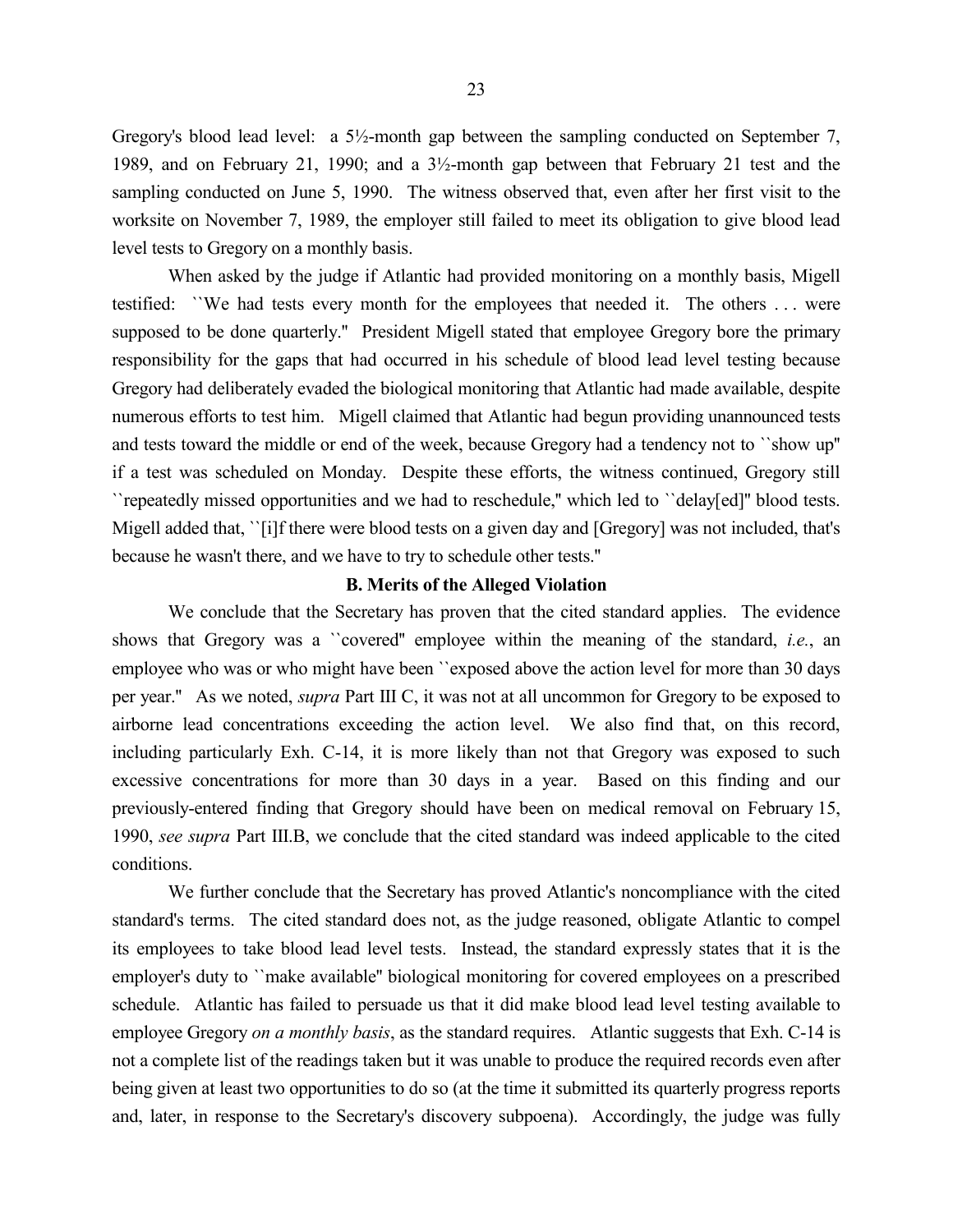justified in inferring that no additional tests, beyond those already recorded on Exhs. C-8, C-11, and C-14, had been taken.

We further find that the Secretary has met his burden of proving the other two elements of his prima facie case--employee access and employer knowledge. We therefore affirm the Secretary's alleged violation of 29 C.F.R. § 1910.1025(j)(2)(j)(C).

### **C. Classification and Penalty**

We conclude that this was not a violation that created "a substantial probability that death or serious physical harm could result."<sup>23</sup> In affirming the Secretary's classification of this violation, the judge concluded that the ``seriousness of the violation is shown by the particularly acute danger that an employee with a high body burden of lead was not monitored so that it was not known whether exposure over the action level took place, and whether during this period the employee was exposed over the PEL.'' We find this reasoning unconvincing, particularly since Atlantic had conducted extensive *airborne* lead exposure sampling throughout the workplace, and that type of monitoring is a far more direct means of determining whether an employee is being *`*expos[ed] over the action level'' or ``over the PEL.'' Indeed, on this record, we find it very difficult to see how Atlantic's failure to conduct *additional* blood lead level testing on Gregory could have had any significant impact on his health.

We further conclude that the proposed penalty of \$420 is not "appropriate" for Atlantic's other than serious violation of 29 C.F.R. § 1910.1025(j)(2)(i)(C) in view of the statutorily-prescribed penalty factors. *See* 29 U.S.C. § 666(j). We consider the gravity of this violation to be relatively low, since Atlantic already knew enough about Gregory's blood lead level and airborne lead levels in its workplace to enable it to make informed decisions about Gregory's work assignments. In addition, Atlantic is entitled to credit for good faith for the special efforts it made to assure that Gregory was included in testing despite his apparent attempts to evade scheduled tests. Finally, the employer's small size also weighs in favor of a smaller penalty. On the other hand, the employer's adverse past history suggests a need to assess a more substantial penalty. Balancing these factors, we assess a penalty of \$100.

#### **V. CITATION NO. 2, ITEM 3**

<sup>&</sup>lt;sup>23</sup> Section 17(k) of the Act, 29 U.S.C.  $\S$  666(k), provides, as follows:

<sup>[</sup>A] serious violation shall be deemed to exist in a place of employment if there is a substantial probability that death or serious physical harm could result from a condition which exists, or from one or more practices, means, methods, operations, or processes which have been adopted or are in use, in such place of employment unless the employer did not, and could not with the exercise of reasonable diligence, know of the presence of the violation.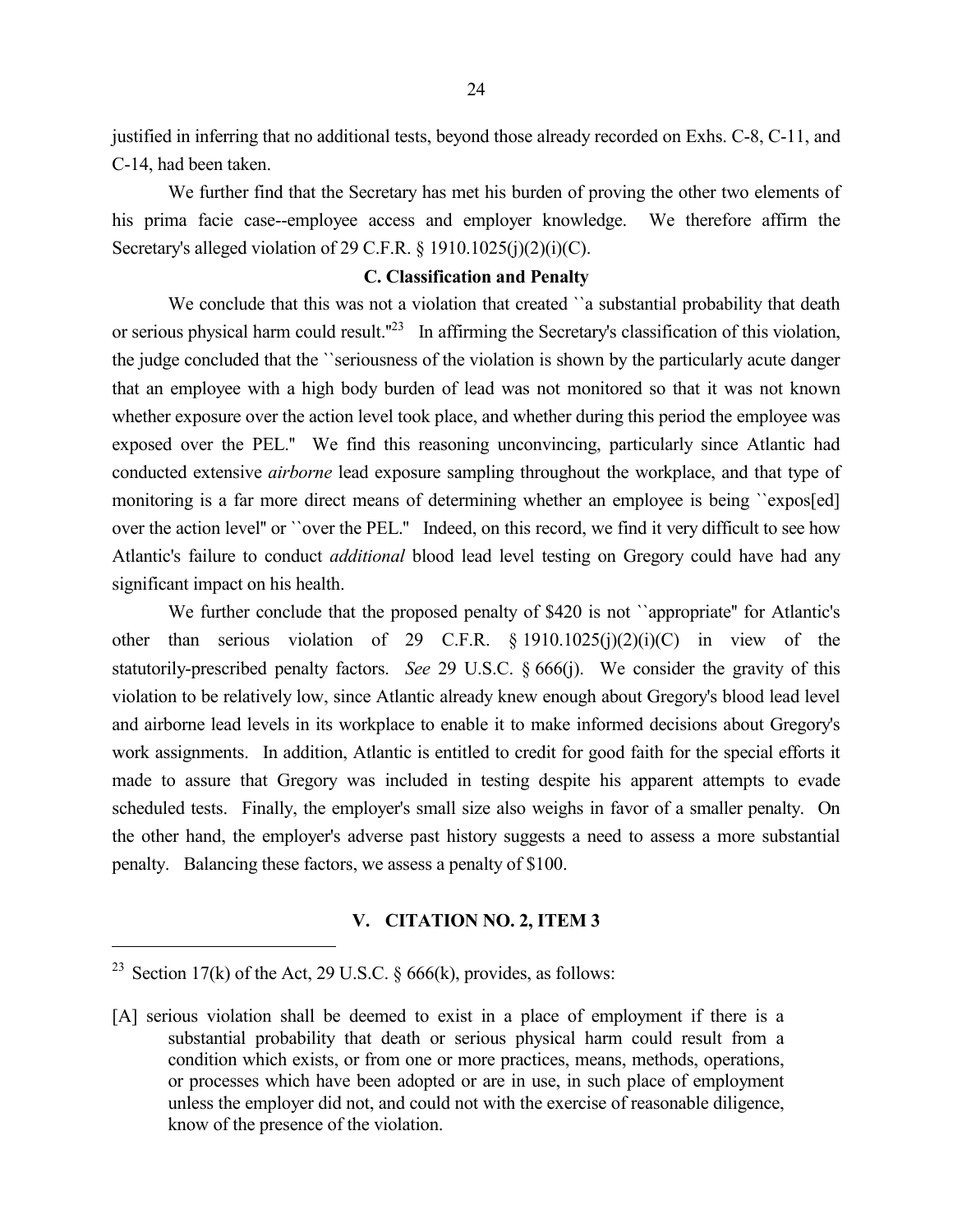#### **A. Background**

Item 3 of citation no. 2 alleged a willful violation of 29 C.F.R. § 1910.1025(d)(6)(iii)<sup>24</sup> and proposed a penalty of \$4200. The citation alleged that Atlantic violated the cited standard in the following manner:

- On 9/17/87, employee monitoring for an employee engaged in group burning resulted in time weighted exposure of 73.99 micrograms per cubic meter. Employer has not conducted quarterly sampling for employee exposure at this work station. Sampling of employees conducting group burning ha[s] not been done since 9/17/87.
- (a) On 2/15/90, an employee burning groups was exposed to fifty six (56) micrograms per cubic meter of lead, time weighted average. See citation no. 2, item 2, for exposure data.

Citation no. 2, item 2, is the citation item discussed in Part I, *supra*. Therefore, the second referenced exposure in the instant citation item is to the exposure of employee Weston Gregory to airborne lead at an 8-hour TWA concentration of 56  $\mu$ g/m<sup>3</sup> on February 15, 1990.

IH Turner testified that the instant citation item, like the preceding item, was based on her review of the nine quarterly progress reports. That review revealed that employee Gregory had been exposed on September 17, 1987, to an 8-hour TWA airborne lead concentration of 73.99  $\mu$ g/m<sup>3</sup>, a concentration exceeding the 50  $\mu$ g/m<sup>3</sup> PEL, while he was engaged in group burning. Turner's review of the other eight quarterly reports and the supporting documents submitted by Atlantic revealed that no further monitoring had been conducted in the group burning area after

 $24$  The cited standard provides, as follows:

### **§ 1910.1025 Lead.**

- (d) *Exposure monitoring. . . .*
- . . . .

. . . .

- (6) *Frequency. . . .* . . . .
- (iii) If the initial monitoring reveals that employee exposure is above the permissible exposure limit[,] the employer shall repeat monitoring quarterly. The employer shall continue monitoring at the required frequency until at least two consecutive measurements, taken at least 7 days apart, are below the PEL, but at or above the action level, at which time the employer shall repeat monitoring for that employee at the frequency specified in paragraph  $(d)(6)(ii)$ , except as otherwise provided in paragraph (d)(7) of this section.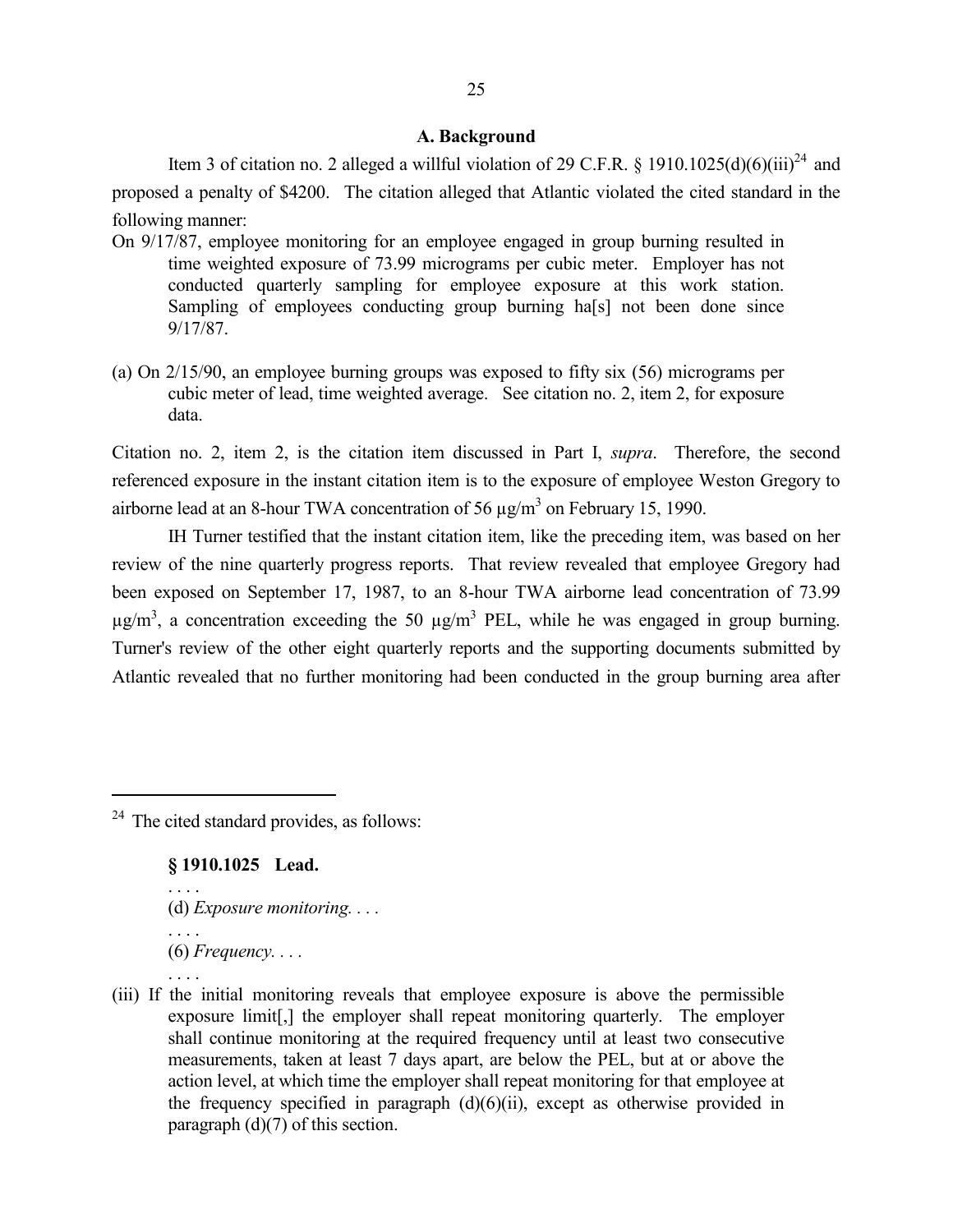September 17, 1987.<sup>25</sup> Yet, as we have found, *supra* Part I.B, Gregory was once again engaged in group burning when Turner sampled his exposure to airborne lead on February 15, 1990.

The record is silent as to the extent of Gregory's involvement in group burning activities during the 2½-year period between these two measured overexposures. President Migell testified that, on those occasions when employee Gregory performed group burning, ``his normal operation would be he would not burn groups more than two or three hours per day.'' However, Migell gave no indication of what time period he was referring to in making that statement, and he said nothing about the frequency with which Gregory performed group burning. IH Turner testified that she had discussed group burning with both Gregory and president Migell. Gregory had told her that group burning was ``part of his job title,'' but the compliance officer could not recall what the employee had told her when she had asked him about his most recent involvement in group burning prior to February 15, 1990. As for Turner's conversation with Migell, we conclude that it related only to the general question of how often group burning was performed at the workplace (by any Atlantic employee) and not to the more specific question of how often employee Gregory burned groups. *See supra* note 6.

In responding to this alleged violation, president Migell pointed out that Atlantic had conducted airborne lead sampling throughout the 2-year observation period, as recorded on its

<sup>&</sup>lt;sup>25</sup> IH Turner further testified that this same pattern was repeated throughout the quarterly progress reports. As an example, she pointed out that the employer's first quarterly progress report had stated that airborne lead sampling was also conducted on Jean Simon on September 17, 1987, while that employee was engaged in battery filling; yet, the second report ``does not show battery filling being monitored again, and it's like that throughout the reports." Yet, while the witness seemed to be claiming that she had seen a pattern of violative conduct throughout the employer's quarterly progress reports, the Secretary has restricted this alleged violation to Atlantic's admitted failure to conduct follow-up quarterly sampling *in the group burning area*. This suggestion of selective enforcement adds to our difficulty in trying to ascertain how the Secretary has interpreted and applied the cited standard in this case. At no point in her testimony did IH Turner explain the Secretary's interpretation of section 1910.1025(d)(6)(iii). Nor is that interpretation clear on the face of the citation. For example, the Secretary could be claiming that the "repeat" quarterly monitoring called for in the standard must be conducted in the same physical location where the ``initial monitoring'' was conducted, regardless of where the employee involved in the ``initial monitoring'' might be working at the time. Alternatively, the Secretary could be claiming that the ``repeat'' quarterly monitoring must be deferred until such time as the original employee is engaged in the same work activities that he or she was performing at the time of the ``initial monitoring.'' Or the citation may embody some other interpretation that has not even occurred to us.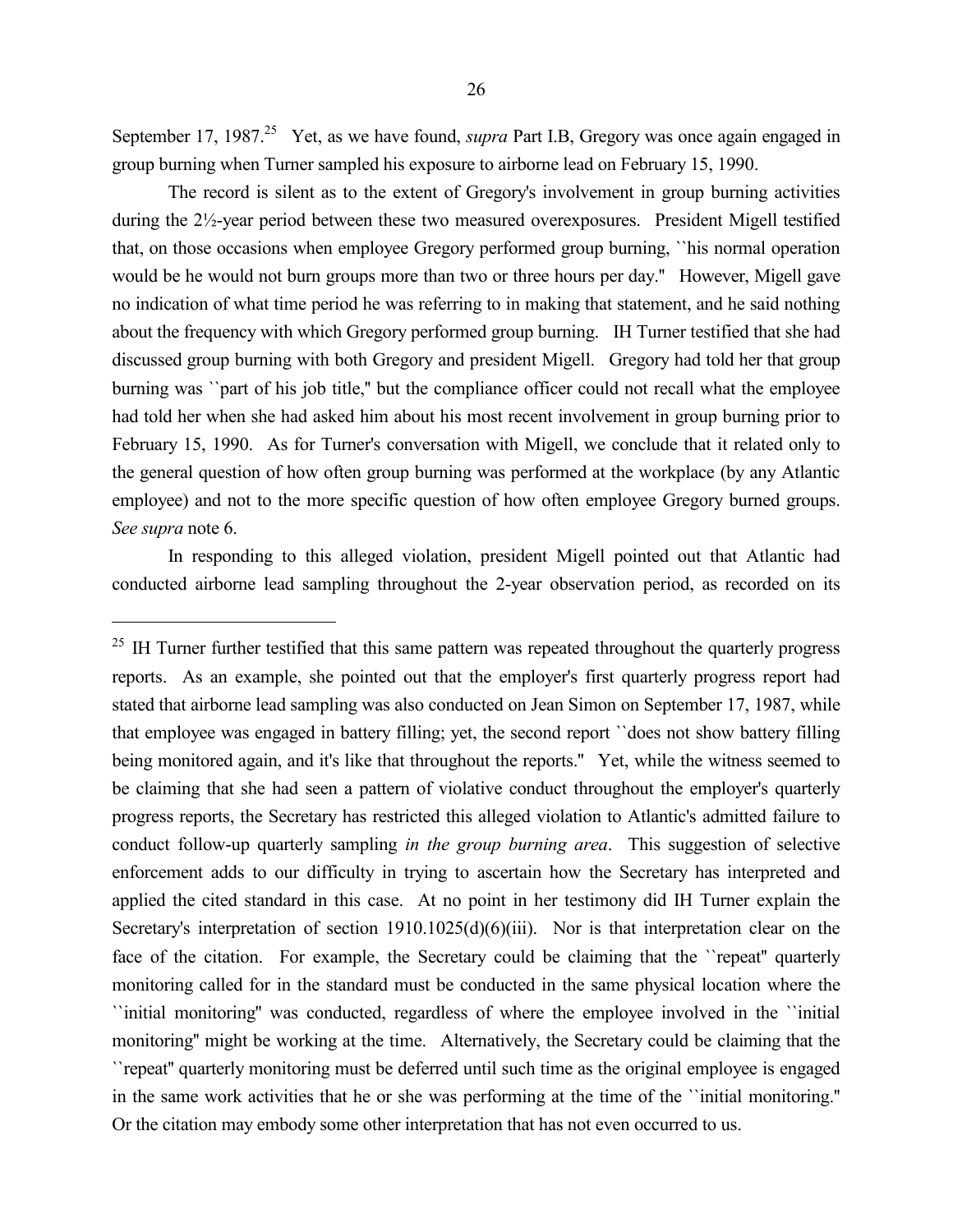quarterly progress reports.<sup>26</sup> He also testified to the effect that the employer had not re-tested in the group burning area or on a day when Gregory was performing group burning operations because that work was done on such an infrequent and sporadic basis. In particular, he questioned how the employer was supposed to ``conduct quarterly sampling of exposure to [a] work station that isn't used . . . [and that] might not be used for three months.''

Neither party introduced into evidence work records that relate specifically to *group burning* operations at Atlantic's workplace, presumably because such records were not kept. However, the evidentiary record does contain detailed information about the timing and extent of *stacking* operations at the plant throughout the 2-year observation period, because Atlantic was required under the 1987 Settlement Agreement to keep accurate records of its stacking operations and to attach those rosters to its quarterly progress reports. Based on president Migell's unrebutted testimony about the correlation between time spent in group burning and time spent in stacking, we conclude that Atlantic's stacking rosters are also roughly indicative of both the timing and extent of group burning operations at Atlantic's workplace during the 2-year observation period.<sup>27</sup> We therefore further conclude that the evidentiary record fully supports president Migell's claims about the infrequent and sporadic nature of group burning operations at the cited facility.<sup>28</sup>

 $\overline{a}$ 

<sup>27</sup> President Migell referred to the connection between stacking and group burning at several points in his testimony. For example, he testified that group burning ``relates to what was stacked'' so that, ``if there was only two hours of stacking, there was only enough material, normally, for the man to work the equivalent time in the group burning section.'' Elsewhere, he testified that only 42¼ hours were devoted to stacking in all of 1989 and that ``this is commensurate with the amount of time used in the group burning operation.'' He further asserted that ``the paperwork on the stacking operation . . . reflects the group burning operation.''

<sup>28</sup> The nine quarterly progress reports revealed the following about the frequency and extent of stacking operations at Atlantic's workplace throughout the 2-year observation period:

<sup>&</sup>lt;sup>26</sup> In fact, the Secretary's exhibits (C-8 & C-11) establish that, throughout the 2-year observation period, Gregory was the *only* Atlantic employee who was consistently included every time the employer conducted airborne lead sampling in its workplace. Nevertheless, Atlantic's failure to comply with its obligation, under paragraph 4 of the compliance program, to personally monitor ``[e]ach employee'' is not at issue here. Nor is this citation item concerned with Atlantic's deviations (generally by a month or two) from the required schedule of monitoring on a ``quarterly basis.'' Instead, the *only* issue before us is whether Atlantic violated the cited standard by failing to conduct follow-up testing ``of employees conducting group burning,'' as alleged in the contested citation item and the supporting testimony of IH Turner.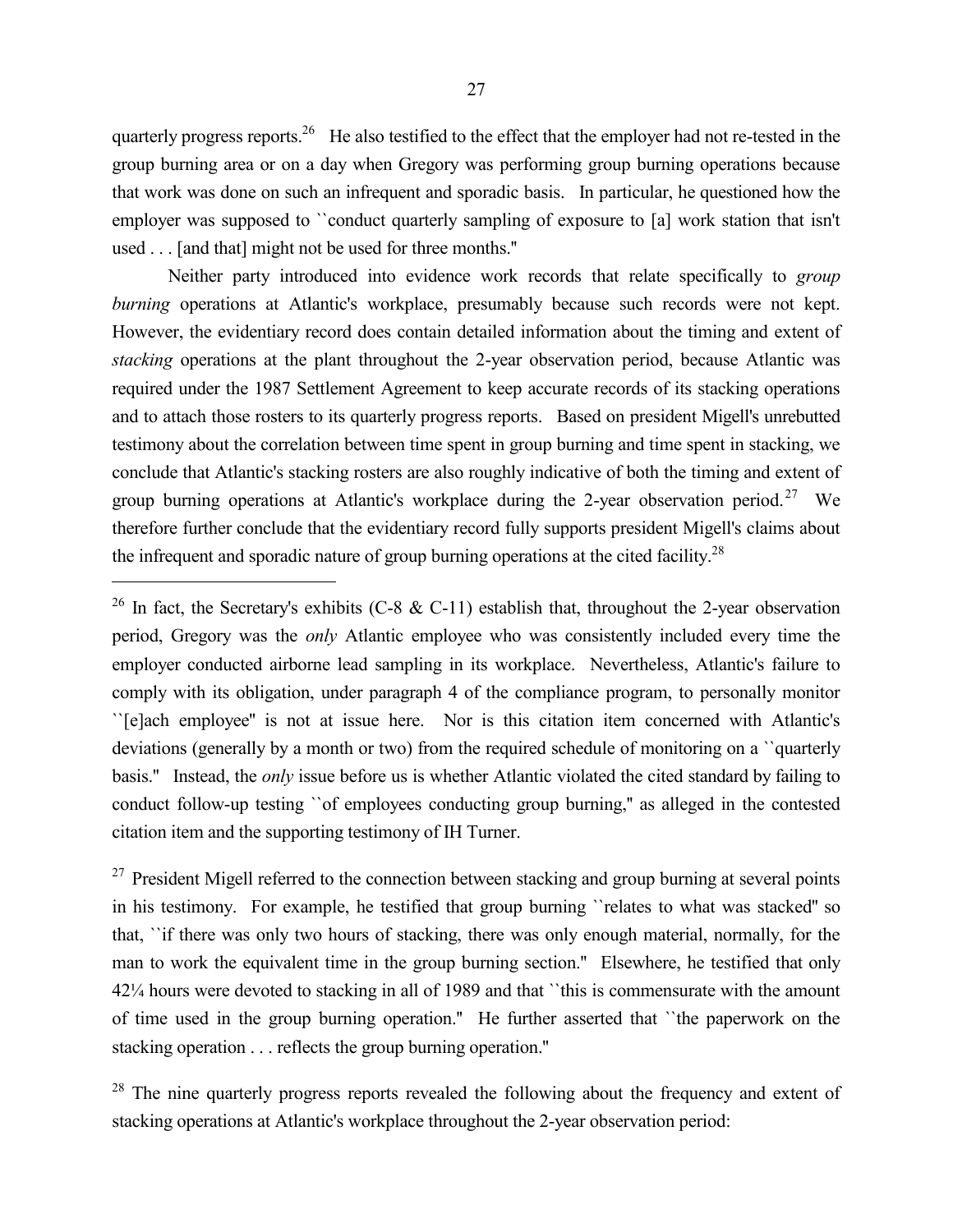In his decision, the judge accepted without comment the Secretary's contention that Atlantic's admitted failure to perform ``quarterly air monitoring for lead . . . at the group burning station for over two years'' after September 17, 1987, constituted noncompliance with the terms of the cited standard. He also agreed with the Secretary that this alleged violation was proven by the documentary exhibits in that ``the lack of tests at the group burning station is evident from the quarterly reports.''

#### **B. Analysis**

We conclude that the Secretary has failed to established Atlantic's noncompliance with the cited standard. In the absence of a more definitive statement of the Secretary's intent, we conclude that the clearest guidance as to the meaning of the cited standard is provided by two related subsections of the OSHA lead standard, 29 C.F.R.  $\S$  1910.1025(d)(1)(ii) & (iii). These two

(..continued)

October-December 1987--limited to six days, one hour per day

January-March 1988--five days, one hour per day

April & May--two days (both in April), one hour per day

June--limited to four days, no more than 2 hours 45 minutes in any one day

July-September--1½ hours on one day (in September)

October-December--11 days (seven in December), two hours or less per day

January 1989--stacking records lost by new employee assigned to replace Weston Gregory (following his December 15, 1988 removal)

February & March--no more than  $4\frac{1}{2}$  hours on one day (in March)

April--no more than 6½ hours on one day, no more than 4 hours 45 minutes on a second day

May & June--seven days, no more than four hours on any one day

July-October--two hours or less on one day (in August)

As noted previously, president Migell testified to the effect that Atlantic might go as long as three months without performing group burning at the workplace. The documentary evidence is compatible with that claim. Indeed, the quarterly reports reveal one 3-month gap in stacking operations (and therefore, presumably, in group burning operations as well) between June 14 and September 16, 1988, and another 3-month gap could have occurred at any time beginning on or after August 7, 1989. (There are no stacking rosters in the evidentiary record that go beyond October 1989).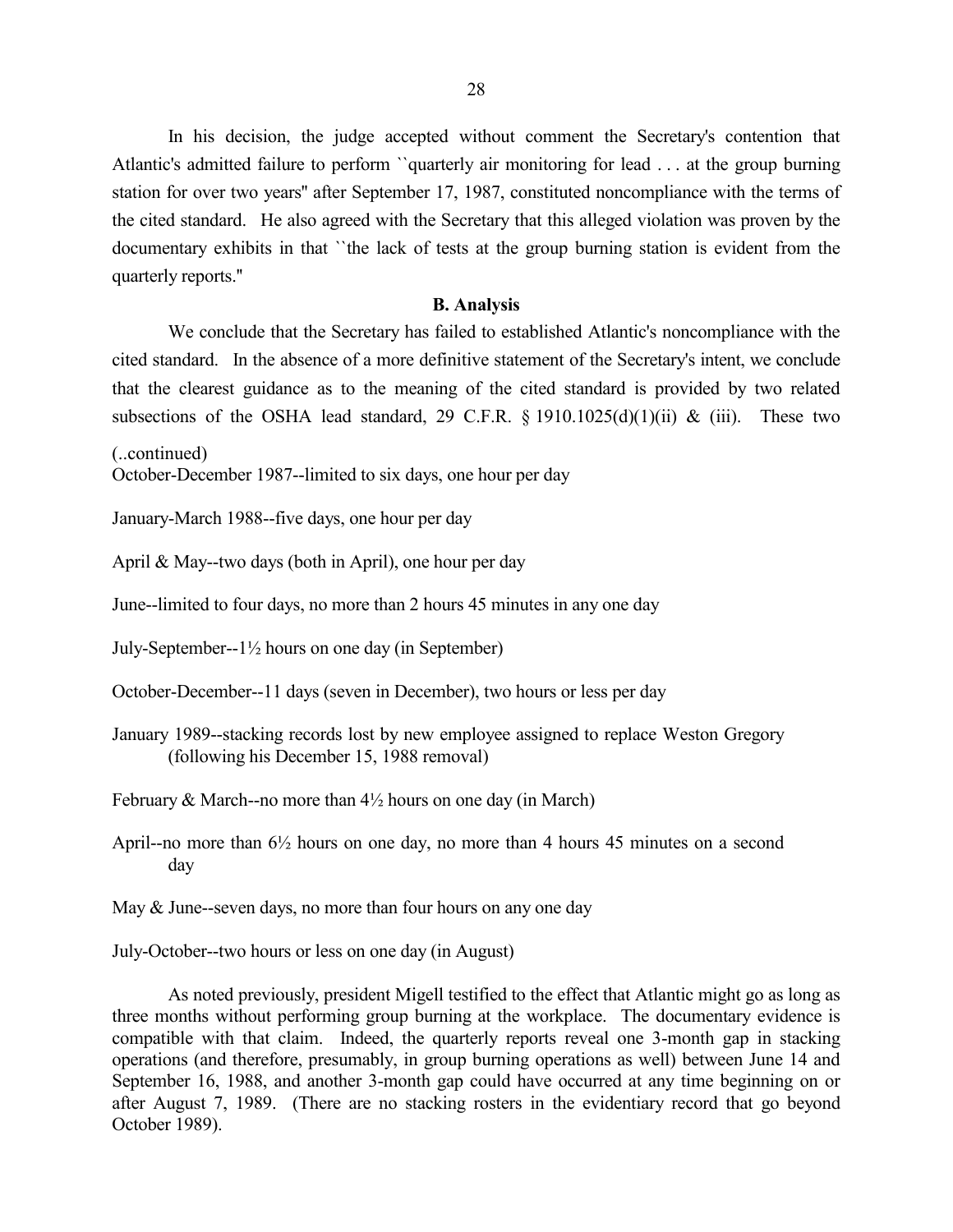subsections appear to establish guidelines that employers must follow in conducting the ``repeat'' monitoring that is required under the standard at issue here, section  $1910.1025(d)(6)(iii)$ . They provide, as follows:

(d) *Exposure monitoring--*(1) *General. . . .*

- (ii) With the exception of monitoring under paragraph  $(d)(3)$ , the employer shall collect full shift (for at least 7 continuous hours) personal samples, including at least one sample for each shift for each job classification in each work area.
- (iii) Full shift personal samples shall be representative of the monitored employee's regular, daily exposure to lead.

We conclude that the Secretary's position in this case conflicts with the above-quoted guidelines. For example, by requiring full shift personal sampling rather than area sampling, the Secretary has revealed that his focus is indeed on ``exposure monitoring,'' as the caption of section 1910.1025(d) suggests. Accordingly, the purpose of the monitoring that is mandated under section 1910.1025(d) is presumably to measure the amount of airborne lead that an individual employee is exposed to during the course of his or her work day. By the same reasoning, the presumed purpose of the follow-up sampling under the cited standard  $((d)(6)(iii))$  is to chart the personal history of the sampled employee's exposure to airborne lead rather than to create a record of the changes in ambient lead levels at a particular work station or to track the shifts in the amounts of lead that are generated by a particular work process. *See also supra* note 24 (cited standard's reference to ``repeat[ed] monitoring for that employee''). The requirement in the instant citation item that Atlantic conduct quarterly sampling at a particular work station, apparently without regard to which employee may be working at that station at the time, seems to conflict with both the language and the purpose of the cited standard.

In addition, by specifying that the sampling in question must be "representative of the monitored employee's regular, daily exposure to lead'' ((d)(1)(iii)), the Secretary has suggested that he is not concerned with exposures that are irregular and infrequent. Yet, as indicated, *see supra* note 28, the record fully supports president Migell's claim that group burning was both an irregular and infrequent occurrence at Atlantic's workplace. Gregory's performance of that group burning may have been even more sporadic and uncommon than the stacking rosters suggest since there is no indication of the timing and extent of his personal involvement in that activity throughout the 2½-year period that is at issue here. Moreover, president Migell testified without contradiction that, on those occasions when employee Gregory did perform group burning at the workplace, he performed that work for no more than two or three hours in any given day.

We also note that the Secretary seems to be suggesting that Atlantic should have assigned Gregory to perform group burning on at least a regular quarterly basis, so that follow-up monitoring could be conducted while he was engaged in that activity. Gregory, however, either was, or should have been, on medical removal status throughout the time period in question, and therefore should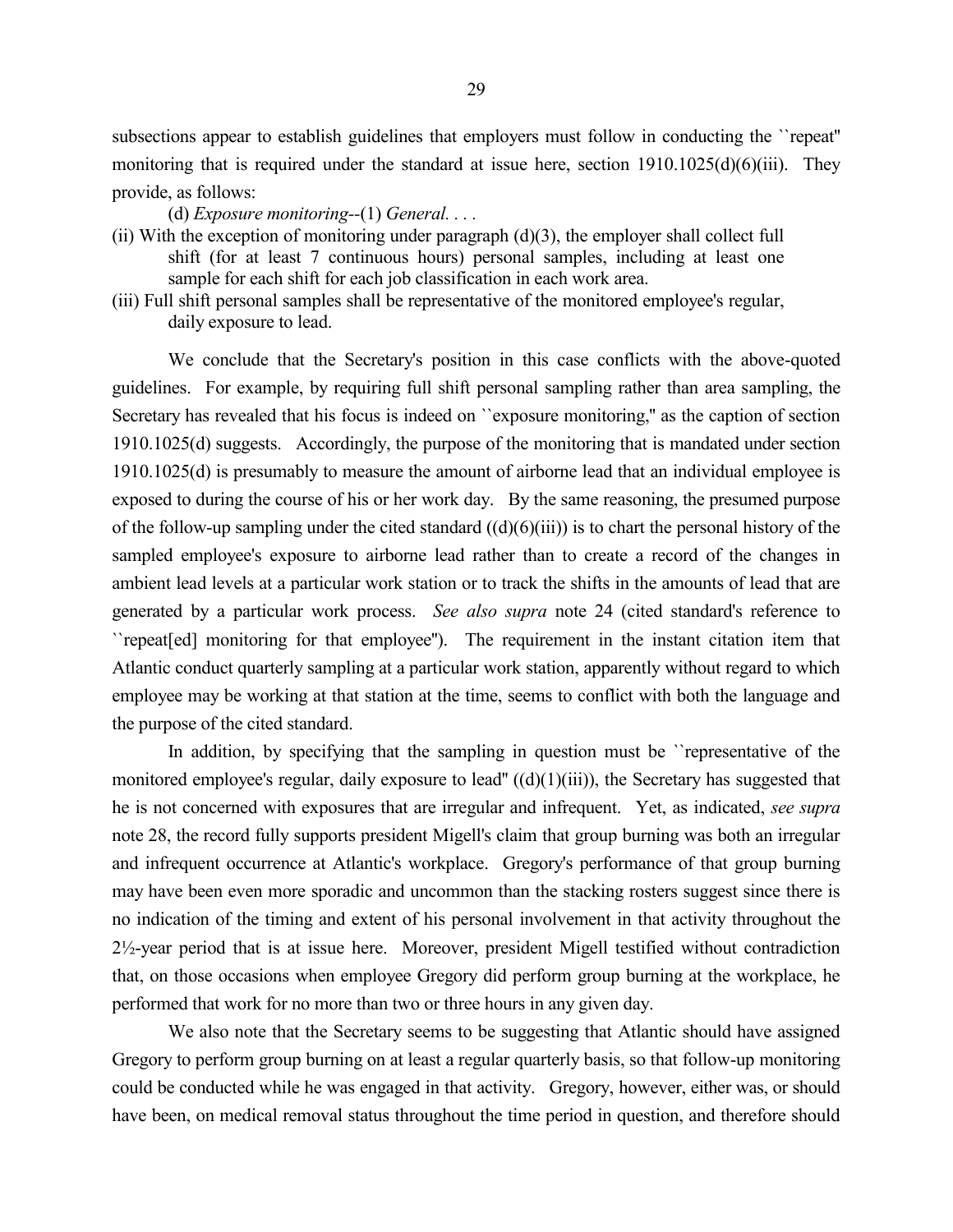have been kept out of high exposure areas. Moreover, there is *no* evidence that Gregory performed group burning at any time during the period between September 17, 1987, and February 15, 1990. Thus, there is no evidence to contradict Atlantic's claim that it could not have provided the testing sought by the Secretary throughout that time period. Finally, we note that the Secretary has made no showing that the monitoring conducted on Gregory on September 17, 1987, was ``initial monitoring'' within the meaning of the cited standard. Yet, under the terms of that standard, ``repeat [quarterly] monitoring'' is required only when ``*the initial monitoring* reveals that employee exposure is above the permissible exposure limit'' (emphasis added). We conclude that the term  $\gamma$ initial monitoring" is probably a reference back to section 1910.1025(d)(2), which requires employers to make an ``initial determination'' as to whether employees at their workplaces ``may be exposed to lead at or above the action level.'' If this is the meaning of the term ``initial monitoring,'' then, on this record, it is clear that September 17, 1987, was *not* the date on which Atlantic made its ``initial determination'' about employee exposure to airborne lead at the cited workplace. On the contrary, evidence introduced by the Secretary establishes that air contaminant sampling had been conducted on Atlantic's behalf as early as March 21, 1985, if not earlier. Accordingly, we vacate item 3 of citation no. 2 on the ground that the Secretary has failed to prove Atlantic's noncompliance with the cited standard.

### **VI. CITATION NO. 1, ITEM 5**

Item 5 of citation no. 1 alleged a serious violation of 29 C.F.R. § 1910.1025(f)(1)<sup>29</sup> and proposed a penalty of \$420. The citation alleged that Atlantic violated the cited standard in the following manner:

Respirators required under this section[,] for protection against lead, were not used:

(a) Assembly Area/Group Burning: On 2/15/90 employer did not ensure that an employee wore a respirator while burning Groups. Refer to citation no. 2, item 2, for exposure information.

# **§ 1910.1025 Lead.**

- (f) *Respiratory protection--*(1) *General.* Where the use of respirators is required under this section, the employer shall provide, at no cost to the employee, and assure the use of respirators which comply with the requirements of this paragraph. Respirators shall be used in the following circumstances:
	- . . . .

. . . .

 $\overline{a}$ 

(ii) In work situations in which engineering and work practice controls are not sufficient to reduce exposures to or below the permissible exposure limit . . . .

 $29$  The cited standard provides, as follows: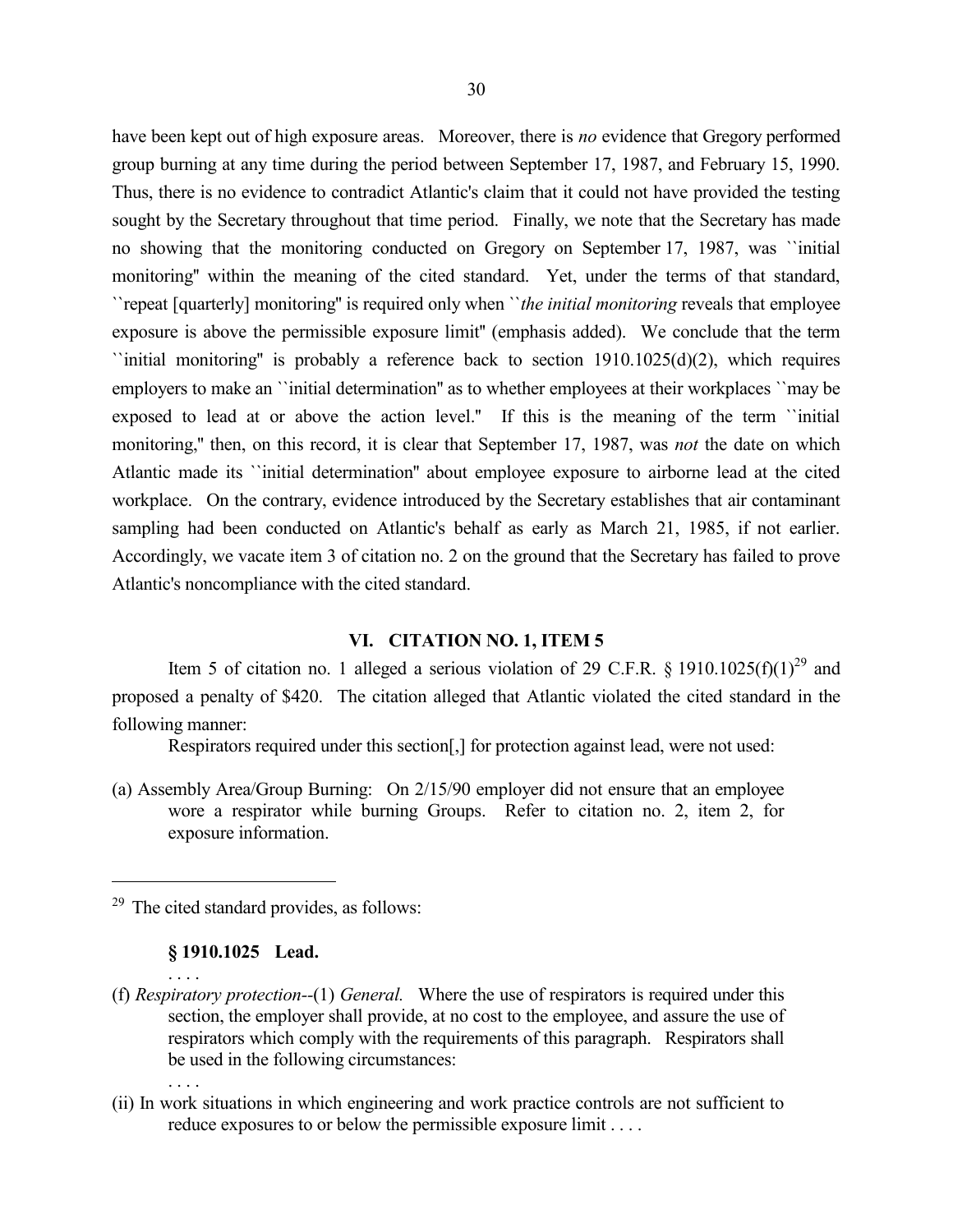Citation no. 2, item 2, is the alleged violation discussed *supra*, Part I. Accordingly, this is the last in a series of citation items that arose out of the overexposure of employee Weston Gregory to airborne lead on February 15, 1990.

IH Turner testified that this citation item was based on her observation of Gregory at the time when she took the photograph marked as Exh. C-22. She also correctly pointed out that the employee was not wearing a respirator at the time that the photograph was taken. More specifically, Gregory was wearing a respirator, but the device was hanging around his neck rather than being positioned over his face. Shortly after this first photograph was taken, the employee began wearing the respirator properly, as shown in a second photograph, Exh. R-1. Turner asserted that ``[h]e placed the respirator on after he noted that I [had] observed him without it.'' The witness also expressed her opinion that, under the terms of the cited standard, the employee should have been wearing the respirator at the time that she observed him because his exposure to airborne lead on that day exceeded the lead standard's PEL of 50  $\mu$ g/m<sup>3</sup>. Turner thereby alluded to the provisions of section 1910.1025(f)(1)(ii), as quoted *supra* note 29.

We conclude that the evidence introduced by the Secretary in support of the instant citation item is neither reliable nor credible. During her initial appearance as a witness, Turner repeatedly testified that Exh. C-22 shows Gregory engaged in group burning, that Gregory had told her he was engaged in group burning at the time the photograph was taken, and that she had seen Gregory perform the activities he described as group burning at the work station depicted in Exh. C-22. However, president Migell directly contradicted this testimony, stating that photographic Exh. C-22 clearly reveals that Gregory was ``setting his machine up, but there's no way he could be burning groups at that level, crouched over his machine.'' Migell further testified that the photograph depicts stacks of plates that have not yet been assembled into groups, while showing no signs of any groups that have already been burned. When IH Turner was subsequently recalled as a rebuttal witness, she in effect rescinded her earlier testimony, stating that group burning was done in the area directly behind the position where Gregory is shown in Exh. C-22 and speculating that the photograph might depict Gregory engaged in a stacking operation.

We therefore vacate item 5 of citation no. 1 on the ground that the Secretary has failed to sustain his burden of proving Atlantic's noncompliance with the cited standard. Specifically, we reject the compliance officer's testimony that photographic Exh. C-22 shows employee Gregory working without respiratory protection while engaged in burning groups. Instead, we find, based on president Migell's testimony, which we expressly credit, that the photograph depicts Gregory in the process of setting up a machine. Because the record provides us with no basis for finding that that operation exposed Gregory to any amount of airborne lead dust, we also have no basis for concluding that Gregory was required to wear a respirator, under the terms of the cited standard, while he was setting up the machine.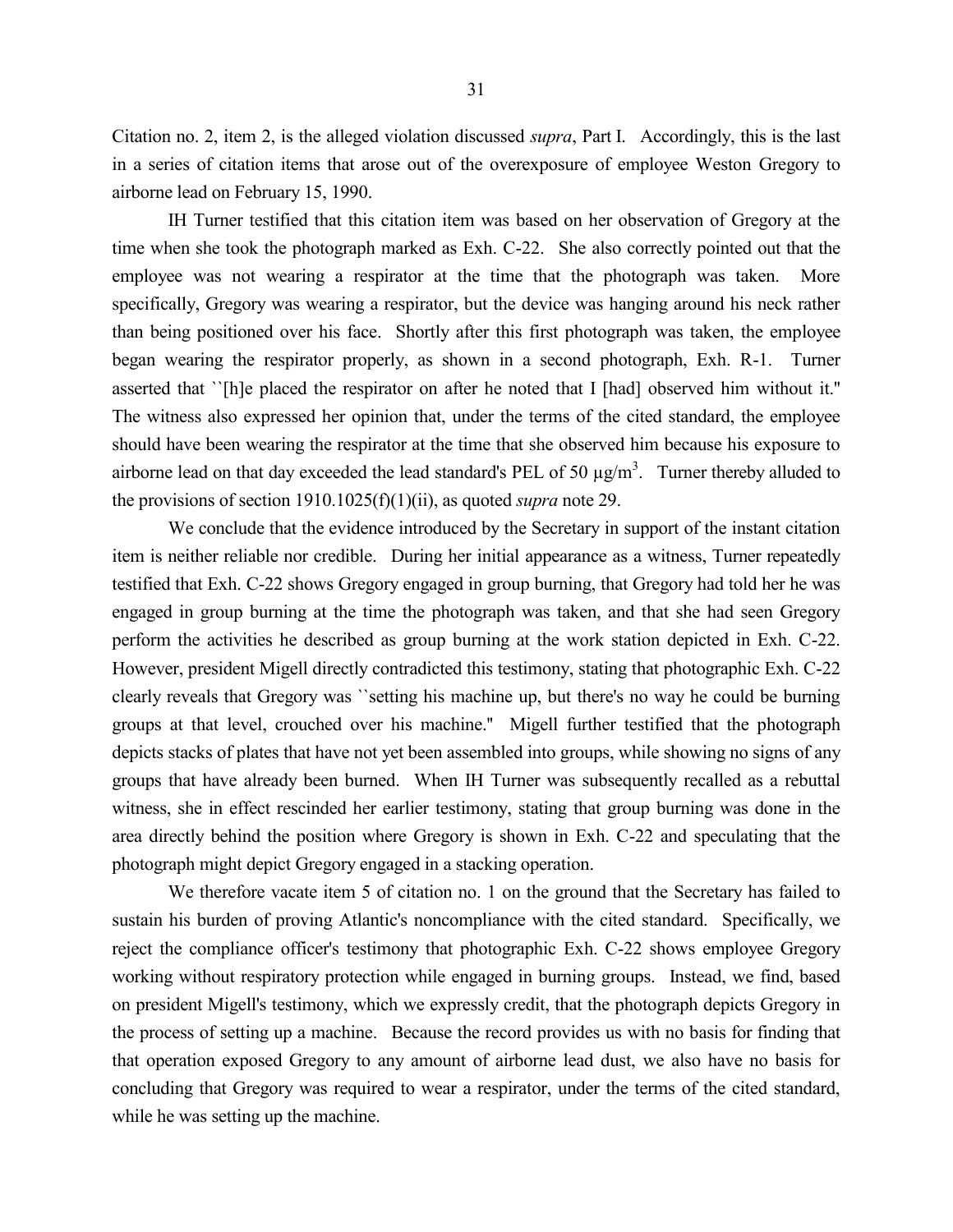We further conclude that, while Gregory did engage in group burning on February 15, 1990, it is more likely than not that Turner did not see him burning groups. In support of this finding, we note in particular Turner's failure to make any mention of a burning instrument in her description of the operation that she had observed and her admission that she did not recall whether there had been a flame present in the operation. Yet, Migell testified that a flame from a torch is ``a prerequisite [for] burning.'' We also note that, throughout her testimony, Turner referred to only one incident where she had assertedly observed Gregory burning groups and that is the incident shown in Exh. C-22; that Turner's testimony clearly reveals that she had no independent knowledge of what Gregory was doing at the time she observed him, but was totally dependent on what the employee told her; and that Turner's testimony further reveals that her observations of Gregory were both brief and from a distance. Since Turner did not observe Gregory burning groups on February 15, 1990, it necessarily follows that she did not observe him group burning without a respirator.

Alternatively, we vacate this citation item on the ground that the Secretary has failed to prove Atlantic's actual or constructive knowledge of any violative conditions that may have existed on February 15, 1990. In his decision, the judge, citing the opinion testimony of IH Turner, concluded that ``employer knowledge is apparent through the fact that the employee was in open view at the time . . . , as well as the previous history of citations and a provision in the Settlement Agreement.'' However, the judge's reasoning ignores the fact that conditions had changed substantially between 1986 and 1990. Following its receipt of the earlier citations noted by the judge, Atlantic had adopted and implemented a respiratory protection program for its production employees. We infer from the record that these employees, including Gregory in particular, were well aware that they were required under Atlantic's program to wear respirators while engaged in production activities such as group burning. Moreover, Atlantic's experience since 1986 gave it solid ground for believing that Gregory would wear his respirator while performing group burning on February 15. As for the employee being in open view, we conclude that that fact standing alone does not establish constructive knowledge, particularly since Gregory was apparently working alone and unsupervised in the stacking and group burning areas and he may have worked only briefly without his respirator before putting it on, as shown in Exh. R-1.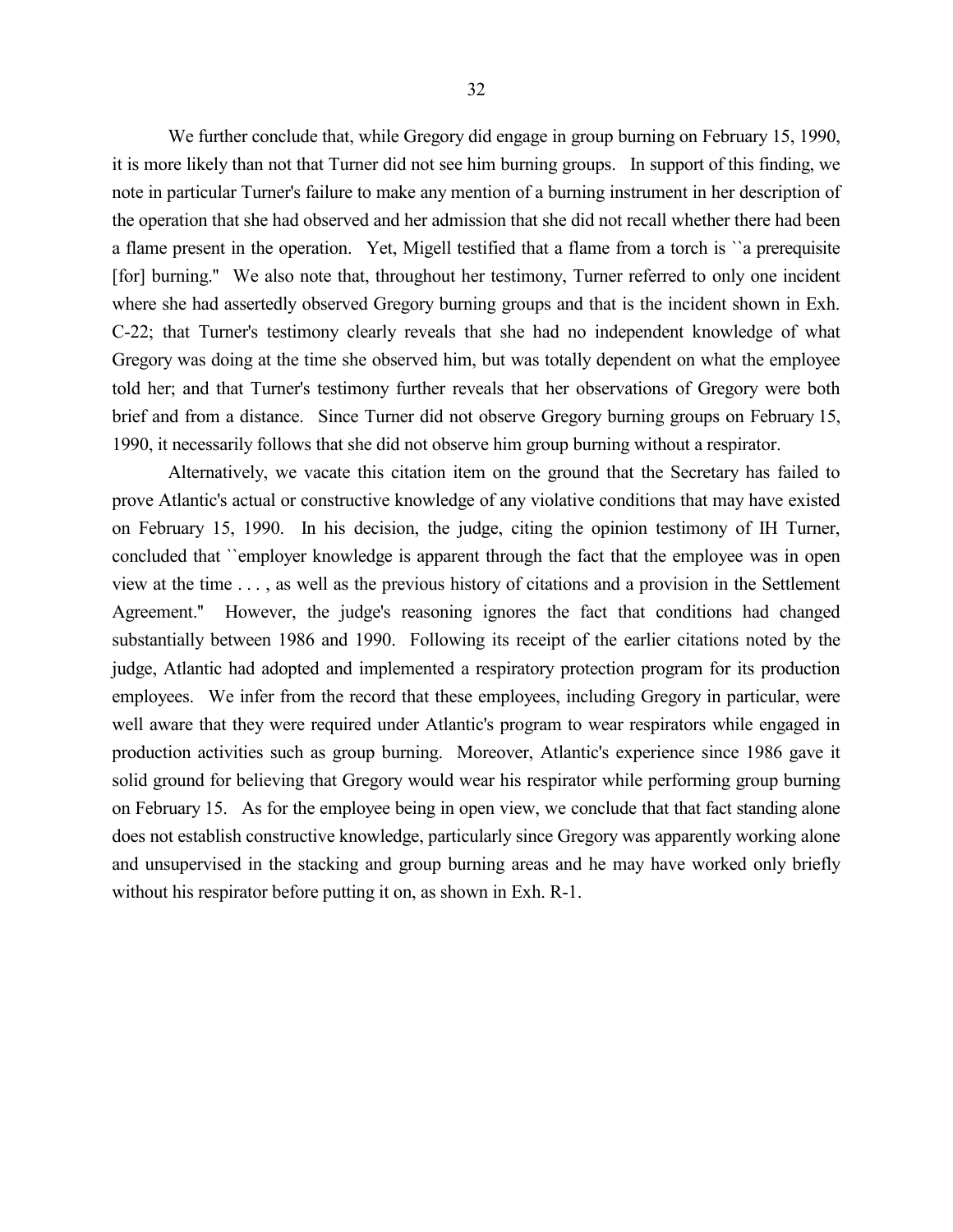### **VII. CITATION NO. 2, ITEM 1**

#### **A. Background--Item 1(a)**

Item 1 of citation no. 2 alleged a willful violation of 29 C.F.R. § 1910.133(a)(1)<sup>30</sup> and proposed a penalty of \$3600. The citation alleged that Atlantic violated the cited standard in the following manner:

Protective eye and face equipment was not required where there was a reasonable probability of injury that could be prevented by such equipment:

- (a) Charging Area: Mandatory use of protective eye equipment was not enforced for employees filling batteries with sulfuric acid on 12/5/89 and 2/15/90. Employee wore prescription eye wear only.
- (b) Casting Area: Mandatory use of protective eye and face equipment was not enforced for an employee hand casting small parts on 2/15/90. There is a potential for injury due to the splashing of molten lead into the face and eyes.

As this description of the alleged violation indicates, item 1 is based on two independent and essentially unrelated incidents. We therefore consider the two subitems of this item separately.

IH Turner testified that item 1(a) of citation no. 2 was based on her observation of employee John Gallman when he was not wearing any eye or face protection other than prescription eyeglasses, which he wore ``pretty much all [of] the time.'' She had asked him what was in the ``squeeze type apparatus'' he was holding and he had responded that it was sulfuric acid, which ``he was applying ... to the battery."<sup>31</sup> At other points in her testimony, however, she claimed that

 $\overline{a}$ 

# **§ 1910.133 Eye and face protection.**

(a) *General.* (1) Protective eye and face equipment shall be required where there is a reasonable probability of injury that can be prevented by such equipment. In such cases, employers shall make conveniently available a type of protector suitable for the work to be performed, and employees shall use such protectors. No unprotected person shall knowingly be subjected to a hazardous environmental condition. Suitable eye protectors shall be provided where machines or operations present the hazards of flying objects, glare, liquids, injurious radiation, or a combination of these hazards.

<sup>31</sup> Although Turner used the term ``sulfuric acid" here and in other statements throughout her testimony, she also specifically acknowledged that, at the time that she had observed Gallman working in the battery charging area, he had *not* been working with pure sulfuric acid, but rather with a *`*sulfuric acid solution," *i.e.*, a mixture of acid and water. Nevertheless, she claimed, ``[e]ven though [the acid] was diluted, there was still a possibility, potential for it to cause injury on

<sup>&</sup>lt;sup>30</sup> The cited standard provides, as follows: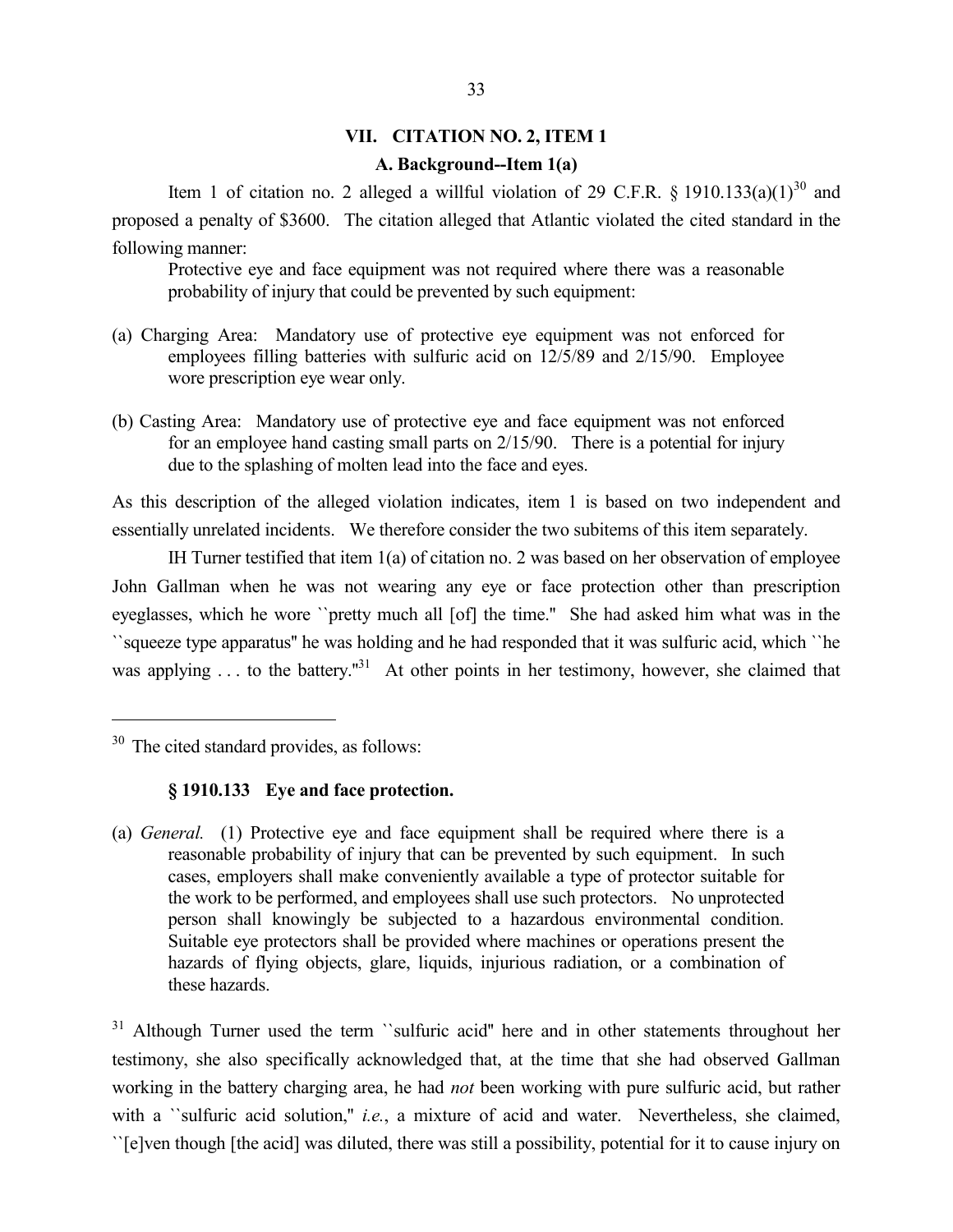Gallman had told her that he was ``filling batteries,'' as the citation charges in its description of the alleged violation.

The witness had previously identified Exhs. C-26 and C-27 as photographs of Gallman working in the battery charging area. Specifically, she had testified that Exh. C-26 shows the employee *`*'doing some work on some batteries that [had] been set up for charging," while Exh. C-27 shows him leaning over one of those same batteries to put some acid in it with the ``squeeze type apparatus.'' Turner now connected her earlier testimony to the violation alleged in item 1(a) of citation no. 2, indicating that the conditions depicted in Exh. C-27 formed the basis of the Secretary's allegation. The compliance officer expressed her opinion that the cited conditions were in violation of the cited standard because, ``[whenever] you have any potential for any eye injury or exposure, the wearing of eye protection is required.'' She testified that, as Gallman had leaned over the batteries to put acid into them, his face had come as close as 18 inches to the battery.

On cross-examination, however, the compliance officer acknowledged that ``the point of . . . insertion'' of the hand-held object into the battery was ``right about waist level.'' She also admitted that all of the batteries shown in Exh. C-26 and most of those shown in Exh. C-27 were ``covered,'' meaning that caps were in place over the openings, and that ``[i]f the battery is sealed, then there is no exposure'' to the acid within the battery and thus no need for eye protection. During her rebuttal testimony, Turner again stated that all of the batteries shown in Exh. C-26 were ``definitely closed.'' She added that all of the batteries shown in Exh. C-27 ``are closed except the one that Mr. Gallman is working on.'' Even with respect to that one battery, she conceded that only one of the battery caps was open. Nevertheless, she contended that this one open cap posed ``a danger'' to Gallman: ``With that cap being open, there is a . . . potential for exposure to sulfuric acid, which is in there.'' President Migell expressly denied the Secretary's claim that Gallman had been engaged in ``filling batteries" at the time of the alleged violation. He testified that it was clear from Exh. C-27 that Gallman had been engaged at the time in testing the batteries with a hydrometer.<sup>32</sup> Migell described the hydrometer as a device that "vacuums a small amount of acid

(..continued)

exposure.'' On cross-examination, she conceded that she did not know of *any* eye injuries due to contact with acid at Atlantic's workplace.

<sup>32</sup> Earlier, during Migell's cross-examination of IH Turner, the compliance officer had stated that she was familiar with ``a battery tester called the hydrometer.'' She had agreed with president Migell that the device shown in Exh. C-27 might have been a hydrometer, but added that that was not what Gallman ``informed me of on that day." Later, in response to the judge's efforts to clarify this point, Turner and Migell argued over what the photographic exhibit depicts, with Turner claiming that ``you can see from the picture, here'' that the employee was holding ``a syringe,'' and Migell objecting that Turner's testimony was "contrary to what the picture shows." Still later, on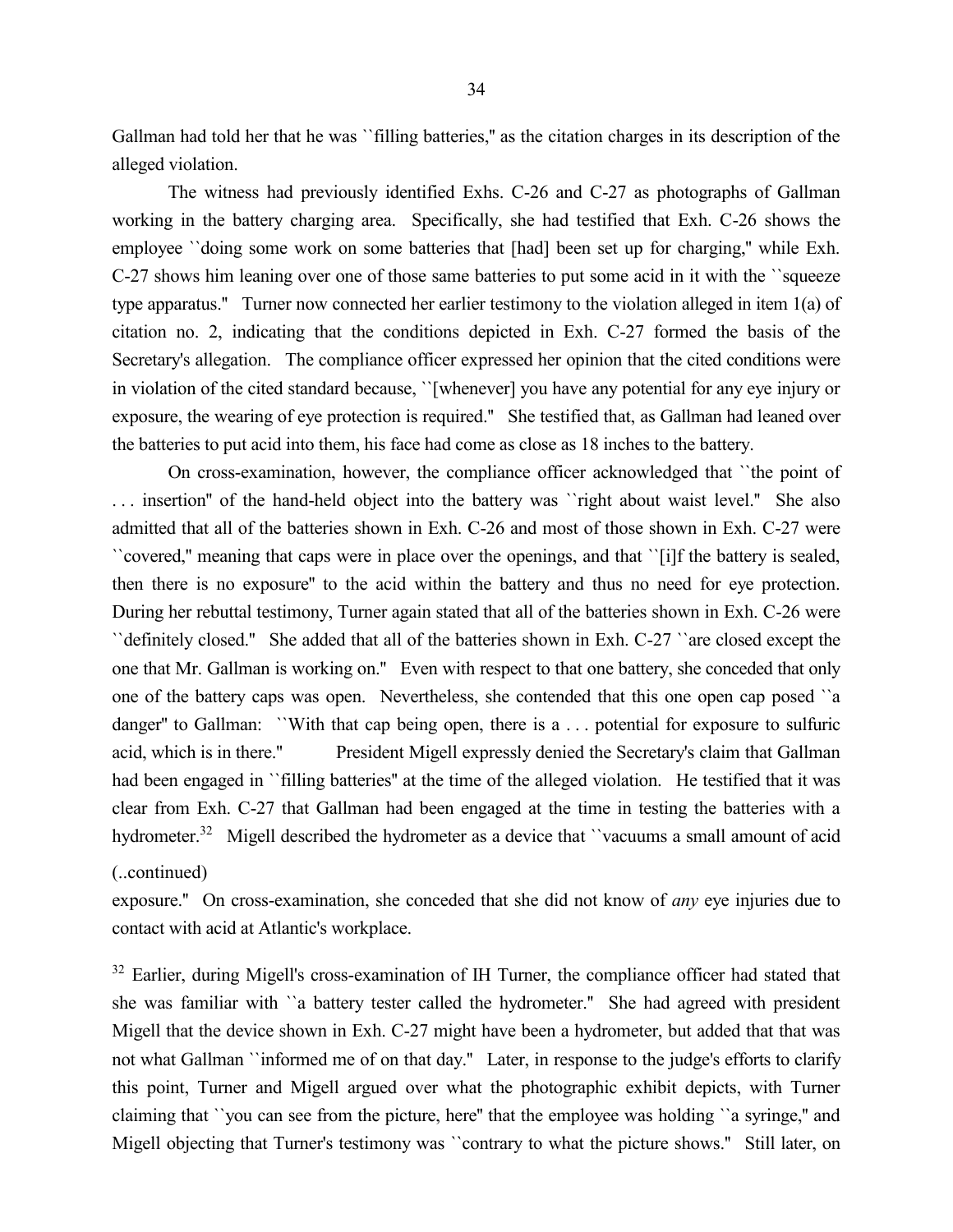into a glass tube to float a weighted cylinder to measure the weight of acid in relation to water or a specific gravity is the term." He emphasized that `'99 percent of everything there was sealed or covered'' and that ``[t]here was only one vent on that one battery that was open to insert the hydrometer . . . .''

In his decision, the judge noted the evidentiary conflict over what Gallman had been doing at the time Exh. C-27 was taken, but he did not resolve this conflict. The judge construed president Migell's testimony about the one open vent as an admission ``that at least one battery was open, exposing the employee to the danger of sulfuric acid inside the battery.'' He apparently sustained the alleged violation on the basis of this purported admission.

#### **B. Analysis--Item 1(a)**

Under long-established Commission case law, the scope of section  $1910.133(a)(1)$  is narrow. In *Philadelphia, Bethlehem & New England R.R.*, 11 BNA OSHC 1345, 1347, 1983-84 CCH OSHD ¶ 26,512, p. 33,736 (No. 77-2200, 1983), the Commission held that ``section 1910.133(a)(1), like section 1910.132(a), is so broadly-worded that it is appropriate to apply the reasonable person test in assessing compliance with the standard.'' Under that test, personal protective equipment (``PPE'') is mandated only ``if a reasonable person familiar with the circumstances surrounding an allegedly hazardous condition, including any facts unique to a particular industry, would recognize a hazard warranting the use of personal protective equipment.'' 11 BNA OSHC at 1346, 1983-84 CCH OSHD at p. 33,736.

Because this case arises in the First Circuit, the Secretary also bore the burden of proving that employee Gallman was exposed to a ``significant'' risk of harm. *See Donovan v. General Motors Corp, GM Parts Div.*, 764 F.2d 32, 35 (1st Cir. 1985) (``to establish that a hazard exists, it must be demonstrated that there is a *significant* level of risk''); *cf. Con Agra Flour Milling Co.*, 16 BNA OSHC 1137, 1141-42, 1993 CCH OSHD ¶ 30,045, p. 41,234 (No. 88-1250, 1993) (Commission applies ``significant risk'' test in vacating alleged violation of section 1910.132(a); citation based on claimed splashing hazard in battery filling operations).

We conclude that the Secretary has not met his burden of proof. Initially, we find that employee Gallman was *not* engaged in ``filling batteries with sulfuric acid'' at the time of the alleged violation. The evidence supports Atlantic's contention that batteries were filled at its workplace with a sealed vacuum machine that eliminated the possibility of employee contact with the sulfuric acid solution. Even IH Turner's testimony, when read as a whole, is consistent with a finding that Gallman was not in the process of ``filling'' the batteries that are depicted in photographic Exhs. C-26 and C-27. We need not decide whether Gallman was testing the specific

# (..continued)

rebuttal cross-examination, Turner admitted that she had not ``actually see[n]'' a ``transfer of liquids'' from the device Gallman was using ``to the battery.''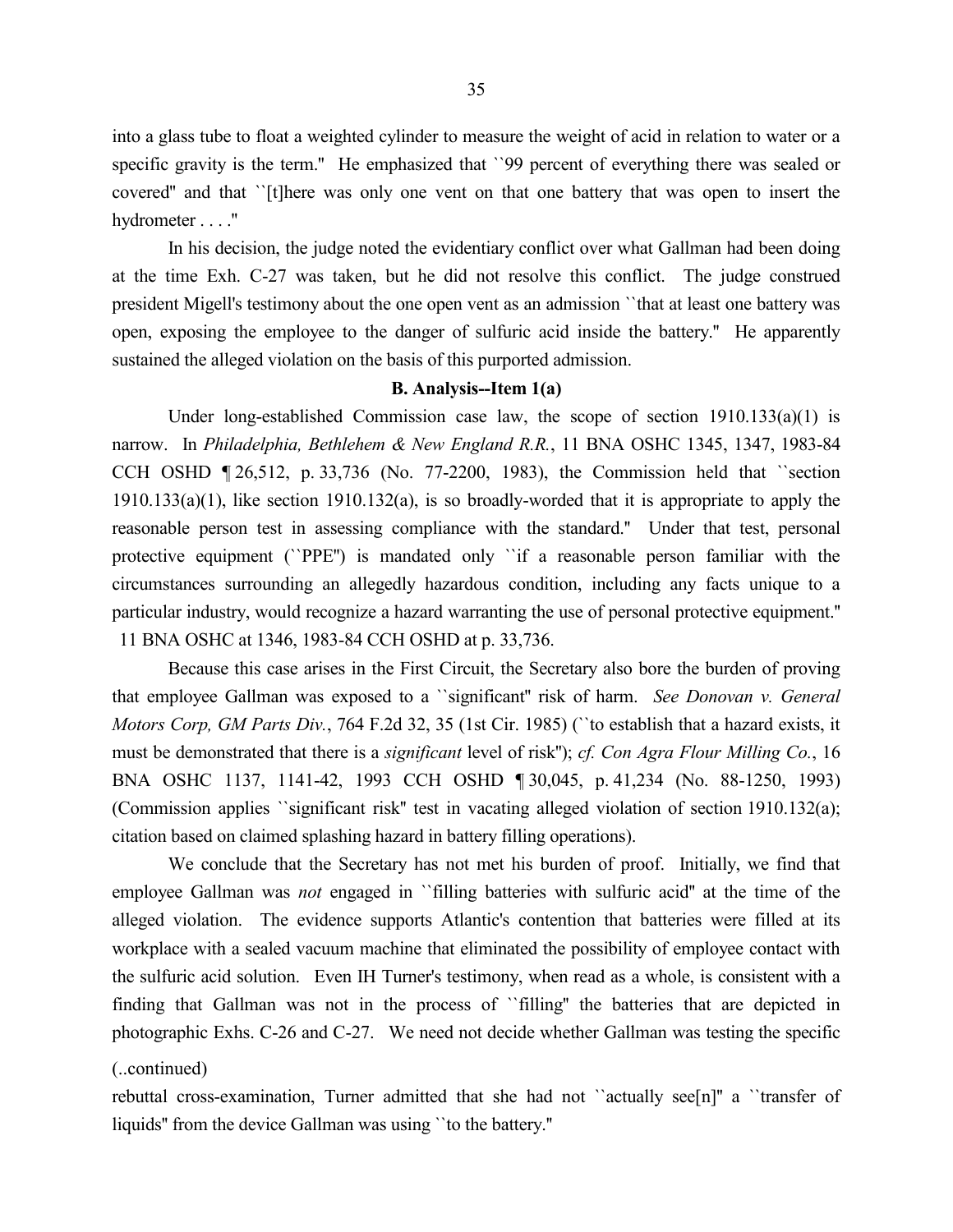gravity of the acid with a hydrometer, as Migell testified, or adding a small amount of acid to an already-filled battery, as Turner's testimony suggests. Either way, we find that Gallman's exposure was no greater than the routine exposure of a service station attendant while checking a car's battery fluid level. We therefore conclude, on this record, that Gallman was not engaged in an operation that created a ``reasonable probability of injury'' to the eyes or face within the meaning of the cited standard or a ``significant risk of harm'' within the meaning of the governing First Circuit case law. Accordingly, we vacate item 1(a) of citation no. 2 on the ground that the Secretary has failed to prove Atlantic's noncompliance with the cited standard.

#### **C. Background and Analysis--Item 1(b)**

IH Turner testified that item 1(b) of citation no. 2 was based on her observation of employee Franklin Augustine on February 15, 1990, while the employee was engaged in ``small parts casting with molten lead, which he was pouring into grids." She concluded that this operation violated the cited standard, *see supra* note 30, because the employee was not wearing any eye or face protection at the time. In her opinion, ``eye protection'' was ``required'' during the cited operation because, ``[i]n the process, there is a potential for it to splatter the lead.'' More specifically, ``[w]hen [the molten lead] hits the cold grill, it could potentially splatter to the face.'' IH Turner testified that she had watched the operation from a distance for approximately five minutes. Turner identified Exhs. C-23 and C-28 as photographs of the cited operation.<sup>33</sup>

On cross-examination, Turner conceded that she was unaware of and had seen no record of any injury in the casting department. She also had not been informed by any employee of any lead spillages or other near-miss situations. She had seen indications of ``spillage of lead around the casting area,'' but she had not seen Augustine spill any lead. The compliance officer further acknowledged that she did not know the temperature of the molten lead used in the operation, and she was not familiar with either ``the temperature ranges of molten lead'' or ``the chilling methods of lead when it's poured into a mold.'' Turner admitted that she had not asked Augustine ``what happens if you miss the mark and spill your lead." In addition, she agreed with Migell's statement that it was ``possible that the lead in a ladle has cooled sufficiently enough so that there's not that much of a temperature difference in a preheated mold and the chance of splatter is negligible.''

Turner also discussed those portions of the employer's past history that formed the basis of the willfulness allegation. She claimed that the operation that she had observed Augustine performing on February 15 was the same activity that (a) had been cited previously, in January and

<sup>&</sup>lt;sup>33</sup> The photographic exhibits reveal several striking features about the operation at issue, including notably the small size of the ladle and of the grid. (Perhaps the closest analogy would be to a cook pouring a ladle of batter onto a slightly oversized waffle iron). The photographs also show that the grid in question was placed on top of a small, table-like structure at the employee's mid-thigh level.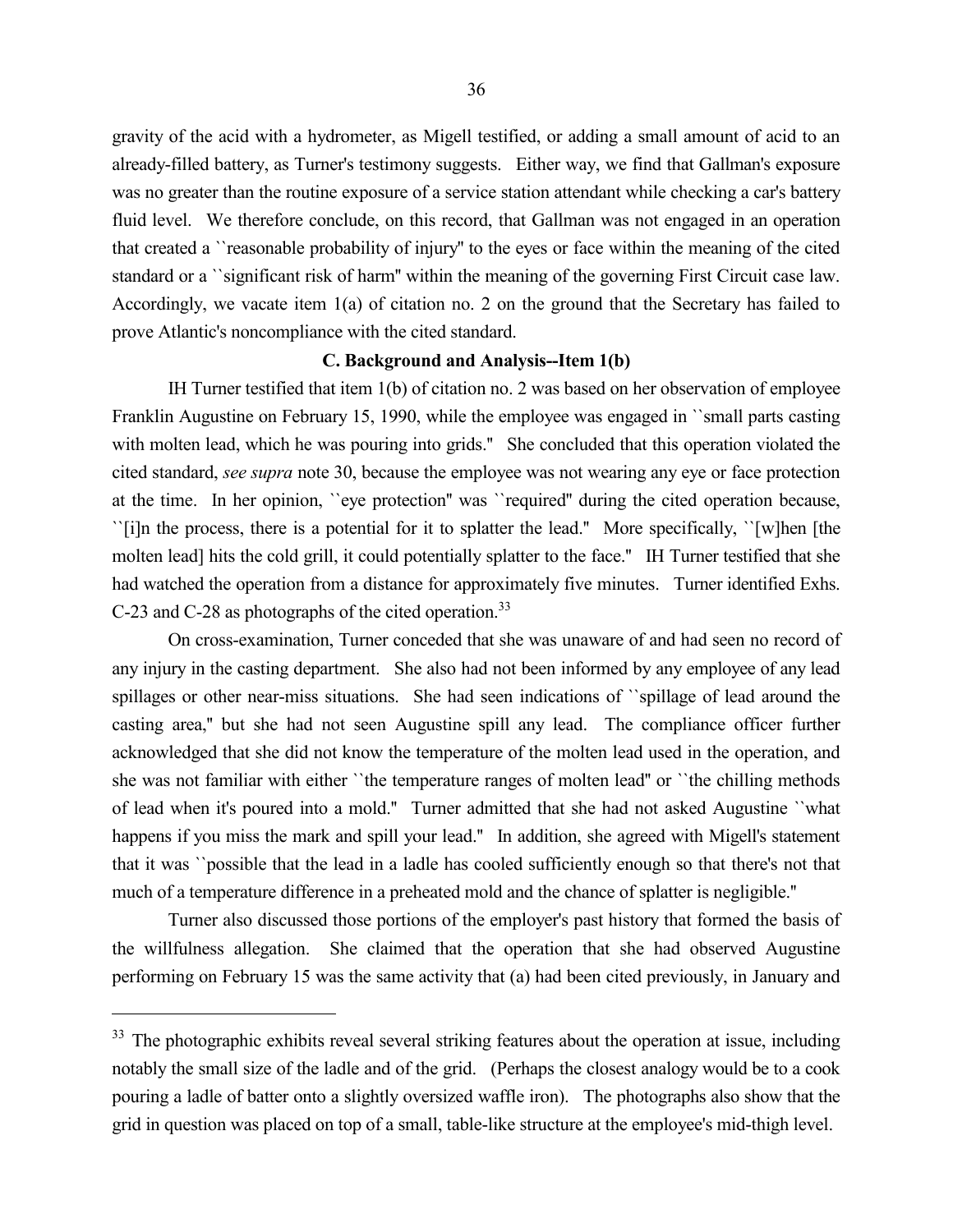October 1986, and (b) had been regulated by paragraph 6 of the 1987 Settlement Agreement.<sup>34</sup> During Turner's cross-examination, president Migell questioned her claim. Turner conceded that she had not seen Augustine adding lead to the casting pot or melting the lead. Nevertheless, she argued that paragraph 6 was applicable to Augustine's activities because the employee had  $\lceil$  informed me that the operation [he was performing] was called small parts casting. $\lceil$ <sup>35</sup>

In his testimony, president Migell disagreed with Turner's ``assumption'' that there was a ``potential for injury [in the cited operation] due to the splashing of molten lead in the face and eyes.'' He asserted that the cited operation is distinguishable from the situation described in paragraph 6 of the 1987 Settlement Agreement. Thus, he stated, he had ``totally agree[d]'' with the Secretary's previous allegation that eye/face protection is needed when lead is added to the casting pot, because that operation does create ``a danger of splash'' and resulting ``damage or injury from molten lead.'' In contrast, however, ``[i]n this particular instance, [Augustine was] casting low temperature lead at arm's length.'' The witness stated that he himself had performed the casting

 $\overline{a}$ 

The parties agree that the respondent will also take the following additional corrective actions regarding the following noted items of Failure to Abate Violations:

1-1 In the casting department, when an employee adds materials to the casting pot or hand casts parts, (s)he will wear a face shield or safety goggles.

<sup>35</sup> Turner again addressed this issue in her rebuttal testimony. Upon being asked to substantiate her claim that Augustine had engaged in "hand casting small parts," the witness replied that photographic Exh. C-28 shows Augustine pouring molten lead into a grid after ``dipping'' the ladle into the casting pot where the lead had been melted and that this operation was therefore a ``hand casting'' operation.

<sup>&</sup>lt;sup>34</sup> The January 1986 citation alleged a violation of 29 C.F.R. § 1910.133(a)(1), the same standard at issue here, based on the following conditions: ``Casting department: On 10/21/85, employees casting large plates and soldering sticks did not wear face shields or eye protection when adding lead to lead pots.'' The October 1986 FTA notification alleged a failure to abate this October 1985 violation, based on the following conditions: ``Casting department: On 8/22/86, an employee casting small plates was observed without a face shield or eye protection.'' This last-quoted allegation was set forth in item 1-1 of the FTA notification. Paragraph 6 of the settlement agreement, which Turner also relied upon as support for the willfulness charge, specifically referred to item 1-1, as follows: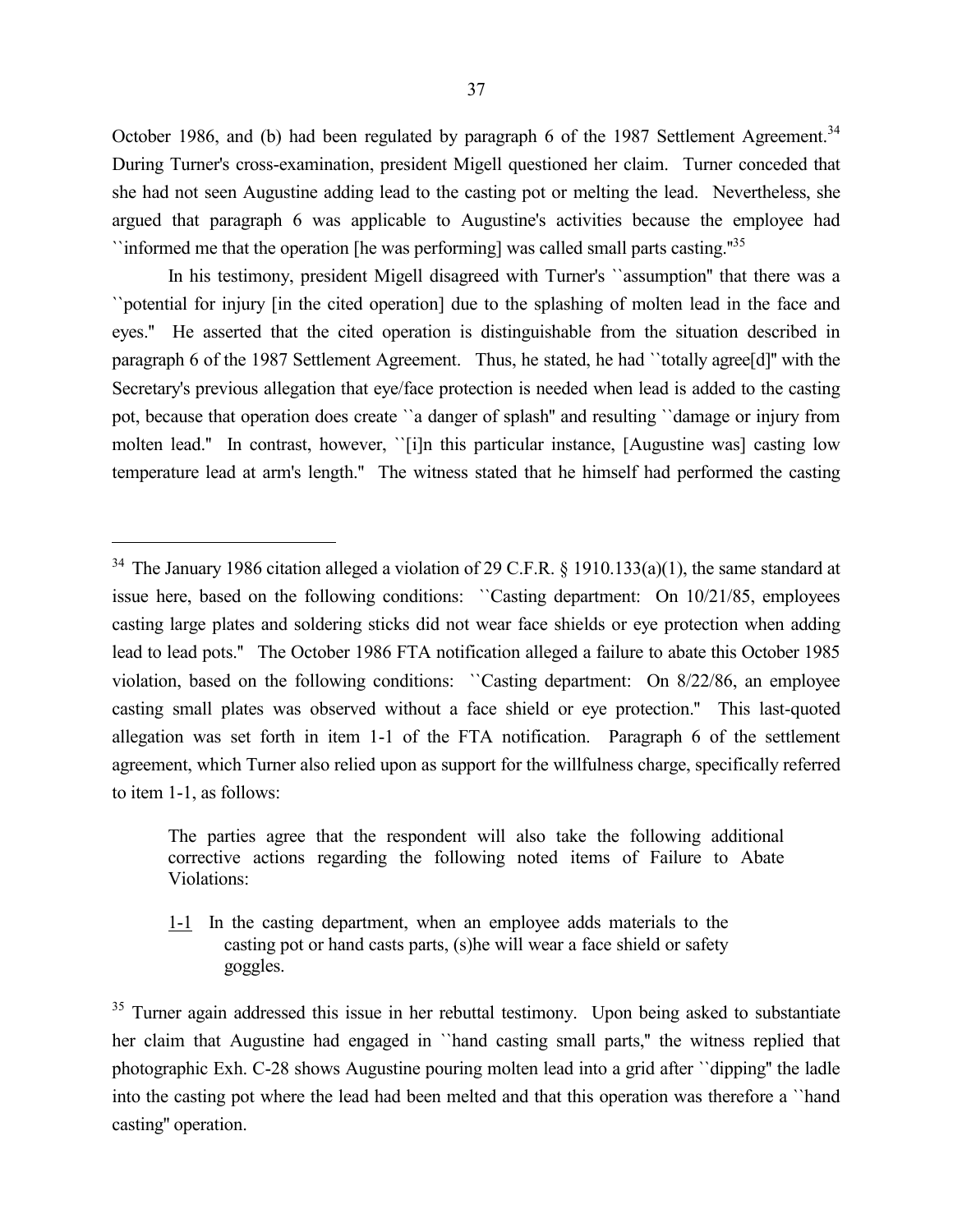operation depicted in Exh. C-28 since he was ``a pre-teen,'' and he claimed that there was an ``improbability of injury in [that] type of casting.''<sup>36</sup>

We conclude that the Secretary did not establish that Franklin Augustine was exposed on February 15, 1990, to "a reasonable probability of injury that can be prevented by" the wearing of ``[p]rotective eye and face equipment'' and that the Secretary has therefore failed to prove Atlantic's noncompliance with section  $1910.133(a)(1)$ . The compliance officer observed the operation in question from a distance and only for five minutes. She provided very little information as to how the operation was performed. Essentially all that is known about the operation is what is shown in photographic Exhs. C-23 and C-28. Yet, those exhibits reveal the employee pouring molten lead from a small, hand-held ladle onto a small grid, which has been placed on a table-like structure at the employee's mid-thigh level. Judging from the photographs alone, we would consider it improbable that the molten lead could splatter in such a manner that it would reach the employee's eyes or face. Moreover, Migell testified that an injury was not probable based on his years of performing this type of casting. We also note that the only evidence of ``splattering'' in this record is IH Turner's observation of ``some spillage of lead around the casting area.'' There is no evidence of injuries or even of near-miss situations. Finally, we note the compliance officer's concession that, in the operation that she had observed, the lead in the ladle might have cooled sufficiently ``so that there's not that much of a temperature difference . . . [between the lead and the] preheated mold and the chance of splatter is minimal.''

We also conclude that the Secretary's reliance on the asserted connection between the instant alleged violation, Atlantic's prior citations, and paragraph 6 of the 1987 Settlement Agreement is misplaced. In the parallel contempt proceeding that is currently pending before the First Circuit, the Secretary has expressly alleged that the conditions observed by Turner on February 15, 1990, constituted a continuing failure to abate the same violation that was described in item 1-1 of the October 1986 FTA notification. *See supra* note 34. Here, however, the Secretary has charged, in item 1(b) of citation no. 2, that those conditions were in violation of 29 C.F.R. § 1910.133(a)(1). Therefore, the *only* issue that is before us for resolution is whether Atlantic violated section 1910.133(a)(1) on February 15, 1990, as alleged in the contested citation item. *See supra* Background, Section C. Whether employee Augustine was performing the same task or

 $\overline{a}$ 

<sup>36</sup> In its post-hearing brief, Atlantic asserted the following:

Contrary to comments by Ms. Turner, employee Franklin Augustine was not casting ``small parts'' but [instead was engaged in] multiple casting of lead ingots in a large preheated mold at relatively low temperature. He has always worn eyewear ``when adding lead to the pot" . . . . Again no injury to eyes or face of record in 40 years.

These assertions are only partially supported by the record evidence, as set forth above.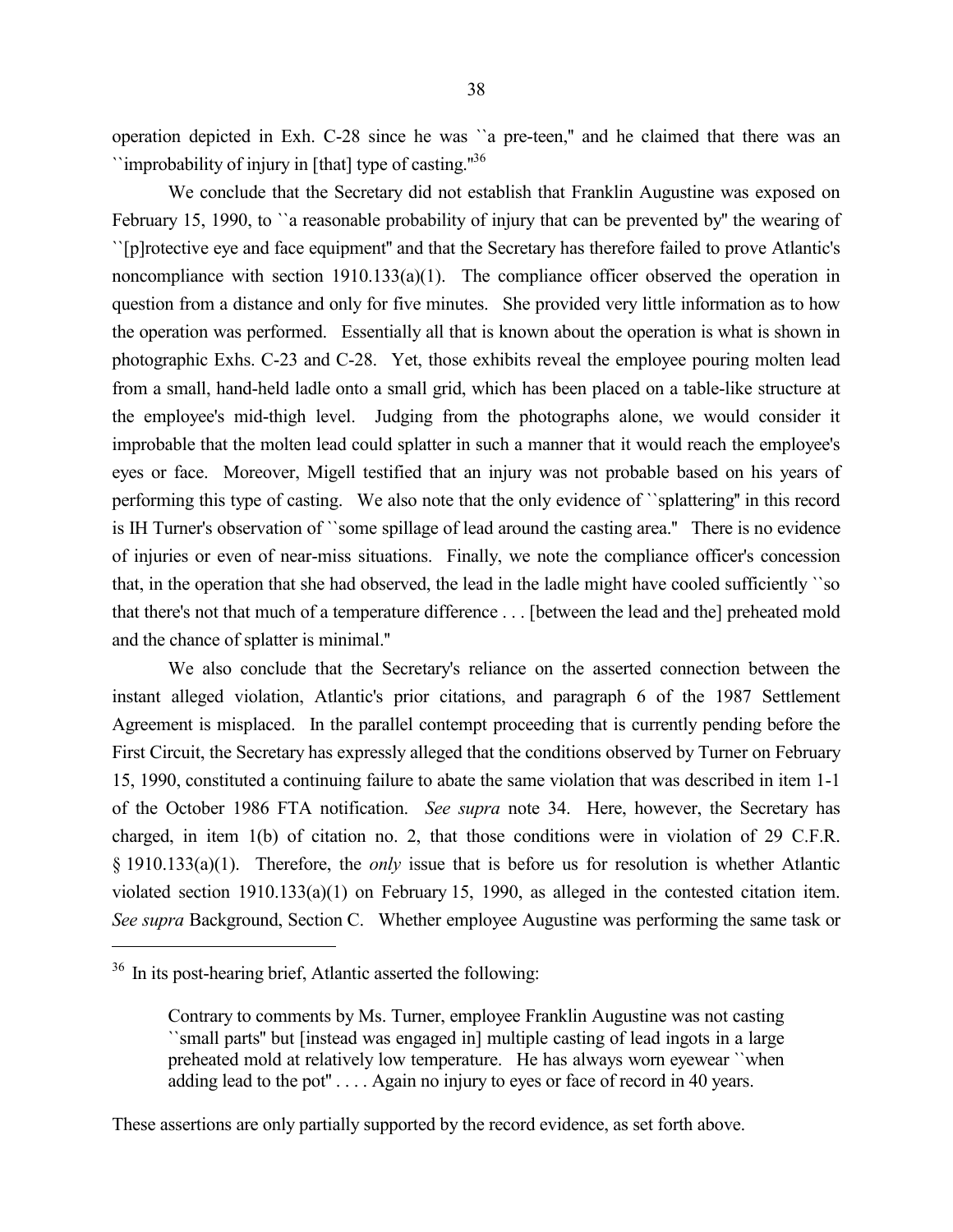a different task than the operation(s) described in the settlement agreement and the prior citations is irrelevant to the issue of noncompliance with the cited standard.

## **VIII. CITATION NO. 4, ITEM 2**

#### **A. Background**

Item 2 of citation no. 4 alleged an other than serious violation of 29 C.F.R. § 1910.134(b)(2)<sup>37</sup> and proposed a penalty of \$360. The citation alleged that Atlantic violated the cited standard in the following manner:

Respirators were not selected on the basis of hazards to which the worker was exposed:

(a) Establishment: On 11/7/89 and 2/15/90, it was determined that employees are provided with 3M 8710 dust and mist respirators to perform small parts casting and spray painting. This type of respirator is for dusts and mists. It is not approved for fumes, gases, or vapors.

IH Turner testified that she based this citation item on her determination that ``employees were provided with 3M 8710 respirator[s]'' for use in small parts casting and in spray painting operations, despite the fact that ``that type of respirator is not effective to protect against that exposure.'' She explained that fumes are generated during small parts casting, while vapors are generated during spray painting. Yet, the 3M 8710 respirator is ``manufactured to protect against ... only ... dust and mist"; ``[i]t was not made to protect against fumes and vapors." More specifically, Turner testified that she had based her determination of noncompliance on her observations of employee Franklin Augustine and her interviews with him. However, she did not expressly state that she had seen Augustine wearing a 3M 8710 respirator at any time while he was engaged in either small parts casting or spray painting. Instead, she indicated that Augustine had told her that the ``type of respirator he was required to wear or was given to wear'' during the casting operations and ``the type of respirator he used while spray painting" was the 3M 8710.<sup>38</sup>

 $\overline{a}$ 

# **§ 1910.134 Respiratory protection.**

. . . . (b) *Requirements for a minimal acceptable program. . . .* (2) Respirators shall be selected on the basis of hazards to which the worker is exposed.

<sup>38</sup> Notwithstanding the compliance officer's testimony that she had based this citation item on *both* her observations of Augustine and her discussions with him, it is not clear on this record that any part of this alleged violation was based on her observations. Turner testified that she ''[could not] say exactly'' how long she had observed Augustine engaging in small parts casting or in spray

<sup>&</sup>lt;sup>37</sup> The cited standard provides, as follows: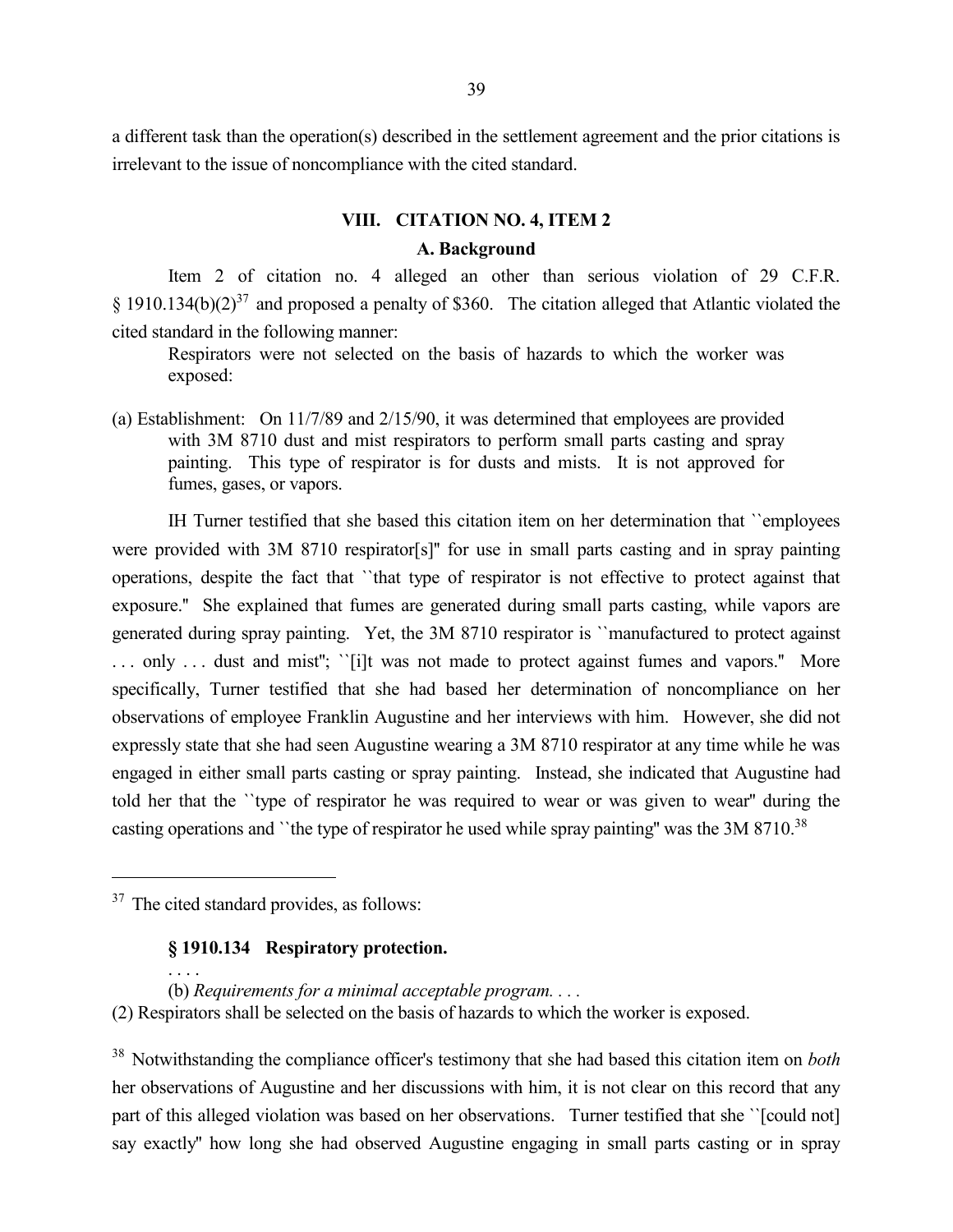Atlantic does not dispute the Secretary's allegation of respirator usage. Thus, it entered into a pre-hearing stipulation stating that, ``[d]uring the 1989-90 OSHA inspection, Atlantic Battery employee Franklyn Augustine was wearing a 3M 8710 type dust and mist respirator, while hand casting small parts, and while spray painting.'' The stipulation, however, provides no details about either (or any) of these agreed-upon incidents.

On cross-examination, Turner agreed with Migell's statement that a respirator is not required in a work area ``if the area is not above the action level,'' and she conceded that Atlantic had not been cited for overexposure to airborne lead in the casting department during the 1989-90 inspection. Nor did she recall whether Atlantic had ever been cited for overexposure resulting from casting operations.<sup>39</sup> Turner also admitted that she had not taken any tests to determine the

#### (..continued)

painting operations, but she suggested that her observations had been fleeting, occurring as she moved about throughout the workplace: ``You may see him a minute here, a minute there.'' She also testified (in the context of other citations items) that she had not observed any employee spray painting batteries at the workplace and that the only spray painting that she had observed at any time during the inspection was the special maintenance project (painting of metal shelves) that Augustine had been engaged in *on December 5, 1989*, while his exposure to airborne lead was being sampled. *See supra* Part II. Yet, the instant citation item alleged that the "determin[ation]" of noncompliance with the cited standard was made *on November 7, 1989, and February 15, 1990*. (We also note that, in describing the December 5 incident, Turner made no mention of respiratory protection). As for casting operations, the evidence introduced by the Secretary in support of citation no. 2, item 1(b), establishes that Augustine engaged in hand casting on February 15, 1990. *See supra* Part VII.C. However, the two photographs taken by Turner of that operation both show Augustine working *without* a respirator, although he may have had a respirator hanging around his neck.

<sup>39</sup> Under 29 C.F.R. § 1910.1025(f)(1), the lead standard's provision on respirator usage, *see supra* note 29, a respirator is generally not required if the levels of airborne lead are below the *permissible exposure limit*. Sampling results reported by Atlantic to OSHA during the 2-year observation period revealed concentrations of airborne lead in the casting department that were well below not only the PEL (50  $\mu$ g/m<sup>3</sup>) but also the action level (30  $\mu$ g/m<sup>3</sup>). These readings were apparently corroborated by OSHA during the 1989-90 inspection. Based on Exh. C-15, Turner's diagram of Atlantic's workplace, and the compliance officer's testimony describing that exhibit, we find that OSHA did conduct airborne lead exposure monitoring in the casting department during the 1989-90 inspection and further that OSHA determined through that monitoring that the concentration of airborne lead in that area was below the lead standard's PEL.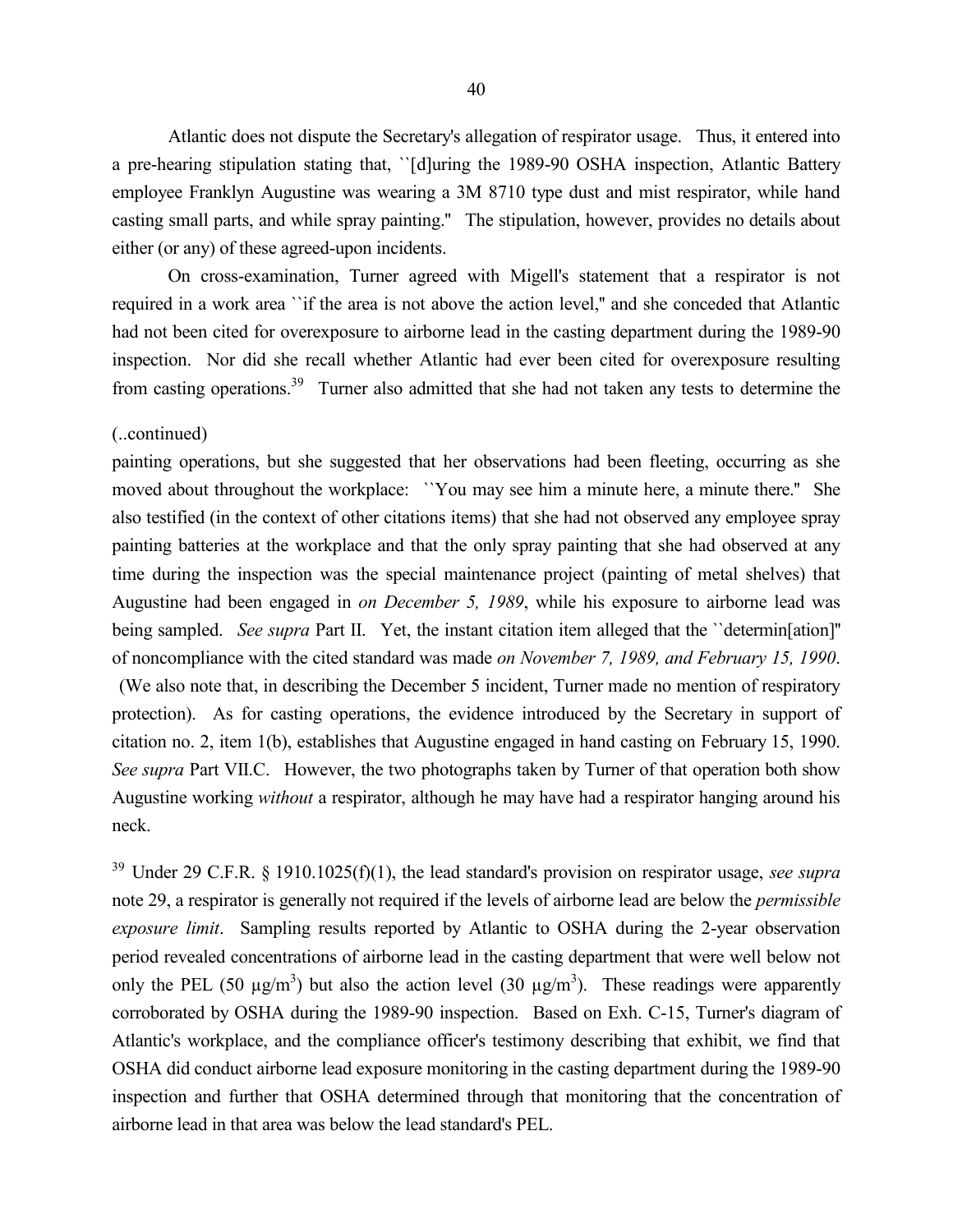exposure level, and thus, whether respirator usage was required, during spray painting operations. Whether respirators are required in a spray painting operation would '[d]epend] on what you're using" because  $\lq$ [e]ach substance has a different permissible exposure limit."<sup>40</sup> Yet, the witness did not recall what kind of paint was involved in the cited spray painting operation.

In his testimony, president Migell asserted that this citation item should be dismissed because the cited standard had been ``misapplied.'' He emphasized that Atlantic's employees were ``not required to wear a respirator'' in either the parts casting operation or the spray painting operation.<sup>41</sup> Nevertheless, he commented, "from a practical standpoint," wearing even a dust and mist respirator ``seems to be better than wearing no respirator at all.''

Migell further testified that Atlantic provided "a commercial spray booth," which was "a double ducted spray booth,'' for its spray painting operations. He claimed that this booth eliminated any requirement that respiratory protection be provided for an employee engaged in spray painting. The witness added that respirator usage was ``desirable'' even though not ``necessarily required.'' Thus, he explained, the 3M 8710 respirator ``does offer some protection in painting, whether it's approved or not.'' In particular, it has the beneficial effect of keeping the paint itself out of the employee's nostrils.

## **B. Analysis**

We conclude that the Commission's decision in *Gulf Oil Corp.*, 11 BNA OSHC 1476, 1983-84 CCH OSHD ¶ 26,529 (No. 76-5014, 1983), is controlling here. In *Gulf Oil*, the Commission vacated an alleged violation of 29 C.F.R.  $\S$  1910.134(b)(3)<sup>42</sup> on the ground ``that a

<sup>42</sup> The standard at issue in *Gulf Oil* provides, as follows:

**§ 1910.134 Respiratory protection.**

 $\overline{a}$ 

<sup>&</sup>lt;sup>40</sup> 29 C.F.R. § 1910.134(a)(2) states, in pertinent part, that ``[r]espirators shall be provided by the employer when such equipment is necessary to protect the health of the employee.'' In a contested case, the Secretary can prove such exposure to a health hazard by showing that the employee was exposed to an airborne contaminant at a level that exceeded the established PEL for that substance (as set forth in an OSHA standard, such as 29 C.F.R. § 1910.1000).

<sup>&</sup>lt;sup>41</sup> Migell implicitly contradicted the compliance officer's testimony that Atlantic had ``provided" the 3M 8710 dust and mist respirator to Augustine for use in the casting and spray painting operations. Specifically, he testified that the 3M 8710 dust and mist respirator had been provided to Atlantic's employees for use ``if they're doing any operation in the plant, *other than casting or painting*'' (emphasis added). This testimony is consistent with Atlantic's formal work rule, paragraph 9(C) of the 1987 Compliance Program, which states that the 8710 respirator ``is only to be used for dust and mists. . . . [and] not to be used for fumes, gases or vapors.''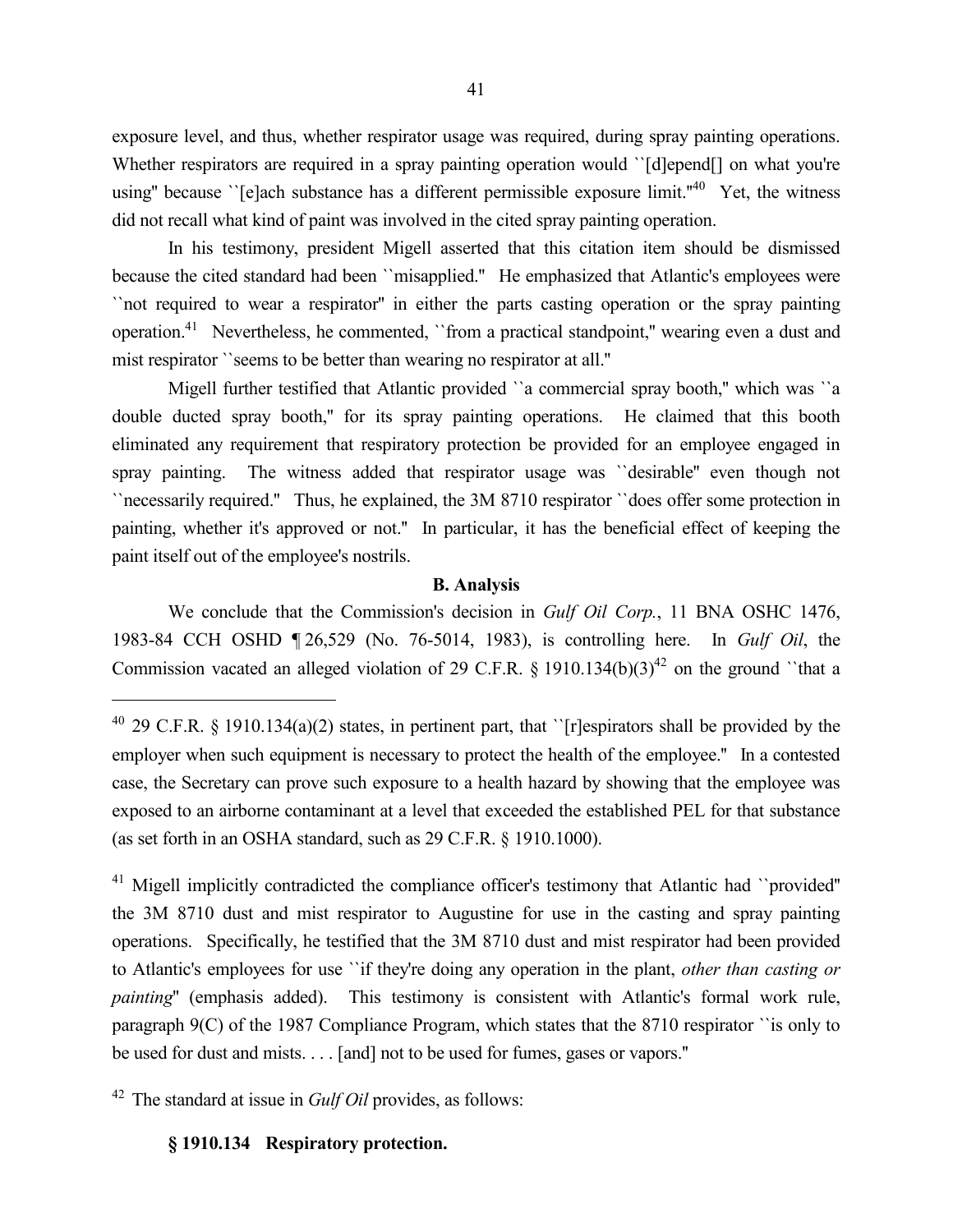hazard requiring the use of respirators must be shown before an employer is obligated to provide respirator training.'' 11 BNA OSHC at 1480, 1983-84 CCH OSHD at p. 33,819. Here, Migell gave unrebutted testimony of low lead levels in the casting operation, testimony that is corroborated by the results of exposure monitoring during the 1989-90 inspection, *see supra* note 39, and the results of exposure monitoring during the 2-year observation period. As for the spray painting operation, the Secretary failed to conduct any monitoring of employee exposure to the alleged contaminant or even to determine the composition of the materials that the employees were exposed to. Therefore, we must conclude that in both of these situations, as in *Gulf Oil*, ``the Secretary [has] failed to prove [the existence of] a health hazard requiring the use of respirators" in the cited operations. *Compare*, 11 BNA OSHC at 1480-81, 1983-84 CCH OSHD at pp. 33,819-20.

# **IX. CITATION NO. 2, ITEM 4 A. Background**

Item 4 of citation no. 2 alleged a willful violation of 29 C.F.R. § 1910.1025(i)(4)(iv)<sup>43</sup> and proposed a penalty of \$4200. The citation alleged that Atlantic violated the cited standard in the following manner:

(..continued)

. . . .

(b) *Requirements for a minimal acceptable program. . . .*

. . . . (3) The user shall be instructed and trained in the proper use of respirators and their **limitations** 

Subsection (b)(3) immediately follows subsection (b)(2), which is the standard at issue in this case. *See supra* note 37. Nothing in the language of these two standards would provide a basis for distinguishing between the coverage of section (b)(2) and the coverage of section (b)(3).

<sup>43</sup> The cited standard provides, as follows:

## **§ 1910.1025 Lead.**

```
. . . .
(i) Hygiene facilities and practices. . . .
(4) Lunchrooms. . . .
. . . .
```
(iv) The employer shall assure that employees do not enter lunchroom facilities with protective work clothing or equipment unless surface lead dust has been removed by vacuuming, downdraft booth, or other cleaning method.

The key phrase ``protective work clothing or equipment'' is in effect defined in a related provision, section  $1910.1025(g)(1)$ . That standard requires employers to provide various specified categories of protective work clothing and equipment whenever ``an employee is exposed to lead above the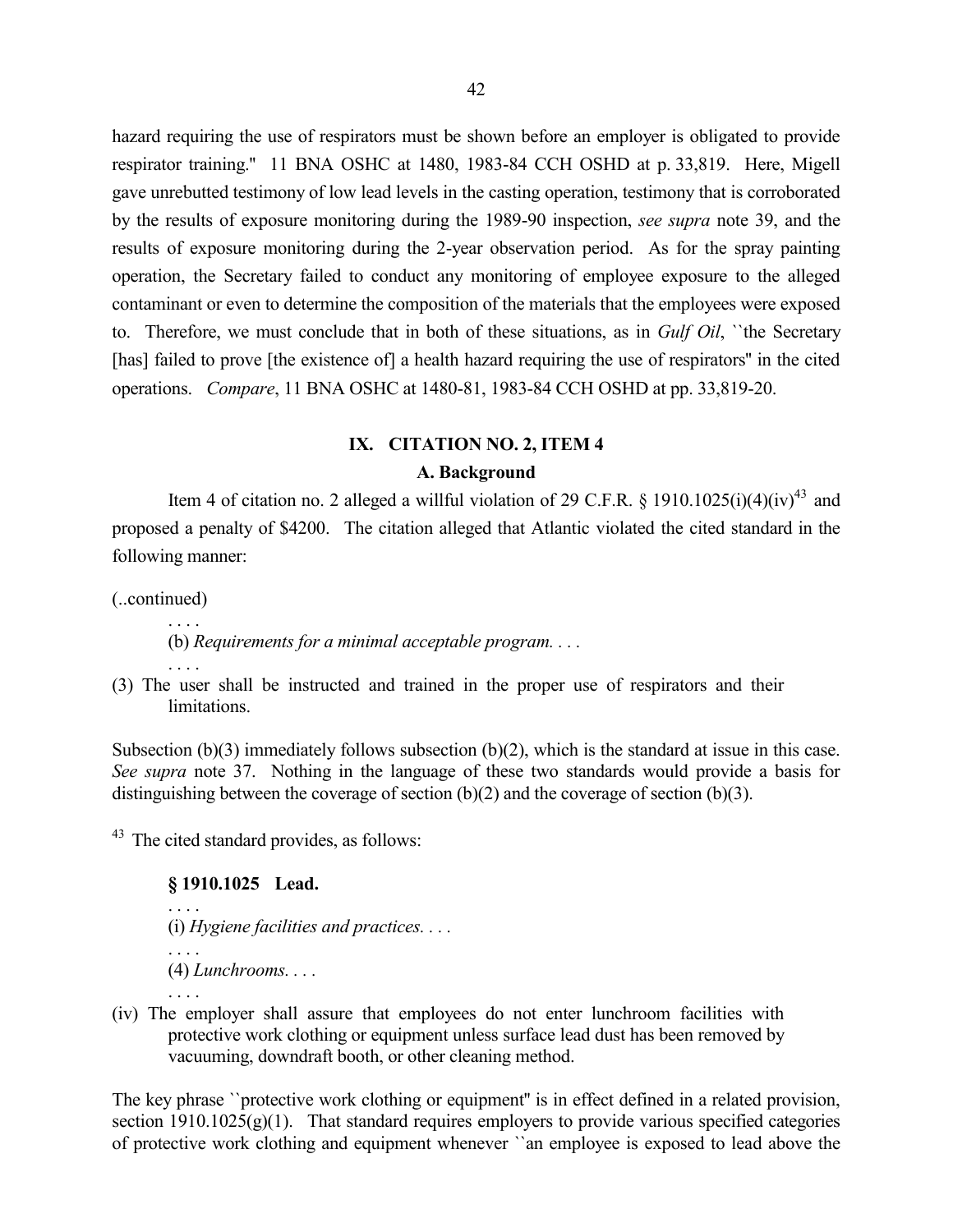Establishment Lunchroom: On 11/7/89, 12/5/89, and 2/15/90, employees entering the lunchroom facilities with protective work clothing or equipment were not required to remove surface dust by vacuuming, downdraft or other cleaning methods. Employees were observed going in and out of lunchroom (breakroom) wearing protective work clothing. See citation 1, item 4 and citation 2, item 2 for exposure information.

Citation no. 1, item 4, is the citation item discussed *supra* Part II, and the referenced exposure is the alleged exposure of employee Augustine to  $123.75 \text{ µg/m}^3$  on December 5, 1989. Citation no. 2, item 2, is the citation item discussed *supra* Part I, and the referenced exposure is the exposure of employee Gregory to an 8-hour TWA concentration of 56  $\mu$ g/m<sup>3</sup> on February 15, 1990, while engaged in group burning.

IH Turner testified that she based this citation item on her observations throughout the 1989-90 inspection: ``I observed on the dates that I visited the plant that there were employees going in and out of the lunchroom, who were in lead exposed areas, that were not removing their dust from their work clothes prior to coming in.'' She identified all five of Atlantic's production employees (Vasiliades, Gregory, Augustine, Gallman, and Simon) as being the employees that she had observed going in and out of the lunchroom. She asserted that the conditions she had observed were ``a violation of the Act'' because the cited standard ``clearly states here that the lead contamination should be removed'' from clothing prior to entry. The witness then added that, ``[f]or two of [the] employees, Weston Gregory and Franklin Augustine, their level of exposure was clearly above the permissible exposure.'' However, she never linked the instant citation item to either citation no. 1, item 4, or citation no. 2, item 2, by testifying, for example, that she had seen Augustine entering the lunchroom on December 5, 1989, or Gregory entering the lunchroom on February 15, 1990. When Turner was asked to identify which employees she had observed entering the lunchroom without first removing the dust from their work clothes, she responded as follows:

I observed all the employees there coming in at one time or another. It was pretty common on the days that I was there. There was a heater in there. Employees would come in there periodically, on breaks or what have you, to simply warm up.

At the hearing, Atlantic first sought to prove that, under the cited standard, removal of surface lead dust is required only if the employee entering into the lunchroom has been "subjected

## (..continued)

PEL, without regard to the use of respirators or where the possibility of skin or eye irritation exists.'' In its reply brief, Atlantic asserted that it ``made available" to its production employees the following types of protective work clothing and equipment: ``professionally cleaned uniforms for each employee, aprons, rubber boots, face shield, hair nets, steel toes, knee pads, [and] welding masks, in addition to vented eye goggles, two types of safety glasses, five types of gloves, and four types of respirators.'' The record supports Atlantic's claims with respect to some, but not all, of these types of PPE.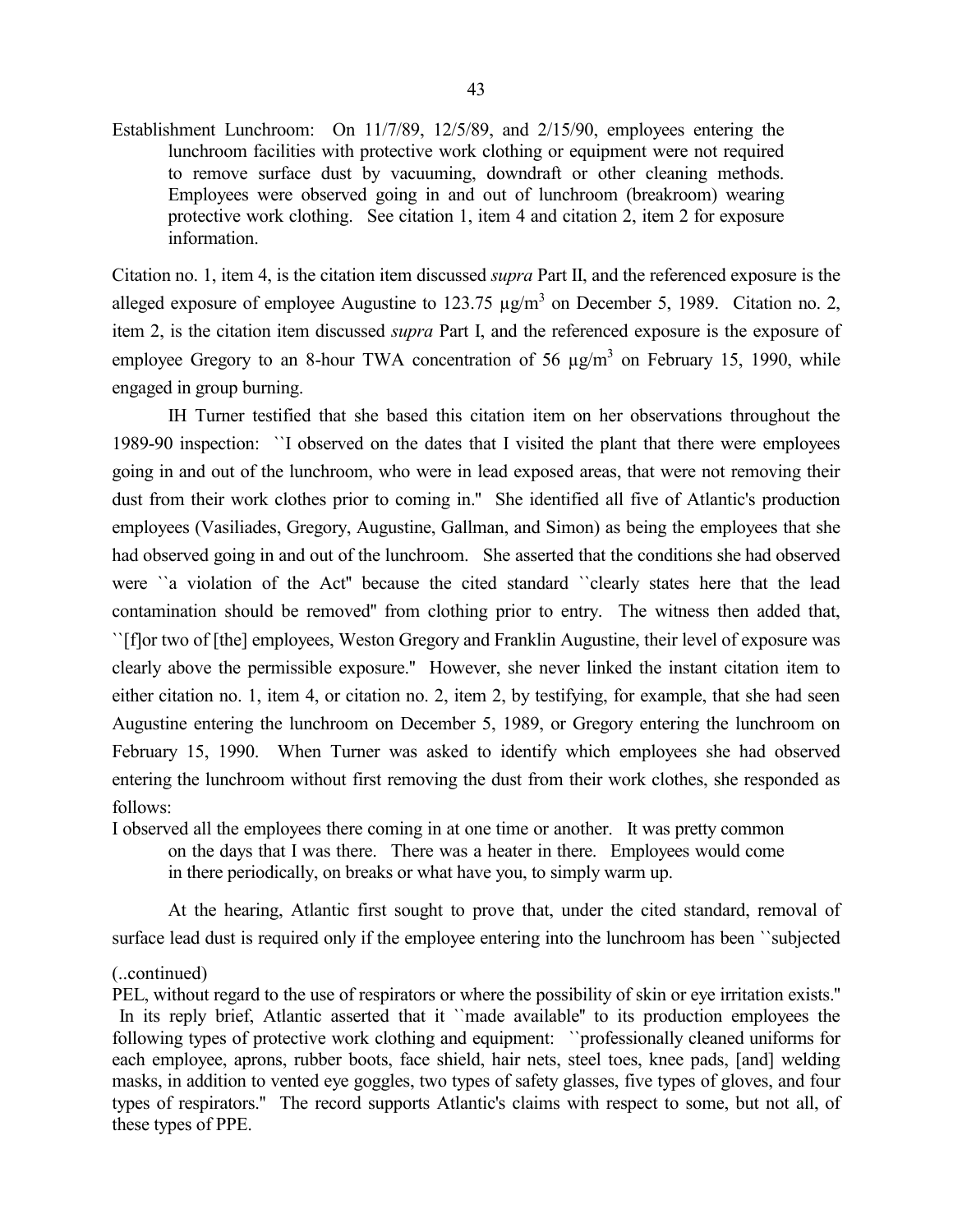to high lead in air,'' meaning levels of lead ``over the PEL.'' Under cross-examination, IH Shum initially agreed with this interpretation of the standard. However, she almost immediately shifted her position, apparently agreeing with the judge that employees were required to vacuum if they were "exposed to lead one way or another."<sup>44</sup> President Migell later testified to the effect that Atlantic had taken adequate measures to prevent the introduction of surface lead dust into the lunchroom on the clothing or PPE of the production employees:

The employees were told to clean themselves repeatedly if they were in a high lead area and if they were actually in contact with surface lead on their clothes, they were supposed to and, in fact, did wear aprons or disposable paper uniforms. [For example,] Franklin Augustine used to wear the protective paper, complete overall type uniform. And he would wear that if he was in an area where he thought he would be subject to more or visible lead dust. Any other time, he did not wear that if the exposure was limited.

Migell asserted in effect that this practice was reasonable because employees who were ``not working in a high lead area'' or ``an area where they came in contact with the lead . . . would have little or no lead on the uniform." In support of his position, he emphasized IH Turner's admission that she ``did not physically see any signs of lead dust on the uniform that would require vacuuming."<sup>45</sup>

# **B. Merits of the Alleged Violation**

We find that the Secretary has proven each of the four elements of his prima facie case by a preponderance of the evidence.

 $\overline{a}$ 

<sup>45</sup> Turner conceded on cross-examination that she had not taken any wipe samples from the employees' clothing and that she had not seen any ``physical evidence'' of lead being present on the employees as they entered the lunchroom. She agreed that she had ``assume[d]'' that there was some lead dust on the employees, based on her sampling of employee exposure to airborne lead. However, she acknowledged the possibility that the employees might have had no lead dust on them. On the other hand, she asserted that "it's not something you would be able to see.... because it is often somewhat microscopic.''

<sup>&</sup>lt;sup>44</sup> Under the cited standard, *see supra* note 43, surface lead dust must be removed by "vacuuming, downdraft booth, or other cleaning method.'' Here, the parties have stipulated that ``Atlantic Battery has never had a downdraft booth on the premises.'' However, the uncontradicted testimony of IH Shum establishes that, at the time of the 1989-90 inspection, Atlantic provided a hand-held vacuum that ``could have been used by employees to remove surface lead from their clothing before they entered the lunchroom.'' Based on this evidence, we set aside the italicized portion of the following judge's finding: ``A downdraft booth, one method of compliance, was not used, and *no other method of lead accumulations removal was provided* or enforced'' (emphasis added).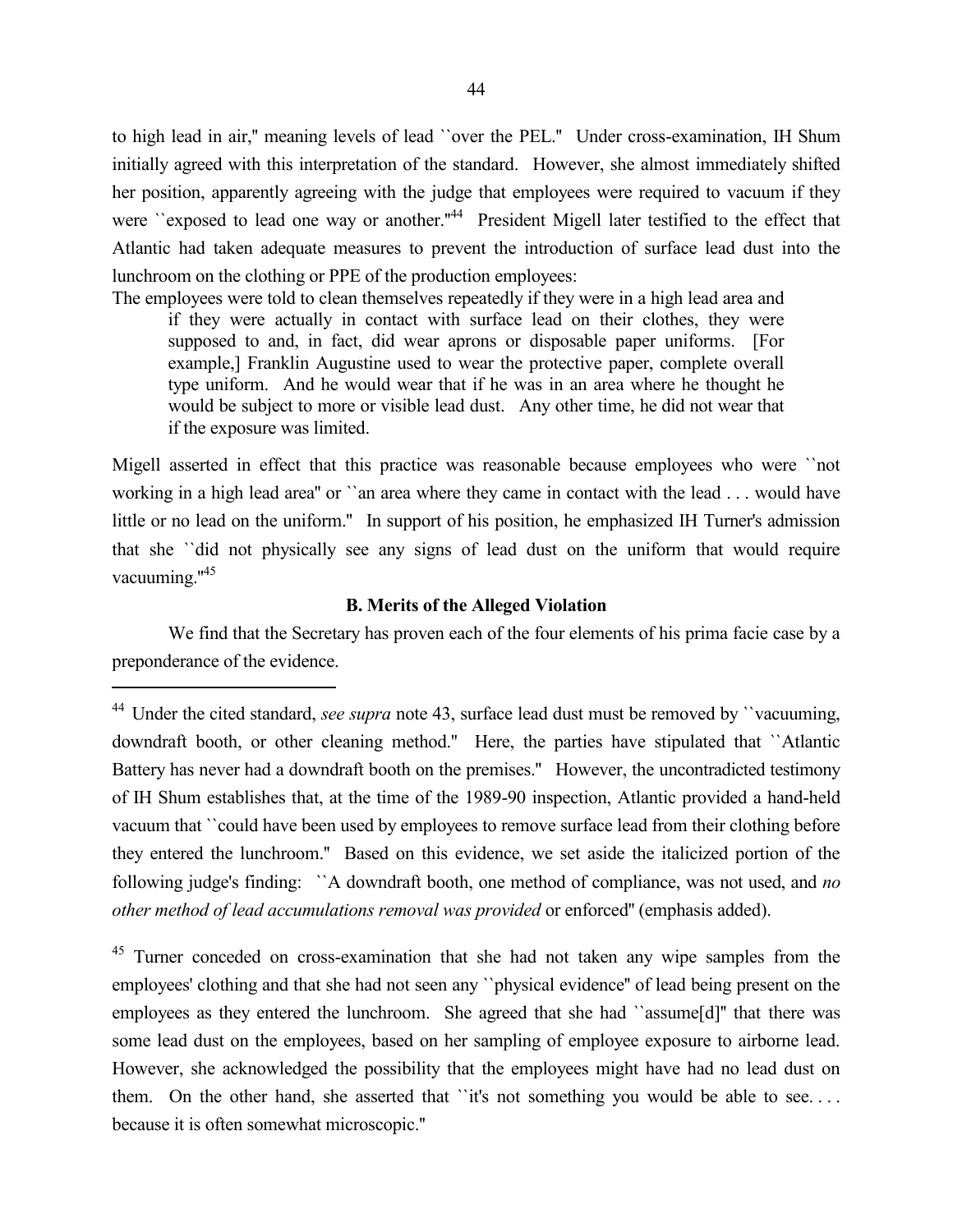Applicability. On its face, the standard applies whenever an employee enters a ``lunchroom'' wearing ``protective work clothing or equipment.'' Although the room in question was used as an office and a break room, we find that the room also was used as a lunchroom. President Migell admitted as much in his testimony, and Atlantic repeated this admission in its reply brief (``[e]mployees *almost* never ate in the lunchroom'')(emphasis added). Turner observed and photographed one employee (John Gallman) sitting at the blue table in the lunchroom taking a break ''with his milk sitting out on the table,"<sup>46</sup> and she testified without contradiction that she had also seen Gallman eating lunch at that same blue table.

We also find that the room in question was a "lunchroom" within the meaning of the OSHA lead standard. See 29 C.F.R. § 1910.1025(i)(4)(i)-(iv).<sup>47</sup> Thus, Shum testified that, prior to the 1989-90 inspection, Atlantic ``already had a lunchroom that they could have kept clean to prevent the possibility of ingestion of lead.'' Taken in context, it is clear that this witness was referring to a

 $\overline{a}$ 

<sup>47</sup> Section 1910.1025(i)(4)(iv), the standard cited in this citation item, has been quoted *supra* at note 43. Its three companion provisions provide, as follows:

- (4) *Lunchrooms*. (i) The employer shall provide lunchroom facilities for employees who work in areas where their airborne exposure to lead is above the PEL, without regard to the use of respirators.
- (ii) The employer shall assure that lunchroom facilities have a temperature controlled, positive pressure, filtered air supply, and are readily accessible to employees.
- (iii) The employer shall assure that employees who work in areas where their airborne exposure to lead is above the PEL without regard to the use of a respirator wash their hands and face prior to eating, drinking, smoking or applying cosmetics.

<sup>&</sup>lt;sup>46</sup> The parties dispute whether photographic Exh. C-30 shows Gallman wearing protective clothing in the lunchroom and whether the picture ``demonstrates the very real [probability] that employees will ingest lead." Turner did not testify as to what Gallman was wearing at the time, and we are unable to determine from the photograph whether he was wearing protective work clothing or ordinary street clothing. As to the second point, the Secretary's own wipe samples establish that the surface of the blue table was *free* of lead dust (0 mg) at the time the photograph was taken, on December 5, 1989. Nevertheless, the record also establishes that Gallman was engaged in the same activities (reading a newspaper and drinking his milk) when Turner took two wipe samples on November 7, 1989. Those samples revealed that lead dust was present on the surface of the blue table at a time when Gallman was ingesting the milk (.0072 mg in the sample taken ``next to [employee's] newspaper'' and .031 mg in the sample taken ``between [employee's] ash tray and milk, in front of newspaper'').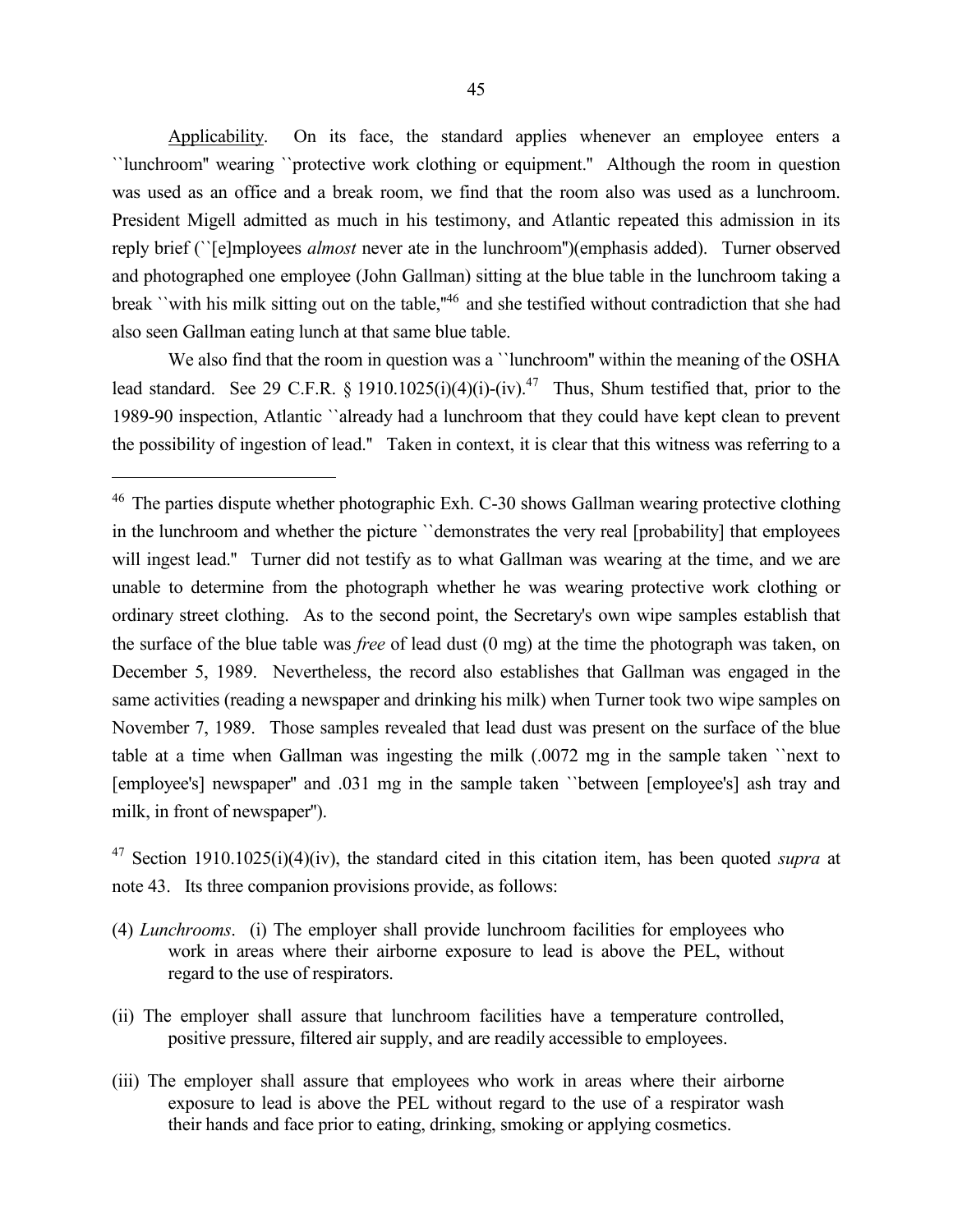``lunchroom'' within the meaning of the cited standard. In any event, other evidence establishes that Atlantic had a large, high-speed fan in the lunchroom that maintained the room under positive pressure, as required by the standard.

The Secretary also met his burden of proving that the employees in question entered into this ``lunchroom'' while wearing ``protective work clothing'' within the meaning of the cited standard. The record does not establish what any particular employee was wearing when Turner observed him entering the lunchroom. Nevertheless, while it is likely on this record that some employees wore ordinary street clothing and others removed protective clothing before entering the lunchroom, the record also creates a reasonable inference that one or more of the employees was wearing ``protective work clothing.'' The photographic exhibits of employees working throughout the plant indicate that the washable ``protective work clothing'' provided by Atlantic was indeed a ``uniform,'' *see supra* note 43, consisting of a dark blue shirt and matching pants, and that the wearing of these uniforms was sufficiently common that Turner undoubtedly observed an employee wearing such a uniform going in and out of the lunchroom. We conclude that Atlantic had an obligation under the cited standard to assure that the employees who wore these uniforms removed the surface lead dust from them before entering the lunchroom.

We reject Atlantic's claim, *supra* Part IX A, that the standard requires vacuuming of ``protective work clothing or equipment'' only if the employee in question has been working in a ``high lead area,'' resulting in exposure above the PEL. Under the principle ``*expressio unius est exclusio alterius*," the fact that the Secretary expressly limited section 1910.1025(i)(4)(i) & (iii) to ``employees who work in areas where their airborne exposure to lead is above the PEL,'' while failing to include that limitation in its companion provision--the cited standard, section 1910.1025(i)(4)(iv)--is considered compelling evidence that the Secretary deliberately decided *not* to limit the scope of the *cited standard* to employees who are exposed above the PEL. *See supra* note 47.

Further support for this conclusion is found in another recognized principle of regulatory construction, *i.e.*, that a standard should be interpreted in a manner that is consistent with the standard's purpose. *See*, *e.g.*, *Hackney, Inc.*, 16 BNA OSHC 1806, 1808, 1994 CCH OSHD ¶ 30,486, pp. 42,112-13 (No. 91-2490, 1994). Here, Turner testified that the purpose of section  $1910.1025(i)(4)(iv)$  is to prevent the transfer of lead from the workplace into the lunchroom, where employees could then ingest the lead while eating, drinking, smoking, etc. Since a clean lunchroom can be contaminated by an employee who has worked in low lead areas, the Secretary's interpretation of the standard clearly promotes achievement of the standard's objective.

Noncompliance. We reject Atlantic's argument to the effect that the Secretary failed to establish noncompliance with the cited standard because he failed to prove that any employee had ``surface lead dust'' on him when he entered the lunchroom ``or that the employee's method of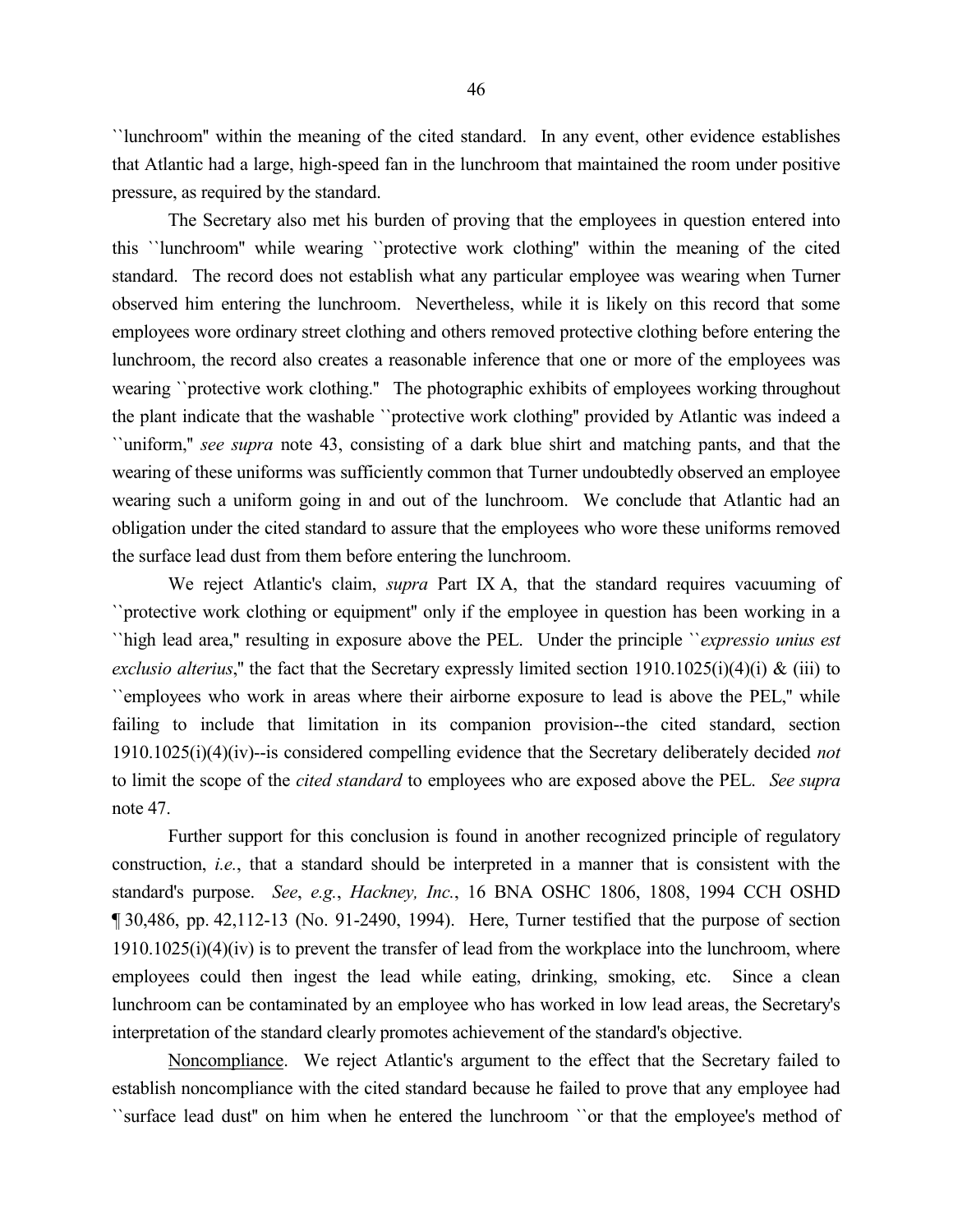removing surface lead dust from [himself] was inadequate.'' As indicated, there is no direct evidence that any employee observed by Turner actually had ``surface lead dust'' on his clothing. However, Atlantic failed to rebut Turner's testimony that the employees she observed had previously worked ``in lead exposed areas'' and yet ``were not removing their dust from their clothes prior to coming in.'' We also rely on the compliance officer's testimony that, during her inspection, she had determined that ``at one point or another'' lead dust contamination was present on every surface in Atlantic's lunchroom, and that such surface lead dust was detected on each of the three days that she conducted wipe sampling in the lunchroom. These conditions reoccurred repeatedly despite Atlantic's regular, daily cleaning of the surfaces in the lunchroom. *See infra* Part X.

The inference that we draw from this set of facts is that lead was being introduced into the lunchroom through some means on a basis that was just as regular as the daily cleanings. Contrary to Atlantic's claims, this was not the result of drafts created when employees opened the door to the lunchroom. In a lunchroom like Atlantic's that was maintained under positive pressure, ``if you open the door, the lead would not flow in, things would blow out.'' We also note IH Turner's testimony that she had not observed anything ``other than exposed employees'' entering the lunchroom that might have introduced lead into the lunchroom, but that ``lead accumulations could come into the lunchroom'' on the clothing of the employees. We therefore conclude that the presence of the lead in the lunchroom and the explanatory opinion testimony of IH Turner provide an adequate basis for finding (a) that the employees observed by Turner had lead on their clothing when they entered the lunchroom because (b) they had failed to remove it after working in "lead exposed areas.''

Access. As we observed, *supra* note 46, the Secretary's evidence establishes that Gallman *was exposed* to a lead ingestion hazard on November 7, 1989, under circumstances that were essentially the same as those shown in photographic Exh. C-30. The evidence also establishes that Gallman was potentially exposed to a lead ingestion hazard at other times during the 1989-90 inspection, when Turner observed him eating his lunch at the blue table. Knowledge. The Secretary has also sustained his burden of proof on the knowledge issue. ``As one means to discharge this burden [of proving actual or constructive knowledge of the violative conditions], the Secretary may show that: (1) conditions prohibited by an OSHA standard could occur unless . . . employees followed certain safety rules; and (2) the employer failed to take adequate steps to obtain their compliance with the necessary safety rules.'' *CF & T Available Concrete Pumping, Inc.*, 15 BNA OSHC 2195, 2197, 1991-93 CCH OSHD ¶ 29,945, p. 40,936 (No. 90-329, 1993). Here, the first part of the *CF & T* test has clearly been met. The cited standard by its terms requires the employer to ``assure'' certain, desired conduct on the part of the employees, *i.e.*, that the employees vacuum themselves (or use some other method to remove surface lead dust from their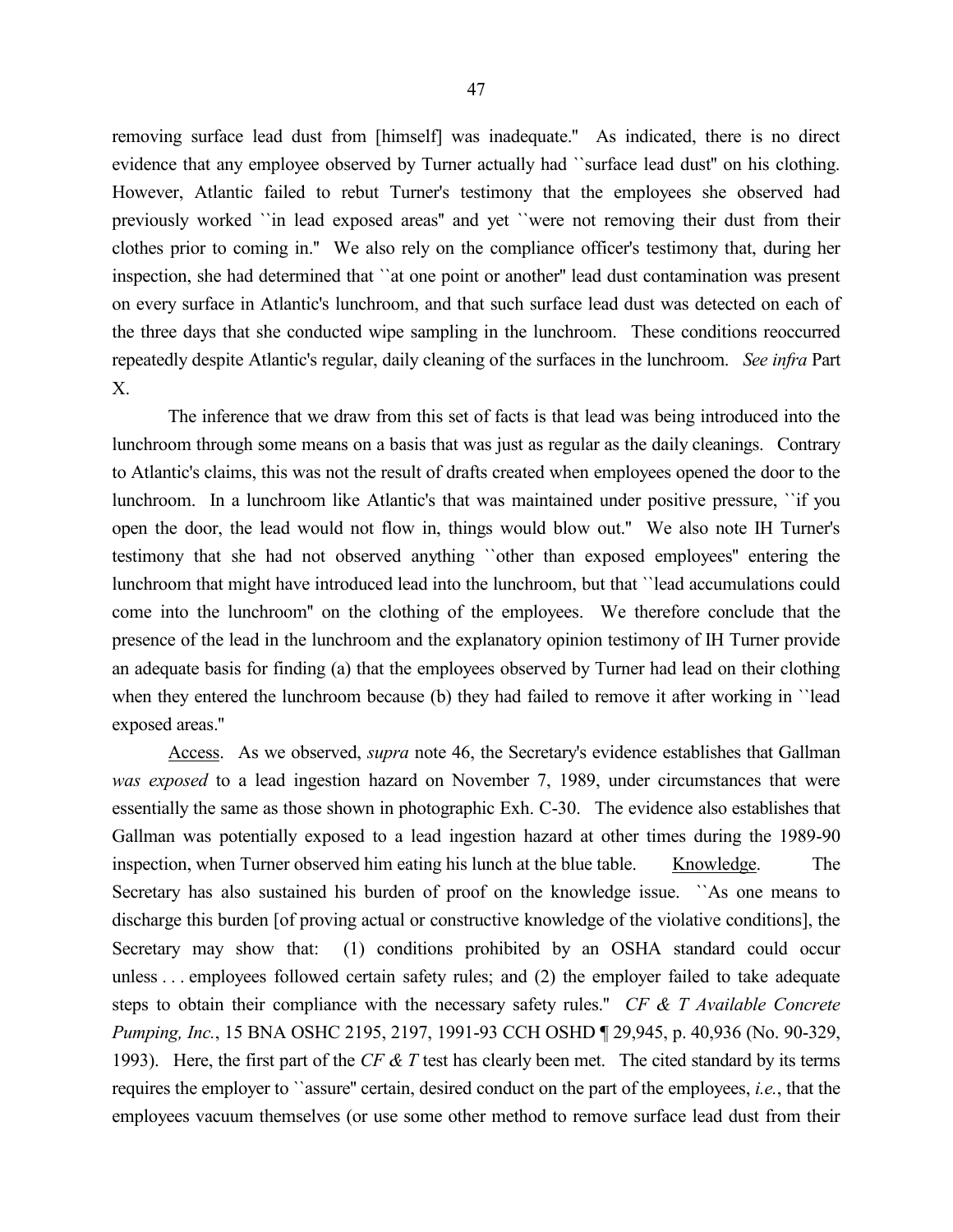protective clothing and equipment) before entering their lunchroom. The only realistic method for assuring that the employees act in this manner is to establish and enforce a work rule that requires them to do so.

Atlantic had a formal work rule that was more than adequate to ensure compliance with the cited standard. Paragraph 7(I) of the 1987 Compliance Program instructed employees to ``*use vacuum before going into* locker room, or wash room or *lunch room*'' (emphasis added). However, the record conclusively demonstrates that the rule was violated with impunity. Turner testified without contradiction that, over the course of the three days she specified, she had observed all five of Atlantic's production employees commit violations of the work rule embodied in paragraph 7(I). President Migell not only failed to rebut Turner's testimony, he essentially corroborated it, testifying that employees were only required to vacuum themselves if they had been working in ``high lead areas,'' meaning areas where they were exposed to lead concentrations in excess of the PEL. We therefore find that Atlantic ``failed to take adequate steps'' to ``assure'' that its employees working in ``lead exposed areas'' removed surface lead dust from their work clothing before entering the lunchroom, and that it had the requisite constructive knowledge of the possibility that such employees might enter the lunchroom without using the vacuum.

#### **C. Classification and Penalty**

We also find that the violation was willful. Atlantic was well aware of its obligation under the cited standard, as consistently interpreted and applied by OSHA. It had been cited three times previously (an August 1979 citation, a January 28, 1986 citation, and the October 30, 1986 FTA notification) for violating that standard. Moreover, the language of at least one of those prior citations (the January 1986 citation) clearly informed Atlantic that *all* employees entering the lunchroom after working in ``lead exposed areas'' must remove the surface lead dust from their protective work clothing, regardless of whether the airborne lead levels in their work areas were above or below the PEL. We assume that the formal work rule quoted *supra* Part IX.B (paragraph 7(I) of the compliance program) was adopted for the purpose of abating the violation described in the October 1986 FTA notification (``[a]s of 8/22/86, employees exposed to lead . . . [in twelve specified areas of the plant] still enter the lunch/wash/change room or Bob Bramm's office, to eat, while wearing protective clothing, from which, surface lead dust, has not been removed"). Nevertheless it is clear that, sometime after it entered into the 1987 Settlement Agreement, Atlantic unilaterally decided to abandon its formal work rule and ``to adopt a policy deviating from that which OSHA ha<sup>[d]</sup> pronounced to be the correct course of action under [the cited] standard." *Johnson Controls, Inc.*, 16 BNA OSHC 1048, 1051, 1993 CCH OSHD ¶ 30,018, p. 41,142 (No. 90-2179, 1993) (citing *RSR Corp. v. Brock*, 764 F.2d 355, 363 (5th Cir. 1985)). Such a decision ``is willful behavior unless supported by a reasonable belief, held in good faith, that the company's policy is correct.'' *Id.* Even if we were to find that Migell believed that his position that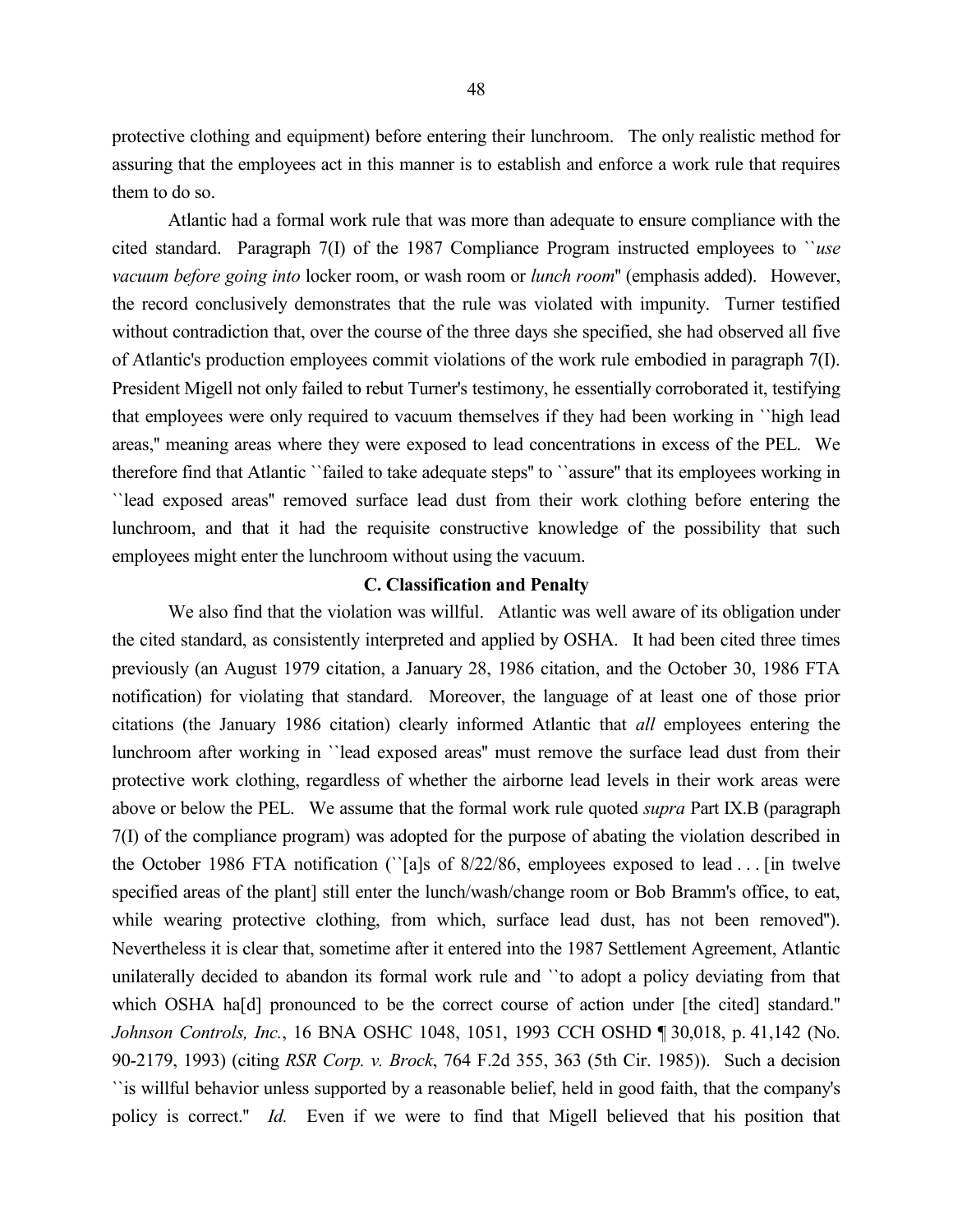vacuuming was only required for employees from high exposure areas complied with the standard, we could not conclude that Migell or Atlantic had ``a reasonable belief, held in good faith, that the company's [unilaterally adopted] policy [was] correct.'' *Id.* On the contrary, Atlantic knew or should have known, based on the prior citations, that its policy was incorrect. The instant violation is properly characterized as willful.

Despite our affirmance of the Secretary's charge that Atlantic willfully violated section 1910.1025(i)(4)(iv), we substantially reduce the penalty assessed by the judge, primarily because of the paucity of evidence concerning the most critical factor, the ``gravity'' of the instant violation. During her testimony, Turner failed to identify a single *specific instance* where she had first observed a particular employee wearing protective clothing in a work area where he was exposed to airborne lead or surface lead dust and then later observed that same employee entering into the lunchroom without removing the dust from his clothing. Thus, we could only speculate as to which, if any, of the five production employees observed by Turner may have actually had ``somewhat microscopic'' accumulations of lead dust on their clothing when they entered the lunchroom. This record also provides no indication what any particular employee may have worn into the lunchroom when he was observed by Turner or whether he entered wearing the same clothes he had previously worn at his work station without first removing disposable or removable protective garments. These distinctions are critical because only employees wearing ``protective work clothing'' are required under the terms of the cited standard to remove the surface lead dust from their clothing. Nor do we know how much lead dust the employees may have brought with them into the lunchroom and the extent of the hazard this may have created.

In assessing a penalty, we give Atlantic credit for taking significant steps to provide and maintain a lead-free lunchroom. The room in question was used for eating and drinking by only one or two employees, and the only eating surface in the room, the top of the blue table, was shown by the Secretary's own wipe samples to be free of any lead accumulations on three of the four occasions when samples were taken.

On the other hand, two factors--the employer's past history and our finding of willfulness--weigh against the assessment of a nominal penalty. Balancing all of the factors listed in section 17(j), we assess a penalty of \$800 for item 4 of citation no. 2.

# **X. CITATION NO. 3**

Citation no. 3 alleged a repeated violation of 29 C.F.R.  $\S$  1910.1025(h)(1)<sup>48</sup> and proposed a penalty of \$720. The citation alleged that Atlantic violated the cited standard in the following manner:

 $\overline{a}$ 

<sup>48</sup> The cited standard provides, as follows: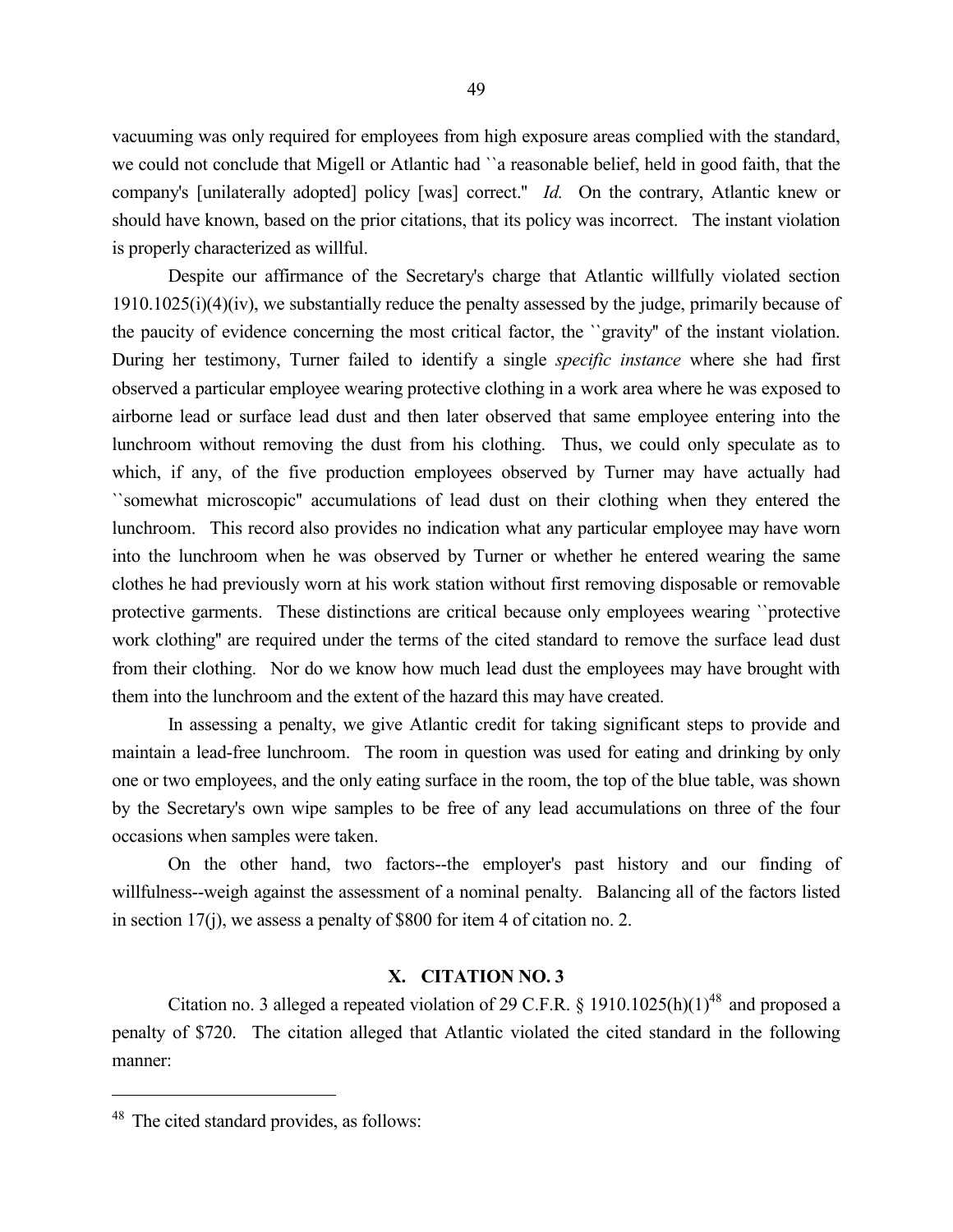All surfaces were not maintained as free as practicable of accumulations of lead:

Whatman smear wipe samples resulted in the following:

- (a) On 11/7/89 an accumulation of lead was found on the following surfaces in the lunchroom/breakroom:
- 1. Blue lunch table =  $7.577$  micrograms/100 cm<sup>2</sup> and 32.621 micrograms/100 cm<sup>2</sup>; 2. Telephone  $= 50.510$  micrograms/100 cm<sup>2</sup>;
- 3. Table with table cloth, next to the window = 11.575 micrograms/100 cm².
- (b) On 12/5/89 an accumulation of lead was found on the following surfaces in the lunchroom/breakroom:
- 1. Table with table cloth, next to the window =  $16.837$  micrograms/100 cm<sup>2</sup>

```
= 19.994 micrograms/100 cm<sup>2</sup>;<sup>49</sup>
```

```
2. Telephone = 662.949 micrograms/100 cm<sup>2</sup>;
```
- 3. Condiment canister (on table with table cloth) = 10.523 micrograms/100 cm².
- (c) On 2/15/90 an accumulation of lead was found on the following surfaces in the lunchroom/breakroom:
- 1. Table with table cloth, next to the window =  $18.941$  micrograms/100 cm<sup>2</sup>;
- 2. Telephone =  $136.799$  micrograms/100 cm<sup>2</sup>;
- 3. Condiment canister (on table with table cloth) = 9.997 micrograms/100 cm².
- The Atlantic Battery Co. Inc. was previously cited for a violation of this occupational safety and health standard or its equivalent standard 1910.1025(h)(1) which was contained in OSHA inspection number 100044082, citation number 1, item number 6a, issued on 1/28/86 and OSHA inspection number 101034478, citation number 1, item number 6b, issued on 10/30/86.

IH Turner testified that this citation specifies ``the different days that I visited the facility and conducted wipe sampling in the lunchroom where . . . the results received from the lab noted that there [were] accumulations of lead on the work surfaces.'' Out of fifteen samples taken over the three days identified in the citation, eleven picked up some lead dust, while four contained no

(..continued)

. . . .

# **§ 1910.1025 Lead.**

(h) *Housekeeping--*(1) *Surfaces*. All surfaces shall be maintained as free as practicable of accumulations of lead.

<sup>49</sup> The dual listings under subitem 1(b)1 of citation no. 3 are not a typographical error. Instead, they represent two separate wipe samples that were both taken from the ``table with table cloth'' on the same day (12/5/89). See Exh. C-41.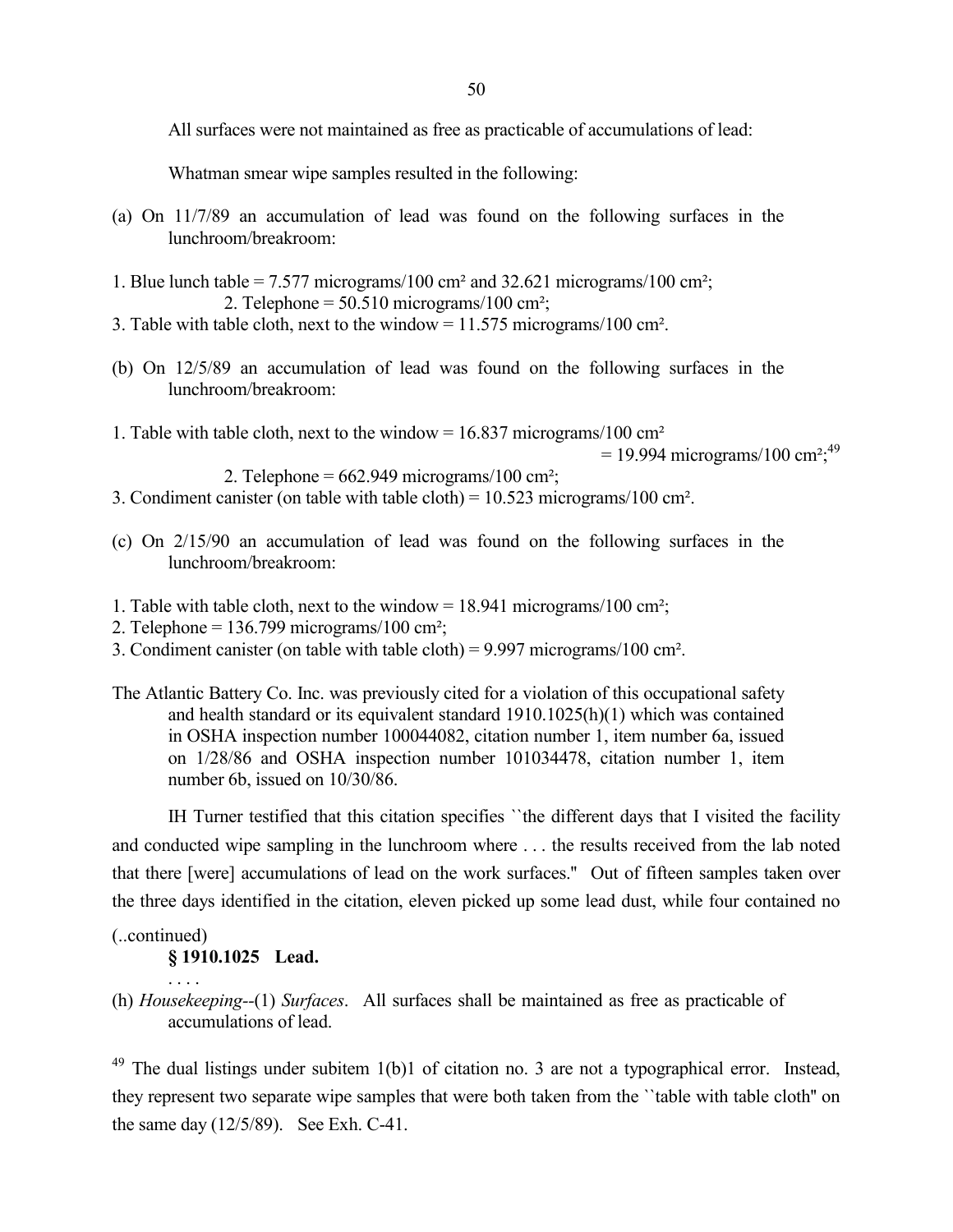lead dust. Three of the four lead-free samples were obtained from the blue table shown in photographic Exh. C-30, where employee Gallman consistently took his rest and lunch breaks. *See supra* note 46. There is no evidence that any other surface in the lunchroom was used as an eating surface. Specifically, there is no evidence that anyone ate or drank at the ''[t]able with table cloth, next to the window,'' which is shown in photographic Exh. C-29. Turner testified without contradiction that her wipe sampling in the lunchroom established the presence of ``some surface contamination'' on ``all'' surfaces in the room ``at one point or another.''

This record also shows that Atlantic had made substantial efforts to comply with its obligation under the cited standard, after receiving the prior citation and FTA notification that are identified in the instant citation's description of the alleged violation, as quoted *supra*. Throughout the 2-year observation period preceding the 1989-90 inspection, Atlantic consistently reported that ``[d]aily housekeeping to maintain work surfaces and eating surfaces free of lead accumulation'' had been performed by employee Jean Simon, who worked at the plant (according to Atlantic's review brief) as a ``full-time janitor assigned to clean and vacuum the plant daily.'' Atlantic also reported, in each of its nine reports, that Migell had personally observed Simon several times during each reporting period ``using the vacuum, followed by wiping surfaces with wet paper towels, which are disposed of in the appropriate container.'' Beginning with the fourth report, Atlantic informed OSHA that Simon had begun following up on his vacuuming by hosing down the surfaces, and the sixth report indicated that Simon had begun using all three procedures (vacuuming, wiping, and hosing down).

Turner's investigation did not undermine Atlantic's claims. On the contrary, the compliance officer testified that she had also seen Simon cleaning the lunchroom ``every day I was there.'' When she asked Simon how often he cleaned the lunchroom, he informed her that ``he would do it generally twice a day.'' (Similarly, Migell testified that ``we washed [the lunchroom] twice a day''). When president Migell solicited Turner's opinion about Simon's efforts, she agreed with Migell that Simon ``was diligently trying to keep [the lunchroom] clean.'' Nevertheless, Turner concluded that Atlantic had failed to comply with the cited standard. In essence, she reasoned that, because three of the four times wipe samples were taken from the surface of the blue table, the sampling had shown a total absence of lead accumulations (0 µg), it was ``possible'' to maintain all of the surfaces in the lunchroom ``free of lead.'' In particular, she testified, if tables ``are wiped down appropriately, using something clean to wipe them down, you should not be able to find anything [in regards to lead accumulation], because that was documented in the situation with the blue table.''

We disagree. On this record, it is undisputed that the lunchroom was cleaned and the surfaces of the tables were washed every day--in fact, twice a day. Indeed, Atlantic devoted a full 20 percent of its production workforce to the task of complying with OSHA's housekeeping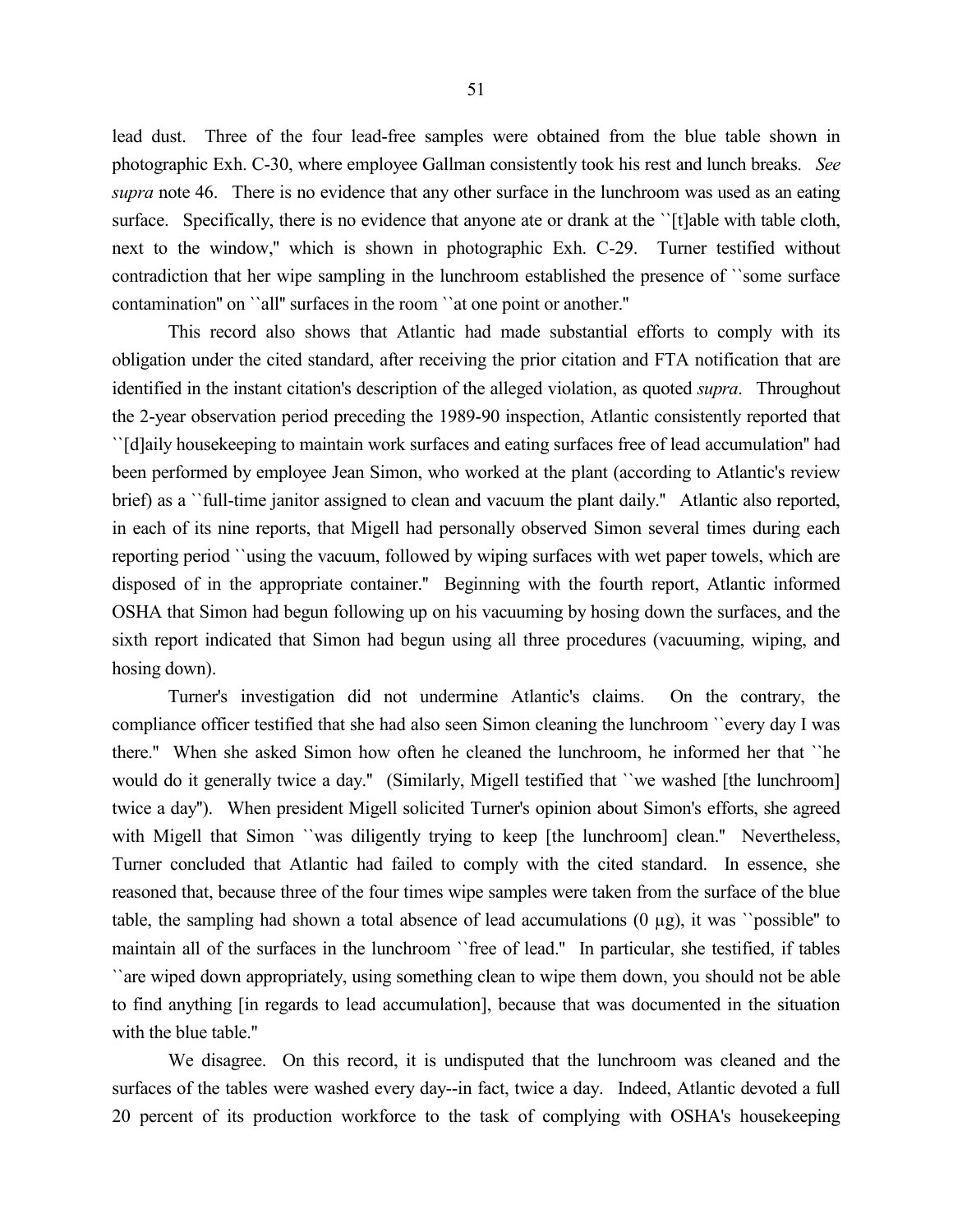standard. One out of five production employees worked full time vacuuming and cleaning the workplace. Nor does this record create an inference that Atlantic's housekeeping program was deficient. Instead, we conclude that the recurring presence of lead dust accumulations in the lunchroom was due to Atlantic's failure to ``assure'' that its employees did not bring lead dust into the lunchroom with them, as found *supra* at Part IX.

For the reasons set forth above, we find that it was not ``practicable'' for Atlantic to implement a more stringent housekeeping program in its lunchroom. We therefore vacate citation no. 3 on the ground that the Secretary failed to prove Atlantic's noncompliance with the cited standard.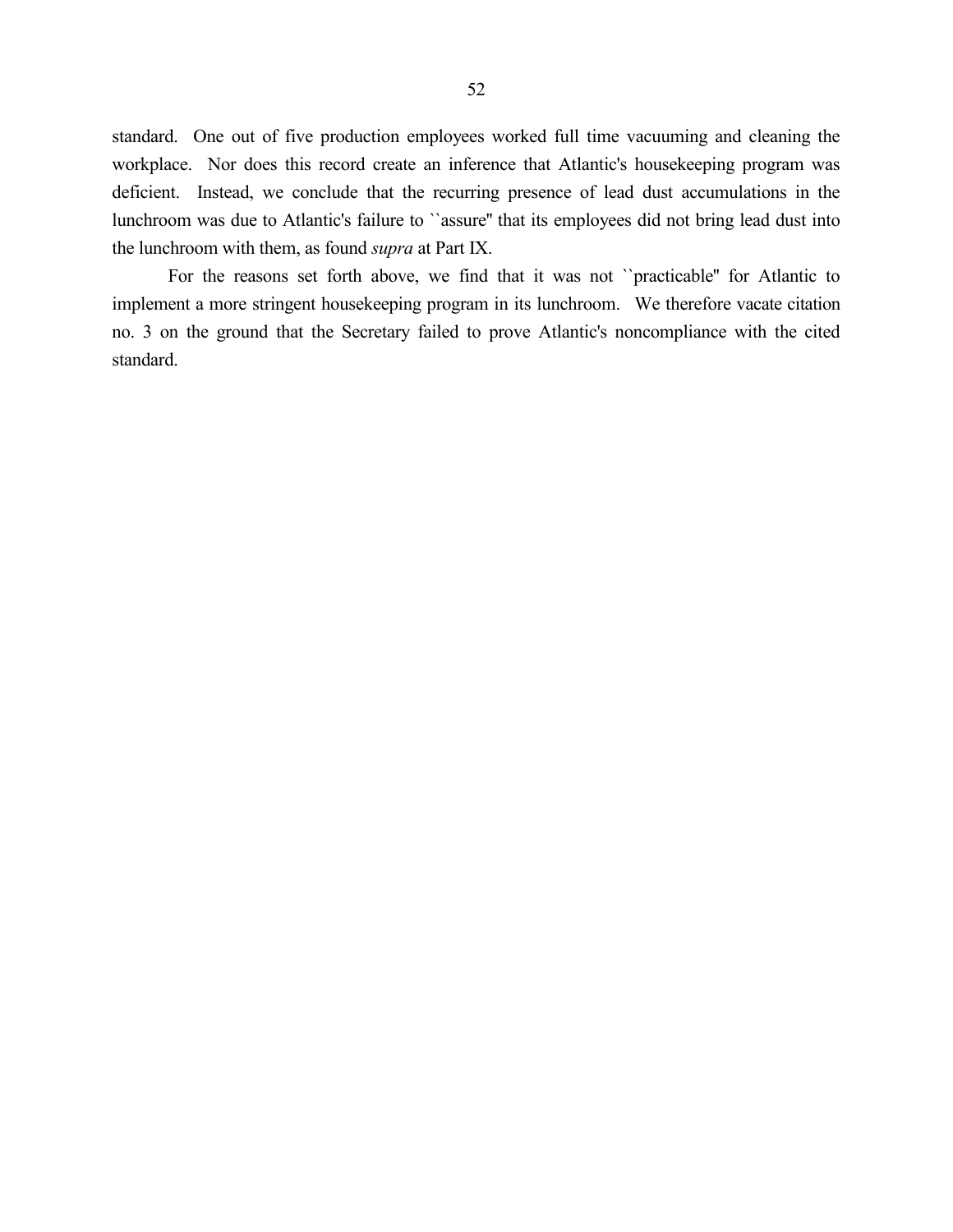# **XI. CITATION NO. 1, ITEM 6**

Item 6 of citation no. 1 alleged a serious violation of 29 C.F.R. § 1910.1025(g)(2)(vii)<sup>50</sup> and proposed a penalty of \$300. The citation alleged that Atlantic violated the cited standard in the following manner:

On 12/5/89, employer did not ensure that containers of contaminated protective clothing and equipment required by  $(g)(2)(v)$  were not (sic) labeled as follows: ``CAUTION: CLOTHING CONTAMINATED WITH LEAD. DO NOT REMOVE BY DUSTING, BLOWING OR SHAKING. DISPOSE OF LEAD CONTAMINATED WASH WATER IN ACCORDANCE WITH APPLICABLE, LOCAL, STATE, OR FEDERAL REGULATIONS.'' Contaminated protective clothing stored in an unlabeled wooden container.

IH Turner testified that this citation item was based on her observation of a ``closed'' wooden container, partially filled with dirty work clothes, in the change room at Atlantic's workplace.<sup>51</sup> The parties have stipulated that the compliance officer correctly identified the contents of this box:

**§ 1910.1025 Lead.**

. . . .

. . . .

. . . .

. . . .

 $\overline{a}$ 

(g) *Protective work clothing and equipment. . . .*

- (2) *Cleaning and replacement. . . .*
- (v) The employer shall assure that contaminated protective clothing which is to be cleaned, laundered or disposed of, is placed in a closed container in the change-room which prevents dispersion of lead outside the container.
- (vii) The employer shall assure that the containers of contaminated protective clothing and equipment required by paragraph  $(g)(2)(v)$  are labelled as follows: CAUTION: CLOTHING CONTAMINATED WITH LEAD. DO NOT REMOVE DUST BY BLOWING OR SHAKING. DISPOSE OF LEAD CONTAMINATED WASH WATER IN ACCORDANCE WITH APPLICABLE LOCAL, STATE, OR FEDERAL REGULATIONS.

<sup>51</sup> The record establishes that this same wooden container had been used for the same purpose at Atlantic's workplace for at least ten years. In August 1979, Atlantic had been cited for an other than serious violation of 29 C.F.R. § 1910.1025(g)(2)(v), *see supra* note 50, because ``[c]ontaminated clothing to be laundered was not placed in a closed container to prevent dispersion of lead outside the container.'' Instead, the ``[c]lothing was placed in a bin with no top inside the washroom/lunchroom.'' We find that the wooden box at issue in the instant citation item was the same "bin with no top" that was referred to in the 1979 citation, although a lid had been attached to the container sometime during the interval between the two inspections.

<sup>&</sup>lt;sup>50</sup> The cited standard and its companion provision, which is incorporated by reference, establish the following requirements: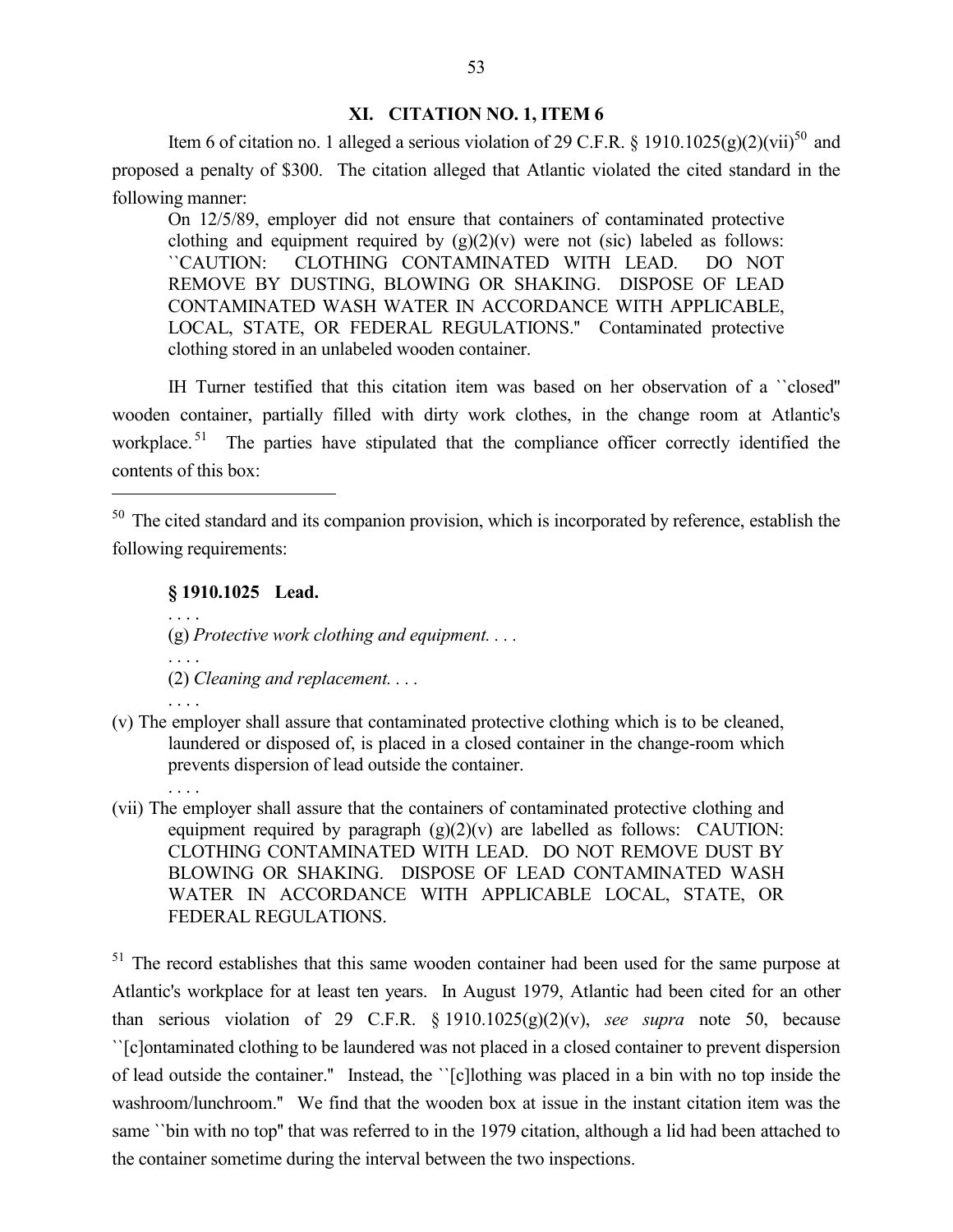A container of clothing located near the shower during the 1989-90 OSHA inspection contained dirty clothing used by Atlantic Battery employees while working in the manufacturing part of the plant. Atlantic Battery employees who worked in the manufacturing part of the plant always placed their dirty work suits in that container after using them.

According to Turner, no sign or warning was affixed to the container at the time she observed it, and it was ``unlabeled as far as what the contents of the container and the hazards are.'' She described the hazard created by the unlabeled box, as follows: ``[I]f . . . [anyone comes by and disturbs the container, by shaking it or stirring up] the work clothes, they would be creating a high concentration of lead in air and contamination in . . . [a change room] should be minimal.''

President Migell testified that, both before and after the 1989-90 inspection, Atlantic had provided various forms of labeling for its wooden container. Prior to the inspection, there had been "a small paper sign that was on the end of this container," but "somehow it was damaged and removed.'' Migell further testified that ``there was some writing in yellow crayon on the cover of the container'' at the time Turner photographed it, but that the side of the box on which the writing appeared is not shown in either of the photographic exhibits. Migell implicitly conceded, however, that neither the paper label nor the crayon writing used the specific language that is required under the cited standard. After the 1989-90 inspection, Atlantic obtained a new ``manufactured'' sign and affixed it to the container.

We conclude that the Secretary has clearly sustained his burden of proving this alleged violation. Even if we were to credit president Migell's claim concerning the yellow crayon writing on an unphotographed side of the box, we would nevertheless sustain the judge's finding that Atlantic failed to provide the specific hazard warning required under the cited standard. We also have little difficulty on this record in finding that the Secretary has additionally proved the other three elements of this alleged violation (applicability of the cited standard, employee access, and employer knowledge).

Accordingly, the only real issue concerning this citation item is the proper classification of the violation. In his decision, the judge implicitly credited Turner's opinion testimony, concerning the hazard created by the cited conditions. Citing the stipulation of the parties that the wooden box contained dirty work clothes and president Migell's description of that clothing as being ``contaminated,'' the judge found that the clothing could ``add to [the] lead particles in the air'' if it were ``shaken or stirred'' and therefore concluded that the cited conditions clearly ``create[d] a potential for increasing lead exposure.'' Based on this finding, he affirmed the Secretary's classification of the instant violation as ``serious.'' On review, Atlantic takes exception to the finding.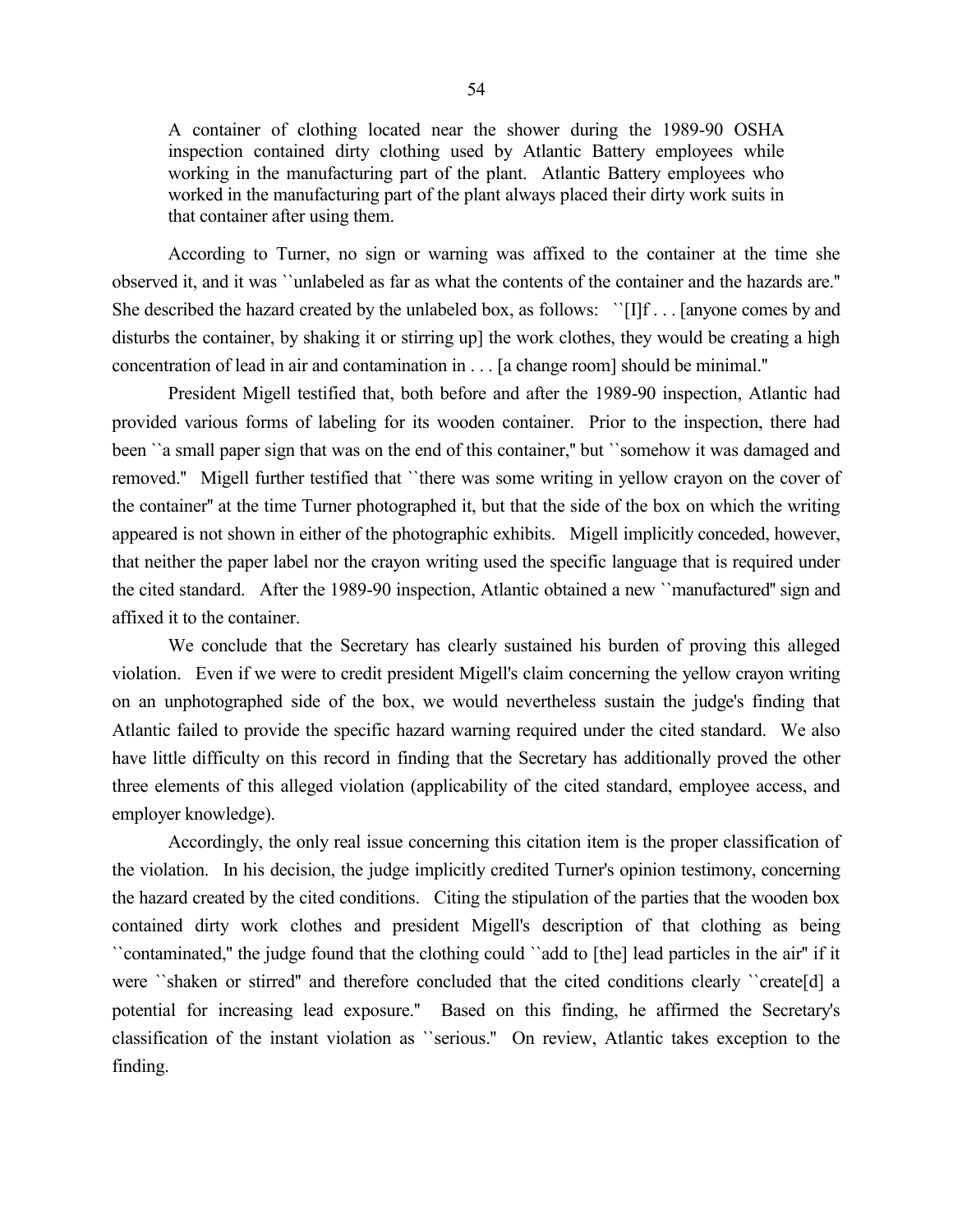We need not and do not resolve this dispute. Resolution of this issue will not affect the abatement requirement or penalty here, and neither party's rights will be adversely affected. *See Foster-Wheeler Constructors, Inc.*, 16 BNA OSHC 1344, 1349-50 (No. 89-287, 1993). We therefore exercise our discretion not to decide whether Atlantic's violation of the cited standard was serious and affirm the instant citation item as an unclassified violation of the Act. We also affirm the judge's assessment of a \$300 penalty, which is ``appropriate'' in light of the penalty factors listed in section 17(j) of the Act, 29 U.S.C. § 666(j). In particular, we emphasize Atlantic's receipt of a prior citation for violating a closely-related standard, section  $1910.1025(g)(2)(v)$ , as it applied to the same container that is at issue here and Atlantic's obvious awareness, at the time of the instant violation, that labeling of the container was required under the OSHA standards.<sup>52</sup>

# **XII. CITATION NO. 1, ITEM 7 A. Background**

Item 7 of citation no. 1 alleged a serious violation of 29 C.F.R.  $\S$  1910.1025(h)(3)<sup>53</sup> and proposed a penalty of \$300. The citation alleged that Atlantic violated the cited standard in the following manner:

Establishment: On 12/5/89 and 2/15/90, vacuums were not emptied in a manner which minimized the reentry of lead into the workplace. Lead emptied from the vacuum cleaner was placed in an open container in the workplace.

As this description of the alleged violation suggests, the instant citation item was based on IH Turner's observation of two distinct but similar situations (``the first incident'' and ``the second incident''). The witness described the first incident, as follows:

On 12/5/89, I spoke with employee Jean Simon, who was vacuuming. I asked him, where were the contents of the vacuum cleaner bags emptied when it was ready,

<sup>53</sup> The cited standard provides, as follows:

**§ 1910.1025 Lead.**

. . . . (h) *Housekeeping. . . .*

 $\overline{a}$ 

(3) *Vacuuming.* Where vacuuming methods are selected [for the cleaning of floors and other surfaces that is required under sections  $(h)(1)$  and  $(h)(2)$ ], the vacuums shall be used and emptied in a manner which minimizes the reentry of lead into the workplace.

<sup>&</sup>lt;sup>52</sup> Commissioner Montoya would find the hazard described by the compliance officer and found by the judge to be at best a hypothetical possibility. She concludes that a penalty of \$100 would be appropriate for this violation.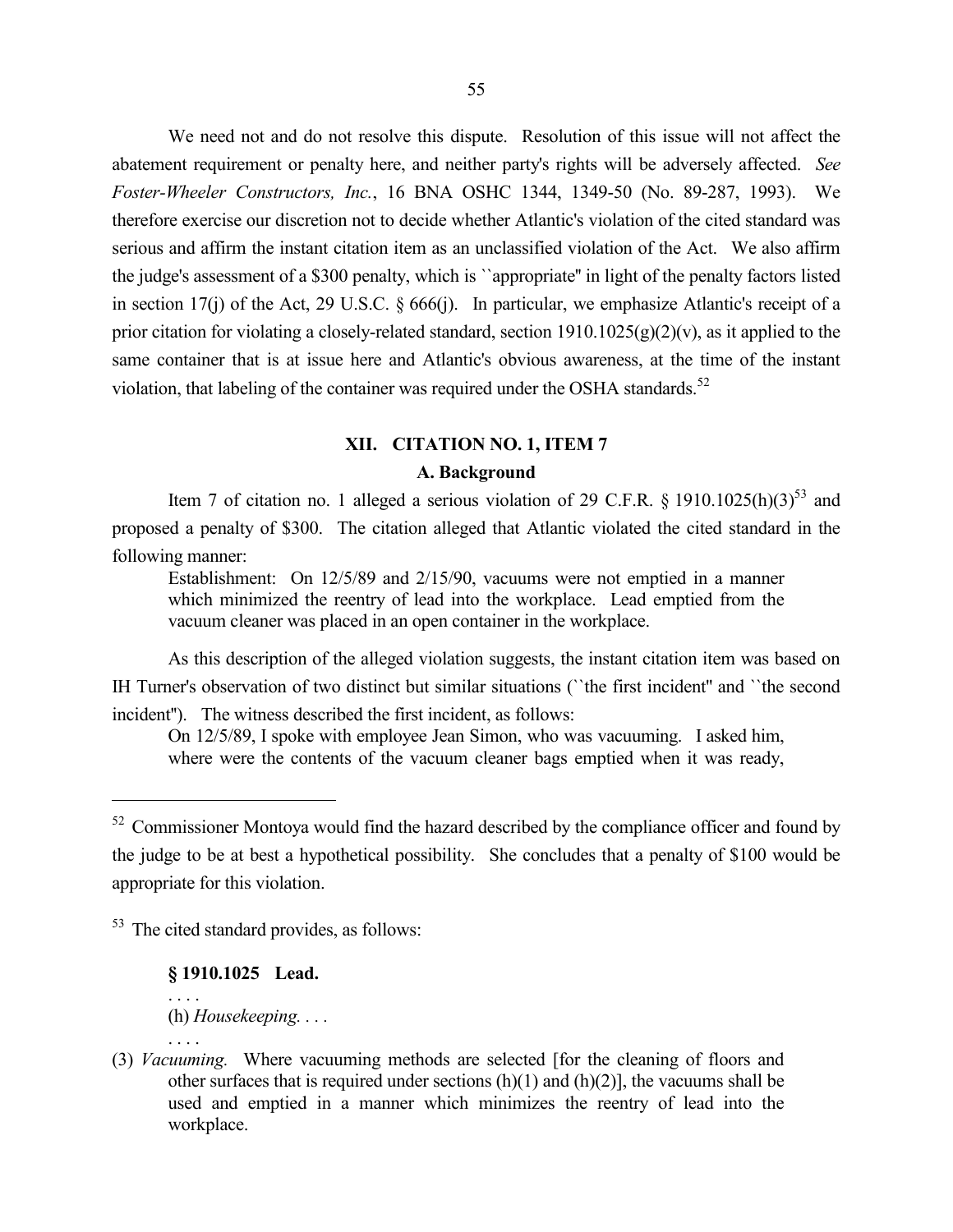when it was time for a disposal. He took me to the battery charging area, to the rear end of it, and showed me an open . . . pan, in the workplace, and he told me that that's what it was.

When asked what she had seen in the metal container that Simon had shown her, Turner replied, ``It was dust, dirt, dust.''

As photographic Exhs. C-31, C-32 and C-33 and Turner's diagram of the workplace (Exh. C-15) reveal, the container observed by Turner was located inside the plant, in a relatively open area near a wall. Several stacked cans of paint were on one side of the container, and a large pail that was apparently used in mixing the paint was on the other. The storage area where all of these objects were found was not far from two manufacturing operations, battery charging and spray painting. The two manufacturing operations and the storage area were apparently all contained within one large room, and they were not separated from one another by internal barriers.

The primary factual dispute over this first incident relates to the extent of employee access to the storage area. Turner testified that the metal pan ``was stored out in the open, in an area where employees would have frequent access to [it] and would be working and it could be disturbed.'' Later, she specified that ``[e]mployees go through that area because they paint near that area and the paints are stored in that area.'' She identified one specific Atlantic employee (Franklin Augustine) whom she had observed ``going in and out [of] that area during the time I was there.''

President Migell testified that the Secretary's three photographic exhibits depicted the waste lead container in the midst of a skid of ``house paints'' used by the painting contractor and not the ``industrial enamels'' that Atlantic's employees use in painting batteries. Migell testified that the only time an Atlantic employee was ``even near'' the storage area shown in the photographs was when an employee painted batteries, using paints that are not shown in the photographs, and that, on average, less than 30 minutes a week were devoted to that operation. He suggested that the painting contractor, and not Atlantic's employees, had created the conditions that are at issue here, by (a) moving the waste lead container from its customary location (in the outdoors patio/storage area) and (b) failing to re-cover it after moving it. The judge apparently considered this testimony to be speculative. He therefore asked Migell to specify what he *knew* about the cited working conditions based on his own ``personal knowledge.'' In response, Migell testified that the lead emptied from the vacuum cleaner was ``normally . . . covered'' and that it was certainly Atlantic's ``intent'' that it be covered.

Turner observed the second open container into which lead from vacuums was emptied, on the patio of the plant, on February 15, 1990. Laboratory analysis of a bulk sample taken from this ``waste'' subsequently revealed that it was 20 percent lead dust. Turner testified that access between the outdoor patio/storage area, where this second container was found, and the rest of the facility was through a ''roll-up door," which was approximately 6 feet away from the container.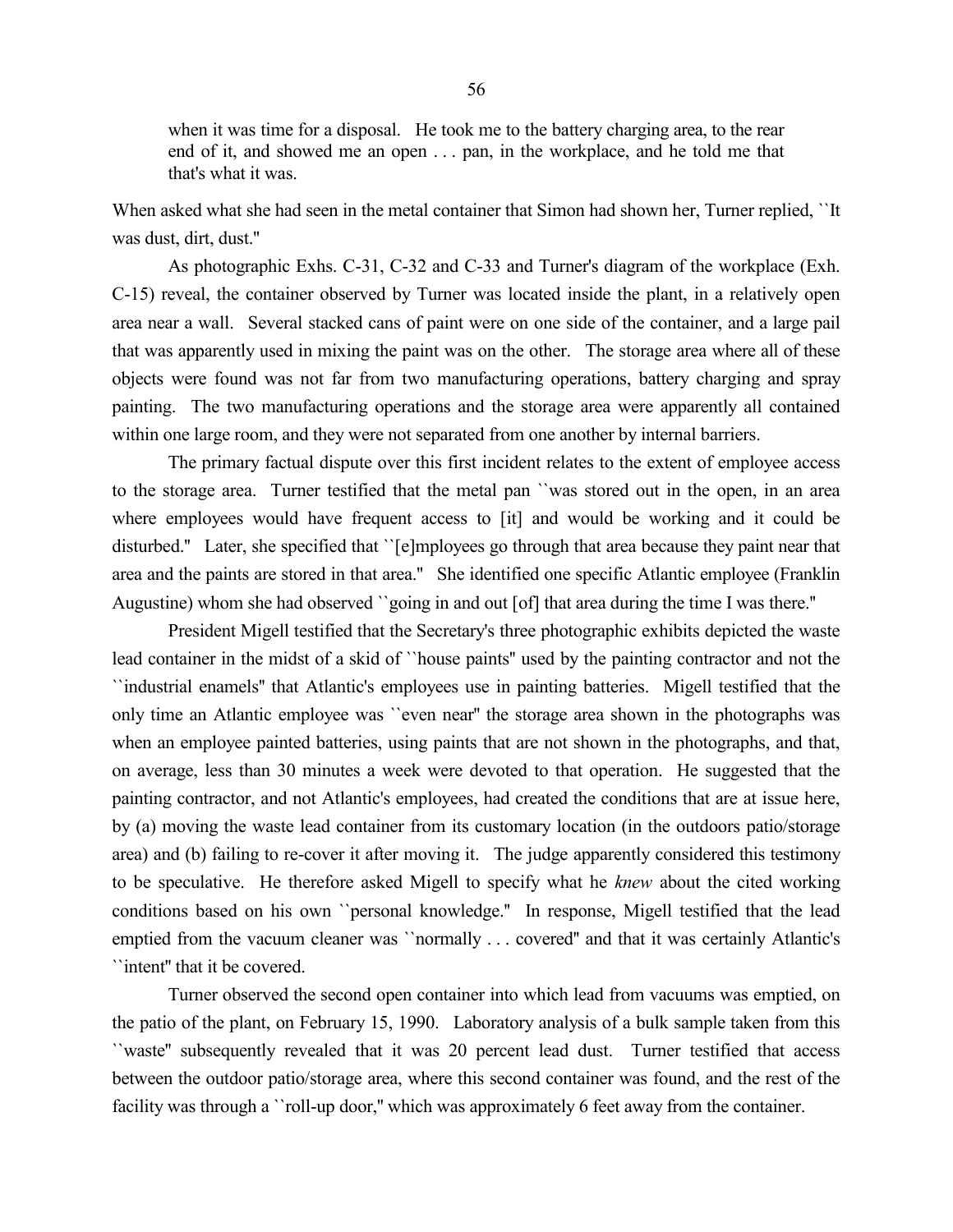Again, the primary factual dispute between the parties is over the extent of employee access to the area where this second container was found, an area that Migell indicated was its proper location. Turner testified that the patio area was used for the storage of ``some old equipment'' and two ``55-gallon containers of chemicals,'' which she believed were partially filled with ammonium hydroxide and toluene, respectively. Although she did not see any employees working in or walking through the patio/storage area and the roll-up door remained shut throughout her inspection, Turner concluded that the area was accessible to employees because they would have to go out to the patio to resupply themselves with the stored chemicals. Migell, however, testified (a) that Atlantic had *two empty drums of ammonium hydroxide* at the workplace because ``[t]hey have to go back for credit'' and (b) that both toluene and ammonium hydroxide were chemicals that Atlantic ``used to use'' in its operations.

Because both of the containers at issue were uncovered at the time Turner observed them, the Secretary argues (and the judge found) that they were both in violation of paragraph 1(I) of the 1987 Compliance Program, which provided, as follows:

The vacuum filters and collection bag will be replaced as often as assigned by supervision.

Discarded filters and bags will be placed in the covered "scrap" barrel.<sup>54</sup>

Turner also relied on the absence of a cover as one of two determinative factors that led her to conclude that Atlantic had failed to store the debris emptied from its vacuum cleaner in a manner that ``minimizes the reentry of lead into the workplace.'' She reasoned that Atlantic had failed to comply with the standard's requirement because (1) the debris was stored in uncovered containers and (2) the containers were located in areas that were accessible to employees. The record does not establish the length of time that either container had remained uncovered.

## **B. Analysis**

We find that the Secretary has established Atlantic's noncompliance with the cited standard.<sup>55</sup> At the outset, we decline to adopt IH Turner's two-pronged test for determining

 $\overline{a}$ 

<sup>&</sup>lt;sup>54</sup> In his decision below, the judge essentially affirmed the instant citation item based on his determination that Atlantic had failed to comply with paragraph 1(I), as quoted above. However, for the reasons we have set forth previously, *see supra* Background, Section C, we conclude that the issue before us is not whether the requirements of the 1987 Settlement Agreement (including its attached compliance program) were violated, but rather whether the requirements of the cited standard were violated. The distinction is important here because the cited standard does not expressly require that lead waste disposal containers be covered. We therefore further conclude that the judge erred in basing his decision on Atlantic's noncompliance with the compliance program.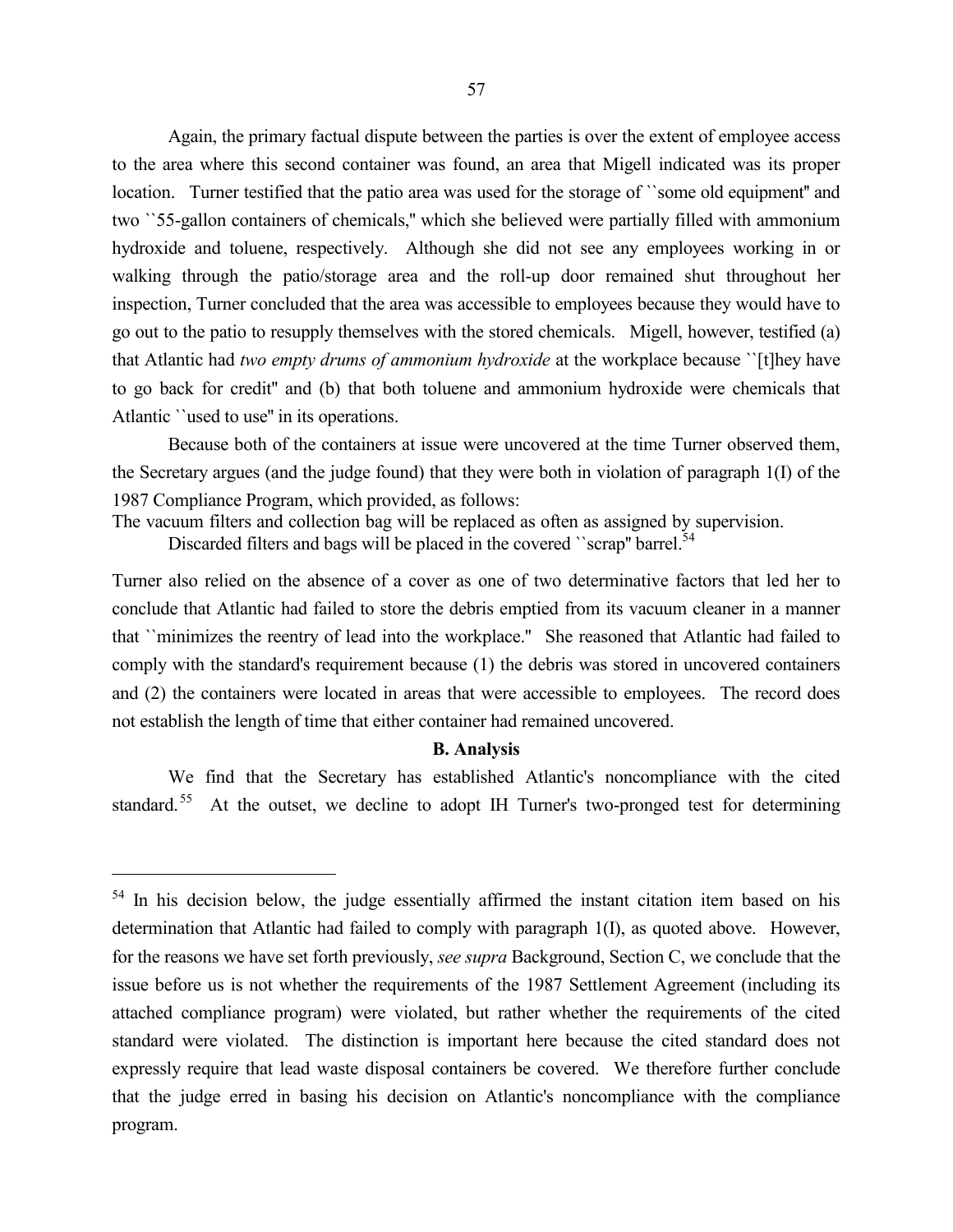noncompliance. Indeed, we conclude that the Secretary, as well as Atlantic, has implicitly acknowledged that other factors in addition to the lack of a cover and the accessibility of the container (*e.g.*, the depth of the container) may be relevant in determining whether a particular waste lead disposal container meets the standard's requirements. In determining whether the Secretary has established a violation of analogous, broadly-worded performance standards, the Commission has applied a ``totality'' of all the relevant ``circumstances'' test. *See infra* Part XIII.

Applying that test here, we conclude that the Secretary has clearly established Atlantic's noncompliance with the cited standard at the time of the first incident on December 5, 1989. The first container that Turner observed was in relatively close proximity to two work areas, and the available evidence suggests that there were no partitions separating that container from those work areas. Insofar as employee access is concerned, Turner saw at least one employee (Augustine) going in and out of the storage area where the container was located, and president Migell essentially admitted that employees would have to go near the container when they engaged in spray painting operations. In addition, it appears that the painting contractor could have inadvertently tipped the shallow, uncovered metal container over in the process of obtaining access to his house paints and equipment, which were stored right next to the container.<sup>56</sup> Based on all of

#### (..continued)

<sup>55</sup> We reject the Secretary's argument on review that Atlantic has admitted its noncompliance with the cited standard. Atlantic has not disputed the Secretary's evidence that the two waste containers at issue were both uncovered at the time IH Turner observed them. It has also stipulated that the waste emptied into the two containers included lead dust that had been vacuumed from the floors and other surfaces of its workplace. Nevertheless, we conclude that Atlantic has challenged and that it continues to challenge the Secretary's allegation that it failed to comply with its obligation under the cited standard to empty its vacuum ``in a manner which minimizes the reentry of lead into the workplace.''

<sup>56</sup> We find, based on president Migell's testimony, that the paints shown in the three photographic exhibits were in fact ``house paints'' used by the painting contractor rather than the spray enamels used by Atlantic in painting batteries, as Turner apparently assumed. In the context of the instant violation, however, we conclude that Atlantic's reliance on this fact is misplaced. From the viewpoint of the standard's performance objective, *i.e.*, minimizing the risk of vacuumed lead waste re-entering the workplace, it is irrelevant whether it is an Atlantic employee or an independent contractor who causes the improperly stored lead waste to be re-introduced into the work areas.

We also reject Atlantic's other defenses to the alleged violation on December 5, 1989. As the Secretary points out, there is no ``unpreventable misconduct defense" that is recognized in the case law when the conduct at issue is the conduct of an independent contractor working on the cited employer's premises. That defense is restricted to *employee* misconduct. We also agree with the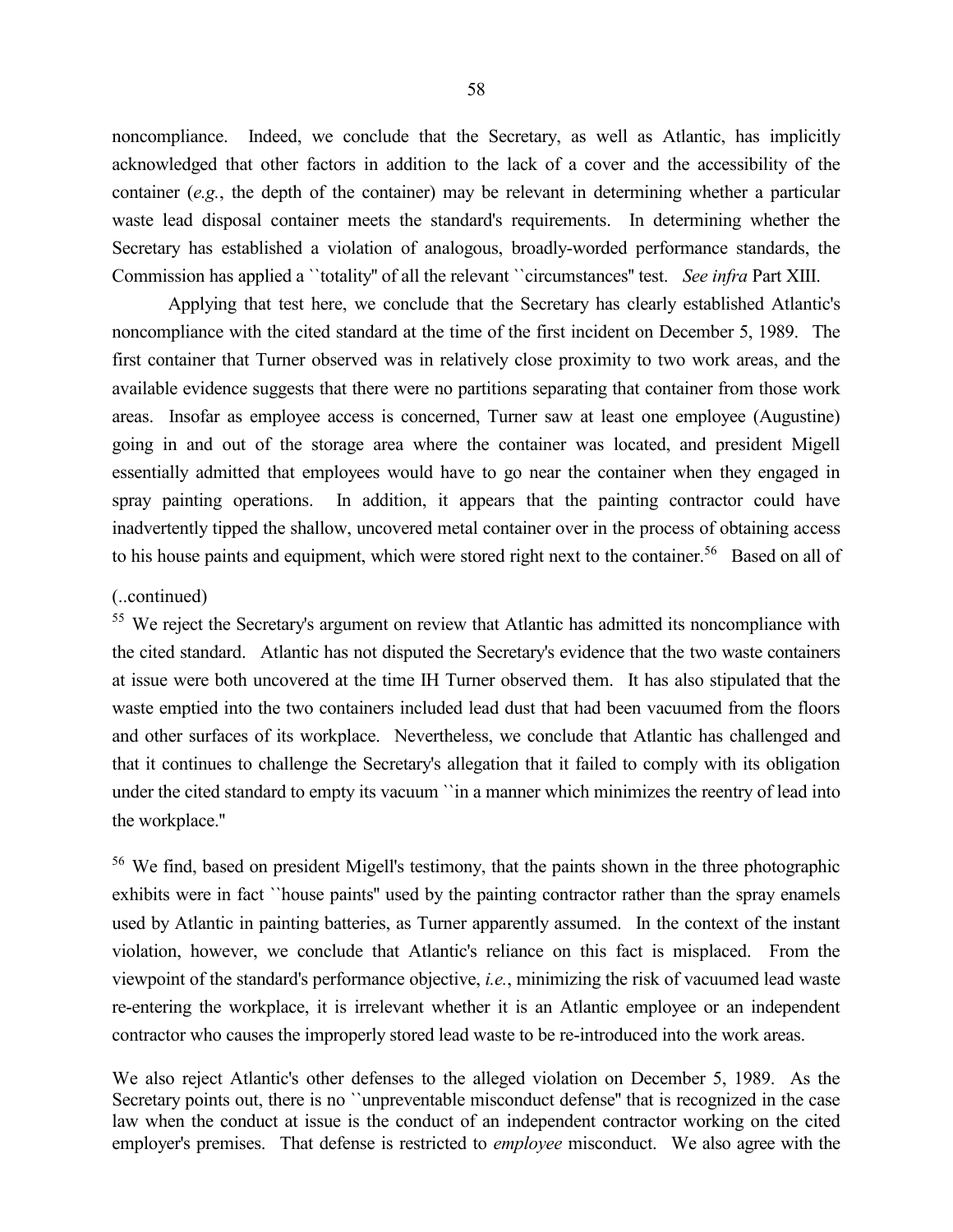these ``circumstances,'' we find that, on December 5, 1989, Atlantic did not store its emptied vacuum lead waste ``in a manner which minimizes the reentry of lead into the workplace.''

Having affirmed the instant citation item with respect to the first incident described in the citation's allegation, we decline to rule on the dispute over whether Atlantic also violated the cited standard at the time of the second incident. Thus, we conclude that the classification of the violation as serious and the judge's assessment of the proposed \$300 penalty are both fully supported by the record evidence, regardless of whether we consider only the first incident or both incidents. We emphasize the potentially grave consequences of employee exposure to airborne or surface lead dust. We also conclude that the evidence set forth above establishes that there was a relatively high risk that Atlantic's improper storage of the waste lead on December 5, 1989, could have resulted in the re-entry of that waste lead into the work areas. In view of the gravity of this first instance of violation, a \$300 penalty is by no means too high for that instance alone.<sup>57</sup>

#### **XIII. CITATION NO. 1, ITEM 1**

Item 1 of citation no. 1 alleged a serious violation of 29 C.F.R.  $\frac{1}{2}$  1910.151(c)<sup>58</sup> and proposed a penalty of \$360. The citation alleged that Atlantic violated the cited standard in the following manner:

#### (..continued)

Secretary that Atlantic's defense to this citation item is more closely analogous to a ``multi-employer worksite defense.'' Under the case law relating to that defense, we would have to reject Atlantic's argument here because Atlantic clearly had ``control'' over the cited conditions, *e.g.*, the authority and the ability to place a cover over the metal container or to move the container back to the patio/storage area where it was supposed to be kept. We also summarily dismiss Atlantic's lack-of-knowledge defense. Since the cited conditions were in a relatively conspicuous location and readily observable by anyone passing by, we find that Atlantic could have known of those conditions with the exercise of reasonable diligence. Finally, we are not persuaded by Atlantic's claim that this citation should be vacated because it normally covered its lead waste disposal containers. As indicated, when Turner returned to the workplace on February 15, 1990, she again found the lead waste being stored in an uncovered container.

 $57$  Because the Secretary's proposal of a \$300 penalty was based on two distinct and independent violations of the cited standard and yet the Commission has sustained the alleged violation only with respect to the first of the two cited incidents, Commissioner Montoya would find that the gravity of this violation was less than the Secretary believed it to be. She concludes that a penalty of \$150 would be appropriate.

<sup>58</sup> The cited standard provides, as follows:

# **§ 1910.151 Medical services and first aid.**

. . . .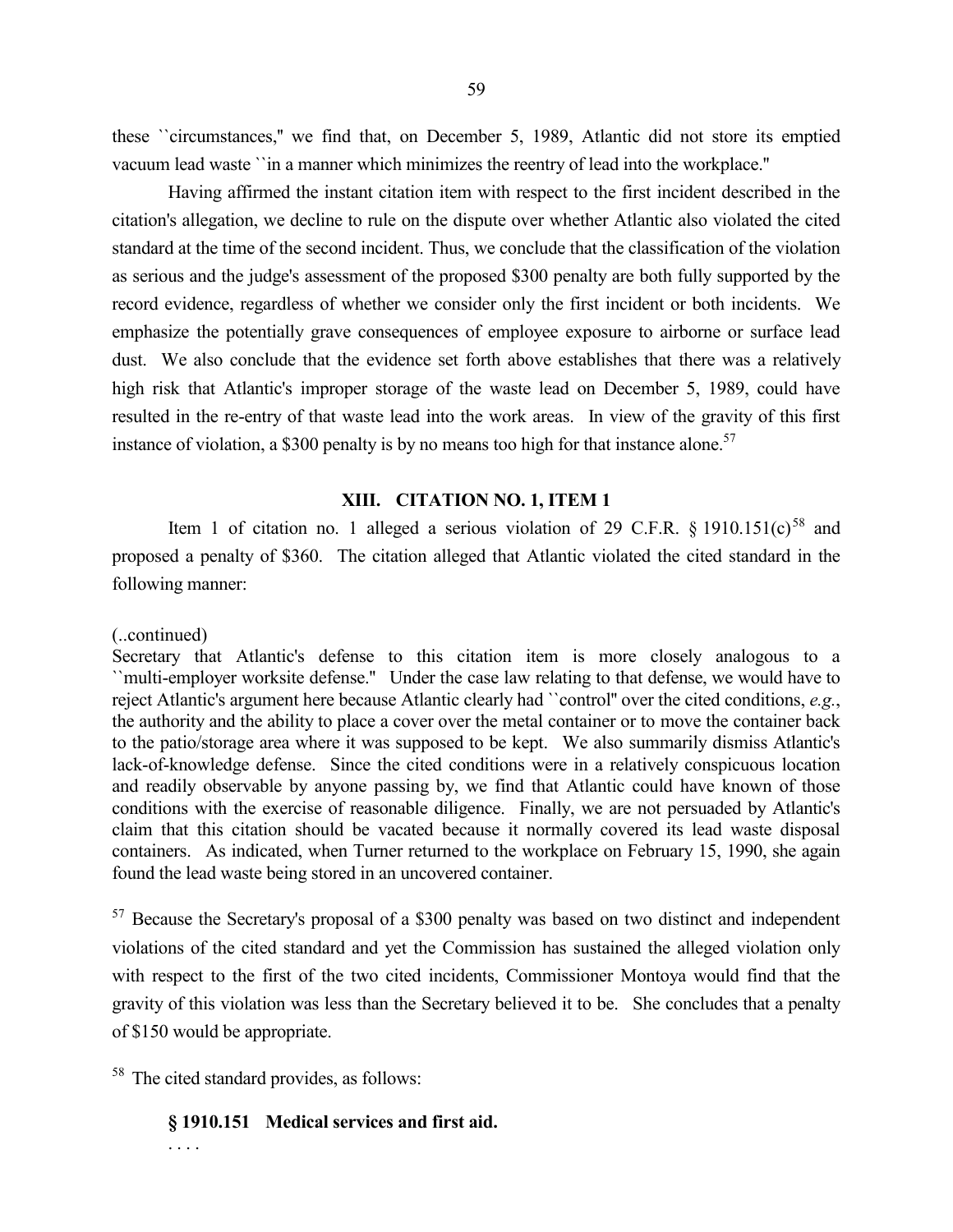(a) Charging Area/Acid Filling Area: Employer did not provide suitable facilities for flushing of the eyes. Employees use such chemicals as sulfuric acid, ammonium hydroxide, lead, paints, paint thinners and lacquers.

IH Turner testified that this citation item was based on her observation of ``a makeshift eyewash'' in the battery filling area. More specifically, she described the eyewash facility as a ``hose which has some type of spray nozzle with a handle attached to it," and she identified Exhs. C-19 and C-20 as photographs of the apparatus in question.<sup>59</sup> The parties stipulated the following:

At the time of the 1989-90 OSHA inspection, Atlantic Battery employees worked several hours a week in the acid mixing/charging area of the plant. The quick drenching or flushing mechanisms for the eyes and body provided by Atlantic Battery at that time consisted of an [aerated] hose on the wall in the acid mixing room. $60$ 

(..continued)

(c) Where the eyes or body of any person may be exposed to injurious corrosive materials, suitable facilities for quick drenching or flushing of the eyes and body shall be provided within the work area for immediate emergency use.

<sup>59</sup> In both its post-hearing brief and its arguments before the Commission, Atlantic has challenged Turner's description of the eyewash facility in question as a ``makeshift eyewash.'' At the hearing, however, Atlantic failed to introduce any evidence to rebut Turner's description.

 $60$  Although the instant citation item implicitly alleges that "sulfuric acid, ammonium hydroxide, lead, paints, paint thinners and lacquers'' were all ``injurious corrosive materials'' that posed a risk to the eyes of Atlantic's employees, within the meaning of the cited standard, *see supra* note 58, Turner's testimony concerning this item focused almost exclusively on the hazard of exposure to sulfuric acid. The Secretary's theory of the case therefore appears to be that any eyewash facility that would be adequate (``suitable'') in view of the risk of contacting sulfuric acid would also be an adequate response to the hazard posed by the other listed substances. We have no alternative but to also proceed on that basis since the record is not sufficiently developed to allow us to independently evaluate the hazard posed by the other listed substances.

Insofar as the sulfuric acid hazard is concerned, we note initially that only one employee (John Gallman) has been identified on this record with the three operations that most directly involved work with sulfuric acid--acid mixing, battery filling, and battery charging. In Part VII, *supra*, we evaluated the evidence concerning Gallman's alleged exposure to sulfuric acid during battery charging operations, and we concluded that the risk of contact with the sulfuric acid solution that was contained in the batteries (a mixture of acid and water) was not great enough to mandate the wearing of protective eyewear. We also credited president Migell's testimony concerning the battery filling operations at Atlantic's workplace. As described by Migell, battery filling is a mechanized and automated process that virtually eliminates the possibility of contact with the sulfuric acid solution while the batteries are being filled. Given our discussion in Part VII, we assume that the most hazardous of the three operations was the acid mixing operation, which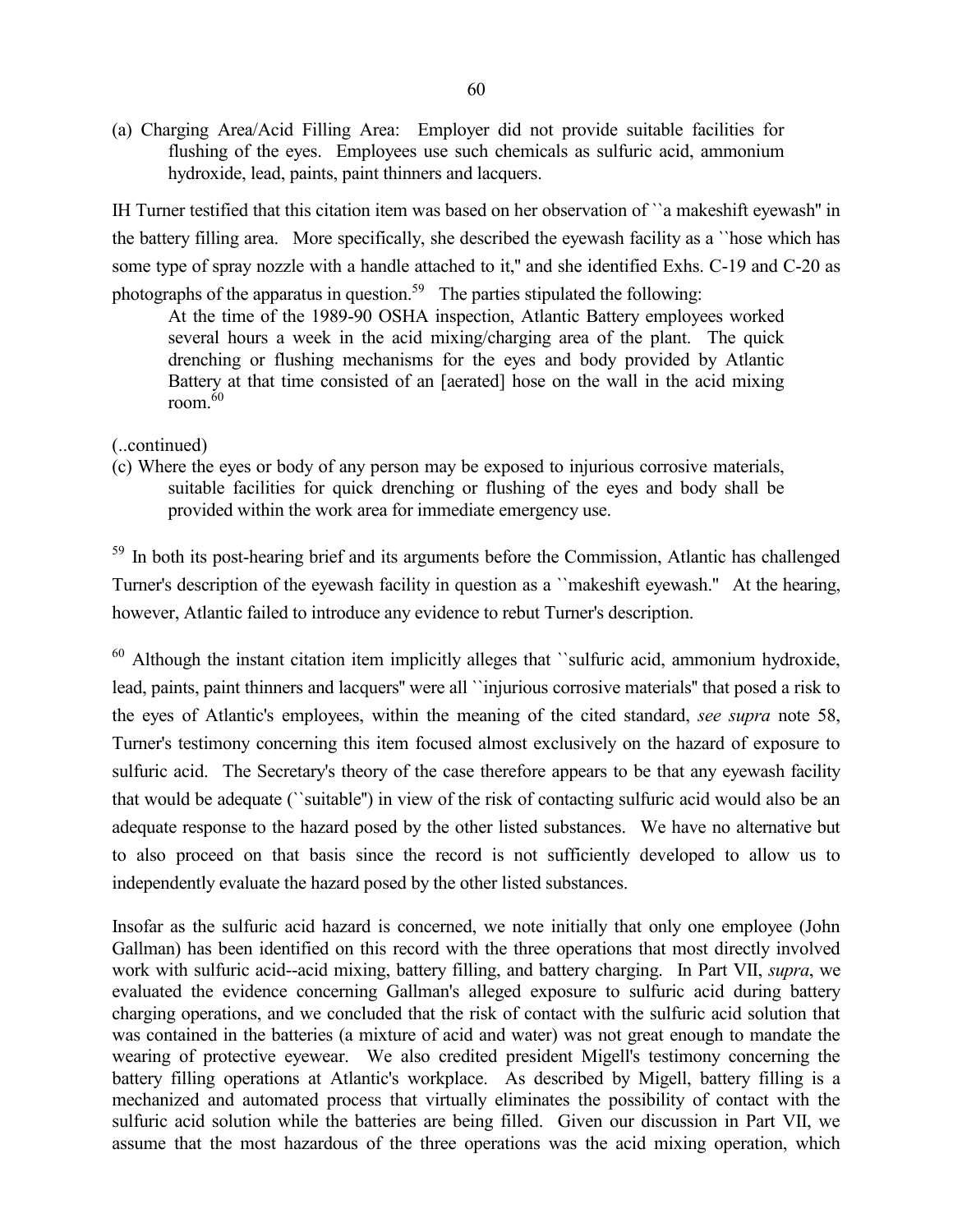Based on her observations, IH Turner testified that the facility was unsuitable for quick flushing of the eyes because an employee would have to ``reach across a conveyor type apparatus to get to [the eyewash],'' which was hung ``up on the wall'' directly above the conveyor. Turner further claimed that the apparatus was also unsuitable for use as an eyewash because an employee would have to hold the device with one hand while opening only one eye with the other. It therefore ``would be impossible for him to flush both eyes at the same time with this type of apparatus." When asked ``[w]hat type of apparatus would be suitable in this situation," Turner replied, as follows: ``An apparatus . . . that was made specifically for the flushing of the eyes, which would allow the employee to flush both eyes at the same time and provide a continuous flow of water to the eyes.'' We construe this testimony as a claim that only an eyewash fountain would have satisfied Atlantic's legal duty under the cited standard.<sup>61</sup>

President Migell disputed Turner's claim that the hose was not suitable. He testified that the apparatus was ``right in the area [where it was] needed'' and ``within six feet of where it was used." $62$  He testified that the facility was "accessible," meaning that "we were able to reach that and perform the necessary flushing.'' Migell stated that Atlantic had installed the aerated hose apparatus after a different OSHA compliance officer had recommended the device to the company ``[a]pproximately ten years ago.'' He conceded that this advice was not in writing and that no citation had been issued in conjunction with the incident. Migell also claimed that, during the several OSHA inspections that had been conducted over the course of the 10-year interval, no

#### (..continued)

(unlike the other two operations) presumably involved a risk of exposure to *undiluted* sulfuric acid. There is, however, no description in the record of the acid mixing operation at Atlantic's workplace.

 $61$  We note that Atlantic construed Turner's position in this same manner. According to president Migell, Atlantic installed ``the type of wash station that was suggested'' by Turner within ninety days after receiving the citation now under discussion ("We didn't agree with [her suggestion] 100 percent, but it does sound like a better system, so we incorporated it''). Atlantic also introduced into evidence (as Exh. R-2) a diagram of the new ``wash station.'' The diagram clearly establishes that the eyewash facility ``suggested'' by Turner was an eyewash fountain.

 $62$  We construe this testimony as referring to the proximity of the eyewash facility to the acid mixing area. While the facility was also close to the battery filling operation, the evidence concerning that mechanized, automated operation strongly suggests that it was the acid mixing area and not the battery filling area where the eyewash was ``needed'' and ``used.'' *See supra* note 60 (likelihood that acid mixing was the most hazardous of the three operations involving sulfuric acid).

In its review brief, Atlantic expanded on Migell's testimony by asserting that ``the [cited] eyewash functioned properly and was used successfully many times since it was first installed ten years ago.''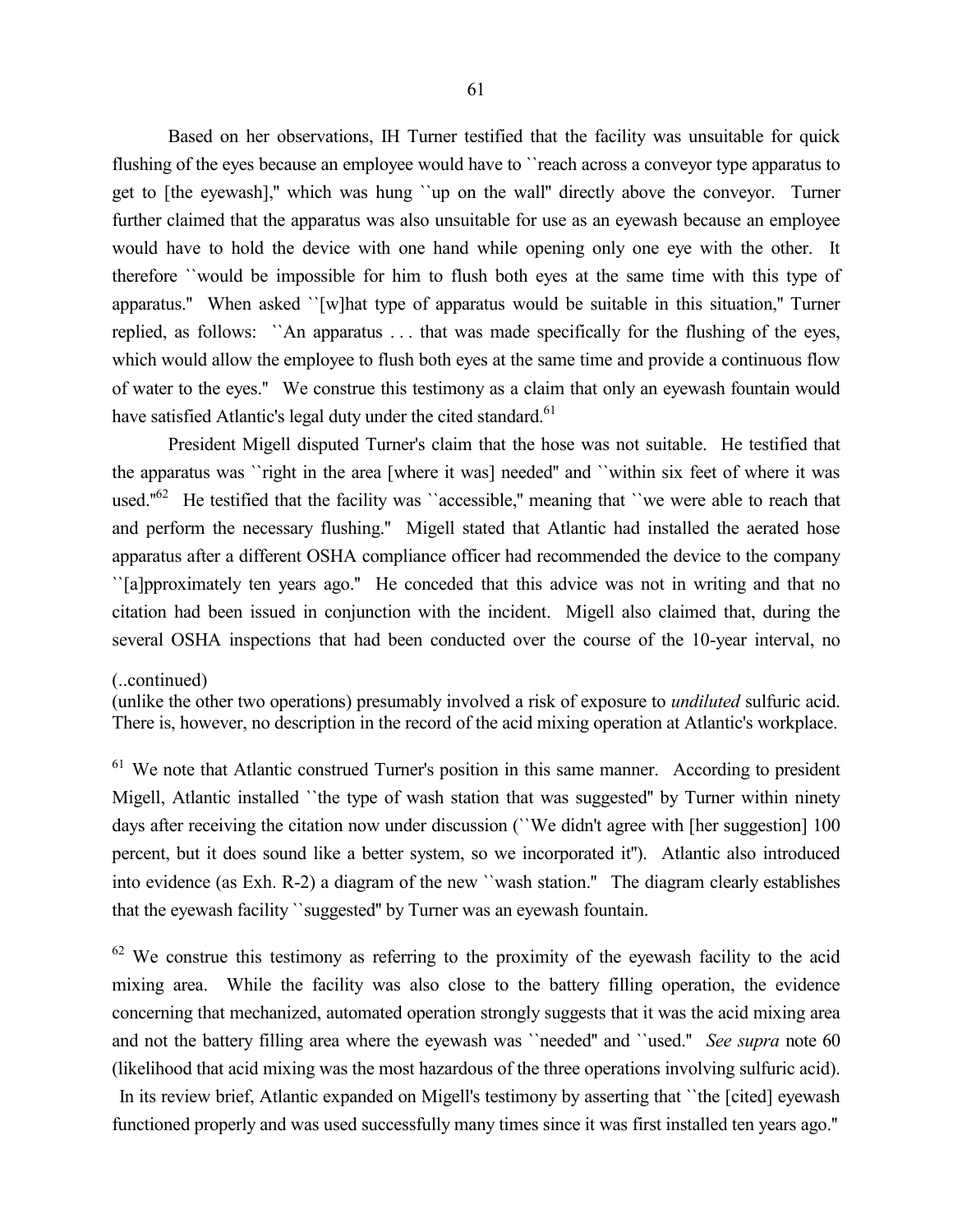comment had ever been made about the aerated hose apparatus being inadequate and no citations had been issued.

The judge affirmed the alleged violation based on the compliance officer's opinion testimony to the effect that only an eyewash fountain would have satisfied the employer's obligation under the cited standard. We conclude that the judge erred. Under Commission precedent, whether an employer has complied with its obligation to provide "suitable facilities" within the meaning of section 1910.151(c) depends on the "totality" of the relevant "circumstances," including the nature, strength, and amounts of the corrosive material or materials that its employees are exposed to; the configuration of the work area; and the distance between the area where the corrosive chemicals are used and the washing facilities. *See*, *e.g.*, *Con Agra Flour*, 16 BNA OSHC at 1142, 1993 CCH OSHD at p. 41,235; *Bridgeport Brass Co.*, 11 BNA OSHC 2255, 2256, 1984-85 CCH OSHD ¶ 27,054, p. 34,860 (No. 82-899, 1984); *Gibson Discount Center, Store No. 15*, 6 BNA OSHC 1526, 1527, 1978 CCH OSHD ¶ 22,669, p. 27,357 (No. 14657, 1978). The Secretary bears the burden of proving that the facilities provided by the employer are not ``suitable'' within the meaning of the standard, a burden that he cannot meet merely by showing that the flushing apparatus provided was not an eyewash fountain. *E.g.*, *E.I. duPont de Nemours & Co.*, 10 BNA OSHC 1320, 1324-25, 1982 CCH OSHD ¶ 25,883, pp. 32,381-82 (No. 76-2400, 1982).

Here, we conclude that the totality of the circumstances does not establish that Atlantic's flushing apparatus was unsuitable for its intended purpose. First, the record evidence does not establish that the strength and amount of the sulfuric acid used by Atlantic were such that only an eyewash fountain could adequately protect the exposed employee(s). Second, we have found that two of the operations in question do not present a hazard that even requires personal protective equipment. The employees involved in battery charging operations were not required to wear protective eyewear, and battery filling presents virtually no exposure to sulfuric acid. The acid-mixing operation is not even described in the record. In addition, Migell testified that the hose was located ``right in the area" where it was most needed. Finally, we have no basis on which we can independently evaluate the claim that the conveyor impeded employee access to the eyewash. (We note, however, that the claim was contradicted by Migell's testimony that the aerated hose had been successfully used on a number of occasions.) Turner's testimony does not indicate whether the conveyor in question was functional or merely a stationary object. Nor do we know its dimensions or the distances between the conveyor and the floor and the conveyor and the eyewash facility.

We also note that, in another case where employees were potentially exposed to sulfuric acid, the Commission held that eye-drenching facilities were ``suitable'' within the meaning of the cited standard even though access to them was obstructed by "an outdoor storage  $tank[$ ,  $]$ . . [a] delivery truck and lines, and the door into the building containing the eyewash and shower.''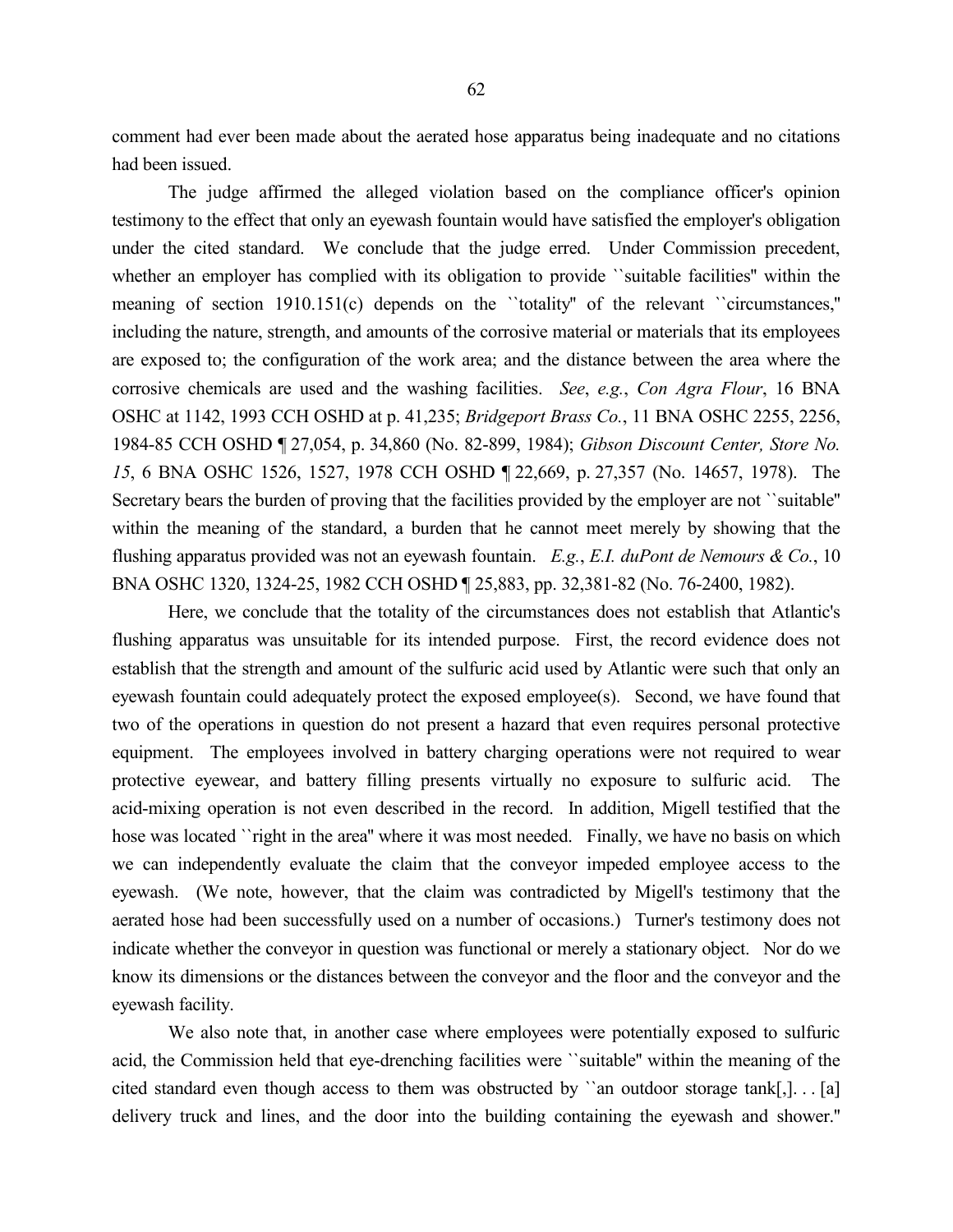*Bridgeport Brass*, 11 BNA OSHC at 2256, 1984-85 CCH OSHD at p. 34,860. The conveyor at issue here certainly created no greater obstruction to access than the obstacles described in *Bridgeport Brass*. We therefore vacate this citation item on the ground that the Secretary has failed to prove noncompliance with the cited standard.

## **XIV. CITATION NO. 2, ITEM 6**

Item 6 of citation no. 2 alleged a willful violation of 29 C.F.R. § 1910.1200(g)(8)<sup>63</sup> and proposed a penalty of \$3600. The citation alleged that Atlantic violated the cited standard in the following manner:

(a) Employees are exposed to, but not limited to: toluene, sulfuric acid, ammonium hydroxide, ammonia, and spray enamel. MSDS for these chemicals are not readily accessible, in that they are maintained by a bookkeeper that only works one day a week.

We conclude, however, that the Secretary implicitly amended this citation item in his post hearing brief so as to delete the citation's references to toluene, ammonia, and ammonium hydroxide.<sup>64</sup>

IH Turner testified that she based this citation item on her discussions with the five production employees--Augustine, Gallman, Vasiliades, Simon, and Gregory--and with company president Migell. Referring to the production employees as a group, she stated that they were

 $63$  The cited standard provides, as follows:

 $\overline{a}$ 

. . . .

## **§ 1910.1200 Hazard communication.**

. . . . (g) *Material safety data sheets.*

(8) The employer shall maintain copies of the required material safety data sheets for each hazardous chemical in the workplace, and shall ensure that they are readily accessible during each work shift to employees when they are in their work area(s).

<sup>64</sup> As the judge pointed out at the hearing below, the allegations of the instant citation item and of citation no. 1, item 9, *see infra* Part XVI, were internally inconsistent. Thus, this citation item implied that Atlantic *had ``MSDS's''* (material safety data sheets) for certain hazardous chemicals, but failed to make those MSDS's readily accessible to its employees, while citation no. 1, item 9, alleged that Atlantic *did not have MSDS's* for some of the same chemicals that are listed in this citation item. The judge asked the Secretary to address this inconsistency in his post hearing brief, and the Secretary responded by abandoning his charge under the instant citation item with respect to three of the listed chemicals (``toluene, ammonia and ammonium hydroxide. . . . do not pertain to this item''). We construe the Secretary's response as an implicit amendment of citation no. 2, item 6, as quoted *supra*.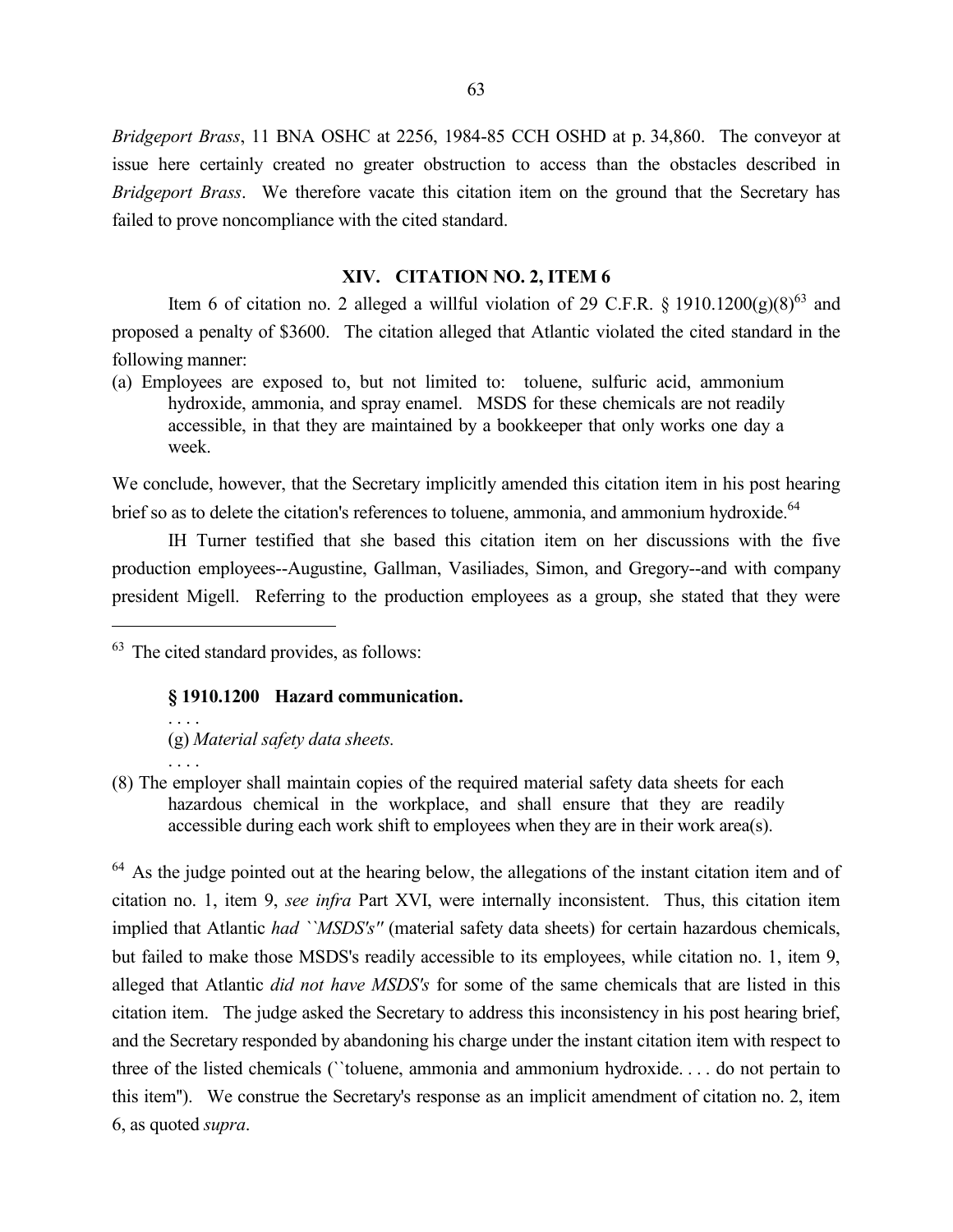unaware of what material safety data sheets are, of where the MSDS's were located at Atlantic's workplace, and of what procedures they were supposed to follow in order to obtain access to the MSDS's. Specifically, they were not aware that Atlantic expected them to go to the office and ask the bookkeeper for access.

Turner further testified, as follows:

Q: . . . Did you talk to Mr. Migell . . . about this topic?

A: Yes.... [H]e informed me that these material safety data sheets were maintained by the office secretary/bookkeeper, which was Alice Sederis at the time. And I was able to see some material safety data sheets, but they were not accessible to the employees. She only worked once a week, so she wasn't there pretty much. So . . . it was difficult to get to them.

. . . . Q: Did you ask Mr. Migell to try to retrieve these material safety data sheets for you?

A: Yes, I did and he . . . referred me to the bookkeeper, Alice Sederis.

Q: Did he know where they were?

- A: No.
- Q: How do you know that?

A: He was not able to supply them to me. He consistently referred me to her.

Turner concluded that the MSDS's were not ``readily accessible,'' as required under the cited standard, because ``[t]he bookkeeper, Alice Sederis, only worked once a week'' and, ``[w]hen she was not there, they were not able to find the material safety data sheets that were requested.'' On cross-examination, Turner added that president Migell was the source of her information about the bookkeeper's work schedule, that she had made arrangements to come back in her subsequent visit(s) on the day that the bookkeeper worked, and that she had eventually obtained access to Atlantic's MSDS's.

Migell testified in effect that, at the time of the alleged violation, Atlantic met the test of accessibility under the cited standard, noting that the standard refers to access during an employee's work shift and that ``[i]t doesn't say within 10 minutes or 15 minutes." Migell acknowledged that, at the time of the OSHA inspection, the bookkeeper worked only one day a week. However, the witness implicitly disputed the compliance officer's assertion that employees could only obtain MSDS's through the bookkeeper: ``In a small company, many people do many jobs and it's not necessarily one person delegated just for that. When you have limited people and you only have one full-time person in the office.''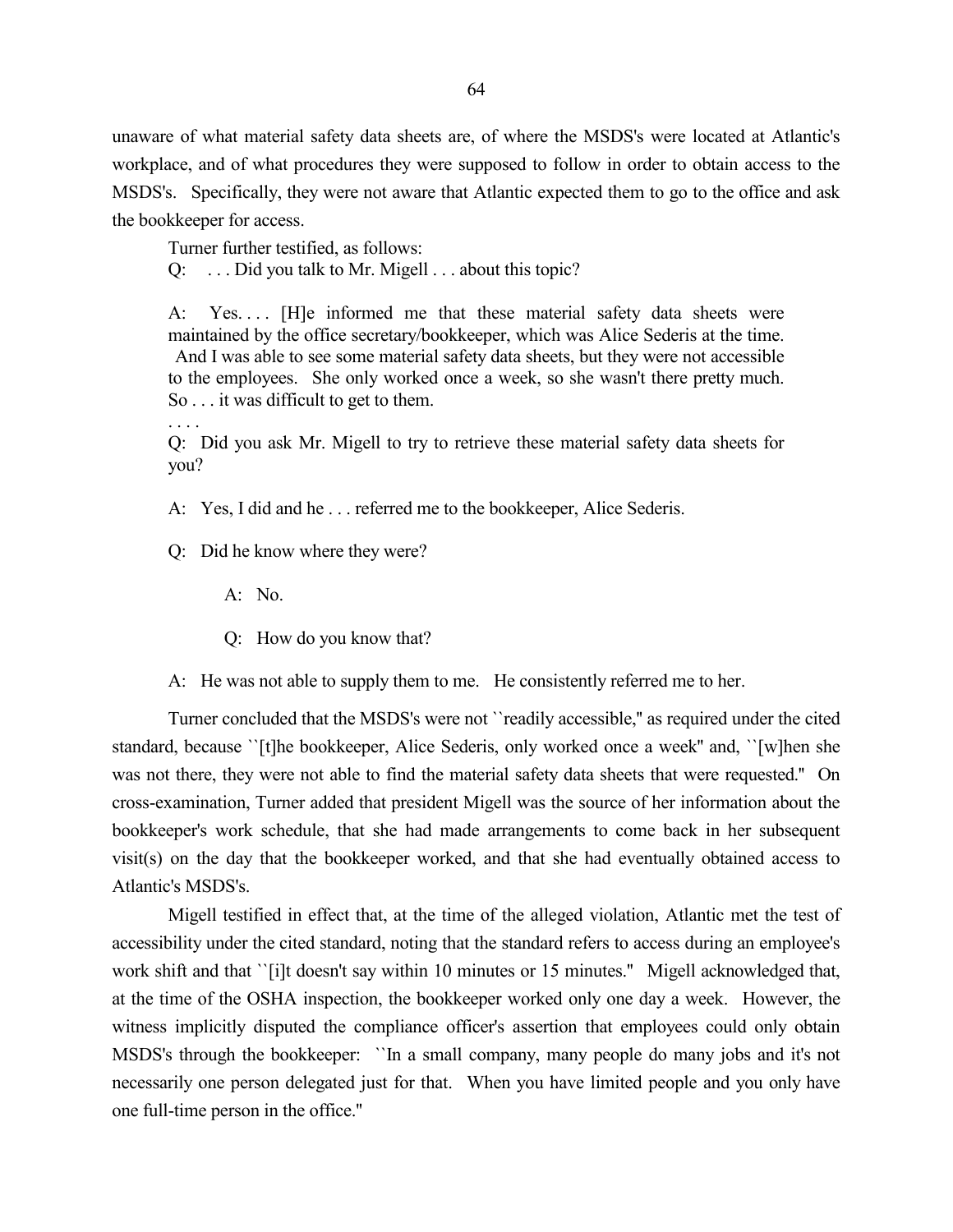IH Turner explained that the instant citation item had been classified as willful because of Atlantic's past history of violations of the hazard communication standard (``the HCS'') and the inclusion of a section on hazard communication in the 1987 Compliance Program. Turner also asserted that the instant violation created a danger that ``[e]m-ployees[,] not being aware of the contents or hazards of the materials that they're working with[,] may not take the appropriate protective measures to prevent exposure or know what to do when exposure occurs.'' As Turner testified, Atlantic had been cited previously, on October 30, 1986, for three other than serious violations of the HCS (Exh. C-3, citation no. 1). Item 1b of that citation alleged a violation of 29 C.F.R. § 1910.1200(e)(1) based on Atlantic's failure to develop and implement a formal, written hazard communication program for its Watertown, Massachusetts workplace. As indicated, Atlantic settled its contest of the October 30, 1986 citation in the 1987 Settlement Agreement (see Background, Section A). We therefore assume that paragraph 10 of the 1987 Compliance Program (an attachment to the settlement agreement) was designed to abate the contested violation of section 1910.1200(e)(1) by setting forth what is in essence a written hazard communication program.

The provisions of paragraph 10 that related specifically to MSDS's were the following:

- (C) MSD Sheets from suppliers will be kept on file by the office manager[<sup>65</sup>]. Copies of MSD sheets will be kept in an accessible place for employee inspection. Copies will be provided on request. Employees will sign saying they received a copy. . . . .
- (E) We rely on information supplied to us by the manufacturers via MSD sheets to determine the hazards of materials used in our company. This list will be amended as necessary.
- (F) New employees will review copies of MSD sheets and receive instructions for handling hazardous materials. Regular employees will receive refresher instruction once annually.

Based on this record, Chairman Weisberg and Commissioner Foulke conclude that the Secretary has sustained his burden of proving noncompliance with the cited standard. In her testimony set forth in detail above, IH Turner stated that as a result of her discussions with president Migell and other information she had gathered at Atlantic's workplace, she had determined that (a) Migell did not know where the MSDS's were located, (b) Migell was ``not able'' to supply the MSDS's to her, and (c) when the bookkeeper was not in the office, Atlantic was ``not able to find the material safety data sheets that were requested.'' At the hearing, Atlantic introduced no

 $\overline{a}$ 

<sup>&</sup>lt;sup>65</sup> The record does not reveal whether Atlantic still had an "office manager" at the time of the 1989-90 inspection. It is clear from the record, however, that the responsibilities created under the 1987 Compliance Program with regard to MSDS's had subsequently been assigned to Alice Sederis. As indicated, Turner identified Sederis as the "office secretary/bookkeeper," and Atlantic appears to accept that description of her position.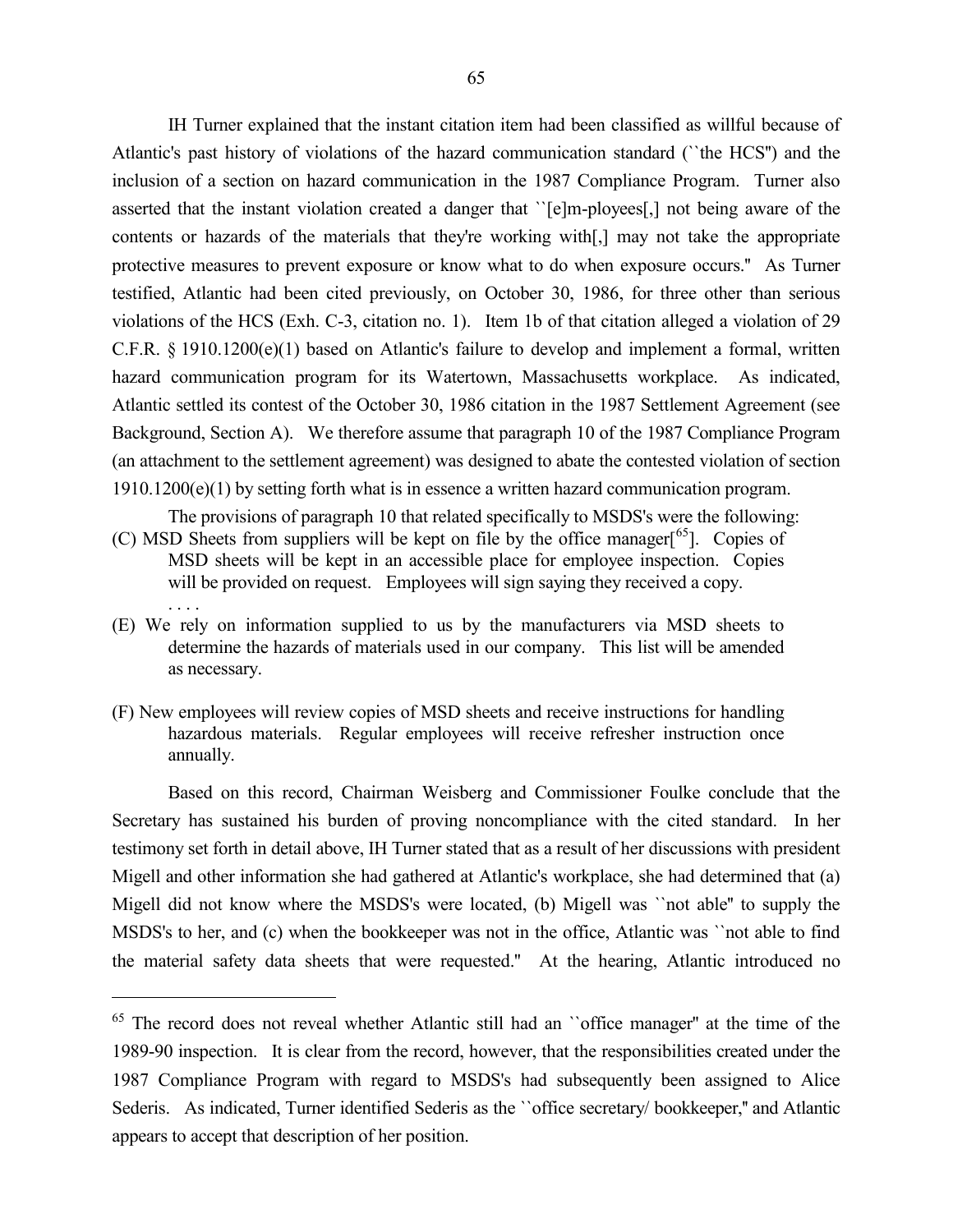evidence that even casts doubt on the validity of any of these conclusions. Nor did it introduce any evidence as proof of the allegations that it has since made in its written submissions. Accordingly, Turner's uncontradicted investigative findings fully support the allegations of the instant citation item.

Chairman Weisberg and Commissioner Foulke join in classifying Atlantic's violation of section  $1910.1200(g)(8)$  as other than serious rather than willful. Chairman Weisberg finds that in accord with the 1987 Settlement Agreement, MSDS's are being kept on file in a central location by Atlantic's office manager and copies apparently will be provided to employees on request. He notes that there is no evidence that any employee had ever experienced any difficulty in obtaining access to an MSDS as a result of the bookkeeper's schedule. Further, the record suggests that this violation may have been primarily the result of inadequate communication about the procedures for obtaining access to MSDS's rather than intentional disregard or plain indifference on Atlantic's part.

Commissioner Foulke concludes that the instant violation was not willful because Atlantic had made a good faith effort to comply with the requirements of the cited standard. *See supra* Part I.D (relevant case law). Given its past history under the HCS, Atlantic apparently believed (with considerable justification) that it would meet its obligation under the cited standard if it implemented the terms of paragraph 10 of the 1987 Compliance Program, as quoted *supra*. On this record, Commissioner Foulke would find that, at the time of the 1989-90 inspection, Atlantic had fully met its obligations under paragraph 10(C) of the compliance program. Thus, Atlantic kept its MSDS's in a single centralized location, where they were tended by a single employee. It also posted a notice to its employees that the MSDS's were available for their inspection (Exh. C-13). While these good faith efforts to make MSDS's accessible to employees may not have been sufficient to satisfy Atlantic's obligations under the cited standard, Commissioner Foulke concludes that they were certainly sufficient to negate the Secretary's allegation of willfulness.

Finally, Chairman Weisberg and Commissioner Foulke join in assessing a \$300 penalty for Atlantic's other than serious violation of section  $1910.1200(g)(8)$ . As the compliance officer testified, the gravity of this violation is relatively high since the inability to easily obtain access to an MSDS could deprive an employee of needed information that could prevent exposure to a hazardous chemical or guide the employee's response in the event exposure occurs. In addition, Atlantic had a past history of violations under the HCS, although not the particular provision at issue here. On the other hand, Atlantic's small size and its good faith in attempting to make the MSDS's accessible to employees weigh in its favor. Balancing all of these factors, the Chairman and Commissioner Foulke conclude that a penalty of \$300 would be ``appropriate'' within the meaning of 29 U.S.C. § 666(j).

#### **XV. CITATION NO. 2, ITEM 7**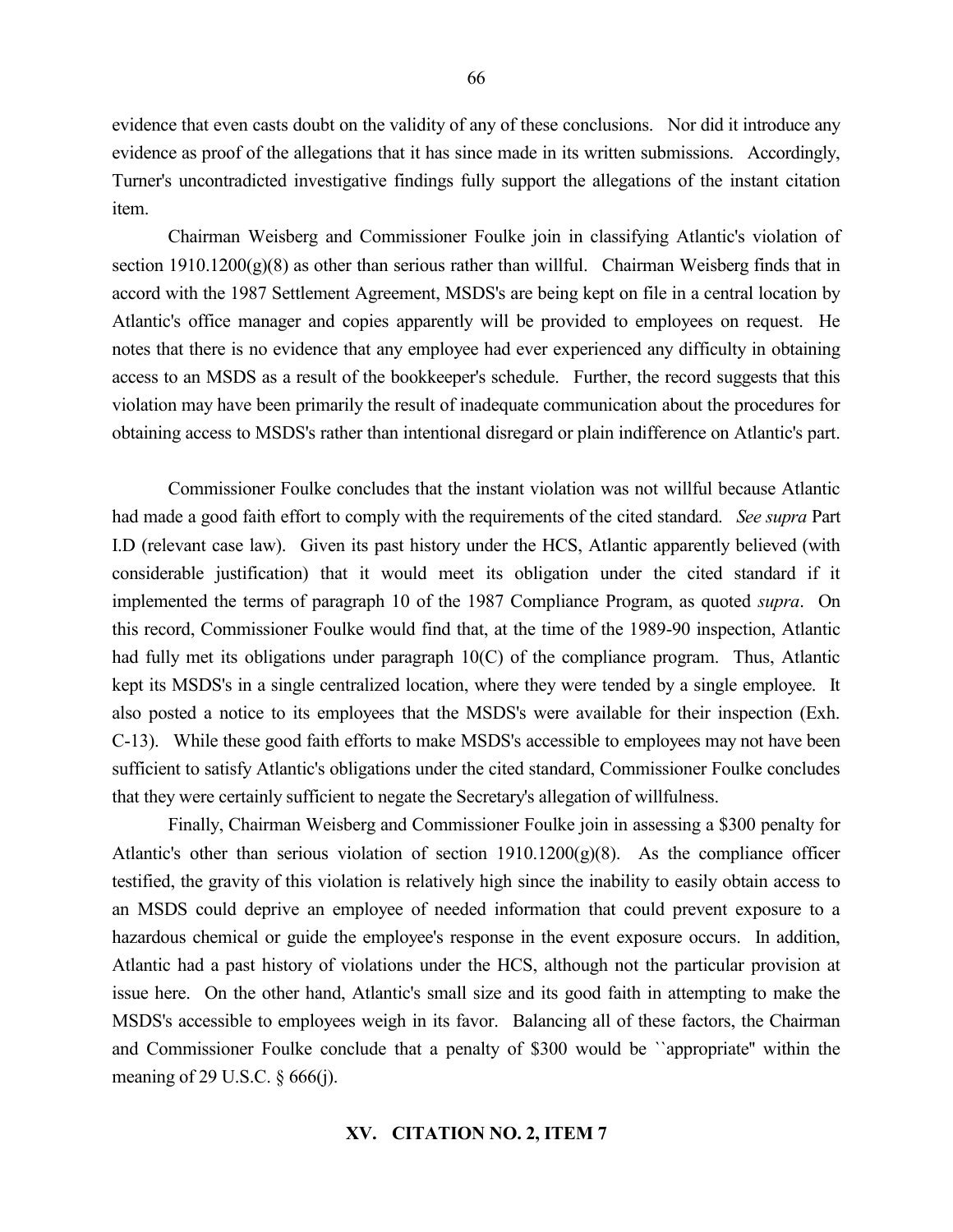# **A. Background**

Item 7 of citation no. 2 alleged a willful violation of 29 C.F.R.  $\frac{8}{1910.1200(h)^{66}}$  and proposed a penalty of \$3600. The citation alleged that Atlantic violated the cited standard in the following manner:

Employees were not provided information and training as specified in 29 CFR 1910.1200(h)(1) and (2) on hazardous chemicals in their work area at the time of their initial assignment and whenever a new hazard is introduced into their work area:

(a) In the establishment where materials such as:

Paints, sulfuric acids, toluene, ammonium hydroxide, paint and varnish remover, and spray enamels

are used, employees shall be informed of:

1. The requirements of this section;

2. Any operations where hazardous chemicals are present;

AND

3. The location and availability of the written Hazard Communication Program, list(s) of hazardous chemicals and Material Safety Data Sheets.

Employee training shall include at least:

<sup>66</sup> The cited standard provides, as follows:

 $\overline{a}$ 

. . . .

## **§ 1910.1200 Hazard communication.**

(h) *Employee information and training.* Employers shall provide employees with information and training on hazardous chemicals in their work area at the time of their initial assignment, and whenever a new hazard is introduced into their work area.

(1) *Information.* Employees shall be informed of: [Those matters that are listed in citation no. 2, item 7, as quoted *infra*]

(2) *Training.* Employee training shall include at least: [Those matters that are listed in citation no. 2, item 7, as quoted *infra*].

There are some minor differences between the language of the cited standard and the language of the citation item. However, the only significant difference is the identification of six hazardous chemicals found at Atlantic's workplace in the citation item, as quoted *infra*. Otherwise, the citation item basically tracks the language of the cited standard.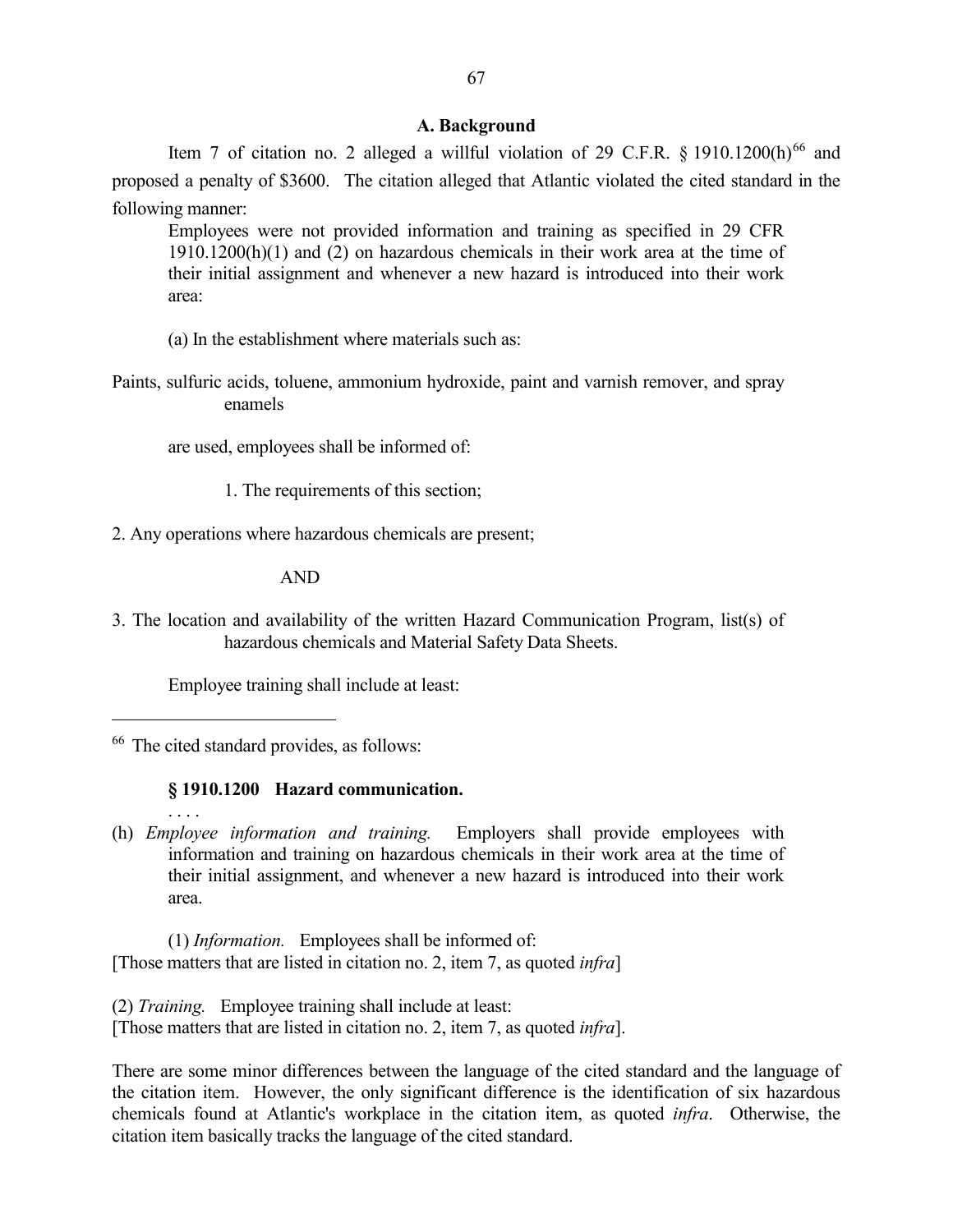- 1. Methods and observations that may be used to detect the presence or release of a hazardous chemical in work area.
- 2. The physical and health hazards of the chemicals in the work area.
- 3. The measures employees can take to protect themselves such as specific procedures, appropriate work practices, emergency procedures and personal protective equipment to be used.
- 4. The details of the employer's Hazard Communication Program, including an explanation of labeling systems[,] Material Safety Data Sheets[,] and how employees can obtain and use the appropriate hazard information.

We construe this as an allegation that Atlantic failed to comply with all of the information and training requirements set forth in section 1910.1200(h) as they relate to the six specific hazardous chemicals that are listed in the citation item and that Atlantic also failed to comply with each of the generalized requirements of the cited standard, such as informing employees of the requirements of the HCS and the location and availability of MSDS's. We note, however, that throughout her entire testimony concerning this citation item, IH Turner did not refer to the six hazardous chemicals that are identified in the citation's description of the alleged violation. We therefore can only speculate as to which particular products are at issue here.

The compliance officer testified that this citation item was based on her determination ``that the employees had not been trained on hazard communication.'' She further stated that she had reached this conclusion by talking to ``all of the employees,'' meaning the five production employees. *See supra* Part XIV (Turner's identification of Augustine, Gallman, Vasiliades, Simon, and Gregory as the employees she had talked to about MSDS's). When asked what the employees had "indicate[d]" to her, she responded as follows: "They indicated that they had not been trained on hazard communication.'' She did not elaborate. Nor did the Secretary introduce into evidence the ``signed employee statements'' that assertedly ``documented'' Turner's findings, even though the witness claimed that she had obtained such statements from Gallman and Augustine.

Turner did acknowledge that Atlantic had made its written hazard communication program available to her during the inspection. The following exchange then occurred:

Q: [D]id any employees indicate that they had been made familiar with this written program?

A: No, they did not.  $67$ 

 $\overline{a}$ 

 $67$  We consider this testimony too ambiguous to sustain the Secretary's implied contention that Atlantic had failed to inform its employees of the existence of its written hazard communication program.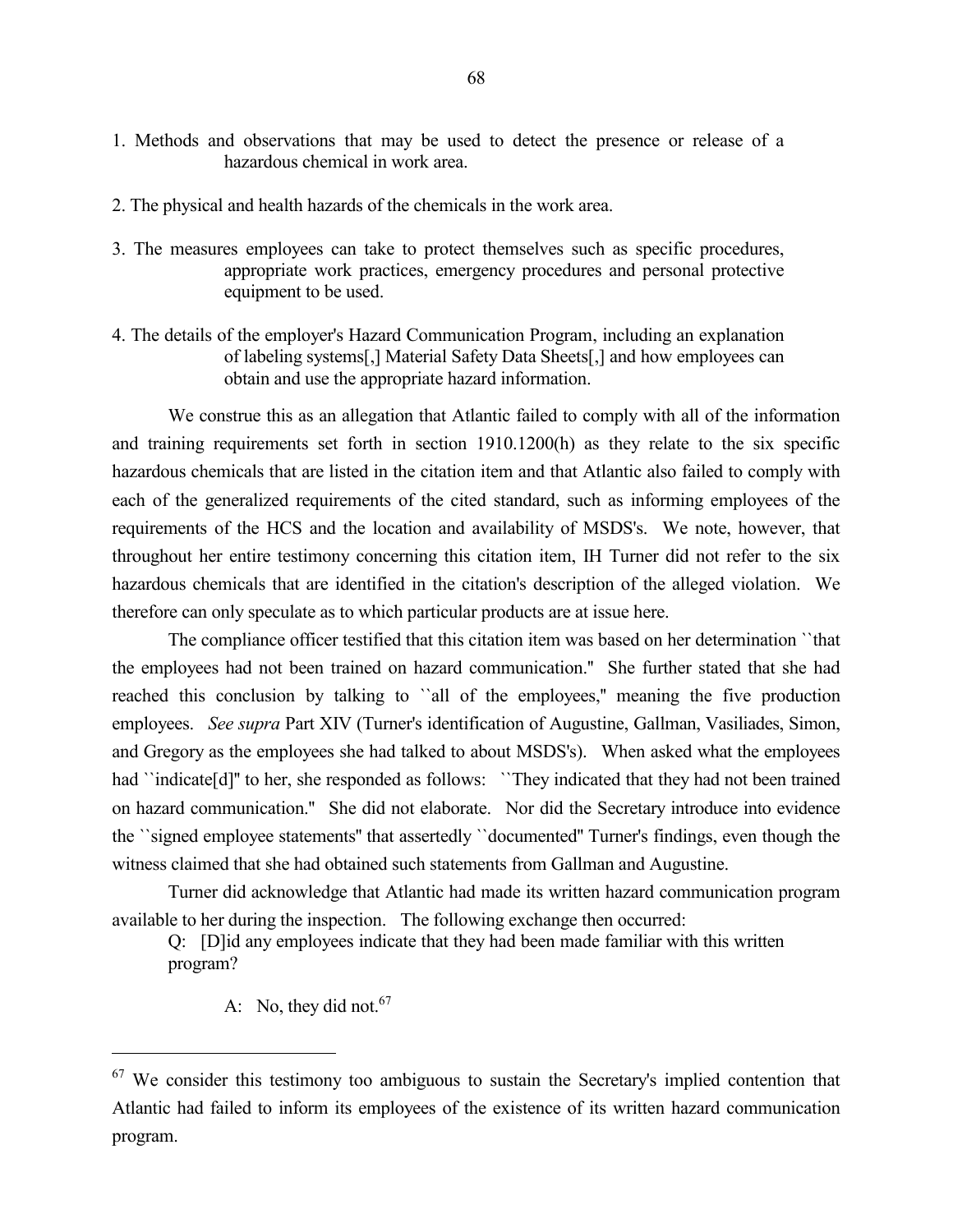Also, as indicated previously, *see supra* Part XIV, Turner claimed that, in questioning the employees, she had learned that they did not know (a) what MSDS's were, (b) where they were located at Atlantic's workplace, or (c) that they could obtain access to the MSDS's through the bookkeeper.

The witness was also asked whether she had made any ``observations of the employee work habits that indicated such a lack of training." Her initial response was '[n]ot that I can recall." After prompting from the Secretary's counsel, however, she did recall observing employee Augustine engaged in a spray painting operation under conditions where the MSDS ``would have given him the information on the appropriate personal protective equipment to wear.'' On this record, we are unable to determine what incident Turner was referring to and whether, at the time, Augustine was working (a) without respiratory protection or (b) while wearing the wrong kind of respirator.<sup>68</sup>

Turner further testified that the instant violation was classified as willful because ``it was addressed in the 10/86 citations" and ``[i]t's also addressed in the settlement agreement." Atlantic was cited on October 30, 1986, for three other than serious violations of the HCS. *See supra* Part XIV. Item 1c of that citation alleged a violation of the employee training requirement at 29 C.F.R. § 1910.1200(h)(2)(iv) in that ``employees were not aware of the [employer's] hazard communication program, [its] labeling system, and how to obtain hazard information on chemicals at Atlantic Battery.'' We have already inferred from the record that part 10 of the 1987 Compliance Program was developed as a means of abating these previously-cited HCS violations. The provisions of part 10 relating to MSDS's have been set forth previously, *supra* Part XIV. The provisions that specifically related to employee information and training were the following: (A) This program is available for employee review in the office.

(G) Employees will be informed of the requirements of 29 CFR 1910.1200 [*i.e.*, the HCS].

. . . .

 $\overline{a}$ 

(H) Employees will be informed of any operations in their work area where hazardous chemicals are present.

<sup>&</sup>lt;sup>68</sup> Based on Turner's own testimony, we find that the only painting operation she observed during the course of her 1989-90 inspection was the special maintenance project on December 5, 1989, involving the spray painting of metal shelves. *See supra* Part II and note 38. The record does not reveal whether employee Augustine was wearing respiratory protection at that time. Although citation no. 4, item 2, included an allegation that Augustine was wearing the wrong kind of respirator while spray painting, the description of that alleged violation specifies that Turner made her determination of noncompliance ``[o]n 11/7/89 and 2/15/90.'' *See supra* Part VIII. Turner did not observe any spray painting operations on either of those dates.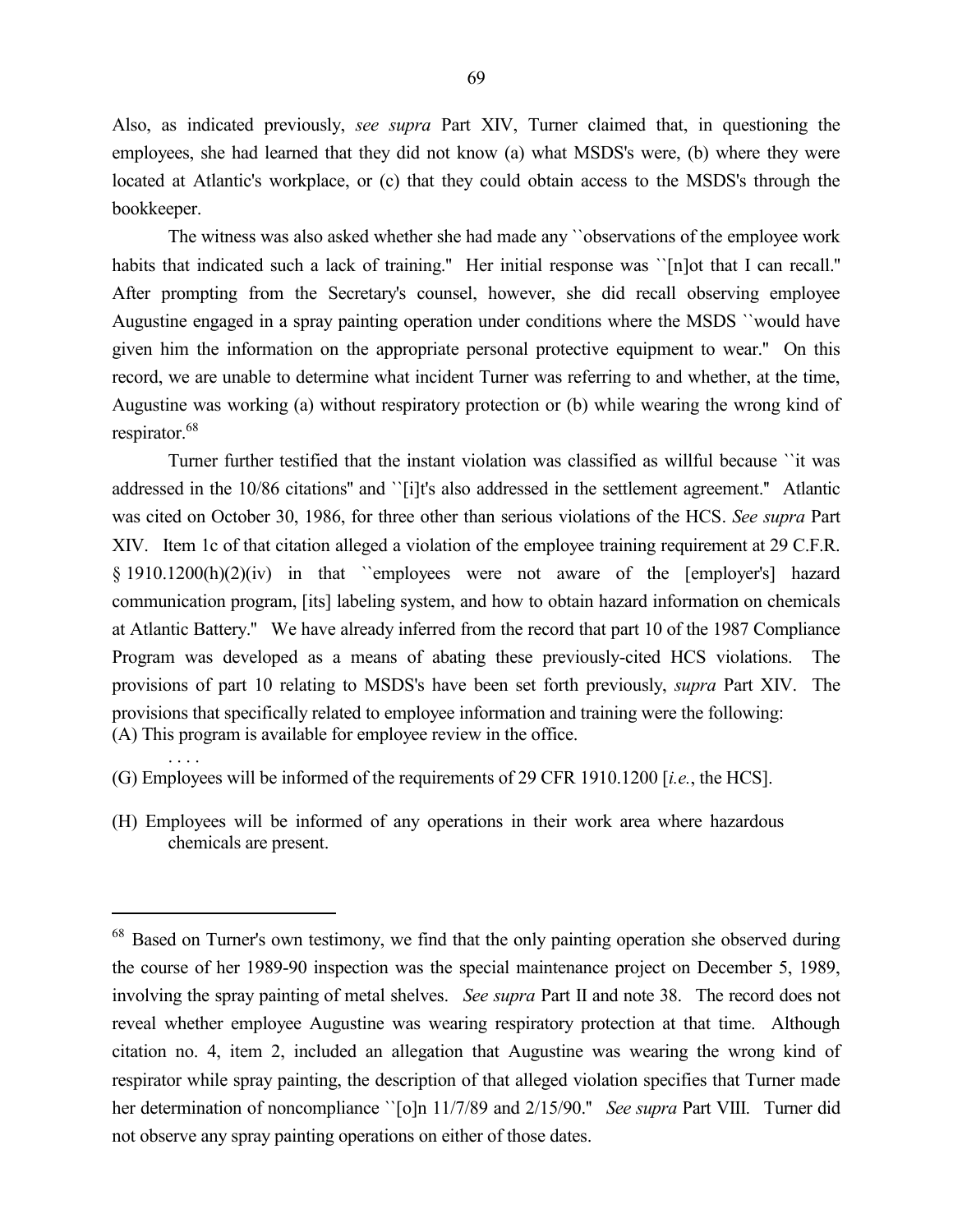- (I) Employees will be trained on methods and observations to detect the presence or release of hazardous chemicals.
- (J) Employees will be trained on the protective measures regarding exposure to hazardous chemicals. As part of this training, employees will be instructed in the Respirator Program and the Housekeeping Program, which are both parts of this Compliance Program.
- (L) Employees will be trained and informed as itemized above regarding any hazardous chemicals they may encounter in the performance of new or non-routine tasks.

In his testimony, president Migell defended primarily on the ground that Atlantic had met its obligation under the cited standard by providing the required information and training. For example, he asserted that the allegation of the instant citation item ``just isn't so.'' However, he also contended (primarily in the context of other citation items) that hazard communication was neither needed nor required for most of the hazardous chemicals that are at issue under the instant citation item. Keying in on the standard's specification that training about hazardous chemicals be provided ``whenever a new hazard is introduced into [an employee's] work area,'' *see supra* note 66, Migell testified that some of the chemicals listed in the instant citation item, *e.g.*, the spray enamels, were not "new hazard[s]," while others, *e.g.*, the paint and varnish remover, were not hazards "introduced into [the production employees'] work area."

Concerning the chemicals that were not ``new hazard[s],'' president Migell claimed that Atlantic's employees had ``used'' and ``worked with'' these chemicals ``for a number of years,'' that the employees ``were familiar with them,'' and that the employees ``are constantly [warned] about the hazards of them.'' He specified that he personally was the one ``doing the warning'' and that he did this ``daily in various aspects, because in a small company, you warn when someone is going to use [the hazardous chemical].'' Later, he added that ``it's a constant education process. And we're talking just about a few employees and it is done.'' As examples of training and instructions that he provided on a ``constant'' or repeated basis, he listed warnings about the health hazards of lead, instructions to employee Gregory to wear his respirator, instructions to ``all employees about protective equipment and cleaning and putting things back and so on,'' and training given to employee Augustine, who "is mostly involved in shipping," about labeling.

# **B. Applicability of the Cited Standard**

An employer is only required to communicate information about the hazard to those employees who ``may be exposed" to the chemical. *Durez Div. of Occidental Chemical Corp. v. OSHA*, 906 F.2d 1, 2, 3-4 (D.C. Cir. 1990) (quoting 29 C.F.R. § 1910.1200(b)(2)). The Secretary makes this point clearly in the standard's preamble:

The standard ... limits hazard communication duties to those chemicals to which employees are exposed under normal conditions of use or in foreseeable emergencies. Furthermore, employers must train their employees regarding the risks involved in the particular exposure situation in their work areas.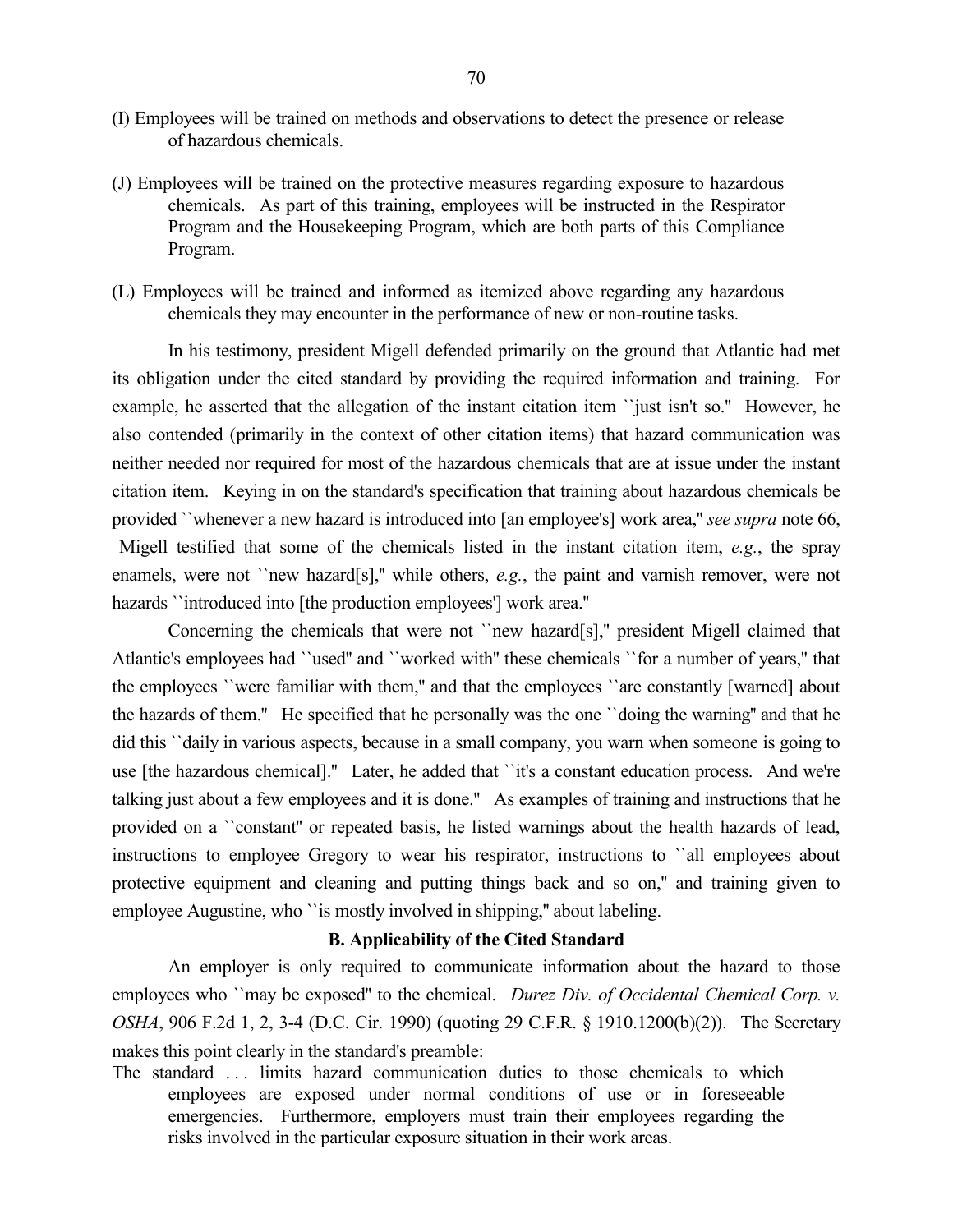48 Fed. Reg. 53,280, 53,295 (1983). *See also id.* at 53,299, 53,310-11; *General Carbon Co. v. OSHRC*, 860 F.2d 479, 481 & n.3 (D.C. Cir. 1988) ("it is expected that downstream employers, in training their own workers, will more fully explain *the hazards to which they may be subjected*'') (emphasis added).<sup>69</sup>

Applying these guidelines to the record in this case, we conclude that the Secretary has failed to prove that any of the five production employees at Atlantic's workplace was actually or potentially ``exposed,'' within the meaning of the HCS, to the ``paints,'' ``ammonium hydroxide,'' and ``paint and varnish remover'' listed in the citation. He therefore failed to prove that any information or training concerning those chemicals was required under the terms of the cited standard.<sup>70</sup> The record reveals the following concerning the six products at issue under this citation item.

 $\overline{a}$ 

We are therefore unable to base a finding that the cited standard is applicable to ammonium hydroxide and to paint and varnish remover on Migell's admission that he had personally used and therefore been exposed to those two products. Because Migell was not one of the employees whose instructions and training are at issue in this case, we conclude that his admissions are not sufficient to meet the Secretary's burden of proof on the applicability of the cited standard.

<sup>69</sup> Based on the *General Carbon* case, we reject Atlantic's contentions that the HCS does not apply (a) to some of the chemicals at issue (*e.g.*, ammonium hydroxide/ammonia) because they are used in a diluted form that is not hazardous to employees and (b) to other chemicals at issue (*e.g.*, Kutzit paint and varnish remover, Servistar spray enamel, Sunnyside paint thinner, toluene, and ammonium hydroxide) because they are used in such small amounts that they are not hazardous to employees. Under *General Carbon*, the fact that the chemical may be present in such small amounts or low concentrations as to effectively eliminate any risk (hazard) to the exposed employee does not negate the employer's obligation to inform that employee of that fact, *i.e.*, that the chemical poses no risk to the employee and that no protective measures on his or her part are called for. *See* 860 F.2d at 484.

 $70$  The legal issue, of course, is whether the Secretary has met his burden of proving the applicability of the cited standard *to the cited conditions*. Here, as IH Turner's testimony clearly reveals, the Secretary has limited the charge under item 7 of citation no. 2 to an allegation that Atlantic failed to provide adequate instruction and training *to its five production employees*. In particular, there is no indication that the Secretary is even alleging that Atlantic failed to adequately instruct and train president Migell concerning the hazards of the six chemicals that are at issue here.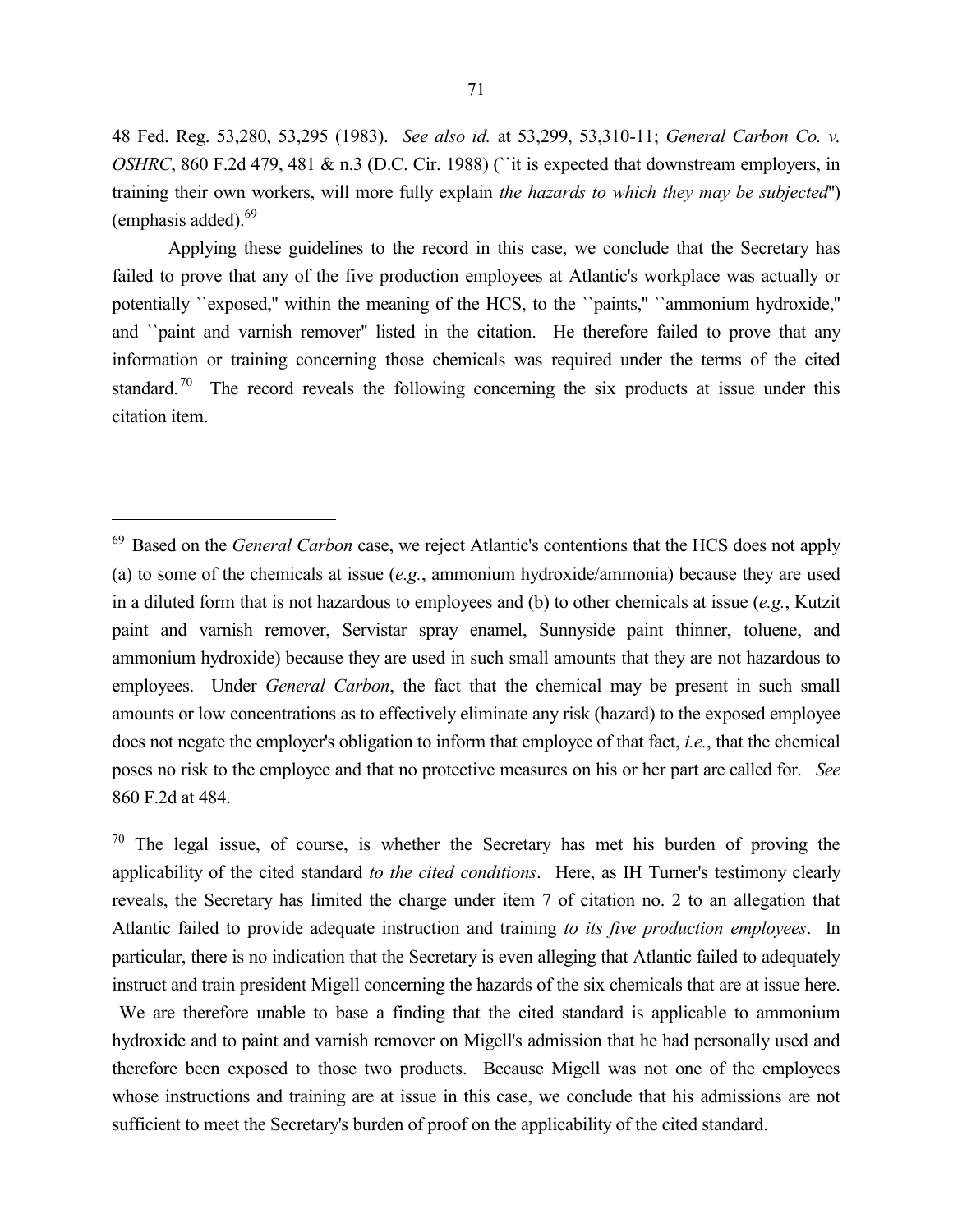<u>Paints</u>. IH Turner did not identify which "paints" are at issue here.<sup>71</sup> We therefore assume that the item's reference is to the paints that are shown in photographic exhibits C-31 through C-33. 72 *See supra* Part XII.A. We have previously resolved the parties' dispute over the ownership of these paints by finding that they were in fact ``house paints'' used by the independent painting contractor in renovating Atlantic's facility. *See supra* note 56. It is undisputed that these paints were in storage at the time Turner observed and photographed them and that she did not see anyone using the paints during her inspection. Turner testified that the paints were contained in ``numerous'' 1-gallon cans.

As the preamble to the expanded standard makes clear, the fact that another employer brought this hazardous chemical into the workplace for its own use did not necessarily absolve Atlantic of a duty to instruct and train its employees. *See* 52 Fed. Reg. 31,852, 31,865 (1987). However, Atlantic had such a duty only if the storage of the paints and/or the painting contractor's use of the paints resulted in the actual or potential ``exposure'' of Atlantic's employees, as that term is defined in the HCS. *Id.* The Secretary has made no such showing in this case. Rather, the record is silent as to which, if any, of Atlantic's employees may have been exposed to the hazards associated with these paints. We therefore conclude that the Secretary has failed to establish the applicability of section 1910.1200(h) to the ``paints.''

Sulfuric acid. The evidence concerning the presence of sulfuric acid in the workplace and the potential for employee exposure to sulfuric acid has been set forth, *supra* Parts VII.A and XIII. That evidence establishes that there were three distinct operations in which employees worked directly with either concentrated sulfuric acid (*i.e.*, the acid mixing operation) or a diluted sulfuric acid solution consisting of acid mixed with water (*i.e.*, the battery filling and battery charging operations). The record also establishes that at least one Atlantic employee (John Gallman) was ``exposed'' to this chemical within the meaning of the HCS. Gallman apparently performed all three of the operations listed above, thereby working with sulfuric acid on a daily basis. In any event, Atlantic does not dispute the applicability of the HCS to sulfuric acid. Migell testified without contradiction that Atlantic had an MSDS for sulfuric acid, and Atlantic listed sulfuric acid as a hazardous chemical in both the 1987 Compliance Program and the posted notice to employees

 $\overline{a}$ 

 $71$  Indeed, as we noted previously, the witness did not describe or otherwise identify any of the hazardous chemicals that are at issue with respect to the instant citation item. All of the chemicals listed under this item are referred to in the record, but only in the context of other citation items.

 $72$  The only other ``paints" that are referred to in this record would presumably be covered, if they are covered at all, under the separately-listed category of ``spray enamels.'' *See* discussion of spray enamels *infra*.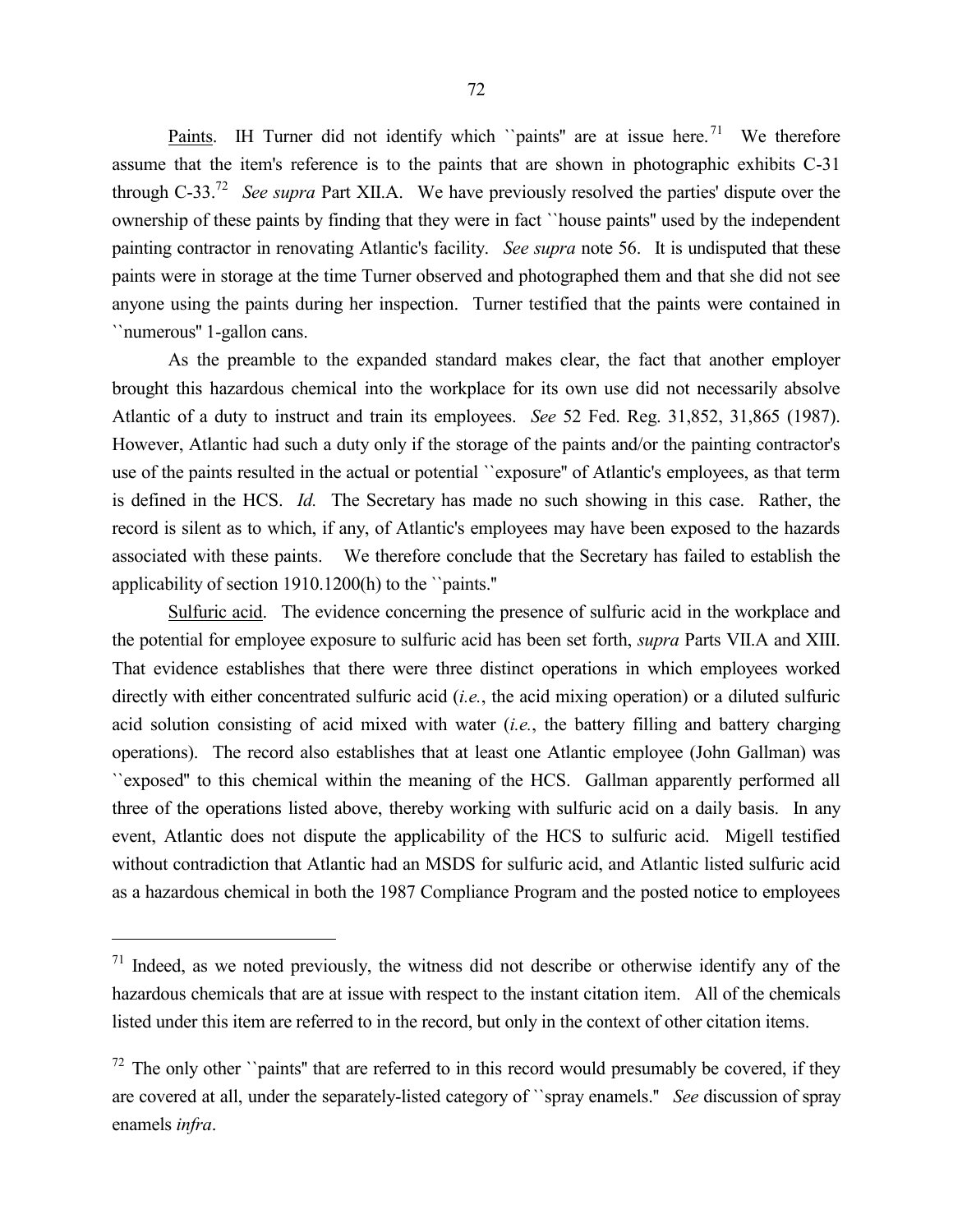concerning hazard communication (Exh. C-13). Migell also indicated that Atlantic's batteries were labeled under the HCS to warn downstream employees of the batteries' sulfuric acid hazard.

Toluene. The dispute between the parties over the presence of toluene at Atlantic's workplace has been described, *supra* Part XII.A. However, with specific reference to the citation item now under discussion, *both* parties stipulated, as follows:

The following chemicals were used in some fashion by Atlantic Battery employees at the time of the 1989-90 OSHA inspection: sulphuric acid, *toluene*, ammonium hydroxide, and spray enamel paints.

(Emphasis added). In addition, Turner testified that she had observed a 55-gallon drum of toluene stored in the outdoors patio/storage area of the plant and determined that it was not empty by unsuccessfully attempting to move it. She apparently did not see anyone using toluene at the workplace and provided no information as to its use by Atlantic.

Considering the record as a whole, and emphasizing in particular the stipulation, we reject Atlantic's claims concerning this product and find that the toluene drum observed by Turner was not empty at the time and that the company had not ceased using toluene prior to the 1989-90 inspection. The evidence that Atlantic also used Sunnyside paint thinner, a less hazardous brand, at the time of the inspection does not affect our finding. Accordingly, we conclude that the Secretary has made a prima facie showing that the cited standard was applicable to toluene.

Ammonium hydroxide. The dispute over the presence of ammonium hydroxide at the workplace, which essentially parallels the dispute over toluene, has also been described, *supra* Part XII.A. Again, however, the parties have stipulated that ammonium hydroxide was ``used in some fashion by Atlantic Battery employees at the time of the 1989-90 inspection.'' As with toluene, Turner testified that she had observed a 55-gallon drum of ammonium hydroxide stored in the patio/storage area, that she had determined its contents by looking at the label, and that she had determined that it was not empty by unsuccessfully attempting to move it. She conceded that she had not seen anyone using ammonium hydroxide at the workplace, but she described an incident in which employee Augustine had used a small container ("about a gallon") of ammonia to neutralize an acid spill. This testimony provides the only clue in the record as to the manner in which Atlantic may have used ammonium hydroxide at its workplace.

In his testimony, Migell squarely contradicted parts of Turner's testimony. He testified that, at the time in question, Atlantic had only two *empty* drums of ammonium hydroxide at its workplace, as well as ``dilute household ammonia,'' which was available for use. Migell also testified that he was ``[t]he only one who handles'' the ``concentrated ammonia'' that Atlantic used to buy and that he was ``very familiar with that particular item.'' We construe this testimony as a claim that Migell was the only one at Atlantic's workplace who worked with *ammonium hydroxide* and that he was ``very familiar with'' that product. (In context, it is clear that this witness used the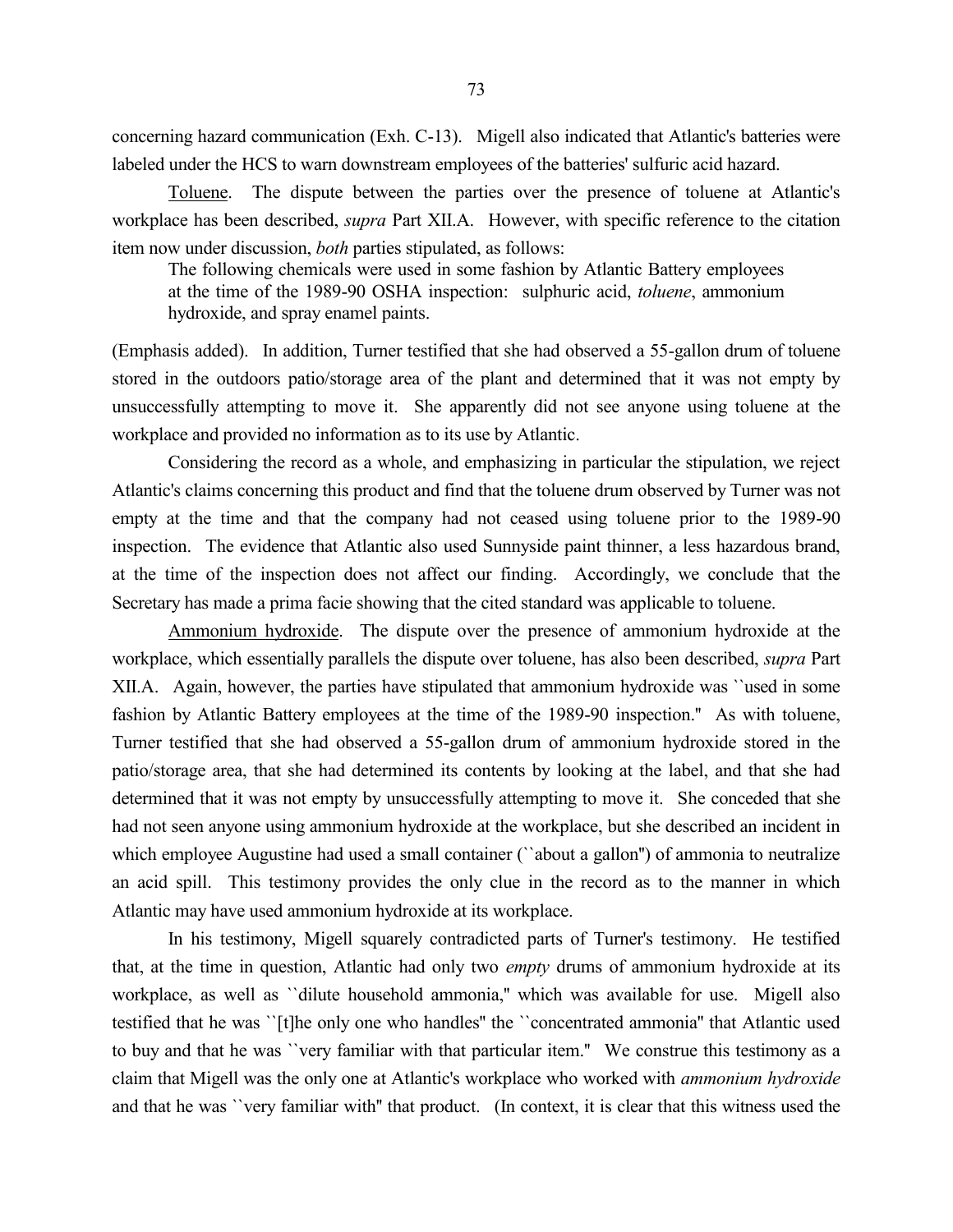terms ``concentrated ammonia'' and ``ammonium hydroxide'' interchangeably and that he used both terms to refer to the same product).

The parties' pre-hearing stipulation again contradicts Atlantic's arguments before us. Accordingly, based on the record as a whole, we find that the ammonium hydroxide drum was not empty when Turner observed it and that the company had not ceased using ammonium hydroxide prior to the 1989-90 inspection.<sup>73</sup> However, we do not find any clear evidence in this record that any of Atlantic's five production employees used the ammonium hydroxide. On the contrary, Migell's testimony that he was the ``only one'' at the workplace who used the product was not rebutted. Nor is there any evidence that either the storage of the chemical in the outdoor/patio area or Migell's use of the product for unspecified purposes at unspecified times resulted in the actual or potential ``exposure'' of any production employee to that chemical. We therefore conclude that the Secretary has failed to establish the applicability of section 1910.1200(h) to ammonium hydroxide.

Paint and varnish remover. The only paint and varnish remover that is identified on this record is the ``Kutzit Paint and Varnish Remover'' that is referred to in citation no. 1, item 9. *See infra* Part XVI. The record contains very little evidence concerning this product, and the parties did *not* include it in the stipulation they entered into concerning the instant citation item. *See* toluene discussion *supra*. IH Turner gave no indication in her testimony that she had observed any employee using paint and varnish remover or that she had attempted to determine when, how, and by whom the chemical was used. Indeed, throughout the entire proceeding, the only testimony given by this witness concerning the paint and varnish remover was a statement that she had observed this product somewhere in the workplace.

In conjunction with the instant citation item, president Migell testified that the paint and varnish remover was not a ``new hazard . . . introduced into'' the employees' ``work area,'' within the meaning of the cited standard, because it was ``not used.'' He later testified, in response to item 9 of citation no. 1, that the Kutzit paint and varnish remover was present in the workplace because he was using it personally in connection with refinishing a piano. He claimed that the remover was ``not used in the workplace.'' The Secretary introduced no evidence to rebut this testimony.

The fact that the remover was used only by Migell for personal reasons does not in itself establish that the cited standard was inapplicable. Since the standard contains a *limited* exemption for *some* hazardous chemicals that are brought into the workplace for personal use, *see*

<sup>&</sup>lt;sup>73</sup> On the other hand, we conclude that Migell's testimony about the phasing out of ammonium hydroxide and the substitution of plain household ammonia in its place is credible. In particular, Turner's discovery of Augustine using household ammonia to clean up an acid spill tends to corroborate Migell's assertion. Although the record is far from clear on the matter, it suggests that Atlantic's use of ammonium hydroxide at the time of the alleged violation was infrequent.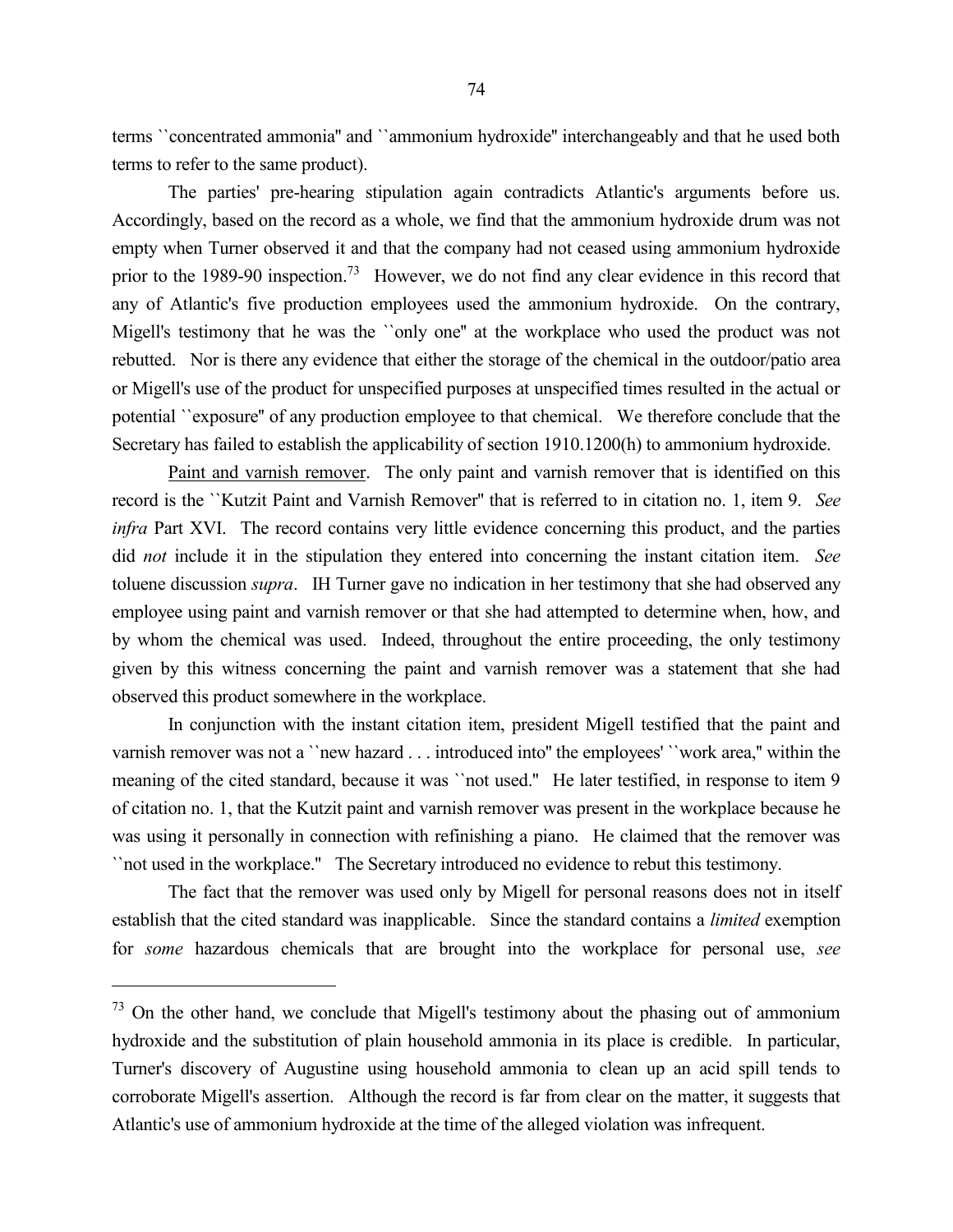section 1910.1200(b)(6)(vi) (``[f]oods, drugs, or cosmetics intended for personal consumption"), we assume that other hazardous chemicals brought into the workplace for personal use or consumption may fall within the coverage of the HCS. However, the Secretary still has the burden of proving actual or potential employee ``expos[ure]'' to the chemical within the meaning of the HCS. Here, the Secretary has made no showing that either the storage of the paint and varnish remover in the workplace or Migell's use of the product in the refinishing of a piano resulted in the actual or potential exposure of any production employee to this chemical. We therefore conclude that the Secretary has failed to establish the applicability of section 1910.1200(h) to the paint and varnish remover.

Spray enamels. The parties stipulated that ``spray enamel paints'' were ``used in some fashion by Atlantic Battery employees at the time of the 1989-90 OSHA inspection.'' They did not, however, identify any particular brand of enamel they were referring to or the manner in which spray enamel paints were used. The only spray enamel that is specifically identified in the evidentiary record is ``Servistar Spray Enamel,'' which is one of the hazardous chemicals listed in citation no. 1, item 9.<sup>74</sup> *See infra* Part XVI. In connection with that citation item, Turner testified that she had observed the Servistar spray enamel, which was contained in ``your average spray can,'' in the storage space at the far end of the battery charging area, where the house paints, the paint thinner, and the waste lead disposal container were also stored on December 5, 1989. *See supra* Part XII.A. Although the Secretary introduced no evidence to tie this particular product into Atlantic's production operations, it appears more likely than not on this record that Servistar spray enamel was the product used by Atlantic when it spray painted batteries, and we so find.<sup>75</sup> Since at

<sup>&</sup>lt;sup>74</sup> In its written submissions to the Commission, Atlantic identifies the product used by employee Augustine on December 5, 1989, in the spray painting of some metal shelves, as ``Kyanize `*OSHA Safety Yellow*,''' a ``lead-based enamel.'' *See supra* Part II. However, neither Turner nor Migell ever referred to this product by name during their testimony. We therefore assume, as Atlantic has also assumed in defending against this citation item, that the product that is at issue here is the enamel paint Atlantic used in the spray painting of its batteries on an infrequent but recurring basis.

<sup>75</sup> In defending against citation no. 1, item 9, Migell testified that Atlantic did not have to obtain an MSDS for Servistar spray enamel because this product was ``a consumer item, bought at the hardware store over the counter." However, in response to questioning by the judge, he acknowledged that the product was used in Atlantic's business operations, although he asserted that the company's total usage of the product was ``limited to two spray cans a week.'' We conclude that this testimony closely parallels Migell's testimony about Atlantic's spray painting operations. Thus, Migell testified that, on average, the spraying of batteries occurred at the workplace less than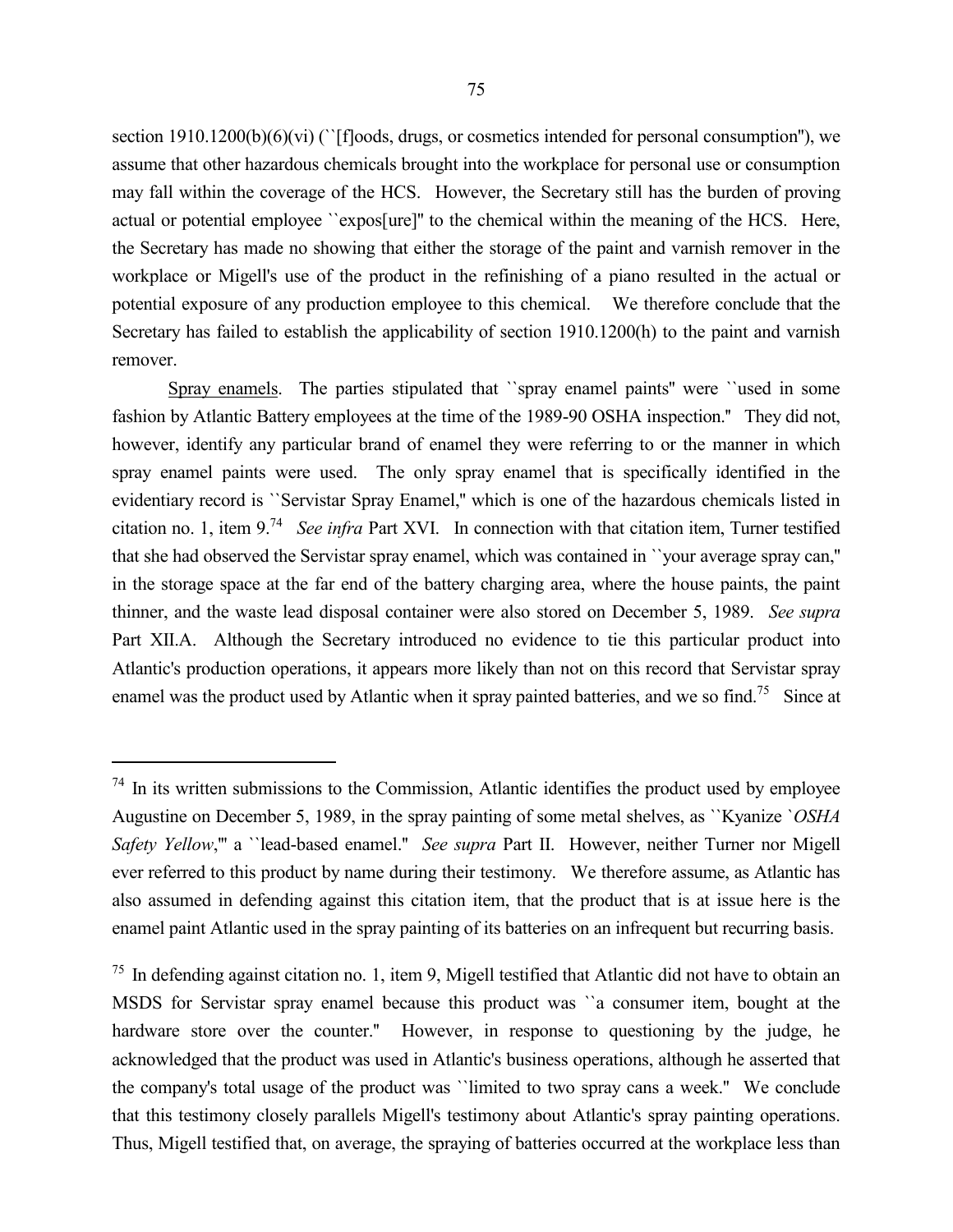least one of Atlantic's production employees (Franklin Augustine) was regularly ``exposed,'' within the meaning of the HCS, to this spray enamel while spray painting batteries, we conclude that the Secretary has made a prima facie showing that section 1910.1200(h) was applicable to the Servistar spray enamel.

# **C. The Consumer Product Exemption**

With respect to two of the three products that remain at issue under this citation item (the toluene and the Servistar spray enamel), we must next address Atlantic's contention that these products were excluded from the cited standard's coverage under the consumer product exemption.<sup>76</sup> (As indicated, Atlantic does not dispute the applicability of the HCS to sulfuric acid). The provision cited by Atlantic, 29 C.F.R. § 1910.1200(b)(6)(vii), establishes an exemption from the coverage of the entire HCS, as follows:

(b) *Scope and application. . . .*

(6) This section does not apply to:

. . . .

. . . .

(vii) Any consumer product or hazardous substance . . . where the employer can demonstrate it is used in the workplace in the same manner as normal consumer use, and which use results in a duration and frequency of exposure which is not greater than exposures experienced by consumers . . . .

In order to qualify for the exception, an employer need only show that its employees' use and exposure is comparable to that of a consumer. *Safeway Store No. 914*, 16 BNA OSHC 1504, 1511, 1994 CCH OSHD ¶ 30,300, pp. 41,743-44 (No. 91-373, 1993). Applying these criteria to the hazardous chemicals at issue under the instant citation item, we conclude that the toluene at Atlantic's workplace did *not* fall within the consumer product exemption. Migell testified that, while toluene can be purchased at a hardware store, Atlantic had not done so *`*`because more of it is used.'' Accordingly, we agree with IH Shum that the exemption does not apply here because an ordinary consumer would not have a 55-gallon drum of this chemical in his or her garage.

(..continued)

30 minutes a week. He stated that only one customer had its batteries painted and that that customer purchased only 10 to 15 batteries at a time.

 $76$  At various points in this proceeding, Atlantic has raised the claim that the consumer product exemption applies to each of the following ``hazardous chemicals'' that Turner observed at Atlantic's workplace: toluene, ammonium hydroxide, Kutzit paint and varnish remover, Servistar spray enamel, Sunnyside paint thinner, lacquer thinner, and ammonia. A review of Atlantic's evidence and arguments reveals that Atlantic has based its exemption claims primarily on (a) the purchase of the product at issue in a hardware store or supermarket and/or (b) use of the product in roughly the same quantities that an ordinary, nonbusiness consumer would use it.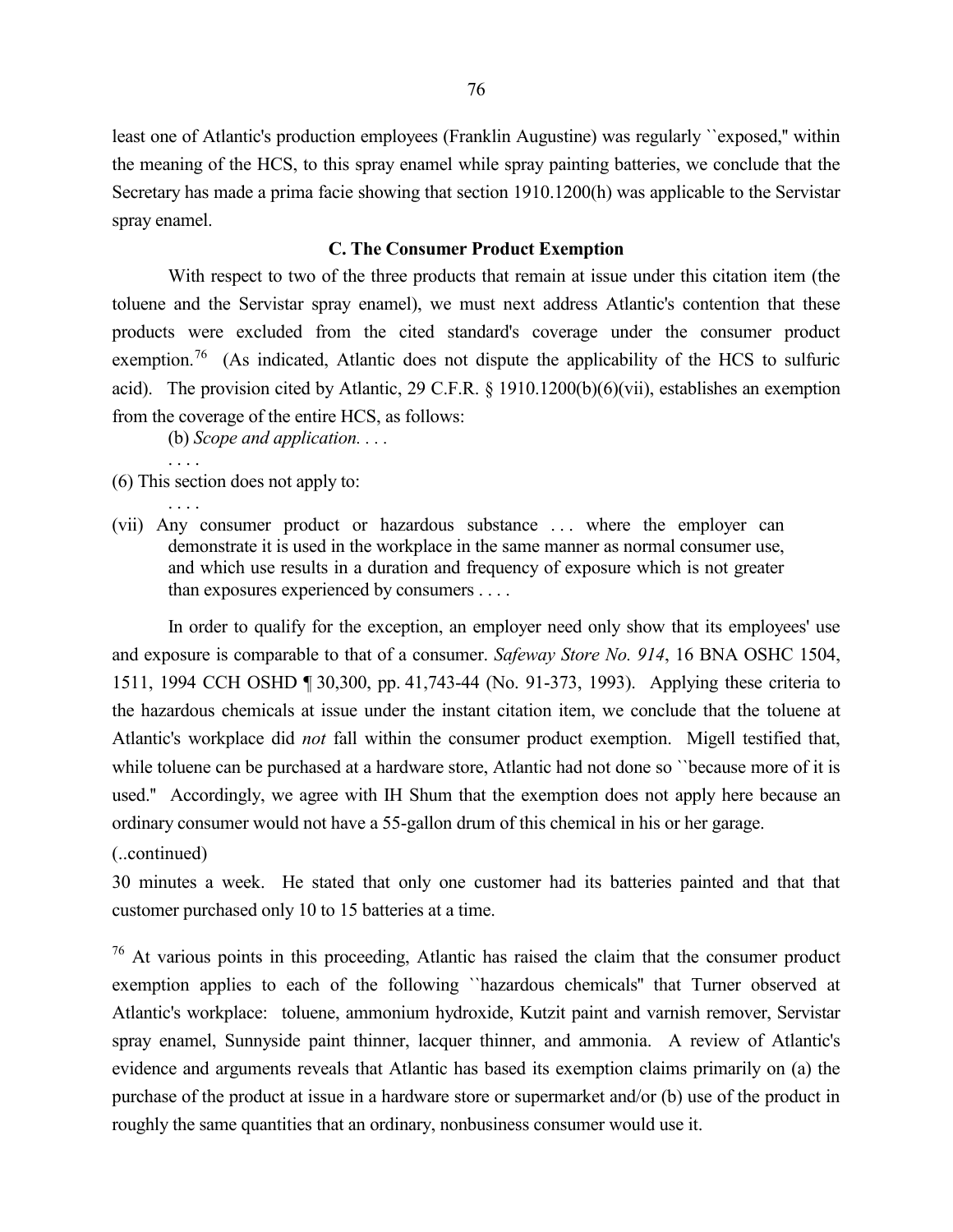We also reject Atlantic's exemption claim with respect to the Servistar spray enamel. While Atlantic presents some plausible arguments in support of its position, we conclude that the exemption does not apply here because, as Shum pointed out, an ordinary consumer would not have a spray booth for the purpose of spray painting batteries nor would it have ``routine frequent operations using a 15-ounce can of spray enamel or a one-gallon container of paint.''

### **D. Noncompliance with the Cited Standard--**

# **Training and Instructions Concerning Specific Hazardous Chemicals**

For the reasons stated *supra* Parts XV.B & C, we have concluded that section 1910.1200(h) applies to three of the six hazardous chemicals listed in the instant citation item--sulfuric acid, toluene, and ``spray enamels'' (specifically, Servistar spray enamel). We find, however, that the Secretary failed to establish that Atlantic did not give its production employees the instruction and training concerning those products that was required by the standard. Migell testified that the chemicals at issue were not ``new hazards'' that Atlantic had recently ``introduced into [its employees'] work area," within the meaning of the cited standard, but rather chemicals that the employees had used and worked with ``for a number of years.'' The employees accordingly were ``familiar with'' these chemicals. The witness further testified that Atlantic's employees were ``constantly [warned] about the hazards'' resulting from exposure to these chemicals, that he had personally given these warnings at times when the employees were using the chemicals, and that, at the workplace in question, ``it's a constant education process'' involving a small number of employees and "it is done." We credit this testimony of Migell over any contradictory evidence in the Secretary's case. Indeed, strictly speaking there is no contradictory evidence.

IH Turner based her determination that Atlantic's five production employees ``had not been trained on hazard communication'' on her interviews with those employees, but she did not state what questions she had asked or what answers she had received. Thus, the record does not even establish that she specifically asked the employees about the training and instructions they had received concerning sulfuric acid, toluene, and spray enamel paints. In view of this lack of evidence, we cannot determine whether that training was inadequate under the standard. *See Trinity Indus., Inc.*, 15 BNA OSHC 1788, 1991-93 CCH OSHD ¶ 29,773 (No. 89-1791, 1992). We therefore vacate the citation's allegation that "[e]mployees were not provided information and training . . . on hazardous chemicals in their work area.'' The Secretary has failed to prove that charge.

# **E. Noncompliance with the Cited Standard-- General Hazard Communication**

The judge did not base his affirmance of the instant citation item on IH Turner's conclusory testimony about the results of her investigation, but rather on his finding that: ``I agree with the Secretary that the actions of employees demonstrate that Respondent did not provide to its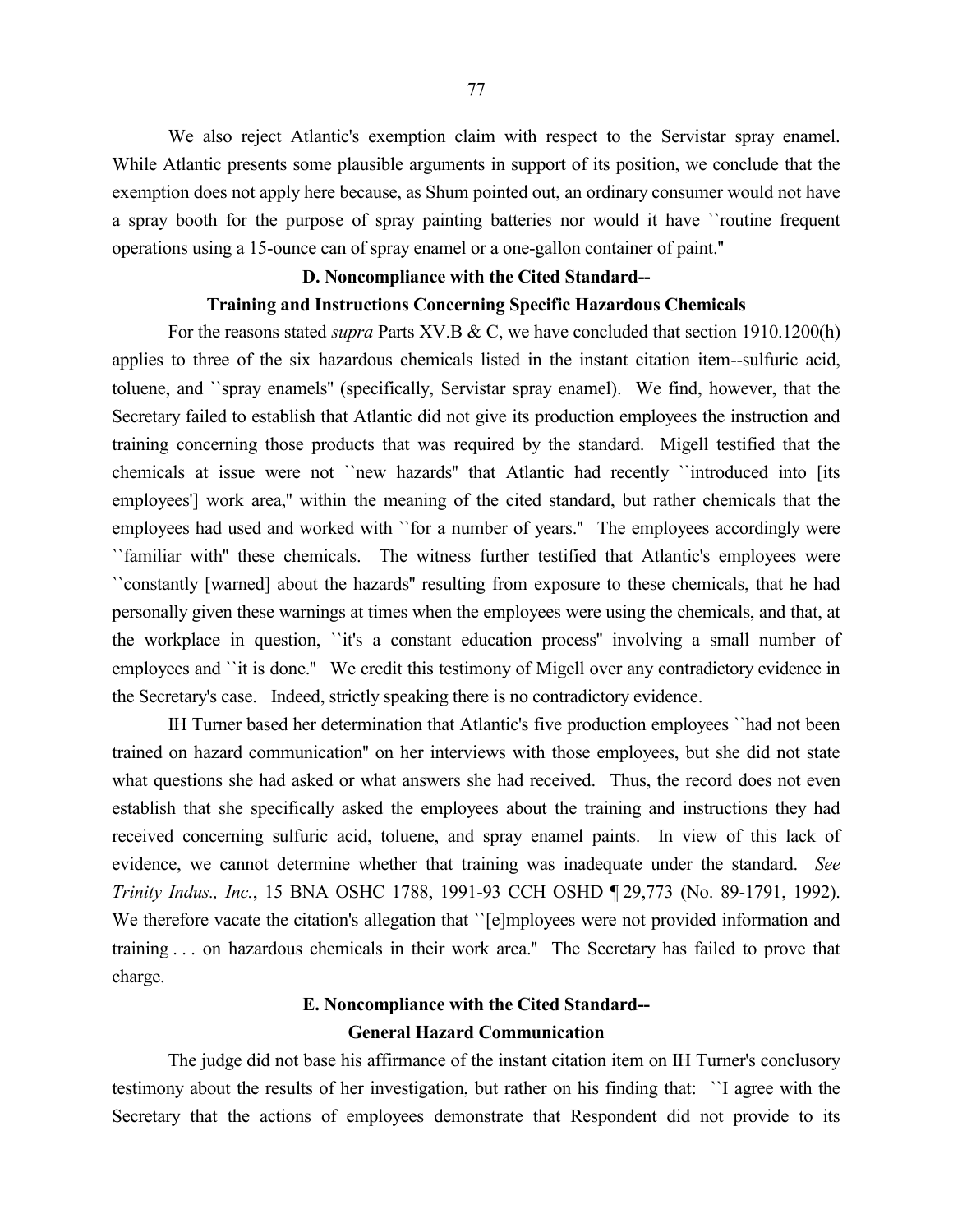employees adequate information and training on hazardous chemicals.'' While his decision is not clear on the point, it suggests that the specific actions the judge had in mind were those he had referred to earlier in his discussion when he noted the Secretary's assertions, ``in connection with previous items,'' that ``employees did not know where MSD sheets were, an employee who used spray paints did not use the appropriate respirators, and protective equipment was observed not being worn by an employee while using sulfuric acid.''

We conclude, however, that none of the examples given by the judge support his finding that the actions of Atlantic employees revealed their lack of hazard communication training. As indicated previously, IH Turner concluded, on the basis of her discussions with the five production employees, that these employees did not know (a) what MSDS's are, (b) where they were located at Atlantic's workplace, or (c) that they could obtain access to the MSDS's through the bookkeeper. Yet, as we discuss more fully below, the record establishes that Atlantic had communicated to its employees the basic information about its hazard communication program, including information about MSDS's, in at least three ways, including a notice posted on the employee bulletin board that Turner herself discovered during the inspection and that the Secretary subsequently introduced into evidence (Exh. C-13). That notice expressly informed employees that ``MSD Sheets from supplie[r]s will be kept on file by the office manager'' and that these documents were available ``for employee inspection.'' We therefore find that, notwithstanding any statements Atlantic's employees may have made to the compliance officer, Atlantic had in fact informed them that the MSDS's were available for inspection in its office.

The other examples cited by the judge involve the use of personal protective equipment at Atlantic's workplace. We note that there are five instances in this case where the Secretary has alleged a violation of OSHA standards based on improper usage of or failure to use PPE:

(a) Gregory's failure to wear a respirator while group burning (citation no. 1, item 5);

(b) Gallman's failure to wear protective eyewear while ``filling batteries with sulfuric acid" [citation no. 2, item 1(a)];

(c) Augustine' failure to wear protective eyewear while hand casting small parts [citation no. 2, item  $1(b)$ ];

(d) Augustine's use of an improper respirator while hand casting small parts (citation no. 4, item 2); and

(e) Augustine's use of an improper respirator while engaged in spray painting (citation no. 4, item 2).

(This list apparently includes the two situations cited in the judge's decision, *see supra* p. 87, as support for the instant citation item). However, in all five of these instances, we have vacated the citations on the ground that the Secretary failed to prove any need (as defined by the OSHA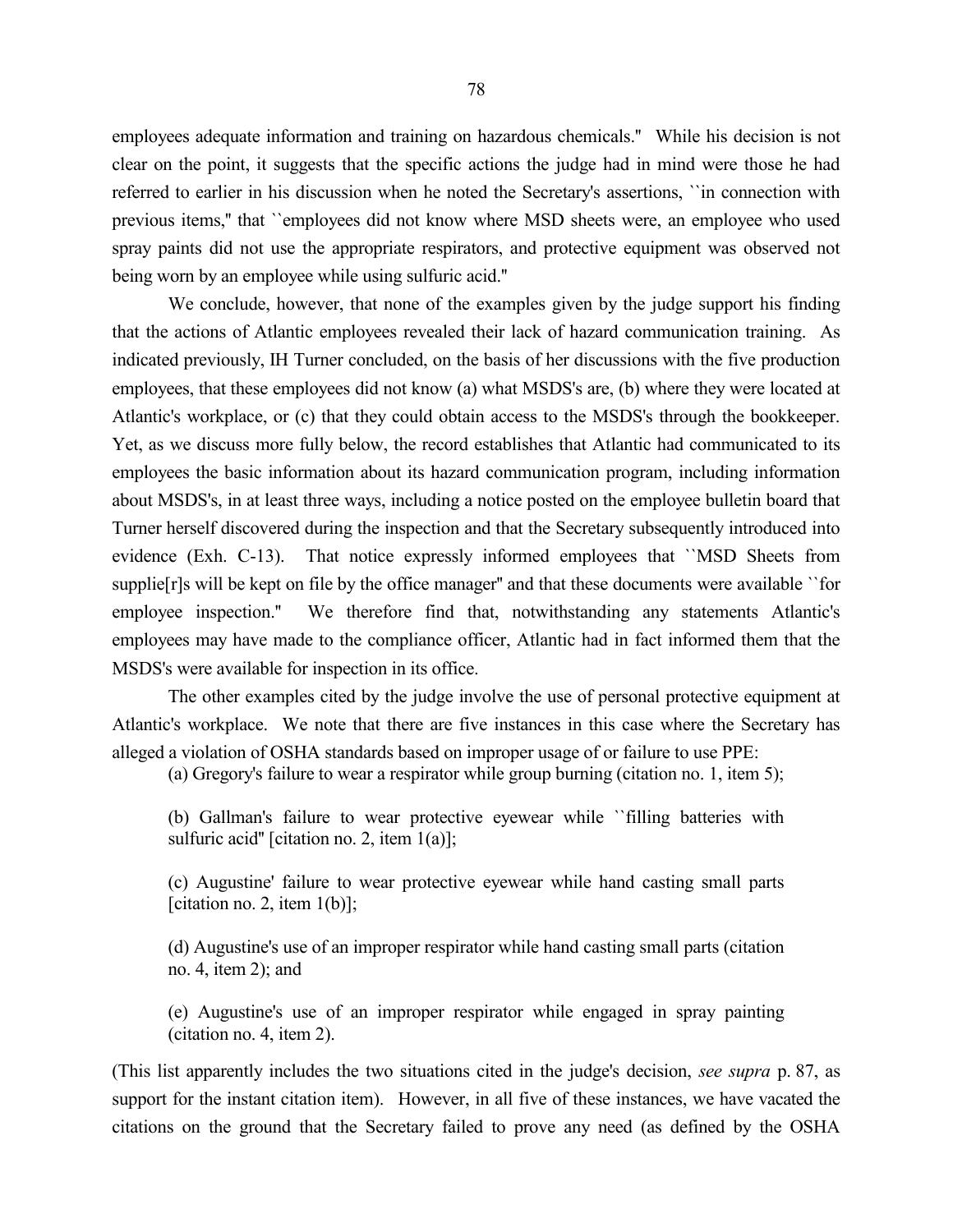standards) for the employee to be wearing the personal protective equipment at issue. *See supra* Parts VI-VIII. It therefore follows that these instances do not establish that the employees in question were inadequately instructed and trained concerning the hazards they were working with or the appropriate means of protecting themselves against the hazards. We therefore set aside the judge's finding on the ground that it is not supported by the record.

Indeed, we conclude that the record affirmatively establishes that Atlantic did provide its employees with both general hazard communication instructions and training and specific training on the proper use of personal protective equipment. Specifically, the information set forth in part 10 of the 1987 Compliance Program, which included provisions covering each of the program elements that OSHA requires in a formal, written hazard communication program, was disseminated to Atlantic employees in at least three ways. First, virtually all of that information was repeated or paraphrased in the notice to employees that Turner found posted on the employee bulletin board during the course of her inspection. Second, copies of the compliance program were available for employee review in the office and in the lunchroom (as Atlantic reported in its quarterly progress reports). Finally, since part 10 is contained within the 1987 Compliance Program, we infer from the record that training on the basic elements of Atlantic's hazard communication program was included in its annual review of the entire compliance program.<sup>77</sup>

We therefore vacate item 7 of citation no. 2. More specifically, we vacate the citation's allegations concerning paints, ammonium hydroxide, and paint and varnish remover on the ground that the Secretary has failed to prove the applicability of the cited standard to the cited conditions.

<sup>&</sup>lt;sup>77</sup> Paragraph 2(D) of the 1987 Compliance Program stated that '[a]n annual review of the entire written Health and Safety Compliance Program will be done with all factory employees by the Foreman." In accordance with that provision, page 5 of the quarterly progress report contained the representation that ``[o]ur Health and Safety Compliance Program is reviewed in total, on an annual basis, with all existing factory employees . . . .'' Atlantic certified compliance with this requirement by reporting to OSHA that program reviews were conducted in July and August 1987; on October 27, 1988; and on January 4 & 5, 1989. This last two-day training session was described in a hand-written note, as follows:

In addition to reviewing general aspects of other safety program items, the slide show program on ``Lead and Your Health and Safety'' was shown to all employees and a question and answer period  $&$  discussion concerning all aspects of the film  $&$ the program was held between D. Wellen & the employees.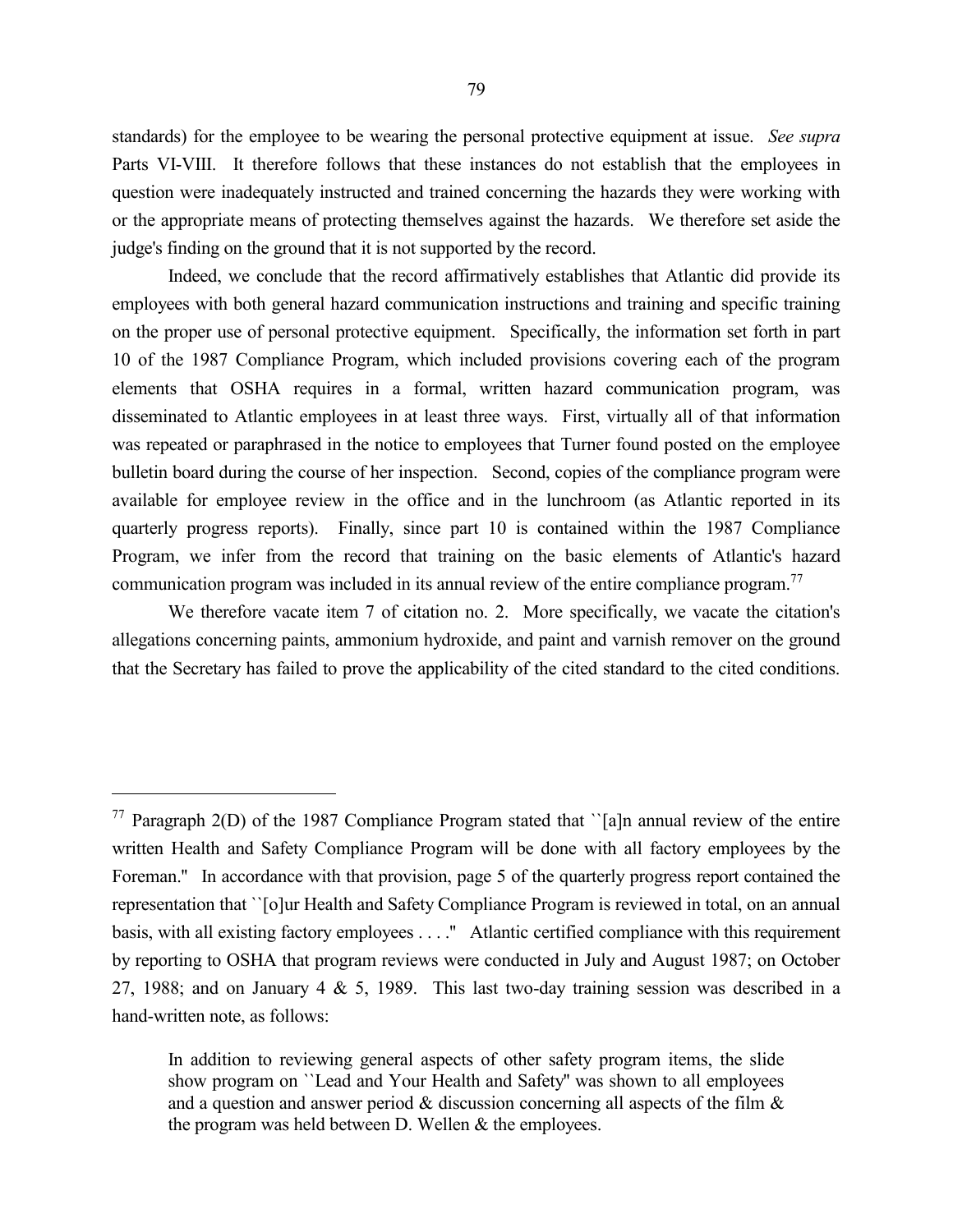We vacate the citation's remaining allegations on the ground that the Secretary has failed to prove Atlantic's noncompliance with the cited standard.<sup>78</sup>

<sup>78</sup> In agreeing with his colleagues to vacate this item, Chairman Weisberg relies solely on Migell's general assertion that training was done on an ongoing basis in the workplace and the documentary evidence that Atlantic provided hazard communication training in conjunction with the 1987 Compliance Program. In his view, the evidence is sufficient to rebut the Secretary's allegation and the evidence proffered by the Secretary pertaining to that allegation, both of which lack specificity.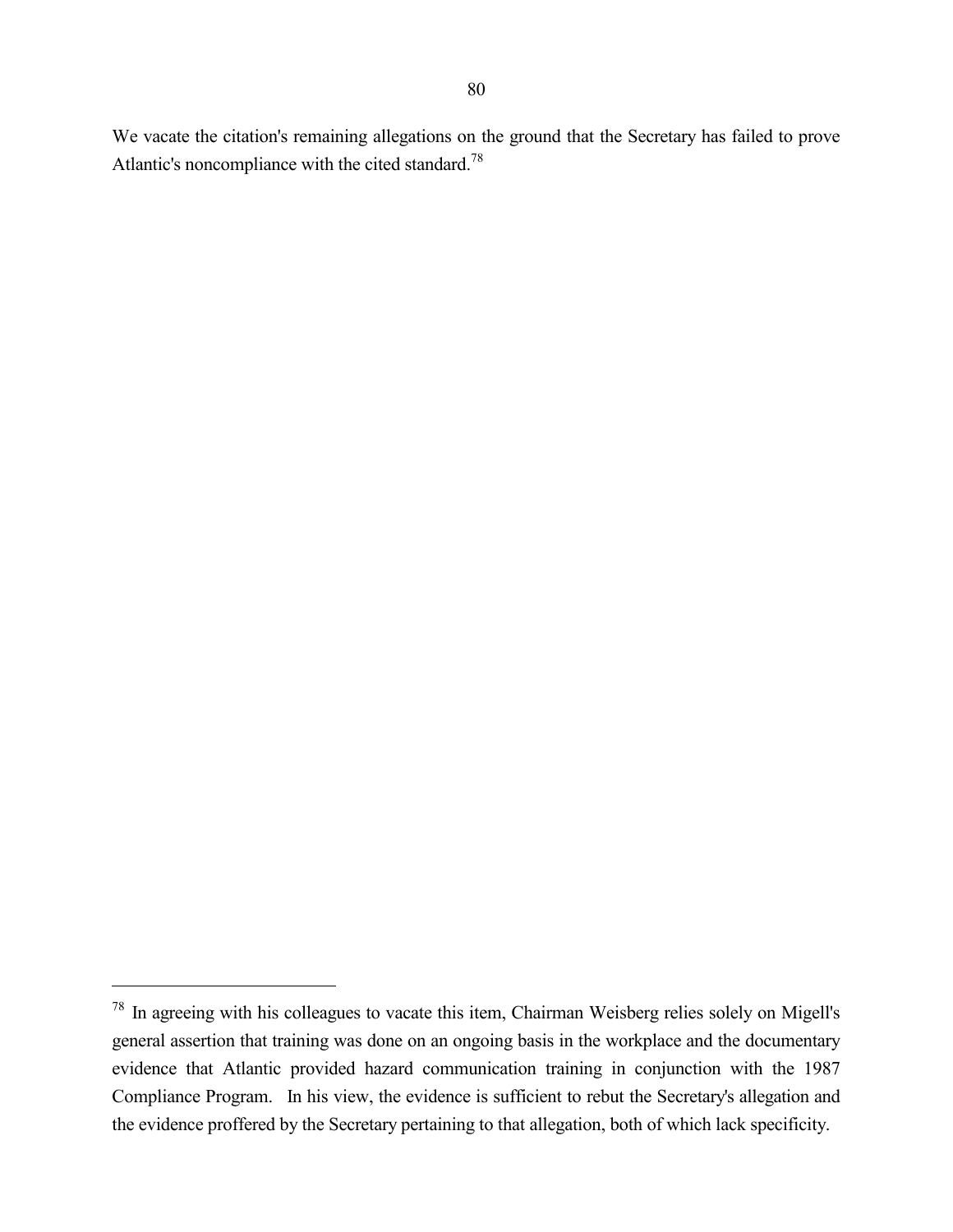#### **XVI. CITATION NO. 1, ITEM 9**

Item 9 of citation no. 1 alleged a serious violation of 29 C.F.R. § 1910.1200(g)(1)<sup>79</sup> and proposed a penalty of \$360. The citation alleged that Atlantic failed to comply with the provision of the cited standard that is directed to ``[e]mployers.'' Specifically, it alleged that Atlantic violated that requirement in the following manner:

At the establishment MSDS's were not available for employee use for:

- 1. Kutzit Paint and Varnish Remover;
- 2. Toluene;
- 3. Ammonium Hydroxide;
- 4. Servistar Spray Enamel;
- 5. Sunnyside Paint Thinner.

IH Turner testified that this citation item was based on her determination that MSDS's for the five ``products'' listed in the item ``were not maintained in the workplace.'' Thus, she asserted, MSDS's ``were requested'' during the 1989-90 inspection for each of these hazardous chemicals, but ``they were not available.'' The witness further noted that she had asked for the MSDS's for these specific products because she had "observed" each of them "in the workplace." The spray enamel, in ``your average spray can,'' and the paint thinner, ``in, I believe, a gallon . . . plastic container,'' were in the storage space at the far end of the battery charging area on December 5, 1989, along with the "[n]umerous one-gallon containers" of house paints and the metal waste lead container that is at issue in citation no. 1, item 7. Turner observed the toluene and ammonium hydroxide on February 15, 1990, in two 55-gallon drums that were located near the plastic waste lead container that is also at issue in citation no. 1, item 7. *See generally supra* Part XII.A. The witness did not identify the location or the amount of the paint and varnish remover that she had observed. Insofar as this record reveals, she did not see any of these products in use at the workplace.

In his testimony, president Migell asserted that ``[w]e did have MSDS sheets for the *required* chemicals" (emphasis added). However, he also argued that MSDS's were not ``required" for any of the five products that are at issue under this citation item. *See supra* Part XV (consumer

 $79$  The cited standard provides, as follows:

 $\overline{a}$ 

. . . .

# **§ 1910.1200 Hazard communication.**

(g) *Material safety data sheets*. (1) Chemical manufacturers and importers shall obtain or develop a material safety data sheet for each hazardous chemical they produce or import. Employers shall have a material safety data sheet for each hazardous chemical which they use.

The term ``use'' is defined, in section 1910.1200(c), as meaning ``to package, handle, react, or transfer."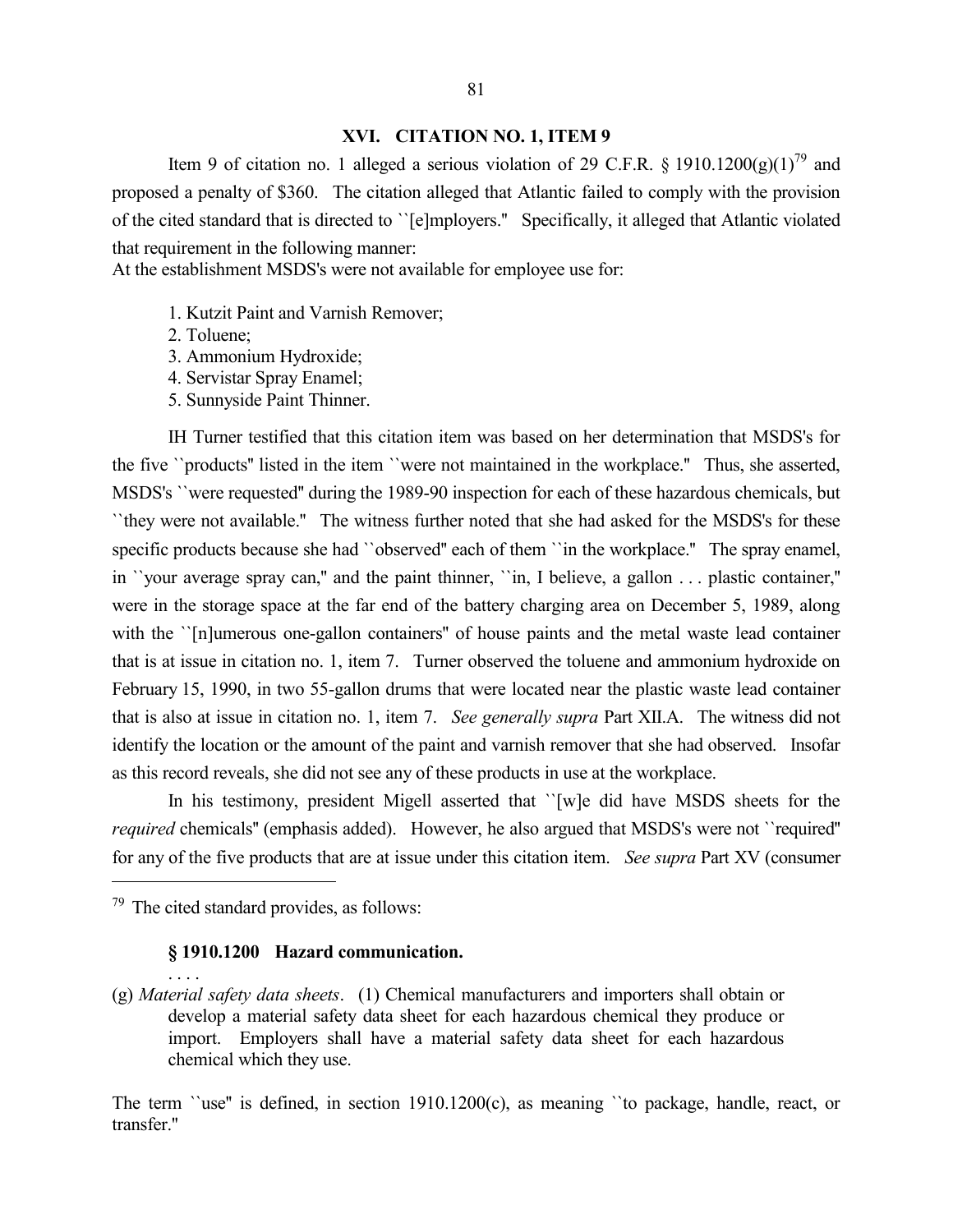product exemption invoked with respect to all five of these chemicals; additional claims relating to toluene, ammonium hydroxide, and paint and varnish remover). Migell later clarified his testimony about which chemicals Atlantic had MSDS's for. He specifically claimed (and subsequently repeated his claim) that Atlantic did have MSDS's for toluene and ammonium hydroxide at the time of the alleged violation because it ``used to use'' those products. However, he acknowledged that Atlantic did not have MSDS's for the other three products at issue here ``because we didn't need to have one.'' The witness offered no explanation for Atlantic's failure to show Turner the MSDS's that it assertedly maintained at the workplace for toluene and ammonium hydroxide. He implied, however, that the compliance officer might have overlooked the MSDS for toluene because that chemical was listed under a different name (``It's also listed under toluol, which is another generic name for it'').

Atlantic's claim that MSDS's were not ``required'' for any of the five products listed in this citation item raises the issue of whether the cited standard applied to the cited conditions. The Secretary's burden, in proving the applicability of section  $1910.1200(g)(1)$  to the five listed products, was to demonstrate that two tests were met with respect to each of those products: (a) the hazardous chemical was ``present'' in Atlantic's ``workplace'' in such a manner that some employee was actually or potentially "exposed" to the chemical within the meaning of the HCS, and (b) the chemical was ''use[d]" by Atlantic in conjunction with its commercial operations. $80$ 

For the reasons that follow, we conclude that the cited standard applied to all of the products at issue except the Kutzit paint and varnish remover. As indicated previously, *see supra* Part XV.B, the record contains unrebutted testimony by president Migell to the effect that he was the only person in the workplace to use the paint and varnish remover and that his use was restricted to a nonbusiness-related, personal venture--the refinishing of a piano. It therefore cannot be said that the Kutzit paint and varnish remover was ``use[d]'' by the ``[e]mployer[]'' within the meaning of the cited standard. Accordingly, under the express terms of section 1910.1200(g)(1), Atlantic was not required to maintain an MSDS at the workplace for that product.

<sup>80</sup> The first test is derived from 29 C.F.R. § 1910.1200(b)(2), which limits the coverage of the entire HCS to chemicals that are ``known to be present in the workplace in such a manner that employees may be exposed under normal conditions of use or in a foreseeable emergency.'' We broadly construe this section as meaning that a chemical is covered under the HCS if any employee, including a corporate management employee like Migell, is ``exposed'' to the chemical within the meaning of the HCS. The second test is derived from the language of the cited provision, section  $1910.1200(g)(1)$ , which expressly states that ``employers'' are only required to obtain MSDS's ``for each hazardous chemical which they [*i.e.*, the employers] use.''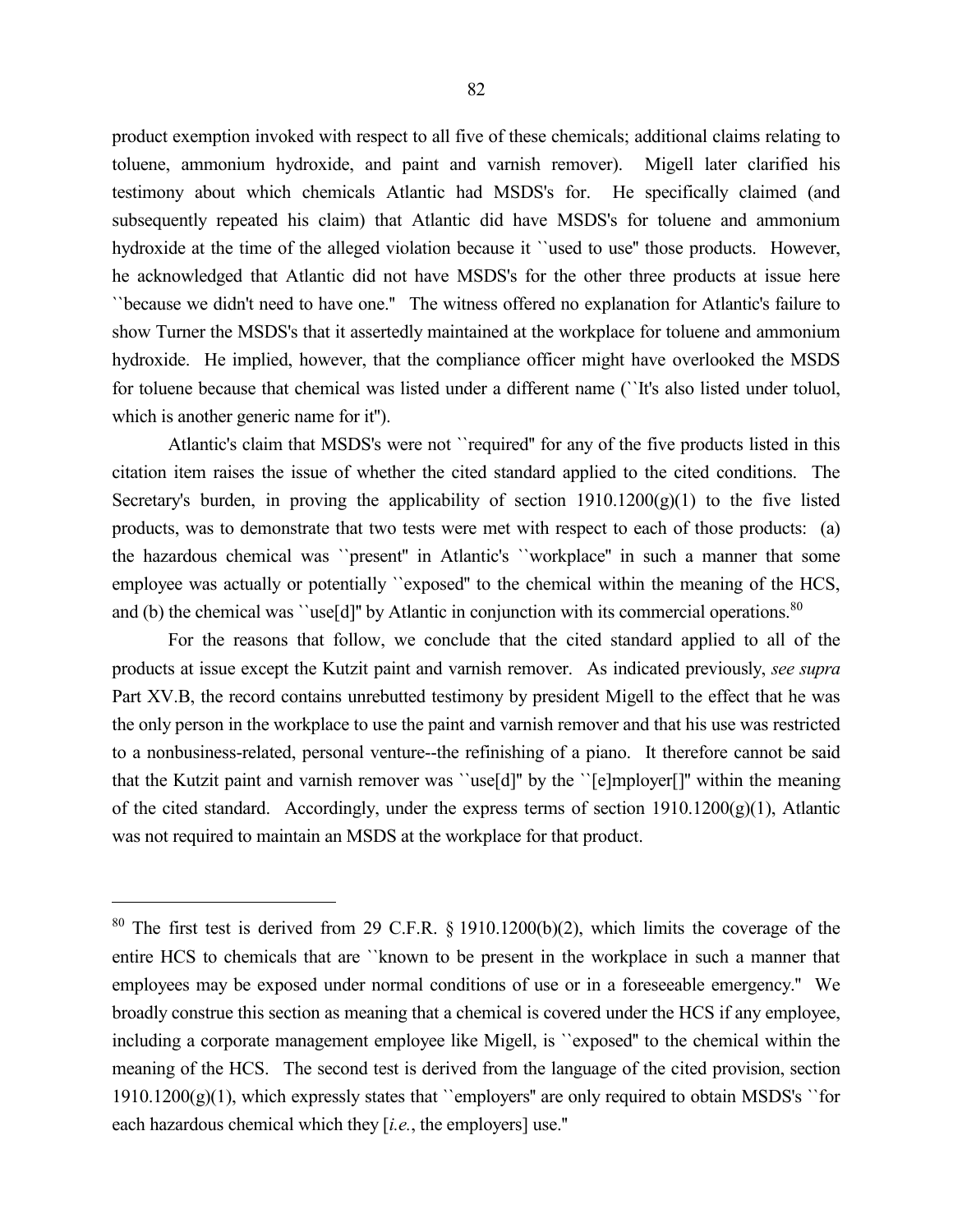In contrast, the record clearly establishes that Atlantic was required to have an MSDS for toluene. Indeed, as indicated, Migell claimed that Atlantic did have an MSDS for toluene, which was present at the workplace in a 55-gallon drum. Migell testified that toluene was a 'type of paint thinner'' that Atlantic could have purchased in a hardware store, but did not ``because more of it is used.'' We have also noted, *see supra* Part XV.B, that Atlantic entered into a stipulation that toluene was ``used in some fashion by Atlantic Battery employees at the time of the 1989-90 OSHA inspection.'' Atlantic revealed in its review brief that it used the toluene to thin the enamel paint that it sprayed onto the batteries ordered by one of its customers. We therefore conclude that both tests for determining the applicability of section 1910.1200(g)(1) have been met with respect to toluene. As for Atlantic's specific reasons for claiming that it did not need an MSDS for toluene, we have already considered and rejected them, *supra* Part XV.

We also conclude that there is sufficient evidence to sustain the Secretary's allegation that the cited standard applied to ammonium hydroxide. President Migell implicitly acknowledged this when he testified that Atlantic had an MSDS for ammonium hydroxide because it ``used to use'' that product at its workplace. In addition, the parties stipulated, *see supra* Part XV, that ammonium hydroxide was ``used in some fashion by Atlantic Battery employees at the time of the 1989-90 OSHA inspection."<sup>81</sup> Although this evidence does not disclose how the ammonium hydroxide was used at Atlantic's workplace, we conclude that the reasonable inference to be drawn from the evidence set forth above (particularly when it is combined with the evidence that Atlantic had purchased the product in a 55-gallon drum) is that Atlantic did use the ammonium hydroxide in conjunction with its business. Once again, Atlantic confirms this conclusion in its review brief, when it states that the household ammonia used during one of Turner's visits to the workplace was a ``[s]ubstitut[e]'' for the ammonium hydroxide that Atlantic had previously used. We therefore infer from Atlantic's statement that it used the ammonium hydroxide to neutralize acid spills. Based on that inference, we conclude both (a) that section  $1910.1200(g)(1)$  applied to the ammonium hydroxide and (b) that the consumer product exemption did not apply.<sup>82</sup>

<sup>81</sup> As indicated, *supra* Part XV, president Migell gave unrebutted testimony to the effect that he was the only one at Atlantic's workplace who worked with the ammonium hydroxide. We conclude that this fact did not absolve Atlantic of its duty to provide an MSDS for ammonium hydroxide. Specifically, we conclude that the admitted exposure of this management employee satisfied the Secretary's burden, under section 1910.1200(b)(2), of proving that the ammonium hydroxide was ``present in the workplace in such a manner that *employees* may be exposed under normal conditions of use or in a foreseeable emergency'' (emphasis added). *See supra* note 80.

<sup>82</sup> Atlantic's use of the product clearly differed from ordinary consumer use in that it had 55-gallon drums of the substance and used it to neutralize a big spill of sulfuric acid. The other reasons given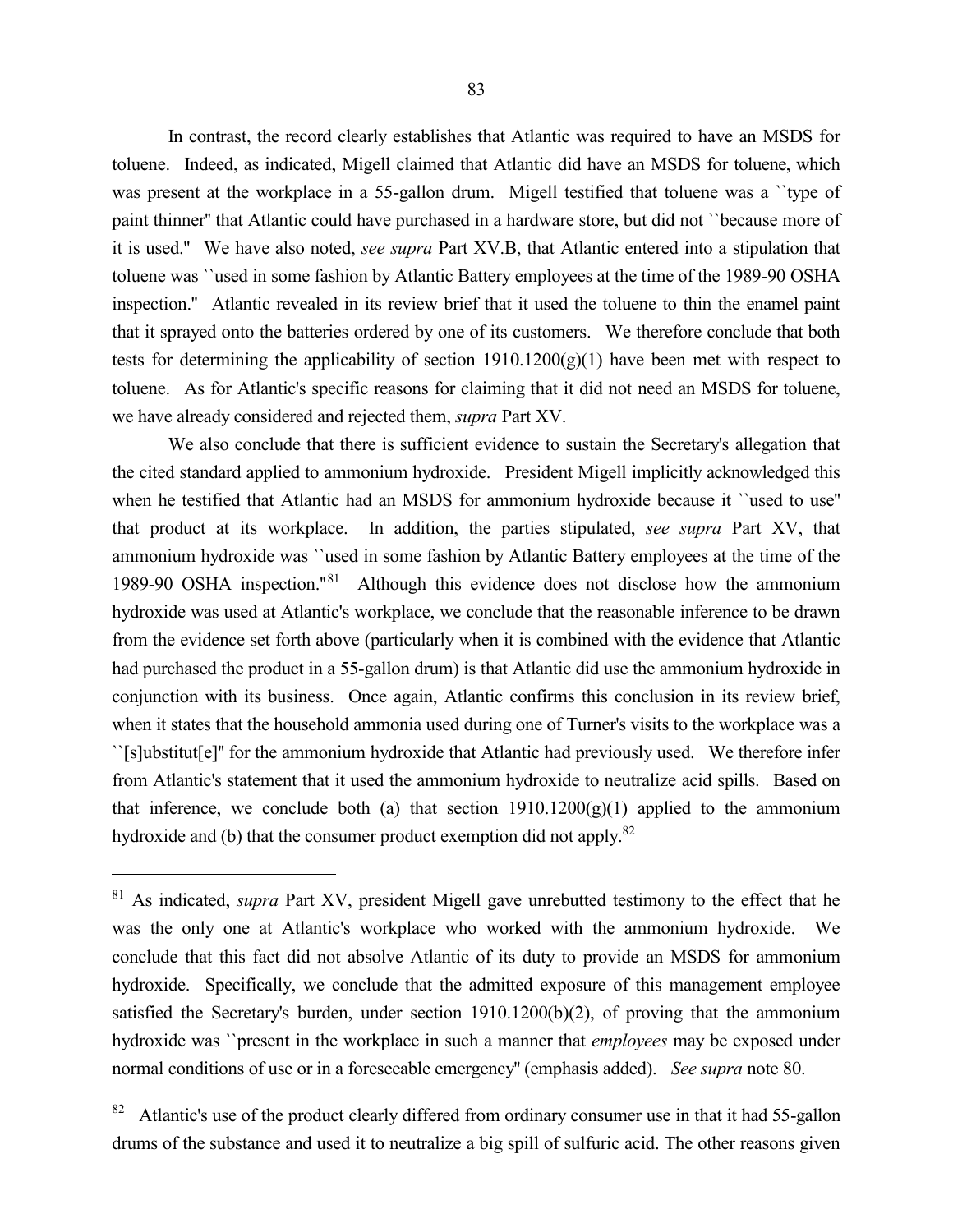84

We further conclude that the Secretary properly applied section  $1910.1200(g)(1)$  to the Servistar spray enamel. Migell expressly admitted, under questioning from the judge, that this spray enamel was ``use[d] . . . in the business." The spray enamel therefore clearly met one of the two tests for coverage because it was a product used by the employer. As for the second test, we have already found, *see supra* Part XV.B, that the Servistar spray enamel was the product used by Atlantic in its battery spray painting operations. Since at least one Atlantic employee (Augustine) spray painted batteries on a recurring (albeit irregular) basis, the second coverage test, *i.e.*, use of the product in a manner that resulted in the ``expos[ure]'' of at least one employee, has also been met. Again, we have already considered and rejected the specific reasons Atlantic gives in support of its claim that an MSDS was not required for the spray enamel. *See supra* Part XV.

We also conclude that the standard applied to the Sunnyside paint thinner. The record evidence relating to this product consists of Turner's testimony that she observed a 1-gallon plastic container of Sunnyside paint thinner in the storage space at the far end of the battery charging area and Migell's testimony that this paint thinner ``was bought in quantity and packing similar to what the consumer would buy at the hardware store and is, in fact, available at any hardware store.'' Although this evidence in itself does not establish that the paint thinner was a product (a) used by Atlantic (b) in a manner that resulted in the ``expos[ure]'' of one or more of its employees, we hold that the cited standard did apply to it. As indicated previously, *see supra* Part XV.B, Atlantic has defended against the HCS charges involving toluene on the ground that it had substituted a less hazardous "supermarket brand" of paint thinner for the toluene that it used to use in its battery painting operations (to thin the spray enamel paint that it applied to the batteries). Accordingly, it has admitted that it used a paint thinner other than toluene in a recurring, albeit irregular, production operation. On this record, we infer that the Sunnyside paint thinner identified in the testimony described above was the same ``supermarket brand'' of paint thinner that Atlantic referred to in its review brief.

The second part of the test has also been met since at least one employee (Augustine) was regularly involved in Atlantic's spray painting operations and therefore ``exposed'' to the paint thinner within the meaning of the HCS. Atlantic's reliance on the consumer product exemption is misplaced. The mere fact that the paint was purchased ``in quantity and packing similar to what the consumer would buy at the hardware store,'' as Migell testified, does not establish that the product's use and exposure was comparable to that of a consumer. *See Safeway*. We also reject Atlantic's claim that the Sunnyside paint thinner was not covered under the HCS because it was ``not hazardous in the quantity . . . used.'' *See supra* note 69.

### (..continued)

by Atlantic in support of its contention that an MSDS was not required for ammonium hydroxide have already been considered and rejected. *See supra* Part XV.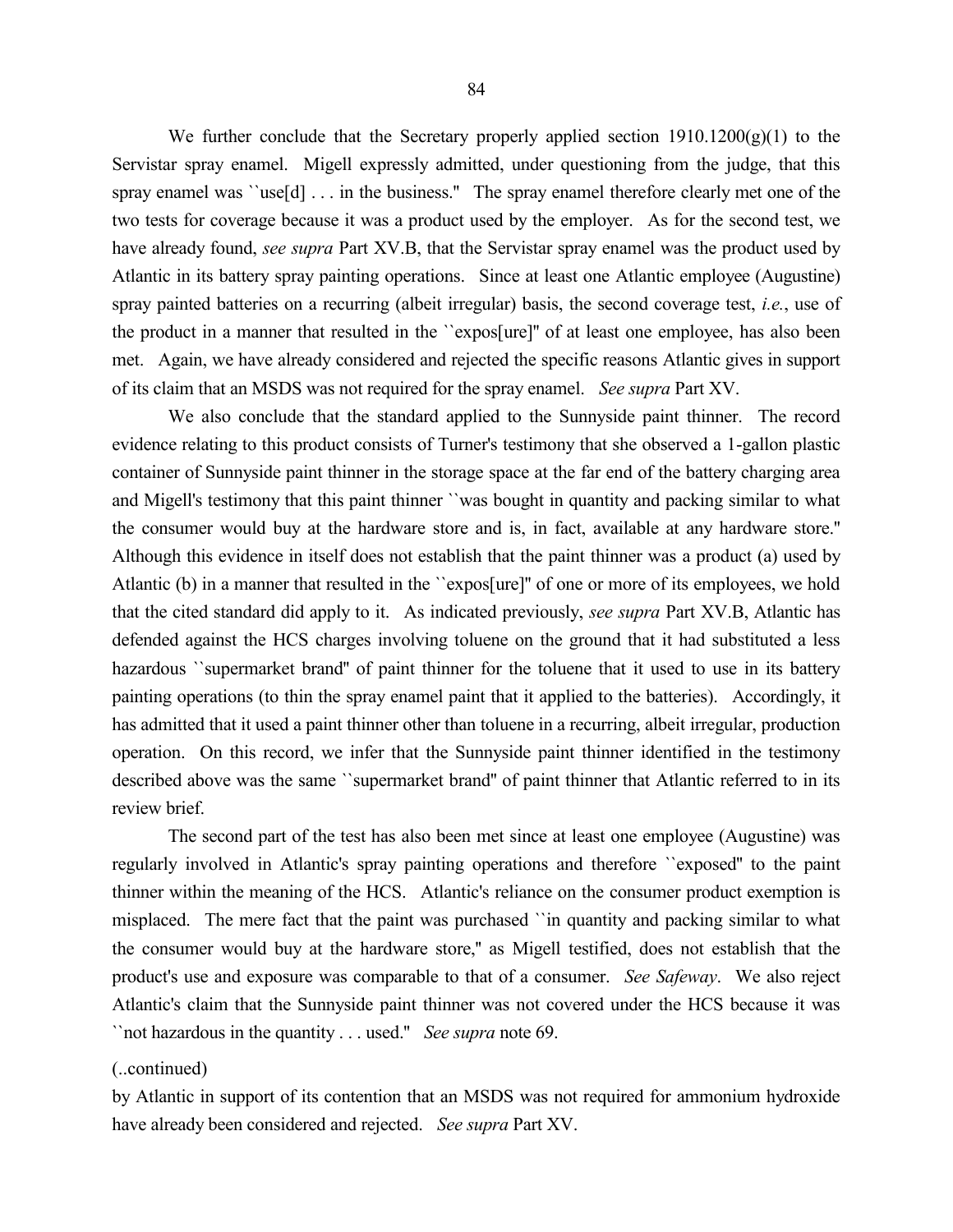We further find that Atlantic failed to comply with the cited standard. President Migell admitted in his testimony that Atlantic did not have MSDS's for either Servistar spray enamel or Sunnyside paint thinner, and Atlantic repeated these admissions in its review brief. Therefore, based on our conclusion, *supra*, that the cited standard applied to these two products, we affirm the allegation of the instant citation item that Atlantic violated section  $1910.1200(g)(1)$  by failing to obtain MSDS's for them.

We also affirm violations of section  $1910.1200(g)(1)$  as to toluene and ammonium hydroxide. Migell testified that Atlantic had the required MSDS's, while Turner testified that it did not. The judge did not resolve the conflict by crediting one witness over the other. Nevertheless, we are able to conclude for the reasons set forth below that, on this particular factual issue, Turner's testimony was clearly more credible than Migell's. We therefore credit Turner's testimony and, on the basis of that testimony, we sustain the Secretary's allegation that Atlantic failed to maintain MSDS's for toluene and ammonium hydroxide at its Watertown workplace.

Atlantic has not disputed or contradicted the compliance officer's testimony that Atlantic was not able to supply her with MSDS's for toluene and ammonium hydroxide even after she requested access to those specific documents. On the contrary, Migell testified only that Atlantic had possession of the two MSDS's and not that it had provided the documents to Turner upon request. We consider Turner's testimony on this issue to be highly trustworthy. Indeed, the evidence introduced in conjunction with citation no. 2, item 6, *see supra* Part XIV, suggests that bookkeeper Sederis kept all of the company's MSDS's in a centralized location in the Watertown office and that she had eventually complied with Turner's request for access to those documents. Therefore, since Turner did not find MSDS's for toluene and ammonium hydroxide among the MSDS's that were presented to her for review and since Sederis was apparently unable to comply with an explicit request for access to those two specific documents, a strong presumption has been created that Atlantic was unable to produce the documents because it did not have them in its possession.

This presumption has not been overcome by Migell, who offered no explanation during his testimony for Atlantic's failure to turn over to OSHA the two documents, which it had assertedly had in its possession, despite Turner's specific request for access to them. Most significantly, however, we conclude that Atlantic, in its review brief, has seriously undermined Migell's unqualified testimony that Atlantic had the two documents at the time in question by asserting that ``MSD sheet(s) were, *or should have been*, available for toluene and ammonium hydroxide'' (emphasis added). Therefore, considering the record as a whole, we resolve the conflict in the evidence by finding that Atlantic did not have those MSDS's

in its possession at the time of the inspection. We therefore affirm the instant citation item's allegation with respect to toluene and ammonium hydroxide.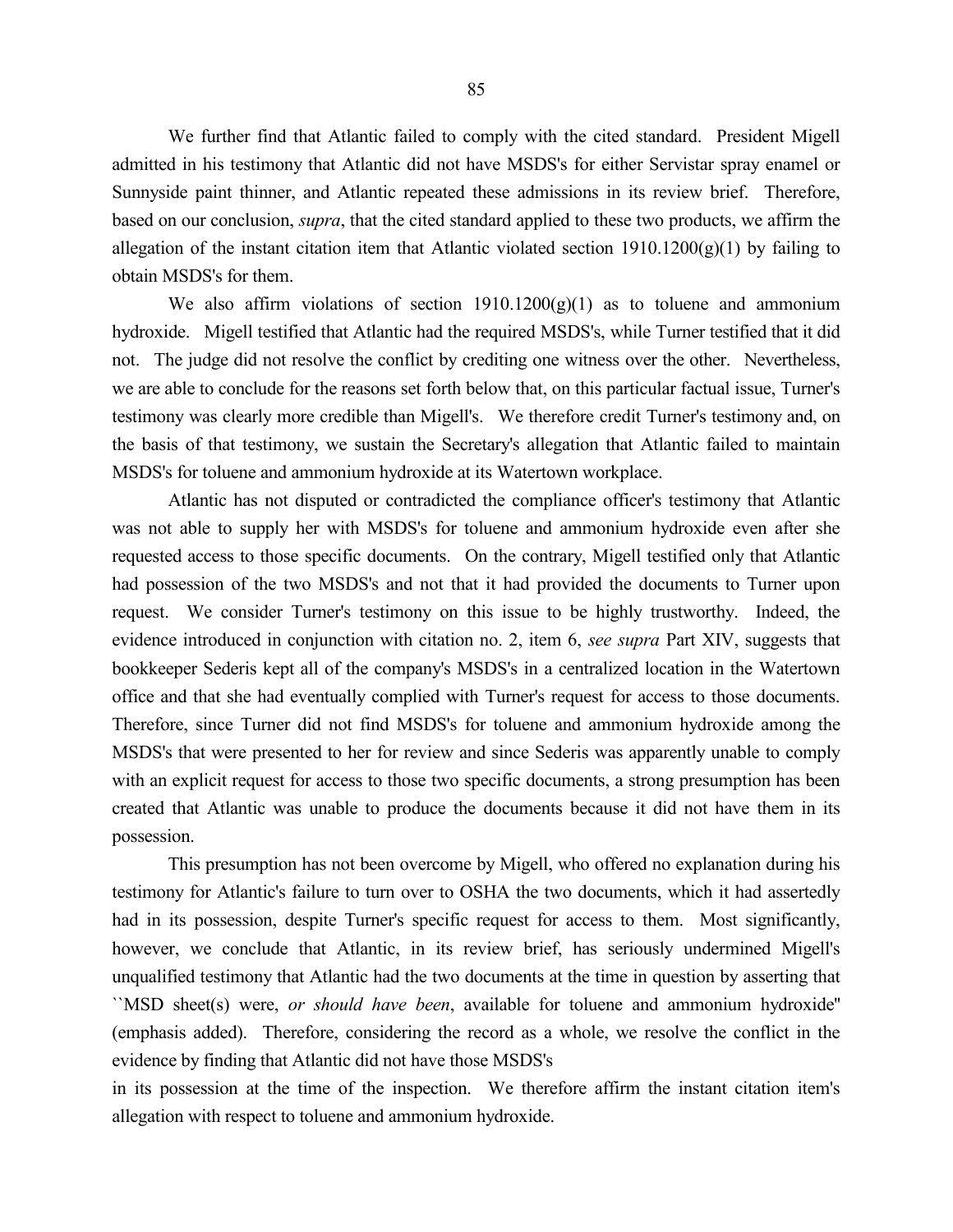We also affirm the judge's classification of this violation as serious and his assessment of a \$360 penalty. As the compliance officer testified, the "dangers" created by this violation were that ``[t]he employees would not necessarily know what they were exposed to, [the] hazards of exposure, [or] the proper measures to take to protect themselves against the exposure.'' She also noted that ``[t]he employer, to my knowledge, was aware that these products were in the workplace,'' and she pointed out that the subject of MSDS's had been addressed previously in the October 1986 citations and the 1987 Settlement Agreement. In conjunction with citation no. 1, item 1, *see supra* Part XIII, Turner also testified about the potential consequences of employee contact with ammonium hydroxide, a hazardous chemical that is at issue under both citation items. The witness compared the hazard posed by ammonium hydroxide to the hazard created by sulfuric acid. Either chemical, she asserted, could cause burns or severe irritation to an employee's eyes.

Based on the testimony set forth above, we find that Atlantic's failure to maintain an MSDS for ammonium hydroxide created a serious violation within the meaning of section 17(k) of the Act. *See supra* note 23. Based on the gravity of the violation and the number of instances--Atlantic was missing four required MSDS's despite its awareness of its obligation to obtain these documents--we further conclude that the judge's assessment of a \$360 penalty is also fully supported by the record.

## **XVII. CITATION NO. 4, ITEM 4**

Item 4 of citation no. 4 alleged an other than serious violation of 29 C.F.R.  $§$  1910.1200(e)(1)(i)<sup>83</sup> and proposed that no penalty be assessed. The citation alleged that Atlantic violated the cited standard in the following manner:

The written hazard communication program did not include a complete list of the hazardous chemicals known to be present using an identity that is referenced on the appropriate material safety data sheet . . . :

<sup>83</sup> The cited standard provides, as follows:

 $\overline{a}$ 

. . . .

### **§ 1910.1200 Hazard communication.**

- (e) *Written hazard communication program*. (1) Employers shall develop, implement, and maintain at the workplace, a written hazard communication program for their workplaces which at least describes how the criteria specified in paragraphs (f), (g), and (h) of this section for labels and other forms of warning, material safety data sheets, and employee information and training will be met, and which also includes the following:
- (i) A list of the hazardous chemicals known to be present using an identity that is referenced on the appropriate material safety data sheet (the list may be compiled for the workplace as a whole or for individual work areas). . . .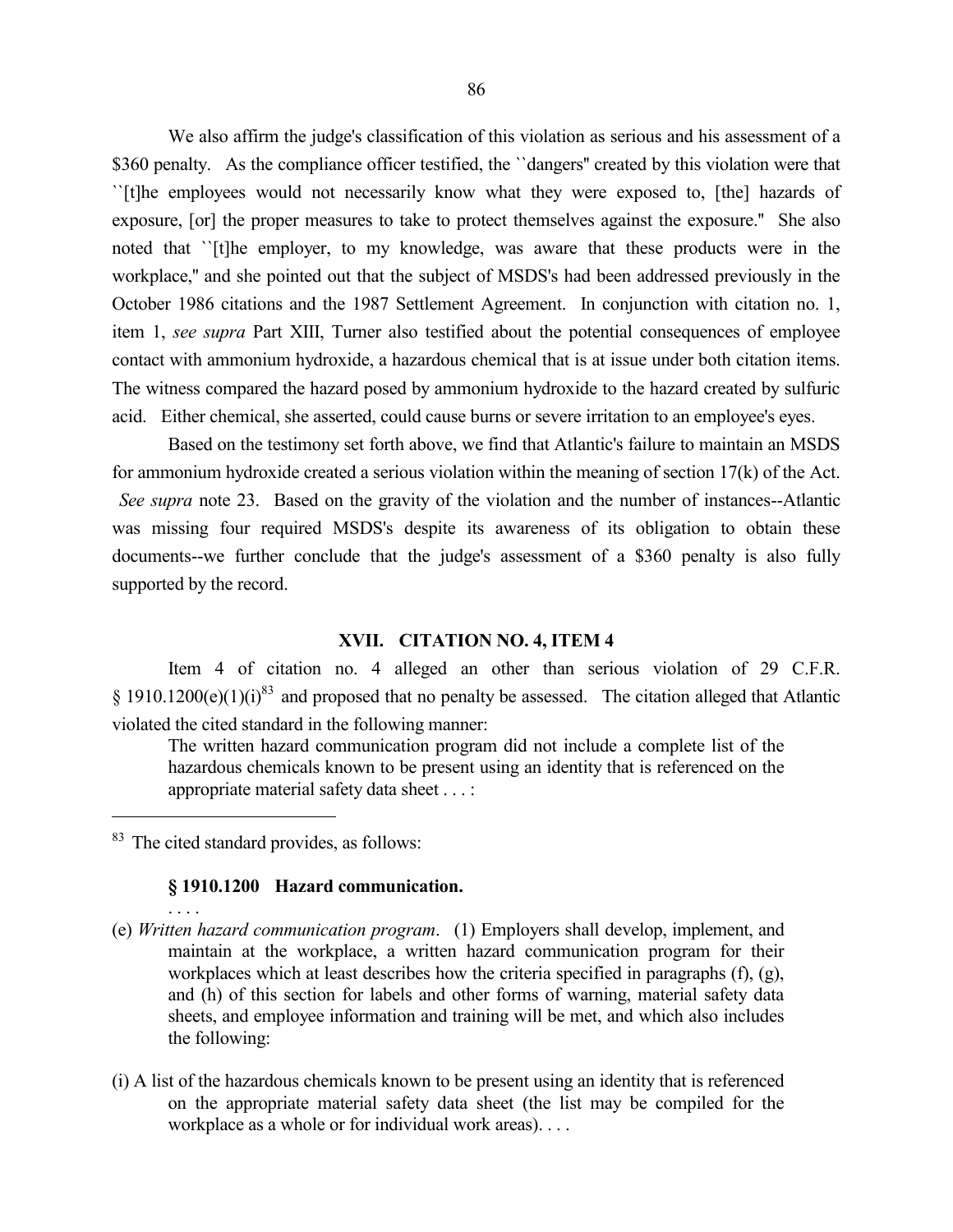(a) The following chemicals/products were not included on the list of hazardous chemicals: Lacquer thinner, toluene, ammonium hydroxide, spray enamel, paint thinner, and ammonia.

We conclude that the Secretary has implicitly abandoned the charge with respect to one of the six listed products, *i.e.*, lacquer thinner. IH Turner made no express reference to this product at any point in her testimony. Similarly, the judge in his decision and both parties in their briefs to the Commission have essentially ignored this citation's reference to lacquer thinner. Accordingly, based on the Secretary's abandonment of the charge, we vacate the citation's allegation with respect to lacquer thinner.

The central allegation of the instant citation item is undisputed. Paragraph 10(D) of the 1987 Compliance Program provided, as follows:

(D) The following is a list of hazardous materials in use at our plant:

(1) Lead oxide (2) Expander (3) Sulfuric Acid (4) Kyanize Paint (5) Pioneer sealing compound (6) Atlas Epoxy

The notice to employees that Turner observed posted on the bulletin board outside the office and that the Secretary later introduced into evidence as Exh. C-13 restated this same list of six hazardous chemicals, as quoted *supra*. Turner identified this list in Exh. C-13 as the list of hazardous chemicals that was required under the cited standard and the only list that she had been given during the inspection. It is, however, clear on the face of the document that the products and chemicals listed in the instant citation item were not included on Atlantic's list of hazardous chemicals.

Atlantic defends against this citation item on the ground that it was not required to include the specific products identified in the citation's description of the alleged violation on its hazardous chemicals list:

. . . [O]nly *hazardous* chemicals were on that list. Ammonia, paint thinner, and spray enamel were not hazardous because their manner [of] use was the same as a normal consumer would use them. Toluene and ammonium hydroxide were not used (e.g. empty 55 gallon drums) and were replaced with paint thinner and ammonia, respectively.

We construe this defense as an argument that the cited standard was not applicable to the products listed in the instant citation item. Accordingly, if we conclude that the standard applied to the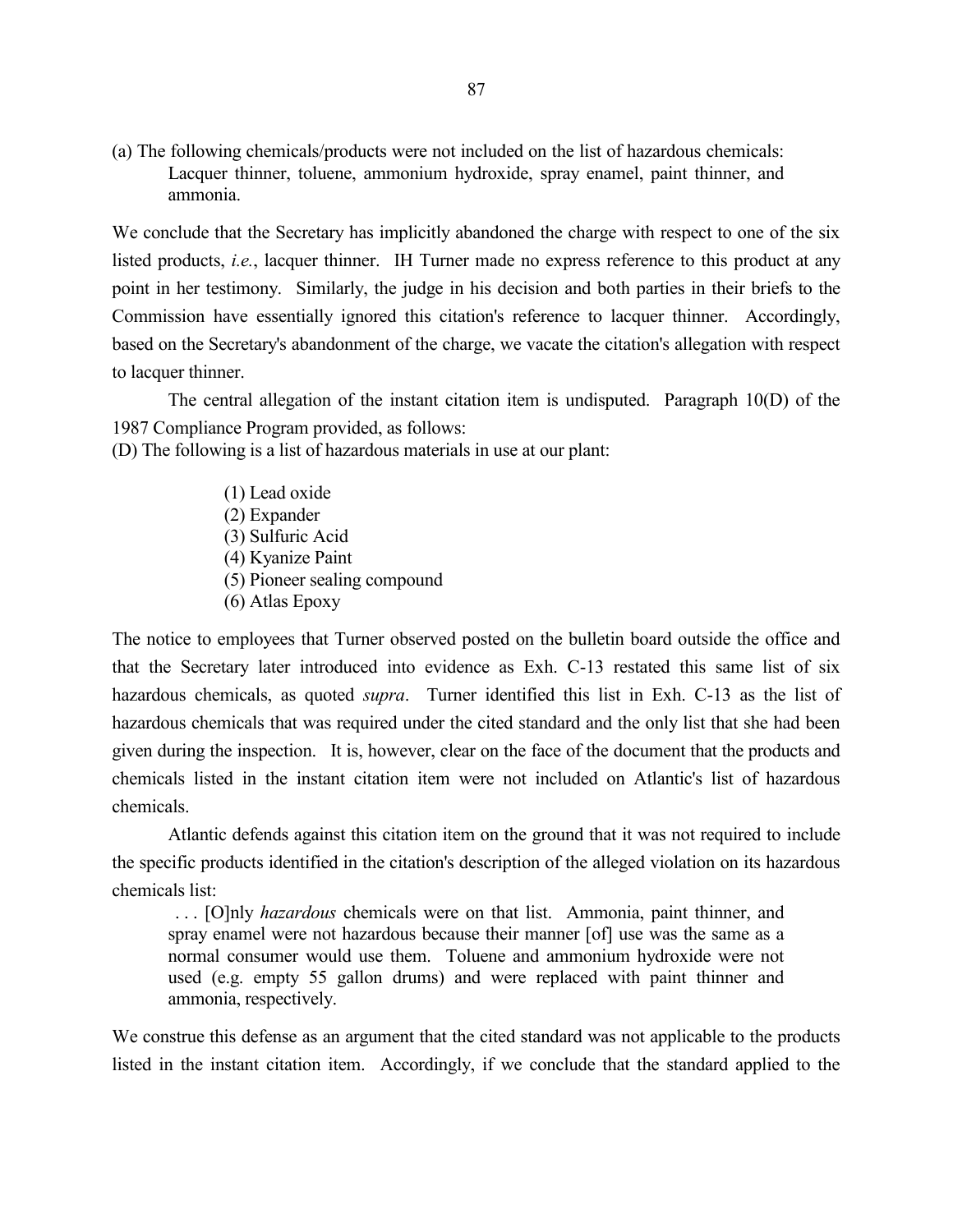``hazardous chemicals'' at issue, we must reject Atlantic's argument that it was not required to include them on its list of hazardous chemicals.<sup>84</sup>

For the reasons that follow, we conclude that the cited standard, section 1910.1200(e)(1)(i), has the same scope as the standard we have just discussed, *supra* Part XVI, *i.e.*, section  $1910.1200(g)(1)$ . Therefore, here, as in the context of citation no. 1, item 9, the Secretary had the burden of proving that (a) the hazardous chemical was ``present'' in Atlantic's ``workplace'' in such a manner that some employee was actually or potentially ``exposed'' to the chemical within the meaning of the HCS, and (b) the chemical was ``use[d]'' by Atlantic in conjunction with its commercial operations. *See supra* note 80. We affirm the modified allegation of citation no. 4, item 4, after deleting the citation's reference to ``lacquer thinner.''

Based on our analysis of the HCS and its legislative history, we conclude that the Secretary intended to require listing of a chemical on the employer's hazardous chemical list only if the employer is also required, under the terms of section  $1910.1200(g)(1)$ , to obtain an MSDS for that same chemical. In support of our determination, we point first to the language of the cited standard, section 1910.1200(e)(1)(i). *See supra* note 83. This standard requires employers who include a hazardous chemical on their hazardous chemical list to ``us[e] an identity that is referenced on the appropriate material safety data sheet.'' The inference that we draw from this language is that the standard applies only to those chemicals for which the employer is required to obtain an MSDS. We further conclude that the preamble to the final version of the original HCS was even clearer on this point when it described the mandated hazardous chemical list as ``in essence an index or inventory of hazardous chemicals in the workplace for which material safety data sheets should be available.'' 48 Fed. Reg. 53,280, 53,300 (1983).

Based on our conclusion that the scope of the cited standard, section  $1910.1200(e)(1)(i)$ , is co-extensive with the scope of section  $1910.1200(g)(1)$ , and our finding that Atlantic's hazardous

<sup>&</sup>lt;sup>84</sup> We note that Atlantic has never disputed, at any point in this proceeding, the Secretary's characterization of the products at issue in this case as ``hazardous chemicals'' within the meaning of the HCS. Instead, it has presented more limited claims. Specifically, Atlantic has argued that the products at its workplace were not hazardous because of the small amounts and/or the diluted concentrations of the products that it used or that were on hand. In addition, it has contended that the products were not hazardous because it used them in the same manner that an ordinary consumer would have used them. We have already considered and rejected most of Atlantic's claims concerning specific hazardous chemicals in the context of other alleged violations of the HCS. *See supra* Parts XV and XVI and note 69. The only claims that we have not yet considered are those relating to ``ammonia'' (as distinguished from those relating to the ``ammonium hydroxide'').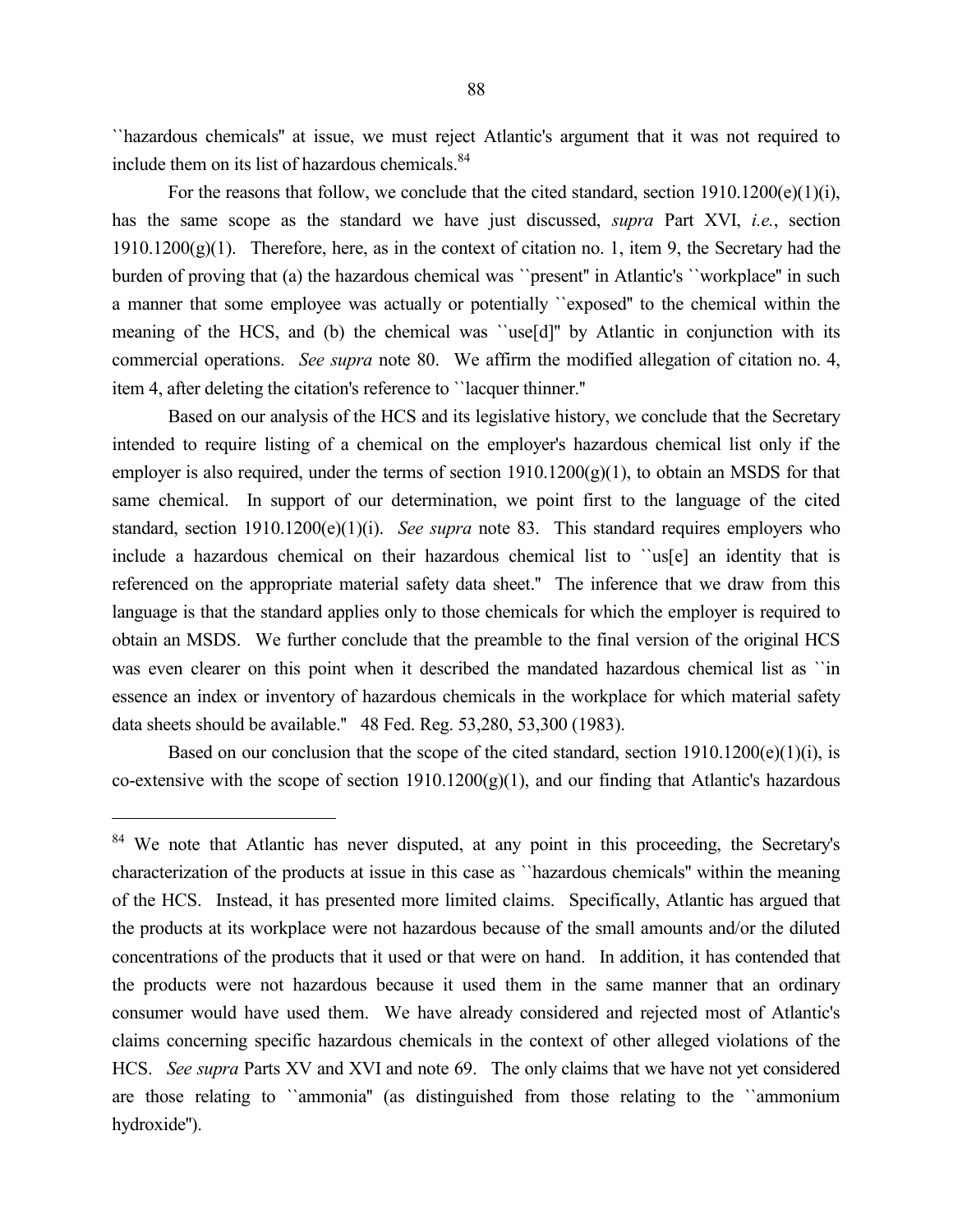chemical list did not include the products listed in the instant citation item, we affirm the citation's allegation that Atlantic violated section  $1910.1200(e)(1)(i)$  by failing to include toluene, ammonium hydroxide, spray enamel, and paint thinner on its list. We have already found, *see supra* Part XVI, that Atlantic was required under the HCS to obtain and maintain MSDS's for toluene, ammonium hydroxide, Servistar spray enamel, and Sunnyside paint thinner. It therefore necessarily follows, from what we have said above, that Atlantic was also required to include these same four products on its list of hazardous chemicals.

The only remaining question is whether Atlantic was also required to include plain or ``household'' ammonia on its hazardous chemical list. The record evidence concerning this product focuses on an incident that Turner became aware of sometime during the course of her 1989-90 inspection. As described by Turner, her attention was drawn to the matter when she became ``disturbed'' by the ``very strong'' smell of ammonia. Upon investigating, she learned from employee Augustine that Atlantic used ammonia to neutralize acid spills and that he (Augustine) had just poured some ammonia onto sulfuric acid that had leaked from some batteries. The only ammonia that the compliance officer saw in the workplace was the small container (``about a gallon size'') that Augustine had used for this purpose. Turner also examined the product's label to confirm that it was ammonia.

The testimony set forth above not being rebutted, we find that the Secretary has sustained his burden of proving the applicability of the cited standard to the ammonia Turner observed at Atlantic's workplace. The ammonia was present in the workplace in a manner that resulted in the exposure of at least employee Augustine and it was used by Augustine in conjunction with Atlantic's business operations. For the reasons stated *supra* note 69, we reject Atlantic's contention that the cited standard did not apply because neither the amount nor the concentration of the ammonia involved in the Augustine incident was hazardous. We also find no basis for Atlantic's reliance on the consumer use exemption. The mere fact that this product may have been purchased and used in quantities that are comparable to ordinary consumer use, as president Migell suggested in his testimony, is not enough in itself to establish that the ammonia met the consumer product exemption, particularly when it was used to neutralize a big spill of sulfuric acid. *See supra* Part XV.C.

 Neither the classification of this violation (as other than serious) nor the penalty (none was proposed or assessed) has been disputed. Therefore, they are also affirmed.

#### **XVIII. CITATION NO. 1, ITEM 2a**

Item 2a of citation no. 1 alleged a serious violation of 29 C.F.R.  $\S$  1910.157(c)(4).<sup>85</sup> The Secretary proposed, and the judge assessed, a single consolidated penalty for the ``grouped''

<sup>&</sup>lt;sup>85</sup> The cited standard provides, as follows: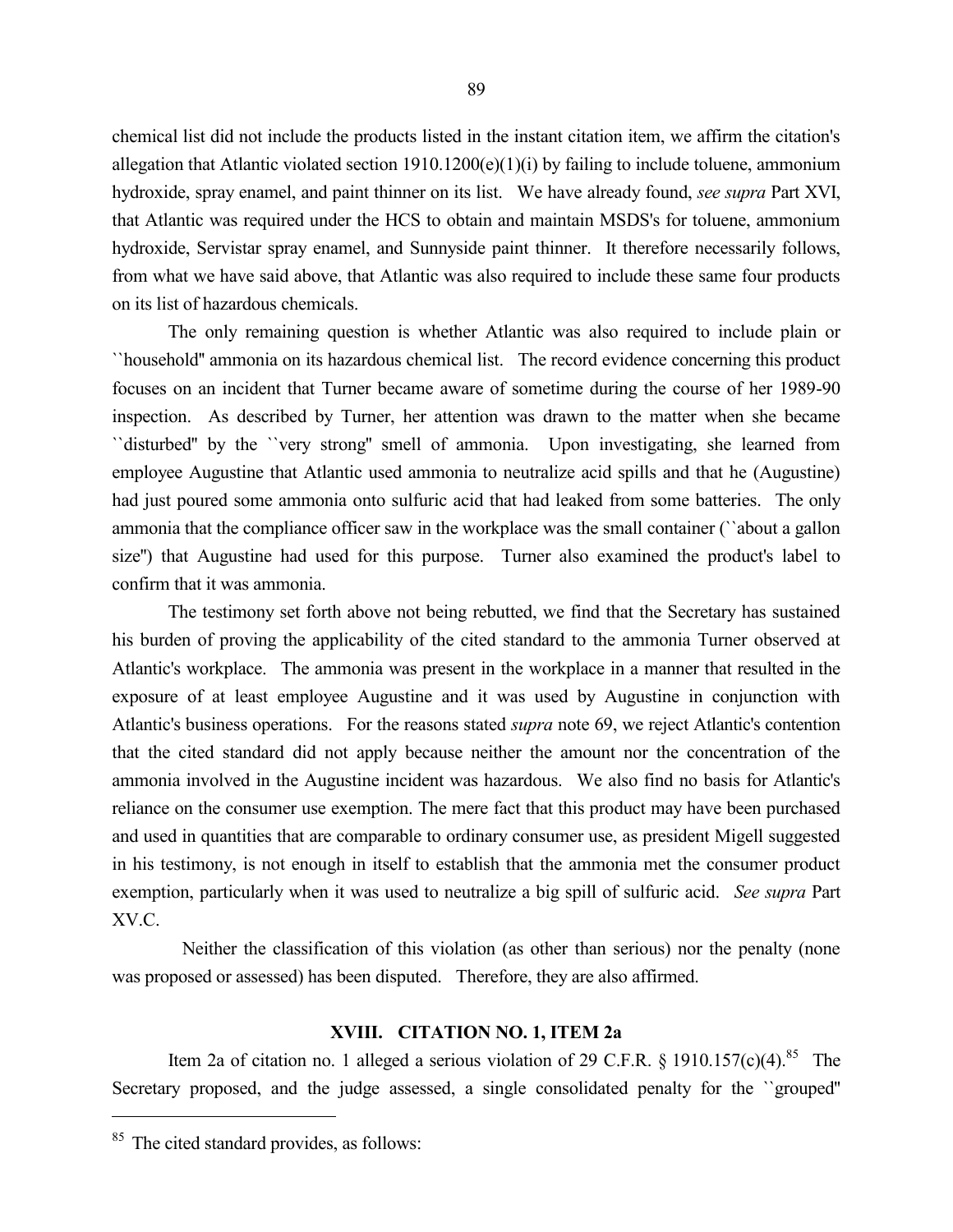violations alleged in this subitem and in item 2b, even though these two subitems alleged violations of two different OSHA standards and involved two different portable fire extinguishers. The merits of item 2b are not before us on review, *see supra* note 1. In fact, Atlantic has admitted that violation in its review brief, ascribing it to ``an honest mistake.'' The subitem still at issue alleged that Atlantic violated the cited standard in the following manner:

Establishment (Between the assembly area and acid mixing/filling area): Employer did not ensure that a portable fire extinguisher was kept in its designated place when not being used.

The key factual allegation of this citation subitem is not disputed. During her inspection, IH Turner observed a door frame where there was a sign designating the presence of a fire extinguisher. Yet, as photographic Exh. C-21 confirms, there was no fire extinguisher hanging from the hook below the sign, where an extinguisher should have been located. Turner further testified that she had not seen a fire extinguisher anywhere ``in that general area.''

In his testimony, president Migell confirmed that, at the time of the alleged violation, the extinguisher in question was not in its designated location, but rather ``directly behind the person on the assembly line where he was using it or could have used it, if necessary.'' Because the object in question was ``quite a large extinguisher,'' Migell continued, the employee ``kept it on the floor rather than lifting it up on the hook.'' The witness also indicated that he approved of this practice because, ``while [the employee] was working on the assembly line, it made sense to have [the extinguisher] very close at hand.''

The judge construed Atlantic's defense as an argument that the violation should be reclassified as other than serious ``because the extinguisher was kept in an unspecified location behind an unnamed employee working on the assembly line.'' He rejected this defense on the ground that ``this hazard is serious,'' reasoning that ``[t]here are other employees who may need to use the fire extinguisher if a fire breaks out and an extinguisher not in its designated place will not be readily accessible to them.'' On review, Atlantic challenges the judge's reasoning, arguing in effect that, contrary to his statement, the other employees in its plant had no ``need to use the fire extinguisher'' in question. In Atlantic's view, the fire extinguisher that had been moved was not needed because there were ten other extinguishers ``strategically located throughout the plant'' and

(..continued)

### **§ 1910.157 Portable fire extinguishers.**

(c) *General requirements. . . .*

. . . .

. . . .

(4) The employer shall assure that portable fire extinguishers are maintained in a fully charged and operable condition and kept in their designated places at all times except during use.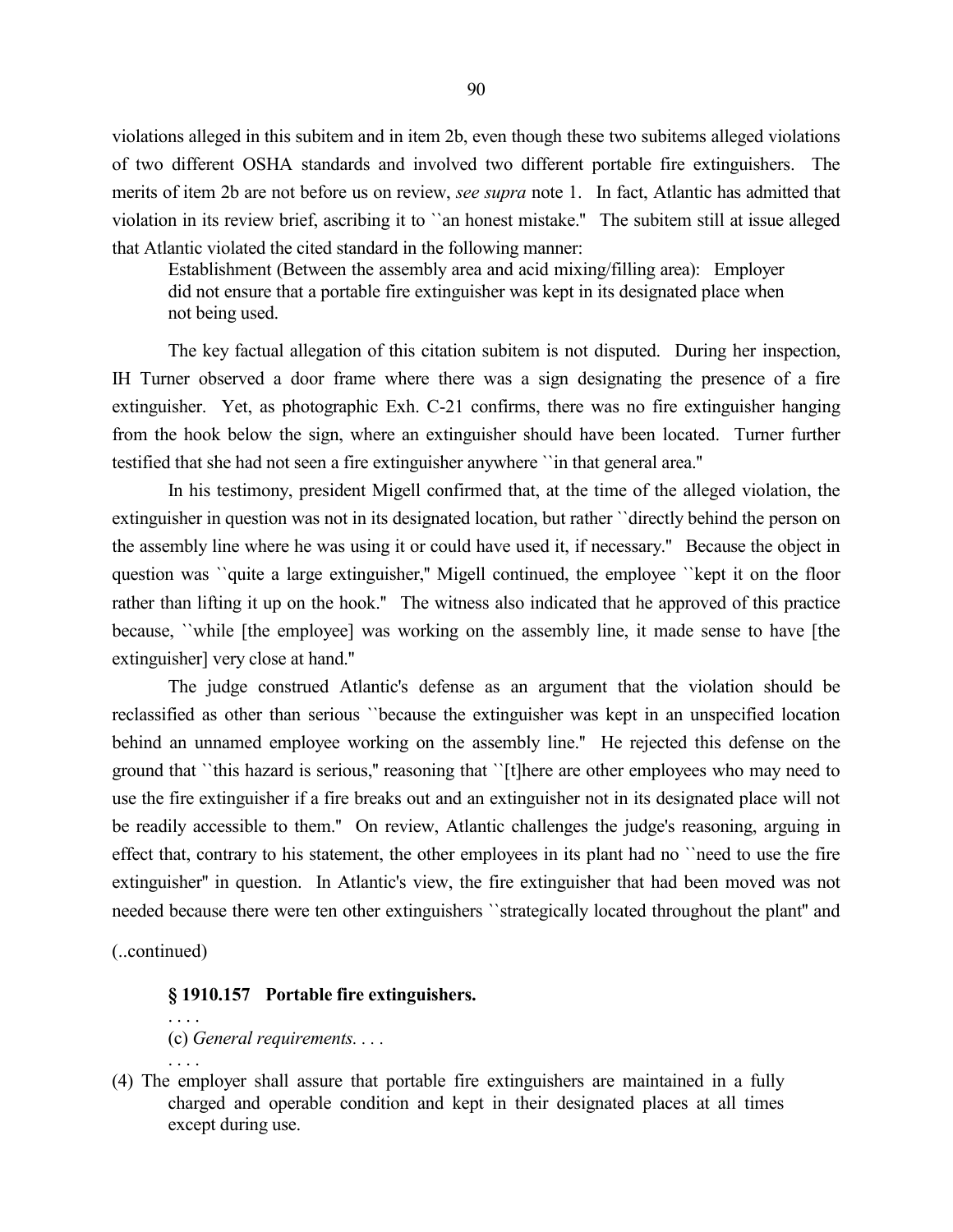those extinguishers provided more than adequate protection for ``a small factory of about 15,000 square feet" containing ``only five employees." Atlantic also suggests that we should vacate this citation item because the Secretary's application of the standard to the facts of this case is ``ridiculous[]'' and contrary to ``common sense.''

The simple response to Atlantic's arguments is the one urged by the Secretary in his review brief, *i.e.*, that the defense must be rejected because it is not supported by the record. In fact, Atlantic presented no evidence whatsoever that would allow us to enter a finding that its production employees, other than the one who had moved the disputed fire extinguisher to a location near him, were adequately protected even though that fire extinguisher was not in its designated place. We also conclude that this case is closely analogous to *Austin Engg. Co.*, 12 BNA OSHC 1187, 1188, 1984-85 CCH OSHD ¶ 27,189, pp. 35,098-99 (No. 81-168, 1985), a case in which the Commission held that it lacked the power to question the Secretary's decision to require fire extinguishers at certain locations. (Citing *Van Raalte Co.*, 4 BNA OSHC 1151, 1152, 1975-76 CCH OSHD ¶ 20,633, p. 24,698 (No. 5007, 1976)(the Commission lacks the power to question the wisdom of a standard)). As in *Austin*, the Secretary's intention to require fire extinguishers at a particular location, *i.e.*, their ``designated places'' unless the extinguishers are actually in use, is clear from the language of the cited standard. The standard serves to protect those employees in the workplace who are *not* aware that a fire extinguisher has been moved from its designated place. Given this purpose, Atlantic's claim that the assembly line employee who moved the fire extinguisher closer to him was receiving greater protection misses the point.

We therefore affirm item 2a of citation no. 1, including the Secretary's allegation that this violation was serious. In addition, we affirm the judge's assessment of a \$240 penalty for the ``grouped'' violations described in items 2a and 2b. A penalty of \$240 for two separate serious violations of the fire extinguisher standards, involving two separate fire extinguishers, is neither unreasonable nor excessive.

# **XIX. CITATION NO. 1, ITEM 3**

Item 3 of citation no. 1 alleged a serious violation of 29 C.F.R. § 1910.157(g)(1)<sup>86</sup> and proposed a penalty of \$240. The citation alleged that Atlantic violated the cited standard in the following manner:

# **§ 1910.157 Portable fire extinguishers.**

 $\overline{a}$ 

. . . .

<sup>&</sup>lt;sup>86</sup> The cited standard and its companion provision establish the following requirements:

<sup>(</sup>g) *Training and education*. (1) Where the employer has provided portable fire extinguishers for employee use in the workplace, the employer shall also provide an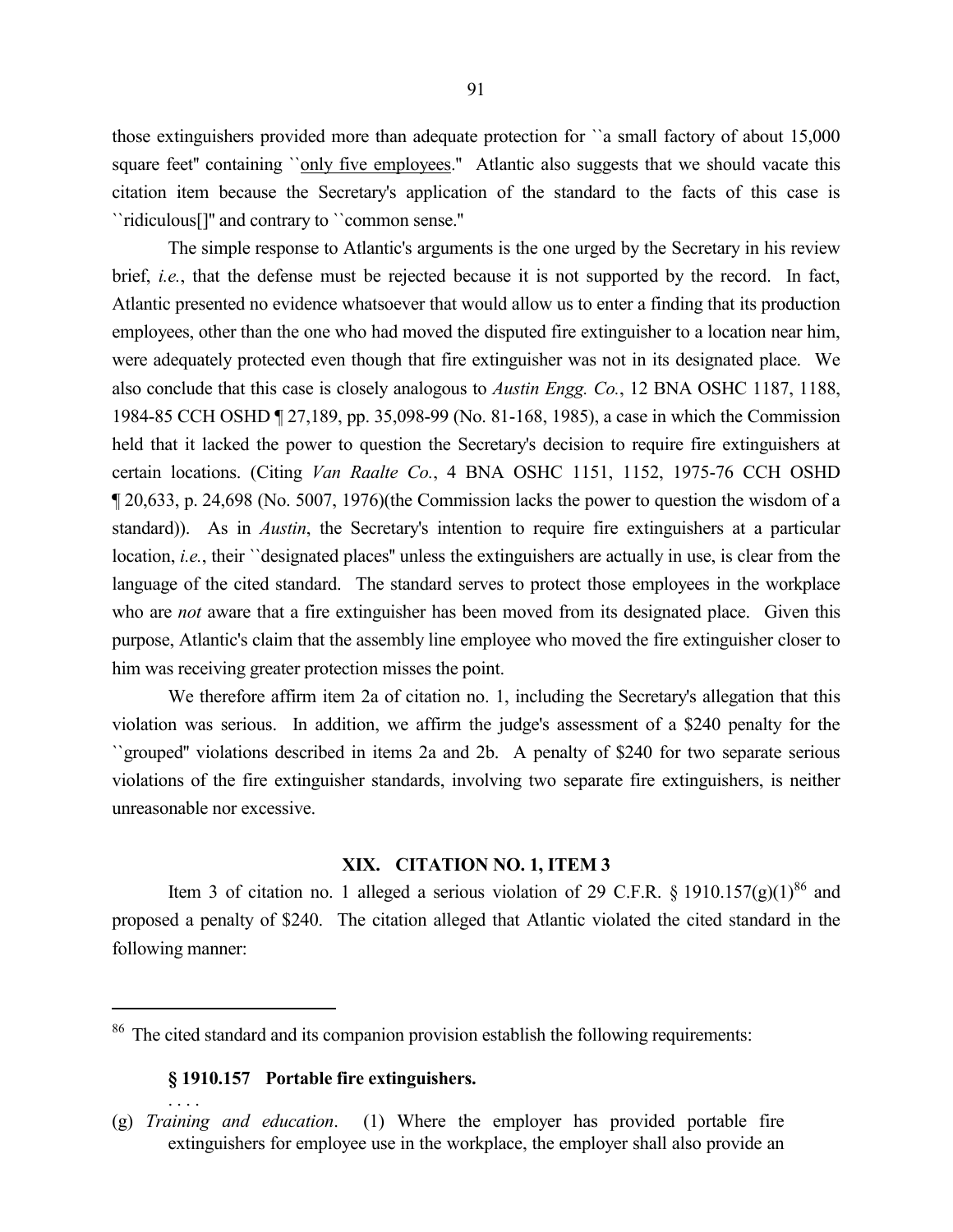Establishment: Employer did not provide an educational program for all employees to familiarize them with general principles and hazards involved with fire fighting in the workplace. Employees use the following flammable products: toluene, Kyanize paint, lacquer thinner, and spray paint.

In contrast to all of the other citation items in this case, the instant citation item is based primarily on the testimony of IH Shum and only secondarily on the testimony of IH Turner. Shum testified that she had conducted interviews with four of Atlantic's production employees, during which she asked them "about what type of training they had received about use of the fire extinguisher.'' According to the witness, the employees had responded, as follows. One employee, Jean Simon, said that he had received training about the use of fire extinguishers from president Migell. A second employee, Mike Vasiliades, stated that he had not received any training about the fire extinguishers for several years, although he had received training at that time from a foreman who apparently no longer worked for Atlantic. *Compare supra* note 86, quoting section 1910.157 $(g)(2)$ . The two other employees Shum interviewed, Weston Gregory and Franklin Augustine, both told her that they had never received training from Atlantic about the use of its fire extinguishers.

When she took the stand following Shum's testimony, IH Turner indicated that the instant citation item was based primarily on Shum's interviews and secondarily on her own interview with Migell. She added that she had also talked to the employees about fire extinguishers and that, to the best of her recollection, there were no inconsistencies between Shum's testimony on the matter and what the employees had told her. Concerning her interview with Migell, Turner testified that she had asked the company president if the employees were ``expected'' to use fire extinguishers if the need arose and he had responded that they were ''required" to do so. $87$ 

President Migell testified that ``[t]he employees had at some time been told about fire extinguishers.'' When asked by the judge if he could be more specific, the witness answered that ``over the years, they've been shown several times'' how to use the extinguishers. Migell suggested that any contrary information the employees may have given the compliance officers was simply

(..continued)

educational program to familiarize employees with the general principles of fire extinguisher use and the hazards involved with incipient stage fire fighting.

(2) The employer shall provide the education required in paragraph  $(g)(1)$  of this section upon initial employment and at least annually thereafter.

<sup>87</sup> We conclude that this undisputed testimony establishes that the cited standard was applicable to the cited conditions. Under the terms of the standard, *see supra* note 86, the specified employee training is required ``[w]here the employer has provided portable fire extinguishers *for employee use* in the workplace'' (emphasis added).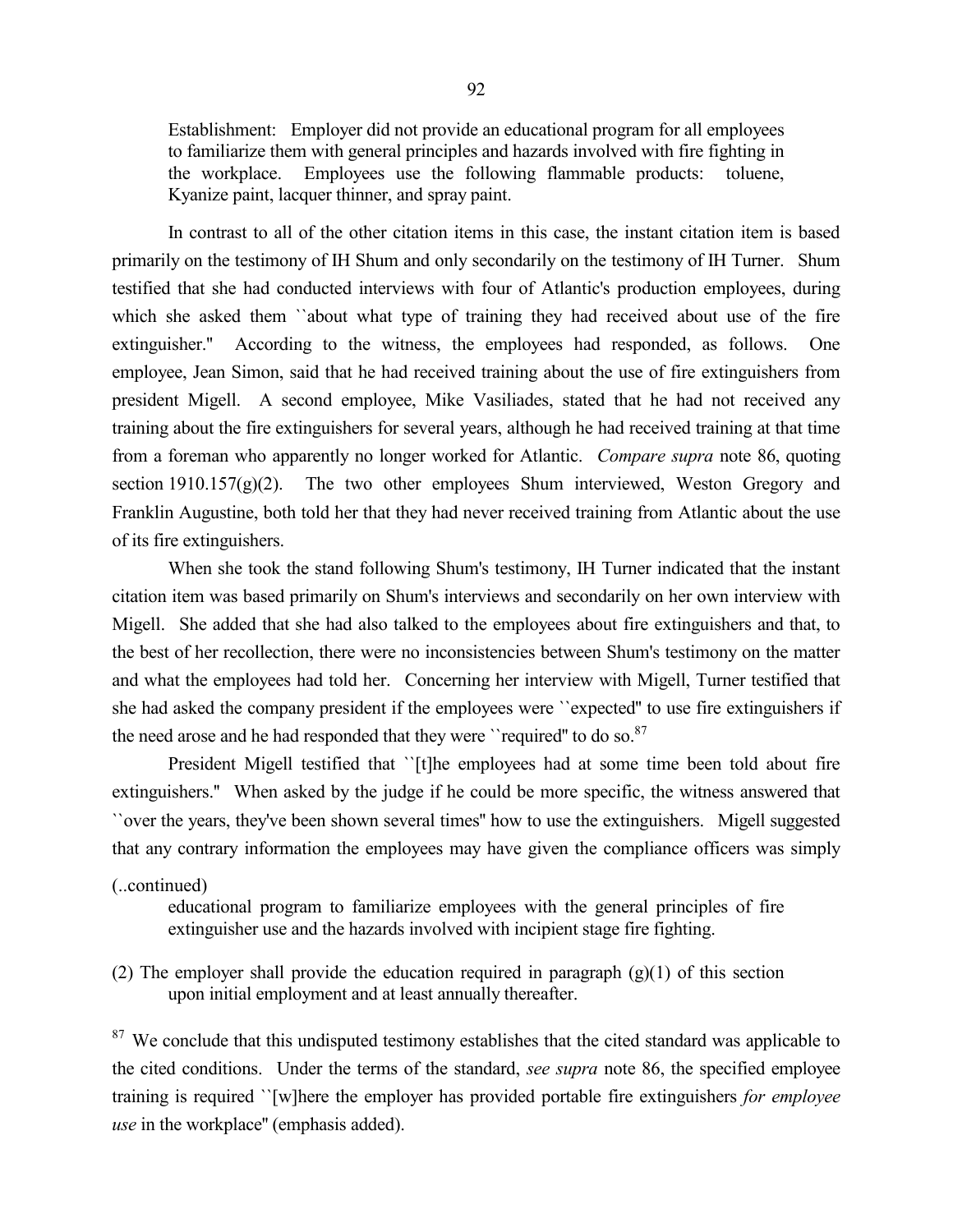the result of faulty memories. Migell further testified that Atlantic maintained only one type of fire extinguisher, a carbon dioxide extinguisher, at its Watertown workplace. He asserted that ``it's almost common knowledge for most people how to use that type of fire extinguisher'' and also that ``there's very little chance of injury with that,'' in contrast to some other types of extinguishers. He added that at least one employee had demonstrated his knowledge about how to use the extinguisher by in fact using it ``many times." (We infer from other related statements that this testimony refers to Weston Gregory).

Based on the record evidence set forth above, we conclude that the Secretary has sustained his burden of proving the alleged violation. We find IH Shum's testimony concerning her interviews with the four production employees to be credible and reliable evidence, and we fully credit that testimony. In particular, we conclude that Migell was unsuccessful in his attempt, during his cross-examination of Shum, to establish that there had been some misunderstanding during the interviews because some or all of the employees were French-speaking immigrants from Haiti. In addition, we reject Atlantic's challenge to the *admissibility* of Shum's testimony. Statements by employees to OSHA compliance officers concerning their workplace activities are not ``hearsay'' but rather ``admissions,'' which are admissible in the Commission's proceedings under Fed. R. Evid. 801(d)(2)(D) and 29 C.F.R. § 2200.71. *E.g.*, *Regina Constr. Co.*, 15 BNA OSHC 1044, 1047, 1991-93 CCH OSHD ¶ 29,354, p. 39,467 (No. 87-1309, 1991). Here, the disputed testimony set forth the admissible ``admissions'' of four employees concerning matters that were within the scope of their employment. *See supra* note 87.

We further conclude that IH Shum's testimony provides strong support for the Secretary's allegation of noncompliance with section  $1910.157(g)(1)$ . Her testimony was quite specific in setting forth the basic question that she had asked the employees and the differing answers that each of them had given. In response to this evidence, Atlantic introduced only the vague, generalized testimony of president Migell that, ``over the years,'' the employees had been shown ``several times'' how to use Atlantic's fire extinguishers.

We conclude that Migell's testimony is insufficient to rebut Shum's testimony. Migell testified only that the employees had been taught how to use the fire extinguishers that Atlantic provided. He said nothing about training them in how to safely fight fires. Yet, the cited standard expressly requires training ``to familiarize employees with the general principles of fire extinguisher use and the hazards involved with incipient stage fire fighting.'' In addition, the standard's requirement for ``an educational program'' to be provided on ``at least'' an annual basis suggests to us something more than ``[l]earn as you go one-on-one informal instruction or explanation'' (Atlantic's own description of its training). We therefore find that, whatever training Atlantic may have provided its employees relating to the use of fire extinguishers, it was not sufficient to satisfy the requirements of the cited standard.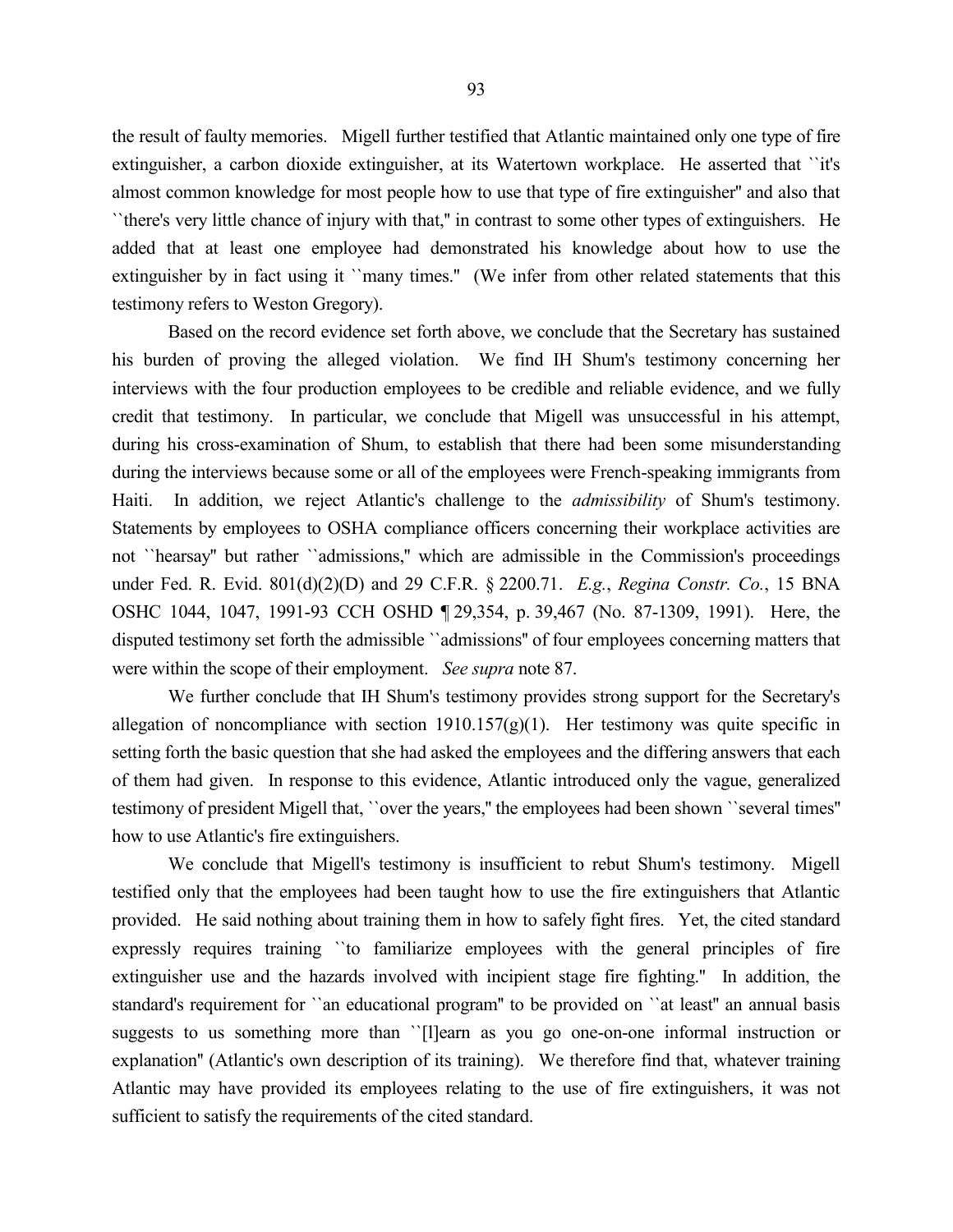We also conclude that the Secretary has sustained his burden of proving that the instant violation was a serious violation warranting a \$240 penalty. During her testimony, IH Turner expressed her opinions that training is ``important for the ultimate proper use of fire extinguishers by employees'' and that an employee required to use an extinguisher without adequate training might injure himself or herself through improper use of the extinguisher, *e.g.*, by pointing it in the wrong direction. We are not persuaded by Migell's arguments that there was no hazard because employees knew how to operate the extinguishers and there was little chance of injury from the extinguishers provided. We credit Turner's testimony as to the hazard created by the instant violation over Migell's contrary claims and, on the basis of that testimony, we sustain the Secretary's classification of the violation and assess his proposed penalty.<sup>88</sup>

<sup>&</sup>lt;sup>88</sup> Commissioner Montoya joins in affirming the alleged violation of 29 C.F.R. § 1910.157(g)(1) that was set forth in item 3 of citation no. 1. However, she dissents from the Commission's classification of this violation as serious and its assessment of the proposed penalty of \$240. In her view, it does not follow, as IH Turner suggested, that any deficiency in an employer's fire extinguisher training program automatically creates ``a substantial probability that death or serious physical harm could result.'' *See supra* note 23 (statutory definition of ``serious'' violation). On this record, Commissioner Montoya would find that the Secretary has established only a hypothetical possibility that death or serious physical harm might have resulted from Atlantic's noncompliance with the cited standard. President Migell testified to the effect that all of the production employees had ``at some time been told'' how to use the carbon dioxide fire extinguishers that Atlantic provided for the workplace. The Secretary also failed to rebut Migell's testimony to the effect that Gregory, one of the two employees who stated he had never received fire extinguisher training, had nevertheless demonstrated, by his actual use of the extinguisher on several occasions, that he in fact knew how to use it. Based on the evidence set forth above, Commissioner Montoya would classify this violation as other than serious, rather than serious. Having considered each of the section 17(j) factors, she would assess a penalty of \$100 for this violation.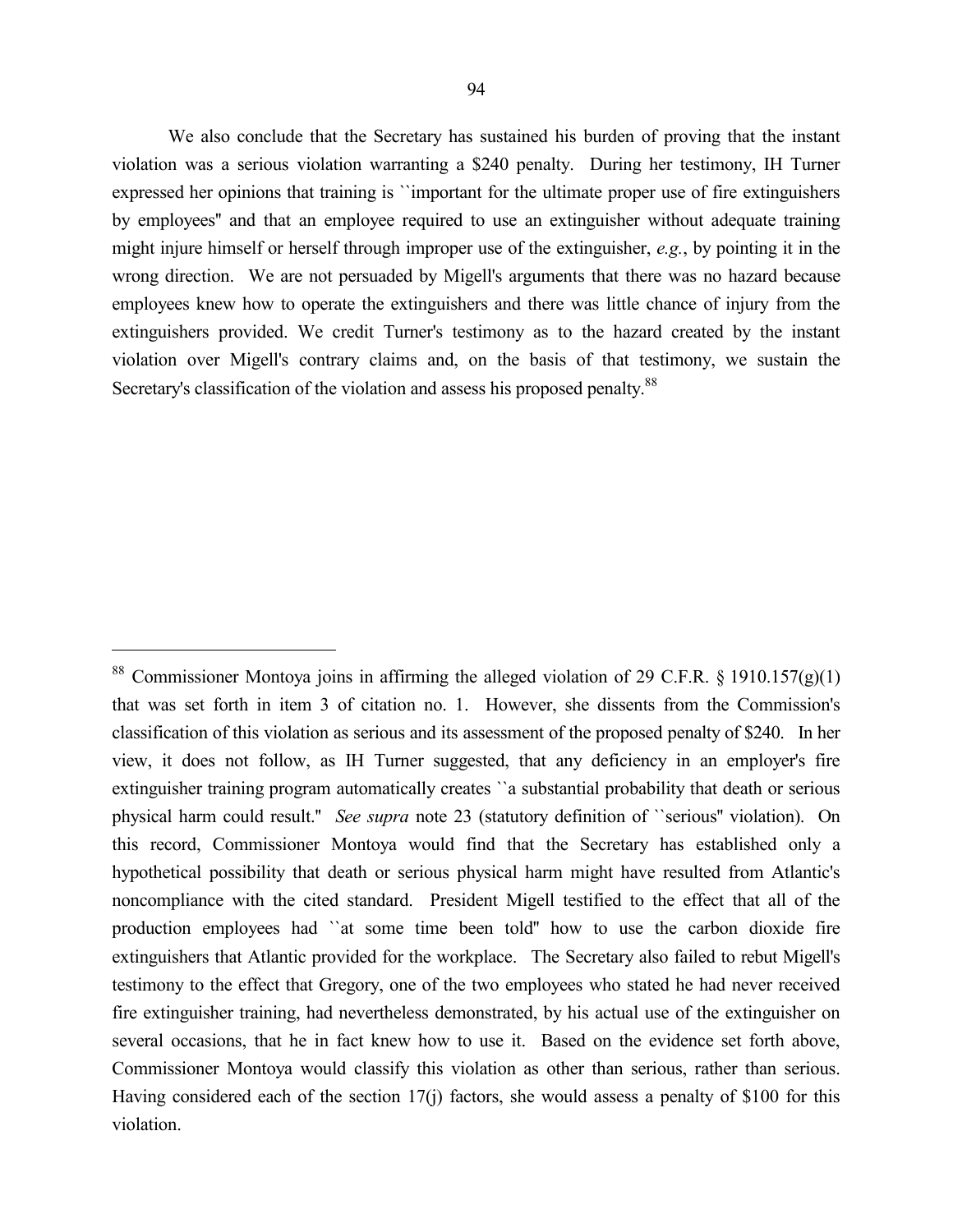#### **XX. CITATION NO. 4, ITEM 1**

Item 1 of citation no. 4 alleged an other than serious violation of 29 C.F.R. § 1903.2(a)(1)<sup>89</sup> and proposed a penalty of \$100. The citation alleged that Atlantic violated the cited regulation in the following manner:

Plant: On 11/7/89 it was determined that the poster informing employees of the existence of OSHA and their rights and duties set forth by the OSHAct was not posted.

On the evidentiary record, Atlantic's failure to comply with the requirements of section 1903.2(a)(1) is undisputed. IH Turner testified that, on the first day of her inspection, November 7, 1989, she had determined that Atlantic did not have an ``OSHA poster,'' *i.e.*, the poster described in the cited regulation, posted at its Watertown, Massachusetts workplace. She had therefore provided the company with additional copies of the poster and informed its representative(s) that those copies should be posted. Nevertheless, on each of the days that she returned to the workplace--December 5, 1989; February 15, 1990; and March 9, 1990--she determined that Atlantic still did not have any copies of the OSHA poster posted.

President Migell did not dispute any of these assertions in his own testimony. Instead, he suggested that the OSHA poster had not been posted during the 1989-90 inspection because of the plant-wide cleaning and renovation project that was underway at the same time as the inspection. However, Turner testified that Atlantic could have posted a poster on the employee bulletin board outside of the office, where she had observed the posted hazard communication notice (Exh. C-13). *See supra* Part XV.E. Yet, there was no poster on the bulletin board. In fact, she stated, she had covered ``the entire facility'' on each of the last three days she was in the plant and had not observed the poster posted anywhere. This testimony remained undisputed in this proceeding until Atlantic filed a response to the Secretary's review brief with the Commission, eighteen months after the

 $\overline{a}$ 

# **§ 1903.2 Posting of notice; availability of the Act, regulations and applicable standards.**

(a)(1) Each employer shall post and keep posted a notice or notices, to be furnished by the Occupational Safety and Health Administration, U.S. Department of Labor, informing employees of the protections and obligations provided for in the Act, and that for assistance and information, including copies of the Act and of specific safety and health standards, employees should contact the employer or the nearest office of the Department of Labor. Such notice or notices shall be posted by the employer in each establishment in a conspicuous place or places where notices to employees are customarily posted. Each employer shall take steps to insure that such notices are not altered, defaced, or covered by other material.

<sup>89</sup> The cited regulation provides, as follows: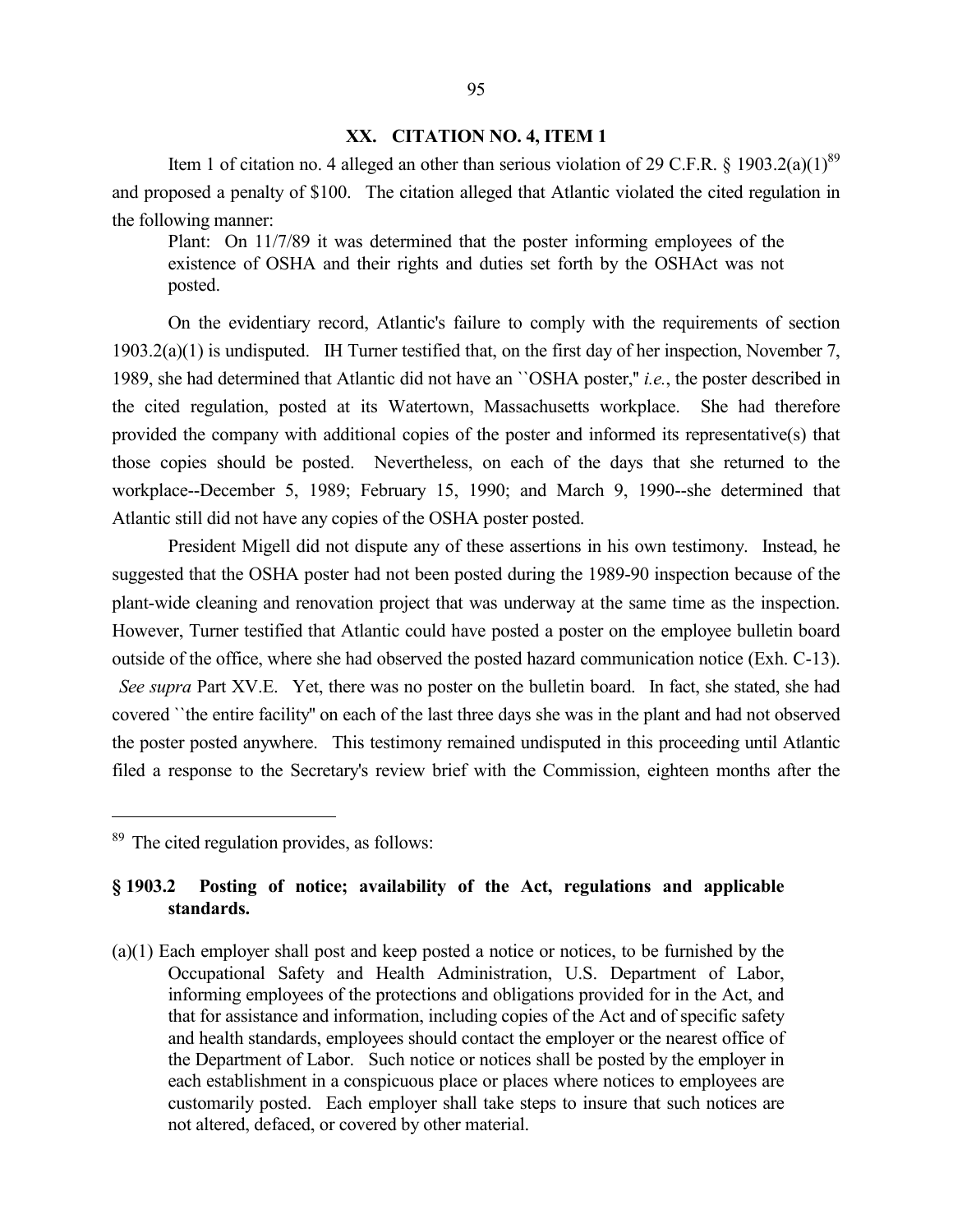hearing in this case. In that response, it belatedly challenged the Secretary's claim that a poster could have been posted on the employee bulletin board, as follows:

[T]he bulletin board did have an OSHA poster attached to it at the time of the relevant inspection. The poster was entitled Safety and Health Protection on the Job, contained 10 paragraphs referring to the Act of 1970, and was printed by or for the United States Department of Labor. The poster was approximately 20 years old and was not recognized by Turner.

Atlantic also claims in its response that, even though this poster ``was faded and somewhat water stained," it was ``legible nonetheless." Atlantic asserts that the poster ``was discovered attached to the glass enclosed bulletin board near the office in the place where Turner claims not to have seen it, *after* Respondents filed their brief.'' We assume this refers to Atlantic's filing of its review brief with the Commission, at least 26 months after the last day of the 1989-90 inspection.

Neither of Atlantic's defenses to the Secretary's charge are persuasive. At the hearing, Migell implied that the OSHA posters had been ``temporarily removed to accomplish the painting.''

On this record, however, it is clear that there was nothing at all ``temporar[y]'' about the violative conditions that are at issue here. It is also clear that the posters remained unposted for far longer than was necessary to accommodate the needs of the painting contractor and that Atlantic had more than enough time to put the posters back up after the contractor removed them, assuming that this was indeed what happened.

Atlantic's remaining defense is its claim that the poster was in fact posted. Even if we were to consider this factual claim that was not even raised in the case until several months after the close of the evidentiary hearing, we would conclude that it is without merit. A poster so hidden, faded or damaged that Atlantic did not even recognize it for what it was until two years after the contested citation was issued (even though Turner expressly claimed at the hearing that she had examined the bulletin board and found no poster to be there) can hardly be considered as being in compliance with the cited regulation. We therefore affirm citation no. 4, item 1, as an other than serious violation of the Act. We also affirm the judge's assessment of the proposed \$100 penalty.

### **ORDER**

For the reasons stated above, we dispose of the citation items and assess penalties totaling \$7240, as follows: Citation No. 1, Item 1, vacated \_\_\_ Citation No. 1, Item 2, affirmed, serious as alleged \$240 Citation No. 1, Item 3, affirmed, serious as alleged \$240 Citation No. 1, Item 4, vacated \_\_\_ Citation No. 1, Item 5, vacated \_\_\_ Citation No. 1, Item 6, affirmed, changed to unclassified \$300 Citation No. 1, Item 7, affirmed as modified, serious as alleged \$300 Citation No. 1, Item 8, affirmed, changed to other than serious \$100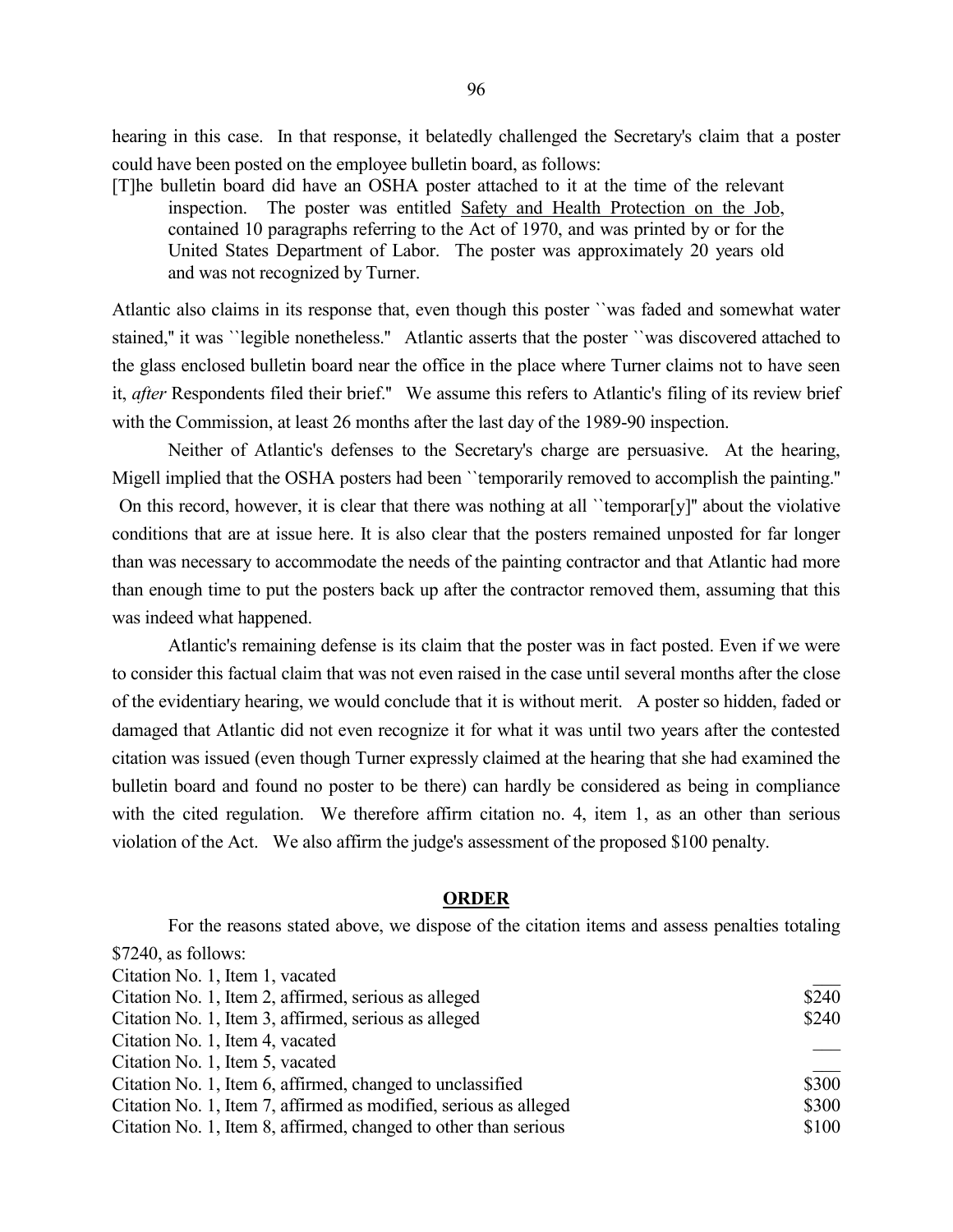| Citation No. 1, Item 9, affirmed as modified, serious as alleged            | \$360                           |
|-----------------------------------------------------------------------------|---------------------------------|
| Citation No. 2, Item 1, vacated                                             |                                 |
| Citation No. 2, Item 2, affirmed, changed to nonwillful                     | \$300                           |
| Citation No. 2, Item 3, vacated                                             |                                 |
| Citation No. 2, Item 4, affirmed, willful as alleged                        | \$800                           |
| Citation No. 2, Item 5, affirmed, willful as alleged                        | \$4200                          |
| Citation No. 2, Item 6, affirmed, changed to other than serious             | \$300                           |
| Citation No. 2, Item 7, vacated                                             |                                 |
| Citation No. 3, vacated                                                     |                                 |
| Citation No. 4, Item 1, affirmed, other than serious as alleged             | \$100                           |
| Citation No. 4, Item 2, vacated                                             |                                 |
| Citation No. 4, Item 4, affirmed as modified, other than serious as alleged | $\begin{matrix} 0 \end{matrix}$ |
| It is so ordered.                                                           |                                 |

 $\sqrt{s/}$ 

Edwin G. Foulke, Jr. Commissioner

Dated: December 5, 1994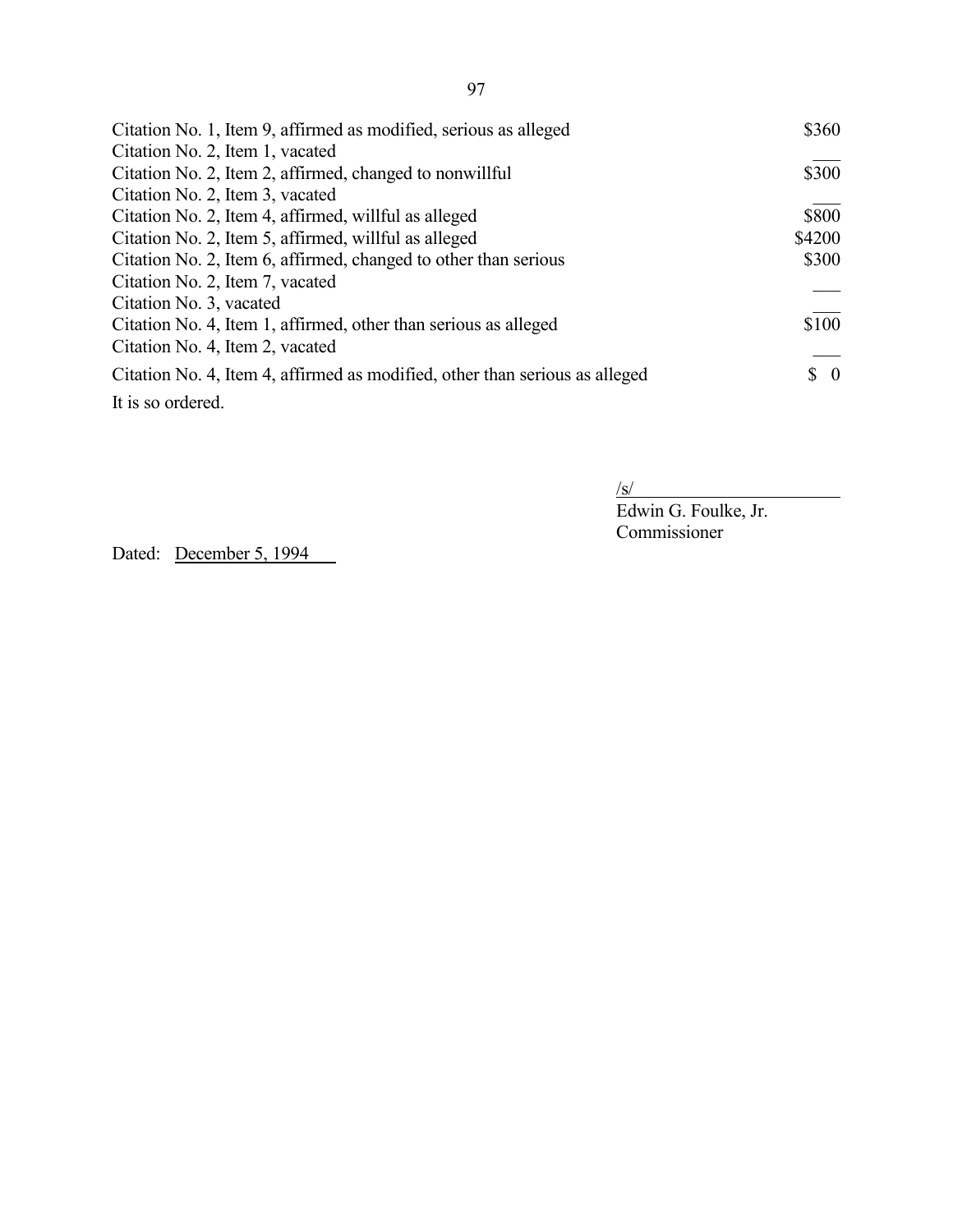MONTOYA, Commissioner, concurring and dissenting:

I join in Parts I through X, XIII, XV, XVIII, and XX of the lead opinion. I also join in Parts XI and XII, with respect to all issues except the penalty assessments, and in Part XIX, with respect to all issues except the classification of the violation and the penalty assessment. My separate views on each of those matters are set forth in the lead opinion.

#### **XIV. Citation No. 2, Item 6**

I dissent from the majority's decision to affirm item 6 of citation no. 2. *See supra*, lead opinion, Part XIV. The sole support for the Secretary's charge is the ambiguous and conclusory testimony of IH Turner that is summarized in the lead opinion. I would find, however, that that testimony establishes only the following: (1) Turner spoke to president Migell about MSDS's; (2) Migell informed Turner that Atlantic's MSDS's were maintained by Alice Sederis, the company's office secretary and bookkeeper; (3) Migell further informed Turner that Sederis worked only one day a week; (4) Turner thereafter arranged to return to the workplace on a day or days when Sederis was working; and (5) Sederis granted Turner access to the MSDS's when the compliance officer returned to the workplace. While these facts are undisputed, they do not provide an adequate foundation for the Secretary's allegation that Atlantic failed to make its MSDS's ``readily accessible [to its production employees] during each work shift," as required under the cited standard.

Unlike the compliance officer, I would not conclude, from the mere fact that president Migell referred her to the bookkeeper, that Alice Sederis was the *only* employee who could have provided her access to the MSDS's and therefore that *an Atlantic employee* requesting access to an MSDS would similarly have had to wait until Sederis was in the office before he could examine an MSDS. As president Migell suggested during his testimony, the compliance officer's reasoning ignores the reality of working ``[i]n a small workplace, [where] many people do many jobs and it's not necessarily [just] one person'' who is able to do a particular job.

In its post hearing and review briefs, Atlantic asserts that: (a) Migell could and would have obtained quick access to the MSDS's if an employee had requested access, (b) Migell was unaware of any problem Turner may have had in obtaining access to the MSDS's at the time of the inspection, and (c) anyone in the office could have ``presented'' the MSDS's to Turner ``on the spot'' if she had only gone to the office and asked for access. On this record, I find these assertions to be credible. I particularly note that Turner never even claimed during her testimony that, at the time of her initial request(s) for access to the MSDS's, either Migell or anyone else had made an unsuccessful attempt to search for the documents. In addition, the record establishes that Alice Sederis was not the only employee who worked in Atlantic's office. In defending against the instant citation item, Migell testified that Atlantic had ``one full-time person in the office'' at the time of the alleged violation. In context, it is clear that Migell was not referring to Sederis, and it is unlikely that he was referring to himself. Also, both IH Shum and Migell referred in their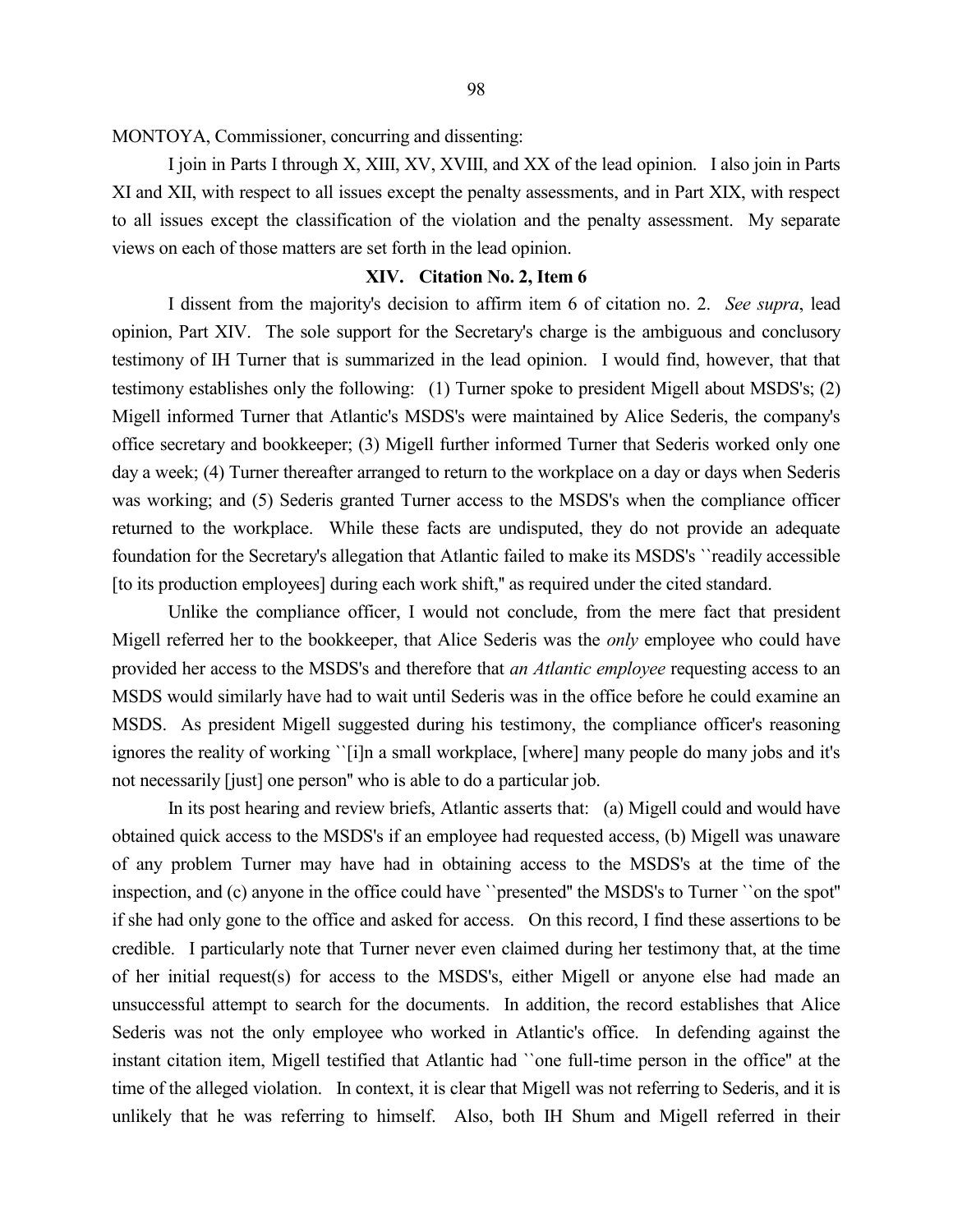testimony to an office employee named Henry Trabolvsi, identified by Shum as ``the bookkeeper there,'' who had assisted Shum during the inspection by acting as a translator. On this record, I am not persuaded that a production employee seeking access to an MSDS could *not* have obtained that access during any work shift simply by going to the office and asking Trabolvsi or some other office worker if he could see the document.

In arguing that Atlantic failed to make its MSDS's ``readily accessible during each work shift," within the meaning of the cited standard, 29 C.F.R.  $\S$  1910.1200(g)(8), the Secretary cites two cases in which the Commission affirmed alleged violations of the construction industry counterpart to that standard, 29 C.F.R. § 1926.59(g)(8). *Thomas Lindstrom Co.*, 15 BNA OSHC 1353, 1991-93 CCH OSHD ¶ 29,526 (No. 90-1084, 1991); *Super Excavators, Inc.*, 15 BNA OSHC 1313, 1991-93 CCH OSHD ¶ 29,498 (No. 89-2253, 1991). However, those two cases are easily distinguished. In the *Lindstrom* case, the MSDS's were maintained at the employer's central office, which was variously estimated to be between ten and forty-five minutes away by car from the construction site where the exposed employees were working. In *Super Excavators*, the MSDS's were again at the employer's office, approximately 22 miles away from the construction site where the employees were working.

Here, in sharp contrast, all five of Atlantic's production employees were working in the same workplace establishment where the MSDS's were maintained. Moreover, that establishment apparently consisted of a single, relatively small and compact, one-story building. Although the size of Atlantic's total workforce is not specified in the record, it seems highly likely that no more than ten people worked in the building on either a full-time or part-time basis. In addition, all five of the production employees at issue here had been working at this same establishment for several years prior to the 1989-90 inspection. I further note that this employer maintained all of its MSDS's in a centralized location (the company office) and that there is no evidence that the MSDS's were kept in either a locked file cabinet or a hidden compartment within the office.

Prior to this case, the Commission has never sustained an alleged violation of the cited standard or its construction industry counterpart under circumstances that even remotely resemble those that existed here, *i.e.*, where the MSDS's were maintained in the office of the same building where the employees at issue worked and where the workforce was small, stable, and experienced. Under these circumstances, I find it difficult to believe that Atlantic's MSDS's would *not* have been ``readily accessible'' upon request of a production employee ``during [any] work shift,'' as required under the cited standard. I would therefore vacate the Secretary's charge of noncompliance with section 1910.1200(g)(8) on the basis of the flimsy evidence that he has presented.

# **XVI. Citation No. 1, Item 9**

I concur in part and dissent in part from the Commission's disposition of citation no. 1, item 9. For the reasons stated *supra*, lead opinion, Part XVI, I join in affirming the citation's allegations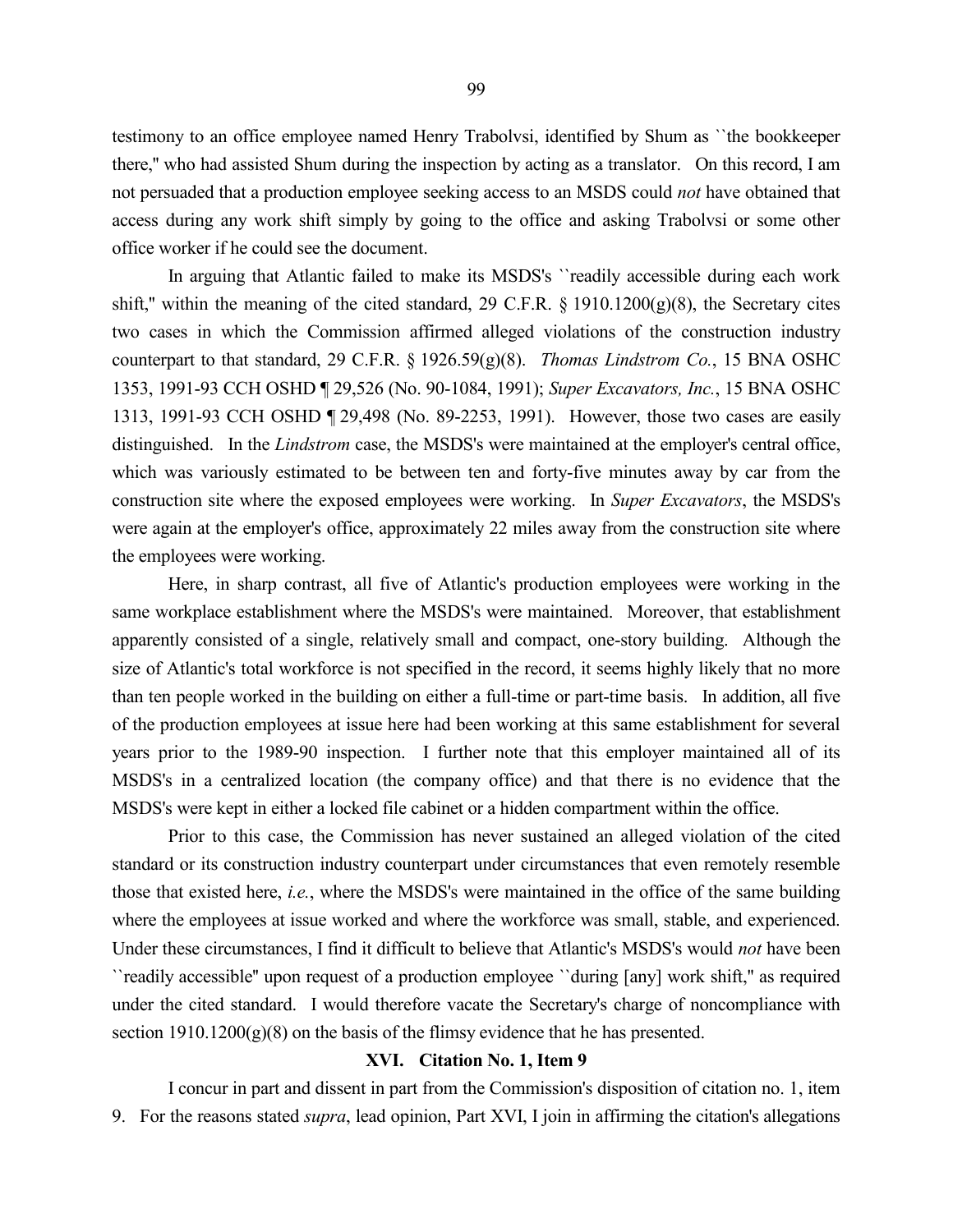concerning toluene, ammonium hydroxide, and Servistar spray enamel. I also join in vacating the citation's allegation concerning Kutzit paint and varnish remover, again for the reasons stated in Part XVI. However, unlike my colleagues, I would additionally vacate the citation's allegation that Atlantic violated 29 C.F.R. § 1910.1200(g)(1) by failing to maintain an MSDS for Sunnyside paint thinner.

The standard cited by the Secretary applies by its terms only to hazardous chemicals that are ``use[d]'' by the ``[e]mployer[]'': ``Employers shall have a material safety data sheet for each hazardous chemical which *they use*'' (emphasis added). Yet, the Secretary made no effort to establish that Sunnyside paint thinner was a product used by Atlantic. On the contrary, OSHA apparently included this product in the instant citation item simply because IH Turner had observed a small amount of it (a 1-gallon plastic container) stored in Atlantic's workplace. Assuming for the sake of argument that it would ever be proper for us to infer from the mere presence of a chemical in the workplace that that product was used by the employer, such an inference has been negated here. The storage area where Turner observed the paint thinner contained *both* household paints brought into the workplace by the painting contractor and spray enamels used by Atlantic in its production operations. Under these circumstances, there can be no presumption that the paint thinner was used by one employer rather than the other since either of the employers could have used the paint thinner in its operations.

The majority attempts to compensate for the Secretary's failure to introduce evidence that he should have gathered before issuing the citation by relying on statements made in Atlantic's review brief that it had substituted an unidentified `supermarket brand'' of ``paint thinner (mineral spirit)'' for the more hazardous toluene in its battery spraying operations. However, there is no basis in the record for finding that those statements even refer to the Sunnyside paint thinner that is at issue here, let alone for concluding that those statements establish the applicability of the cited standard to the cited product.

I further dissent from the majority's classification of citation no. 1, item 9, as a serious violation of the Act and from their assessment of the proposed penalty of \$360. Under Commission precedent, the determination of whether a violation based on inadequate employee access to MSDS's has properly been classified as serious depends primarily on ``[t]he nature of the hazardous material" involved, since "the absence of an MSDS, alone, would not cause physical harm.'' *Ford Development Corp.*, 15 BNA OSHC 2003, 2006, 1991-93 CCH OSHD ¶ 29,900, p. 40,798 (No. 90-1510, 1992), *aff'd without published opinion*, 16 F.3d 1219 (6th Cir. 1994); *Super Excavators*, 15 BNA OSHC at 1317, 1991-93 CCH OSHD at p. 39,804. However, while the Commission has looked primarily to the type of harm that could result if an employee contacted the chemical(s) in question, it has also examined whether the exposed employees have been  $\cdot$  trained . . . in the recognition and avoidance of the hazards posed by [the] substances . . . [and] in the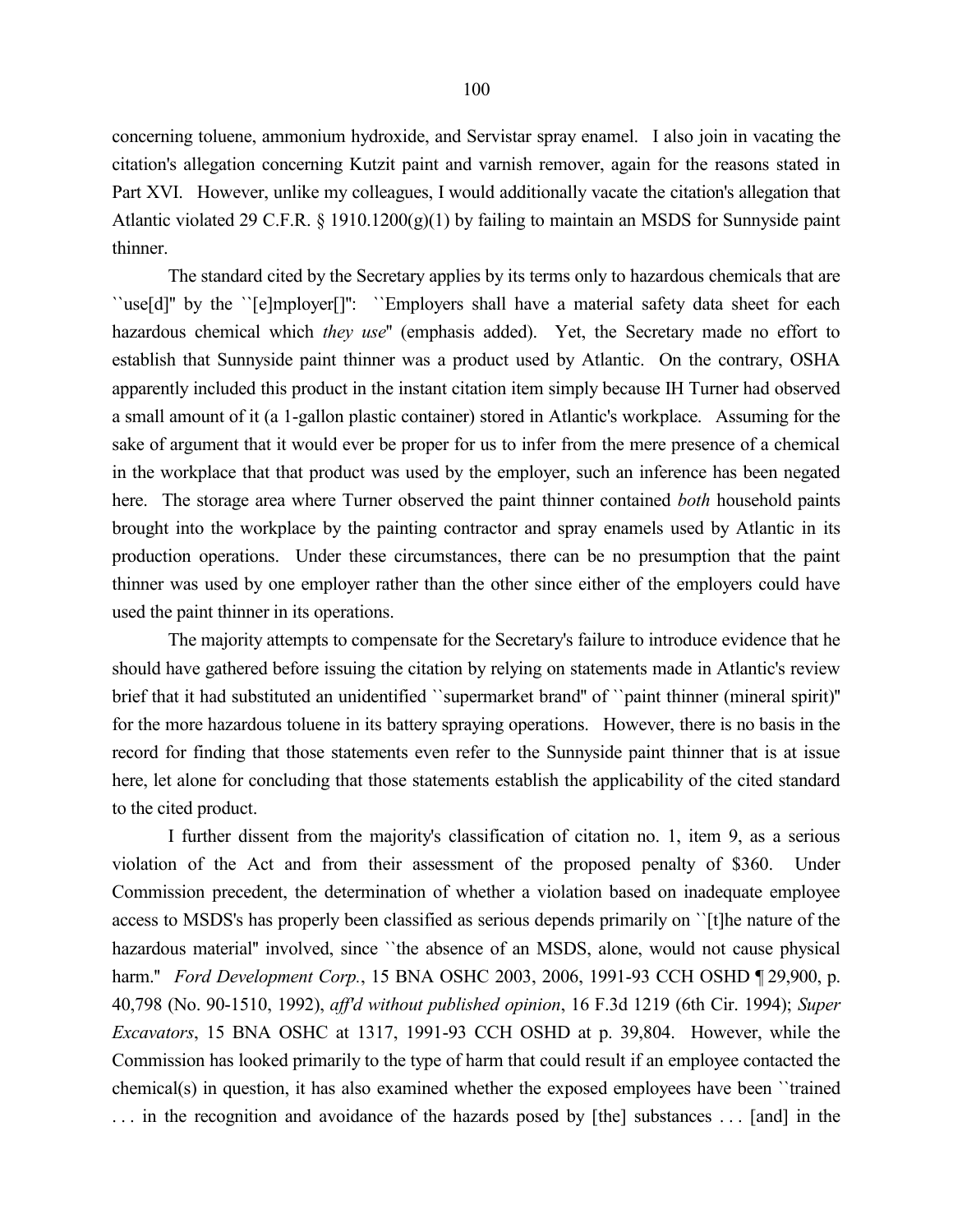proper treatment in case of exposure.'' *Id.*, 15 BNA OSHC at 1317, 1991-93 CCH OSHD at p. 39,805. In other words, the Commission has considered whether the information contained in the missing or inaccessible MSDS's has been conveyed to the employees through some other means.

Applying these principles to the record before us, I would hold that the Secretary has failed to prove that the absence of MSDS's for toluene, ammonium hydroxide, and Servistar spray enamel (the three products that I conclude are covered under the cited standard) created ``a substantial probability that death or serious physical harm could result'' within the meaning of section 17(k) of the Act, 29 U.S.C. § 666(k) (statutory definition of a ``serious'' violation). Indeed, since the record is virtually silent concerning the potential consequences of employee exposure to toluene and Servistar spray enamel, the only product for which the absence of an MSDS is even arguably serious is the ammonium hydroxide. Nevertheless, I would not classify even that violation as serious, because president Migell gave unrebutted testimony to the effect that he was the only employee at Atlantic's workplace who was exposed to ammonium hydroxide and that he was ``very familiar with'' that product. Moreover, president Migell gave unrebutted and credible testimony to the effect that toluene, spray enamels, and ammonia in the generic sense were all chemicals that the production employees had worked with or around for a number of years and that he (Migell) had given repeated warnings to the employees about the hazards of these chemicals and the appropriate use of personal protective equipment. I would therefore find that Atlantic's violation of section  $1910.1200(g)(1)$  was other than serious, rather than serious. Based on my evaluation of the section 17(j) penalty factors, I would assess a penalty of \$100 for this citation item.

#### **XVII. Citation No. 4, Item 4**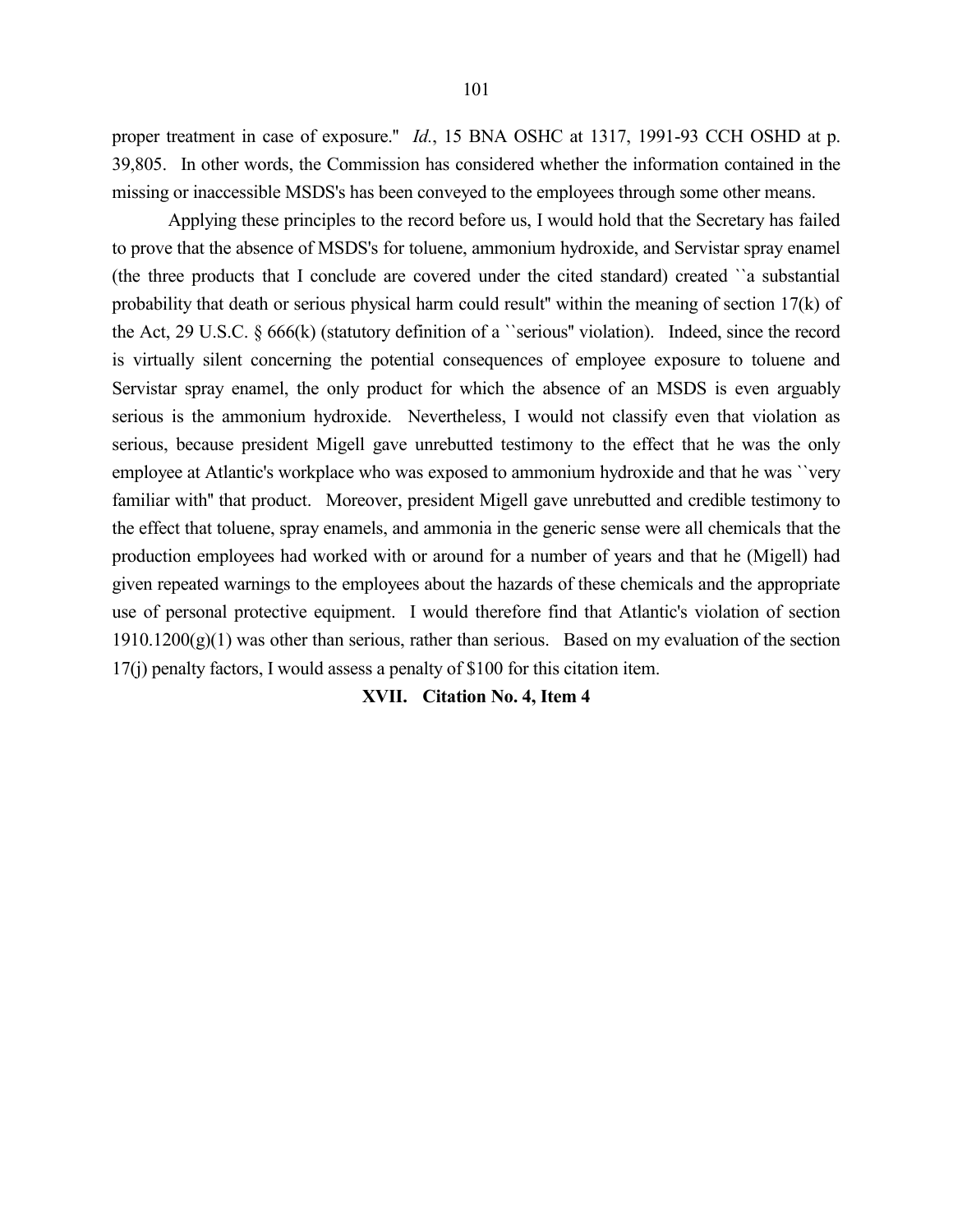In addition, I would vacate the allegation concerning "paint thinner" in citation no. 4, item 4. *See supra*, lead opinion, Part XVII. I agree with my colleagues that the coverage of the standard cited in item 4 of citation no. 4, *i.e.*, section 1910.1200(e)(1)(i), is co-extensive with the coverage of the standard cited in item 9 of citation no. 1, *i.e.*, section 1910.1200(g)(1). *See* immediately-preceding discussion of citation no. 1, item 9, *supra*. Therefore, since I have already concluded that Atlantic was *not* required to maintain an MSDS for the Sunnyside paint thinner observed at Atlantic's workplace, it necessarily follows that Atlantic was also not required to include that product on its list of hazardous chemicals. With the exception just noted, I join in Part XVII of the lead opinion.

 $\sqrt{s}$ 

Velma Montoya Commissioner

Dated: December 5, 1994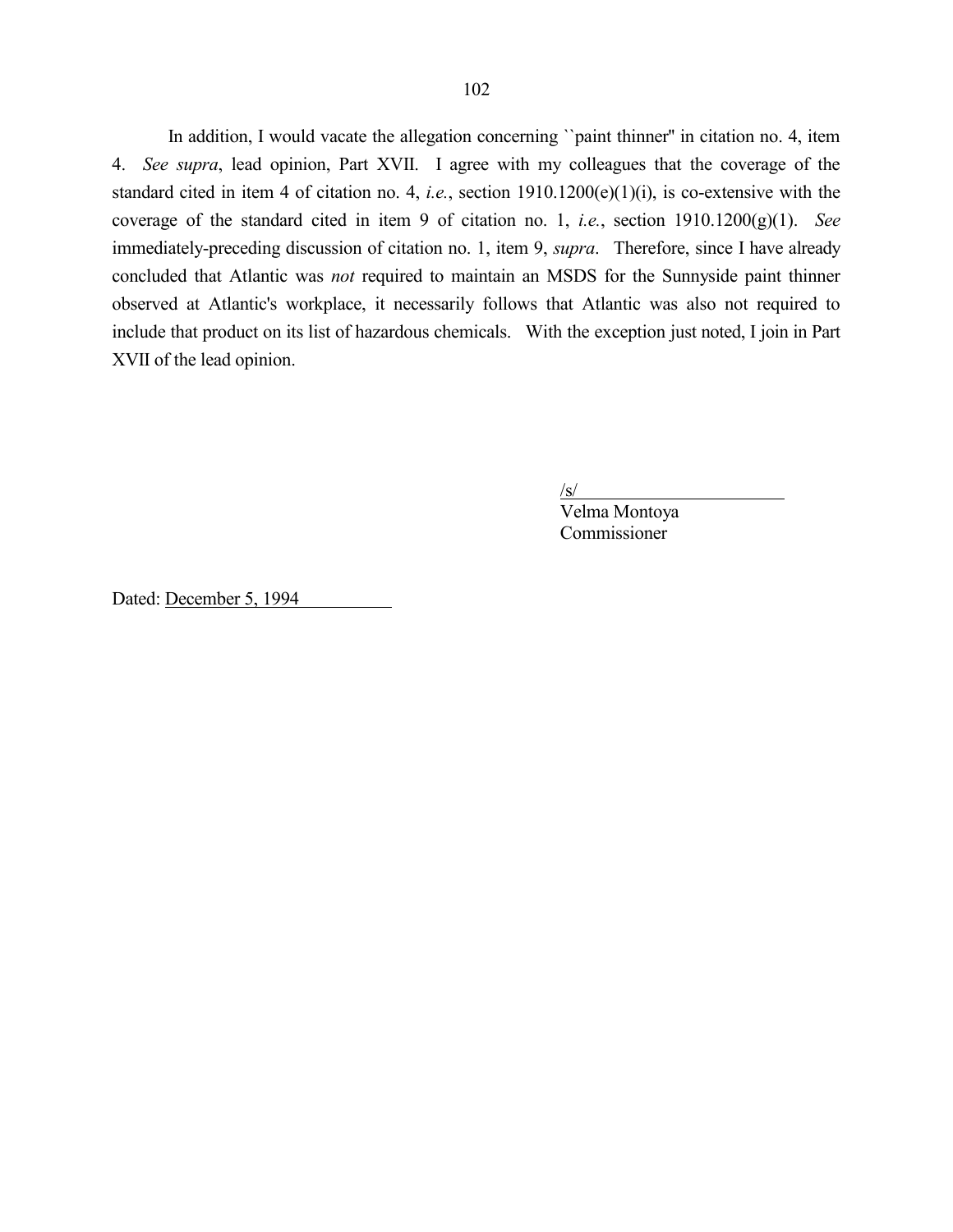WEISBERG, Chairman, concurring in part and dissenting in part,

Like the bunny associated with another battery company, *Atlantic Battery* is a case that keeps going and going and going. To those readers who managed to wade through the voluminous decision preceding, congratulations on your perseverance.

Initially, it is important to put this case in proper perspective. In my view this is not a particularly difficult case nor does it raise novel legal issues. It does not involve reviewing a lengthy hearing record. The hearing before the administrative law judge lasted 4 days, and the hearing transcript is only 551 pages.

Moreover, it is significant to note that on May 22, 1991, the Secretary of Labor petitioned the First Circuit Court of Appeals to hold Atlantic Battery and its president, Bruce Migell, in contempt of the previous enforcement order. In October 1991, the Court of Appeals deferred acting on the contempt petition pending the Commission's findings in this proceeding. Thus, the contempt proceeding involving this employer before the First Circuit has been held in abeyance while this case has moved so ponderously through the Commission.

I agree with my colleagues that in general the Secretary's collection and presentation of evidence in this case had numerous shortcomings and should have been more careful and detailed. Similarly, I share my colleagues' view that the administrative law judge's decision is cursory, at best, and lacks critical analysis.

Atlantic Battery, however, is an employer who has been cited many times in the past for violations of OSHA's standard governing exposure to lead. While it appears that Atlantic has made significant improvements regarding lead exposure since the onset of these citations, some, though not all of the abatement has occurred through elimination of certain operations and employees. Indeed, at the time of the 1989-90 inspection, there were only 5 remaining production employees at the workplace. Two of these five employees were still on medical removal. One of these employees, Gregory, who should have been on medical removal since 1987, was the subject of several of the alleged violations and was found to have been overexposed to airborne lead on the day he was monitored. The other employee, Gallman, was found eating his lunch in the lunchroom in which surface lead was found. In this overall context, I find it difficult to give much credence to Migell's claims that the violations found, particularly those pertaining to lead, were unrepresentative of normal working conditions or beyond his knowledge or control.

As to the merits, I concur in the decision to affirm Parts III and XVIII through XX, and to affirm but modify Parts XI, XII, XIV, XVI and XVII. I also join in vacating the citation items at issue in Parts II, VI through VIII, X and XV. I disagree with my colleagues' disposition of the following citation items.

### **I. Citation No. 2, Item 2**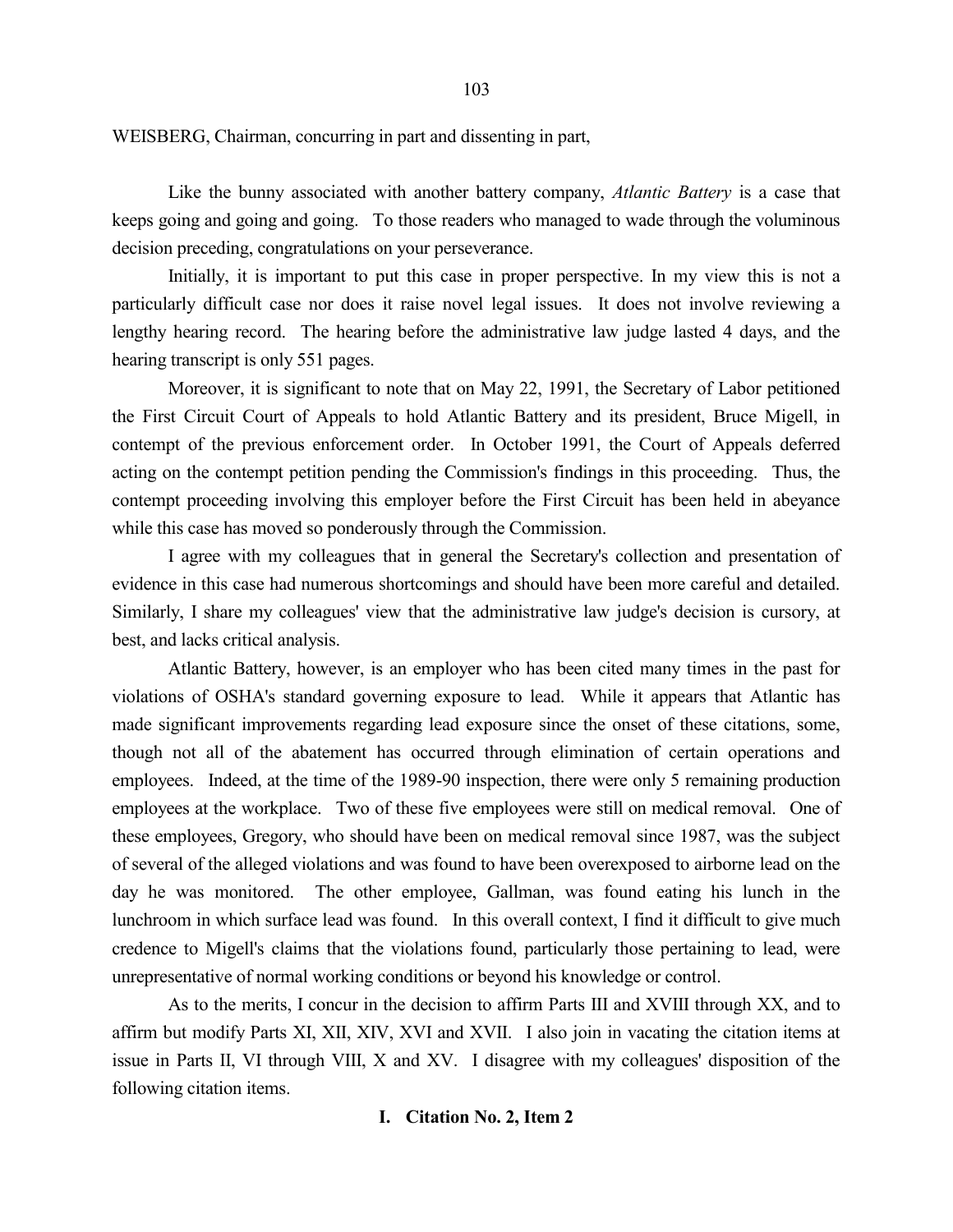I agree with my colleagues that the Secretary met his burden of proving Atlantic's violation of 29 C.F.R. § 1910.1025(c)(1). However, I disagree with their decision to classify this violation as nonwillful.

As a repeated violator of the cited standard, Atlantic was fully aware of its obligation to keep employee exposures to airborne lead within the standard's  $PEL<sup>90</sup>$  It was also aware of the potential for overexposure during group burning. Indeed, Gregory, the employee found to have been overexposed to lead in the instant case, had been engaged in group burning on September 17, 1987, when Atlantic itself measured his overexposure to airborne lead levels of 73.99  $\mu$ g/m<sup>3</sup>. Yet, despite its ``heightened awareness'' of the need for precautionary measures, on February 15, 1990, Atlantic again allowed employee Gregory to be exposed to excessive airborne lead levels. There were only five production employees in its entire workplace. Gregory was performing his work in plain view of anyone who might pass by, and Atlantic by its own reckoning classified Gregory (since 1987) as a medically-removed employee whose exposure should have been constantly maintained below 30  $\mu$ g/m<sup>3</sup>.

My colleagues emphasize that the measures Atlantic had taken prior to the 1989-90 inspection to reduce airborne lead levels throughout its workplace were generally successful. As I view it, however, the fact that levels were generally low merely illustrates how little effort it would have taken for Atlantic to maintain Gregory's exposure within the PEL. Yet, there is no evidence that Atlantic took any measures that were specifically designed to reduce exposures in its group burning operations. It had not even retested in this area after its September 1987 test revealed the potential for overexposure. On this record, the Secretary correctly characterized the instant violation as willful.

#### **IV. Citation No. 1, Item 8**

Again, I concur in my colleagues' decision to affirm the alleged violation, but dissent from their decision to reclassify it. I would classify Atlantic's violation of 29 C.F.R. § 1910.1025(j)(2)(i)(C) as serious, as alleged by the Secretary, and assess the proposed penalty of \$420.

The majority's rationale for reclassifying this violation is based on speculation rather than the record evidence. My colleagues assume that Atlantic knew enough about Gregory's blood lead level and about the airborne lead levels in its workplace to make informed decisions about his work assignments. They also assume that the additional information gained by complying with the cited standard would not have had any significant impact on Atlantic's actions and, through those actions,

<sup>&</sup>lt;sup>90</sup> Atlantic had been cited three times previously (in November 1972, August 1979, and January 1986) for violating this same standard or its predecessor, and it had been issued a failure to abate notification in October 1986.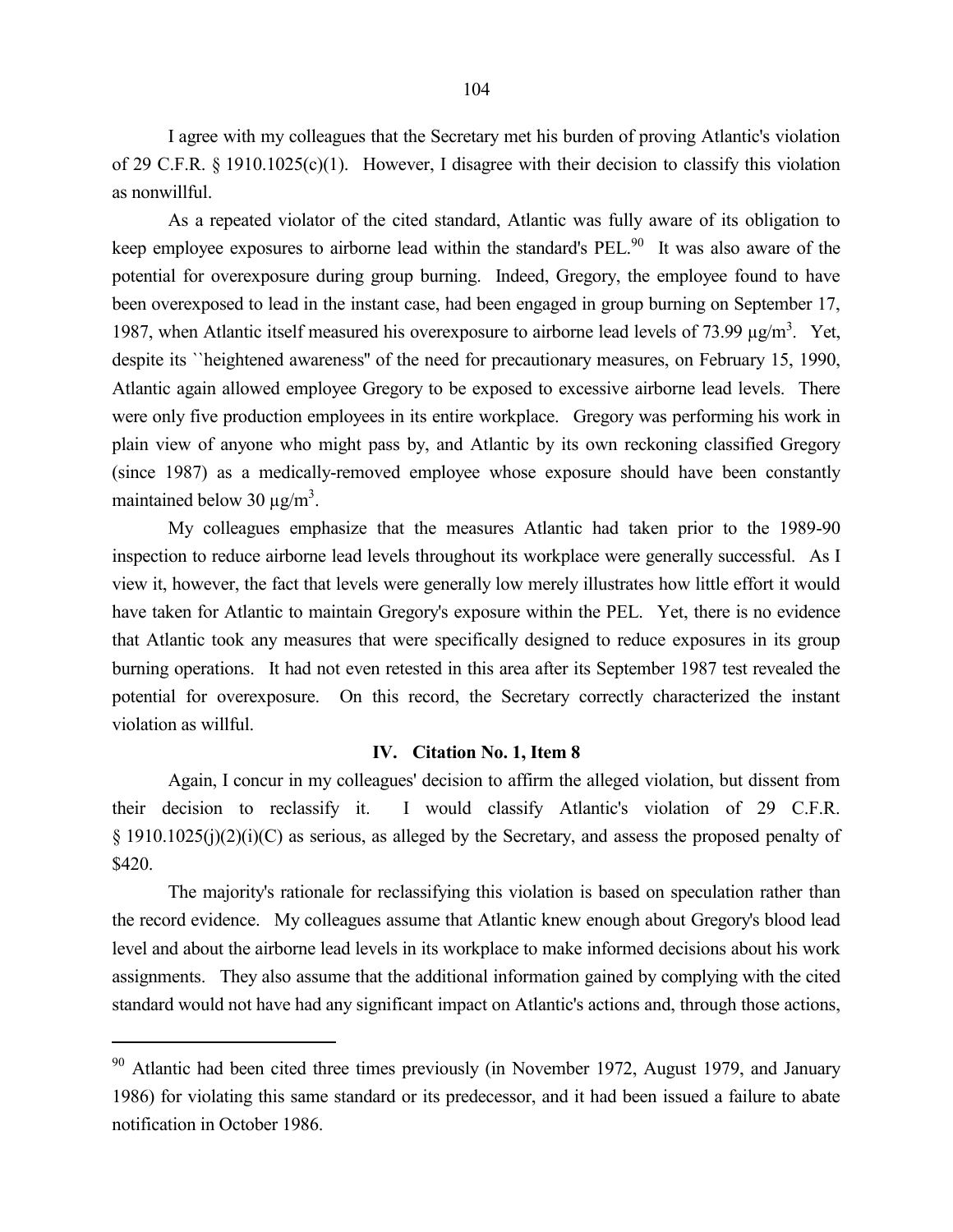on the employee's health. However, the majority fails to consider that additional biological monitoring might have provided Atlantic with additional information that might have caused it to take more stringent measures to protect Gregory's health, resulting in a shortening of the period (in excess of three years) that Gregory remained on medical removal status (at least on paper). Since Atlantic failed to comply with the prescribed schedule for sampling Gregory's blood lead level, we can never know what information those additional tests would have provided and what actions Atlantic might have taken in response. Nevertheless, given the length of time Gregory's blood lead level remained above 40 µg/100 g and the lengths of the recurring gaps in his biological monitoring (as long as  $5\frac{1}{2}$  months), I am in complete agreement with the Secretary's classification of this violation as serious.

### **V. Citation No. 2, Item 3**

I dissent from my colleagues' decision to vacate this citation item. As noted in the lead opinion, an OSHA standard should be interpreted in a manner that is consistent with the standard's purpose. Here, the cited standard's purpose is to require a continuation of employee exposure monitoring when the initial results reveal exposure to excessive levels of airborne lead. Monitoring is to be repeated until the employee exposures have been reduced below the lead standard's action level. Exposure monitoring conducted by Atlantic on September 17, 1987, showed employee exposure to excessive levels of airborne lead during group burning operations. Yet, Atlantic never again conducted monitoring to determine whether exposures during group burning had been reduced. The Secretary correctly determined that these undisputed facts established noncompliance with the cited standard.

I find no merit in the majority's assertion that Atlantic would have had to assign Gregory to group burning on a regular quarterly basis so that follow-up monitoring could have been conducted while he was engaged in that activity. My colleagues apparently credit the claim in Atlantic's review brief that Gregory did not burn groups between September 1987 and February 1990 because he was on medical removal. However, Migell made no such claim during his testimony, and the claim is contradicted by Gregory's admission to Turner that group burning was ``part of his job title.'' In any event, Atlantic repeatedly asserted in that same review brief that Gregory performed no group burning on February 15, 1990, because he was on medical removal. However, contrary to Atlantic's assertion, we have expressly found, *see supra*, lead opinion, Part I.B, that this latter claim is false. I would reject the other claim as well. On this record, I simply do not believe that Gregory engaged in group burning only on the two occasions when exposure monitoring established his overexposure to airborne lead, while faithfully refraining from that activity throughout the entire 2 ½-year interval between those samples because of his medical removal status.

#### **IX. Citation No. 2, Item 4**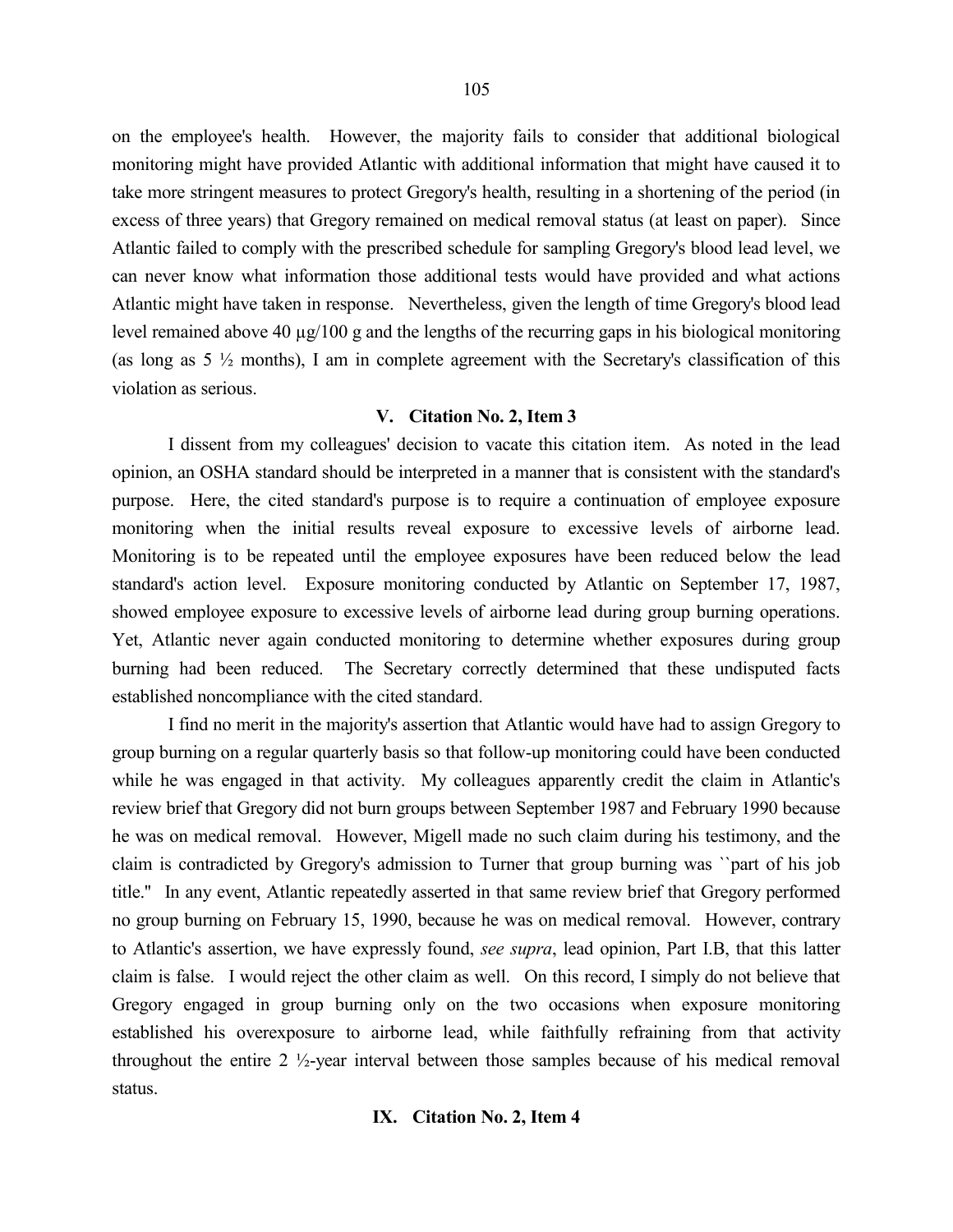While I join in affirming item 4 of citation no. 2, I dissent from the majority's decision to assess a substantially reduced penalty of \$800 for this willful violation. The majority justifies its reduction based on a lack of evidence concerning the most critical penalty factor, gravity. However, I would find that the high gravity of the violation is apparent from the fact that it resulted in the presence of surface lead dust in a lunchroom. Indeed, we have found that the record establishes the actual exposure of an employee to a lead ingestion hazard on November 7, 1989. An employee was sitting at a lunchroom table reading a newspaper and drinking milk on that date when Turner took two wipe samples from the table's surface. Analysis of those samples later revealed that the surface of that table had been contaminated with lead dust at the same time that the employee was seated there.

While I agree with my colleagues that we cannot determine from this record how much lead dust Atlantic's employees brought into the lunchroom with them on their work clothes, we do know that the compliance officer saw all five employees enter into the lunchroom without removing the surface lead dust from their clothing. Turner discovered lead dust in the lunchroom on all three of the days that she conducted wipe sampling in that room, and, ``at one point or another,'' she discovered lead dust contamination on every surface in the lunchroom. Given the gravity of this willful violation, I find no basis for reducing the Secretary's proposed penalty of \$4200. In particular, I would not ``give Atlantic credit for taking significant steps to provide and maintain a lead-free lunchroom,'' as my colleagues have done. Atlantic failed to take basic steps to keep employees from bringing lead dust into the work room with them, such as enforcing its own work rules. The ``significant steps'' that it did take vis-a-vis its housekeeping program to remove lead dust that was accumulating in the lunchroom have been properly considered in the context of the alleged violation discussed in Part X of the lead opinion.

#### **XIII. Citation No. 1, Item 1**

Finally, I dissent from my colleagues' decision to vacate item 1 of citation no. 1, which alleges that Atlantic failed to provide ``suitable facilities . . . for flushing of the eyes,'' within the meaning of 29 C.F.R. § 1910.151(c). Considering the "totality" of the relevant "circumstances," as required under the case law cited in Part XIII of the lead opinion, I conclude that the disputed facilities provided by Atlantic were not ``suitable'' within the meaning of the cited standard and that the Secretary therefore sustained his burden of proving Atlantic's noncompliance with that standard. Specifically, I credit IH Turner's testimony that the aerated hose provided by Atlantic was *not* suitable for flushing the eyes because an employee would first have to reach across a ``conveyor type apparatus'' to remove the hose from its storage place on the wall above the conveyor and then hold the device with one hand while flushing only one eye at a time, *i.e.*, the eye held open by the unoccupied hand. Since the Secretary proved that the combination of these defects rendered the aerated hose unsuitable for its intended purpose, I find it unnecessary to decide whether only an